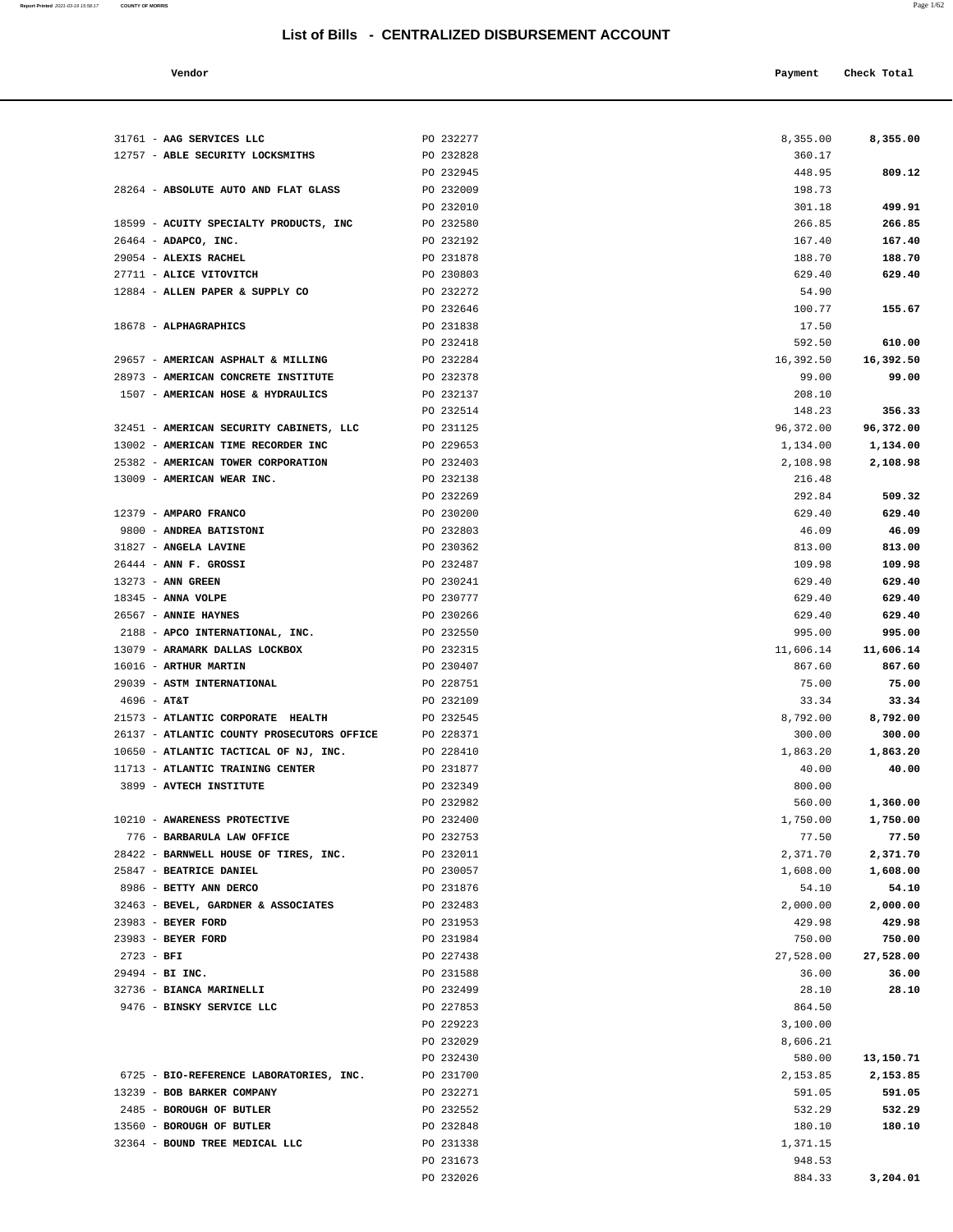**Report Printed** 2021-03-19 15:58:17 **COUNTY OF MORRIS** Page 2/62

| Vendor | Payment | Check Total |
|--------|---------|-------------|

| 28825 - BRIAN E THURMAN                             | PO 232515              | 90.00                              | 90.00      |
|-----------------------------------------------------|------------------------|------------------------------------|------------|
| 24321 - BROWN TRUCK GROUP                           | PO 231964              | 1,547.26                           | 1,547.26   |
| 24321 - BROWN TRUCK GROUP                           | PO 231965              | 988.59                             | 988.59     |
| 20985 - BTII INSTITUTE, LLC                         | PO 232976              | 800.00                             | 800.00     |
| 20985 - BTII INSTITUTE, LLC                         | PO 232995              | 800.00                             | 800.00     |
| 13524 - BUDD LAKE DINER                             | PO 232291              | 161.00                             | 161.00     |
| 5643 - BUNKY'S HEAVY TOWING, LLC                    | PO 231967              | 600.00                             |            |
|                                                     | PO 231968              | 750.00                             | 1,350.00   |
| 26965 - CABLEVISION LIGHTPATH INC.                  | PO 232086              | 5,081.21                           | 5,081.21   |
| $13609$ - CALEA                                     | PO 231446              | 4,795.00                           | 4,795.00   |
| 32430 - CAROLE A. HUDSON                            | PO 232909              | 2,660.00                           |            |
|                                                     | PO 232922              | 2,835.00                           | 5,495.00   |
| 25478 - CAROUSEL INDUSTRIES                         | PO 227005              | 753,899.03                         | 753,899.03 |
| 10475 - CARROT-TOP INDUSTRIES INC                   | PO 232433              | 140.40                             | 140.40     |
| 4598 - CDW GOVERNMENT                               | PO 226462              | 2,006.65                           | 2,006.65   |
| 4598 - CDW GOVERNMENT                               | PO 227374              | 24,854.84                          | 24,854.84  |
| 4598 - CDW GOVERNMENT                               | PO 227505              | 673.56                             | 673.56     |
| 4598 - CDW GOVERNMENT                               | PO 228009              | 2,341.38                           | 2,341.38   |
| 4598 - CDW GOVERNMENT                               | PO 228229              | 1,755.41                           | 1,755.41   |
| 4598 - CDW GOVERNMENT                               | PO 228369              | 1,941.84                           | 1,941.84   |
| 4598 - CDW GOVERNMENT                               | PO 228934              | 394.68                             | 394.68     |
| 13708 - CDW GOVERNMENT LLC                          | PO 223526              | 443.24                             | 443.24     |
| $30493$ - CENGIZ BEG                                | PO 232308              | 31.00                              | 31.00      |
| 26636 - CENTER FOR EVALUATION                       | PO 232685              | 27,923.00                          | 27,923.00  |
| 20487 - CENTURYLINK                                 | PO 232108              | 137.25                             | 137.25     |
| 31717 - CHAMPION ENERGY                             | PO 232663              | 27,360.18                          | 27,360.18  |
| 29506 - CHASAN, LAMPARELLO, MALLON                  | PO 232716              | 1,744.41                           | 1,744.41   |
| 13788 - CHERRY WEBER & ASSOC. PC<br>$28373 - CHLIC$ | PO 232948<br>PO 232457 | 956.50                             | 956.50     |
| 30640 - CHP DOSIMETRY                               | PO 231672              | 3,977,842.88 3,977,842.88<br>36.00 | 36.00      |
| 21648 - CHRISTINE BRAUN                             | PO 229968              | 629.40                             | 629.40     |
| 20528 - CHRISTOPHER P STATILE PA                    | PO 215935              | 6,020.00                           | 6,020.00   |
| 89 - CINTAS CORPORATION                             | PO 231556              | 81.60                              | 81.60      |
| 21857 - CITYSIDE ARCHIVES, LLC                      | PO 233020              | 4,090.75                           | 4,090.75   |
| 25571 - CLEARY GIACOBBE ALFIERI &                   | PO 232714              | 15,898.30                          | 15,898.30  |
| 25571 - CLEARY GIACOBBE ALFIERI &                   | PO 232998              | 20,695.70                          | 20,695.70  |
| 8454 - CLIFTON ELEVATOR SERVICE CO INC              | PO 231670              | 1,848.00                           |            |
|                                                     | PO 232443              | 9,723.00                           | 11,571.00  |
| 24252 - COFFEE LOVERS COFFEE SERVICE                | PO 232555              | 150.85                             | 150.85     |
| 32333 - COLLABORATIVE TESTING SERVICES INC.         | PO 231989              | 250.00                             | 250.00     |
| 26074 - COMMUNICATIONS SERVICE                      | PO 231708              | 560.25                             | 560.25     |
| 13917 - COMMUNITY HOPE INC.                         | PO 232765              | 8,802.00                           | 8,802.00   |
| 4290 - CONTINENTAL FIRE SAFETY INC.                 | PO 228082              | 7,529.70                           | 7,529.70   |
| 26101 - COOPER ELECTRIC SUPPLY CO.                  | PO 231343              | 1,647.60                           | 1,647.60   |
| 26101 - COOPER ELECTRIC SUPPLY CO.                  | PO 232950              | 1,537.62                           | 1,537.62   |
| 31760 - COOPERATIVE WASTE SERVICES, LLC             | PO 232292              | 2,100.00                           | 2,100.00   |
| 14021 - COUNTY BUSINESS SYSTEMS INC                 | PO 224097              | 28, 431.00                         |            |
|                                                     | PO 229727              | 604.73                             | 29,035.73  |
| 14029 - COUNTY COLLEGE OF MORRIS                    | PO 232365              | 3,093.00                           | 3,093.00   |
| 14029 - COUNTY COLLEGE OF MORRIS                    | PO 232952              | 3,295.00                           | 3,295.00   |
| 14027 - COUNTY COLLEGE OF MORRIS                    | PO 233280              | 197,680.50                         | 197,680.50 |
| 14031 - COUNTY CONCRETE CORP.                       | PO 232438              | 225.00                             | 225.00     |
| 14031 - COUNTY CONCRETE CORP.                       | PO 232855              | 164.00                             | 164.00     |
| 10209 - COUNTY NARCOTICS COMMANDERS                 | PO 231997              | 400.00                             | 400.00     |
| 13 - COUNTY OF MORRIS                               | PO 232986              | 181,166.51                         | 181,166.51 |
| 13 - COUNTY OF MORRIS                               | PO 233275              | 5, 240, 184.00 5, 240, 184.00      |            |
| 13 - COUNTY OF MORRIS                               | PO 233276              | 9,924,871.00 9,924,871.00          |            |
| 13 - COUNTY OF MORRIS                               | PO 233278              | 1,891,602.00 1,891,602.00          |            |
| 13 - COUNTY OF MORRIS                               | PO 233279              | 46.92                              | 46.92      |
| 13 - COUNTY OF MORRIS                               | PO 233315              | 7,566.99                           | 7,566.99   |
| 13 - COUNTY OF MORRIS                               | PO 233317              | 152.88                             | 152.88     |
| 14102 - CY DRAKE LOCKSMITHS, INC.                   | PO 231396              | 95.99                              | 95.99      |
| 12523 - D&B AUTO SUPPLY                             | PO 232530              | 5,675.47                           |            |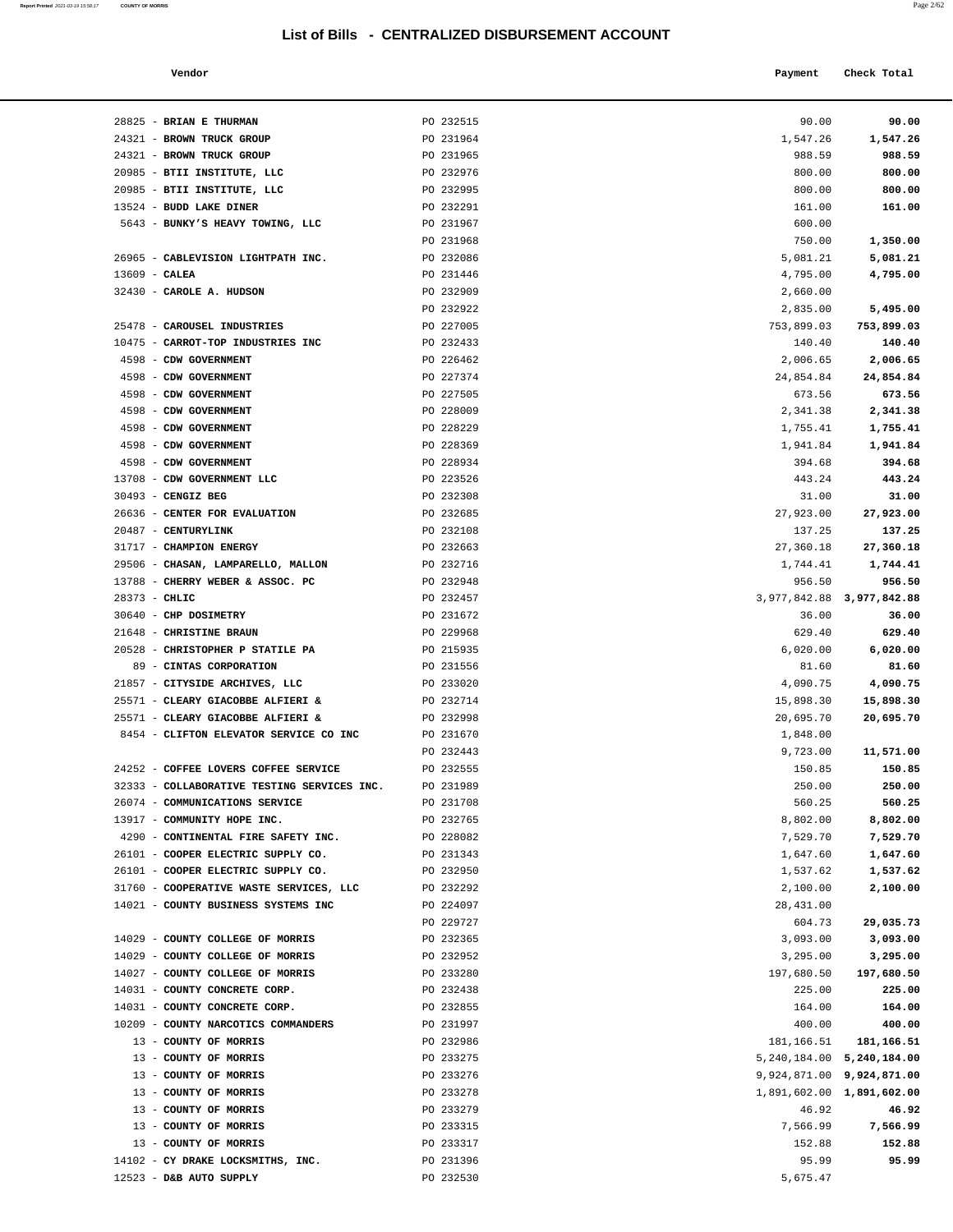| Vendor | Payment | Check Total |
|--------|---------|-------------|
|        |         |             |

|                                            | PO 232531 | 11.72      |            |
|--------------------------------------------|-----------|------------|------------|
|                                            |           |            | 5,687.19   |
| 24337 - DAILY RECORD                       | PO 232484 | 16.44      | 16.44      |
| 6249 - DAN CARTER                          | PO 232411 | 90.00      | 90.00      |
| 32394 - DANIELLE MARIE SECOLA              | PO 232654 | 80.00      | 80.00      |
| 27963 - DAVID KENNY                        | PO 232482 | 15.38      |            |
|                                            | PO 232829 | 11.38      | 26.76      |
| 18414 - DAVID WEBER OIL COMPANY            | PO 231849 | 1,600.85   | 1,600.85   |
| 21031 - DEBRA DELLAGIACOMA                 | PO 232664 | 267.17     | 267.17     |
| 32459 - DEER CARCASS REMOVAL SERVICE, LLC  | PO 232185 | 3,168.00   | 3,168.00   |
| 21922 - DEIRDRE'S HOUSE                    | PO 232695 | 12,041.00  | 12,041.00  |
| 1167 - DELILAH SMITH                       | PO 230648 | 629.40     | 629.40     |
| 28719 - DELTA DENTAL INSURANCE COMPANY     | PO 232170 | 85.08      |            |
|                                            | PO 232456 | 13,262.18  | 13,347.26  |
| 28637 - DELTA DENTAL OF NEW JERSEY, INC.   | PO 232453 | 20,056.55  | 20,056.55  |
| 14265 - DENTRUST DENTAL INC.               | PO 231698 | 3,846.00   | 3,846.00   |
| 10267 - DEWBERRY ENGINEERS, INC            | PO 232462 | 2,414.00   | 2,414.00   |
| 10267 - DEWBERRY ENGINEERS, INC            | PO 232463 | 7,100.00   | 7,100.00   |
| 24349 - DIRECT ENERGY BUSINESS MARKETING   | PO 232431 | 24.93      | 24.93      |
| 24349 - DIRECT ENERGY BUSINESS MARKETING   | PO 232706 | 3,143.00   | 3,143.00   |
| 24349 - DIRECT ENERGY BUSINESS MARKETING   | PO 232709 | 50,709.50  | 50,709.50  |
| 24349 - DIRECT ENERGY BUSINESS MARKETING   | PO 232715 | 11,718.70  | 11,718.70  |
| 24349 - DIRECT ENERGY BUSINESS MARKETING   | PO 232718 | 8,133.18   | 8,133.18   |
| 24349 - DIRECT ENERGY BUSINESS MARKETING   | PO 232815 | 8,082.26   | 8,082.26   |
| 24349 - DIRECT ENERGY BUSINESS MARKETING   | PO 232817 | 836.97     | 836.97     |
| 24349 - DIRECT ENERGY BUSINESS MARKETING   | PO 232818 | 20,020.38  | 20,020.38  |
| 24349 - DIRECT ENERGY BUSINESS MARKETING   | PO 232865 | 14,885.36  | 14,885.36  |
|                                            |           |            |            |
| 8735 - DIRECT TV INC                       | PO 232556 | 88.24      | 88.24      |
| 21123 - DOMINION VOTING SYSTEMS INC        | PO 231244 | 7,630.00   | 7,630.00   |
| 32299 - DONALD SMITH                       | PO 232393 | 120.00     | 120.00     |
| 14379 - DOVER BRAKE & CLUTCH CO INC        | PO 231945 | 594.14     |            |
|                                            | PO 232532 | 298.34     |            |
|                                            | PO 232533 | 111.93     | 1,004.41   |
| 14393 - DOVER WATER COMMISSIONERS          | PO 232666 | 21.23      | 21.23      |
| 11691 - DYNAMIC IMAGING SYSTMES INC        | PO 229148 | 6,000.00   | 6,000.00   |
| $14438$ - E.A. MORSE & CO. INC.            | PO 231395 | 440.20     | 440.20     |
| 14445 - EAGLE POINT GUN SHOP               | PO 231180 | 234.00     |            |
|                                            | PO 232469 | 9,058.30   | 9,292.30   |
| 26312 - EASTERN CONCRETE MATERIALS, INC.   | PO 229608 | 223.97     | 223.97     |
| 4435 - EDITH VANDER PLOEG                  | PO 230791 | 629.40     | 629.40     |
| 21799 - EDWARD SHAPLEY                     | PO 232380 | 15.29      | 15.29      |
| 336 - ELECTION GRAPHICS, INC.              | PO 232311 | 13,530.50  | 13,530.50  |
| 21093 - EMERGENCY PEST CONTROL             | PO 232517 | 55.00      | 55.00      |
| 21093 - EMERGENCY PEST CONTROL             | PO 232825 | 55.00      | 55.00      |
| 2047 - EMPLOYMENT HORIZONS ENTERPRISES INC | PO 232692 | 70,941.00  | 70,941.00  |
| 14551 - EQUIFAX INFORMATIO SVCS LLC        | PO 231873 | 21.15      | 21.15      |
| 6038 - ESSEX COUNTY HOSPITAL               | PO 231864 | 3,411.24   | 3,411.24   |
| 14604 - EXTEL COMMUNICATIONS               | PO 231307 | 2,175.00   | 2,175.00   |
| 3549 - EZ WHEELS DRIVING SCHOOL            | PO 232352 | 799.80     |            |
|                                            | PO 232353 | 1,800.96   |            |
|                                            | PO 232357 | 714.00     |            |
|                                            | PO 232366 | 1,370.88   |            |
|                                            | PO 232977 | 799.80     | 5,485.44   |
| 10098 - F & E CHECK PROTECTOR SALES CO.    | PO 232044 | 499.50     | 499.50     |
| 14641 - FAMILY INTERVENTION                | PO 232660 | 20,569.00  |            |
|                                            | PO 232693 | 156,351.00 |            |
|                                            | PO 232696 | 7,772.00   | 184,692.00 |
| 12515 - FASTENAL COMPANY                   | PO 232321 | 796.35     | 796.35     |
| 24219 - FAY TEIXEIRA                       |           |            |            |
|                                            | PO 230719 | 867.60     | 867.60     |
| 14668 - FEDEX                              | PO 231068 | 224.24     | 224.24     |
| $14669$ - FEDEX                            | PO 232230 | 26.39      | 26.39      |
| $14668$ - FEDEX                            | PO 232395 | 203.57     | 203.57     |
| $14668$ - FEDEX                            | PO 232415 | 143.81     | 143.81     |
| $14668$ - FEDEX                            | PO 232553 | 35.17      | 35.17      |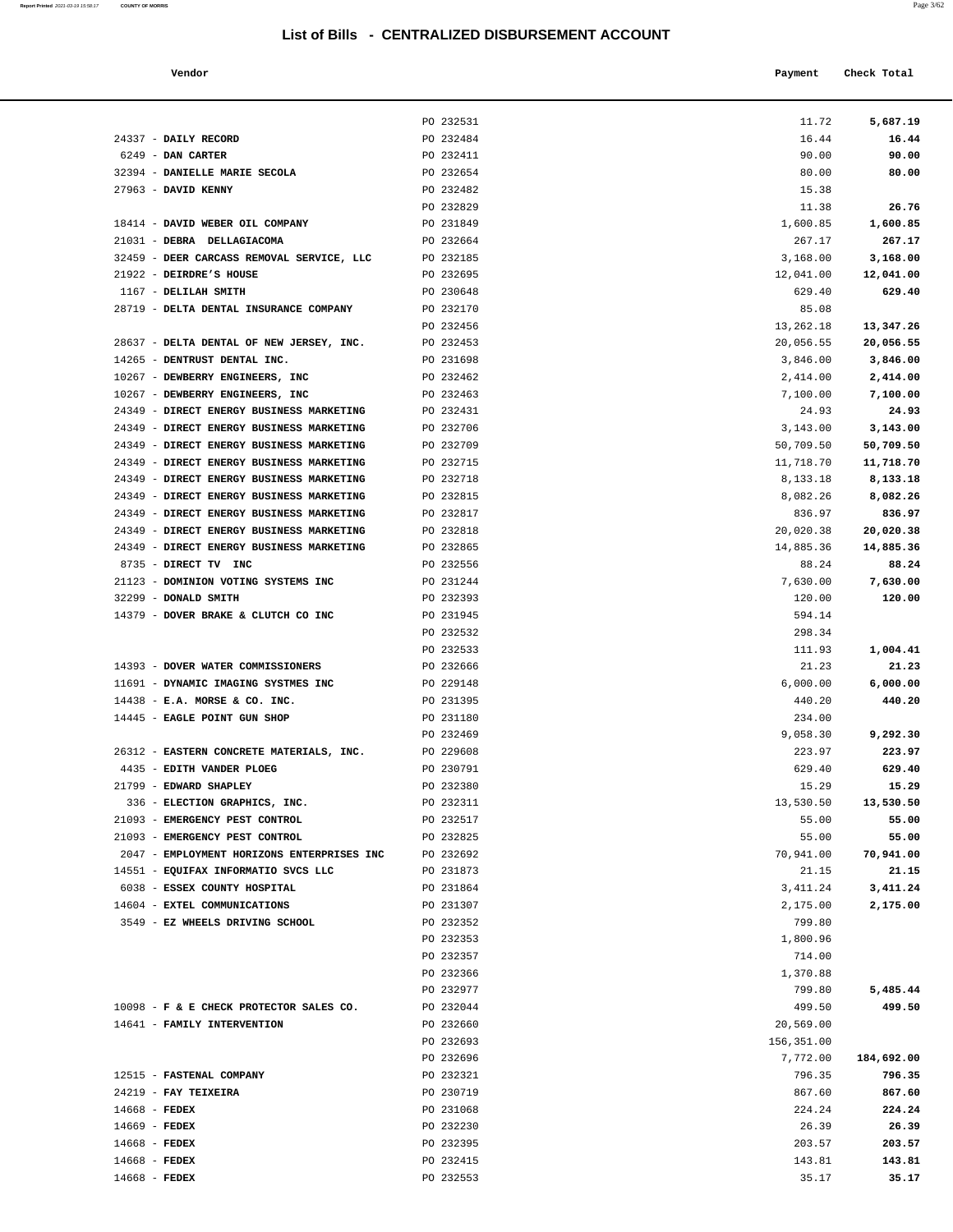**Report Printed** 2021-03-19 15:58:17 **COUNTY OF MORRIS** Page 4/62

| Vendor                                                    |           | Payment  | Check Total |
|-----------------------------------------------------------|-----------|----------|-------------|
|                                                           |           |          |             |
| 14668 - FEDEX                                             | PO 232621 | 63.75    | 63.75       |
| 32492 - FERNANDEZ GARCIA, LLC                             | PO 232722 | 651.00   | 651.00      |
| 32146 - FIRST ASSISTANT PROSECUTORS ASSOCIATION PO 231719 |           | 200.00   | 200.00      |
| 27708 - FIT-RITE UNIFORM CO., INC.                        | PO 228343 | 770.00   |             |
|                                                           | PO 230891 | 1,050.00 |             |
|                                                           | PO 230974 | 138.71   | 1,958.71    |
| 32318 - FITNESS SUPERSTORE, LLC                           | PO 232146 | 599.00   | 599.00      |
| 28666 - FLAGSHIP HEALTH SYSTEMS, INC.                     | PO 232450 | 2,724.48 |             |
|                                                           | PO 232452 | 2,515.50 | 5,239.98    |
| 12151 - FLEMINGTON BUICK CHEVROLET                        | PO 231942 | 159.13   |             |
|                                                           | PO 231943 | 248.56   | 407.69      |
| 2147 - FLEMINGTON DEPT STORE INC                          | PO 224558 | 351.00   |             |

| 32146 - FIRST ASSISTANT PROSECUTORS ASSOCIATION PO 231719      |                        | 200.00          | 200.00         |
|----------------------------------------------------------------|------------------------|-----------------|----------------|
| 27708 - FIT-RITE UNIFORM CO., INC.                             | PO 228343              | 770.00          |                |
|                                                                | PO 230891              | 1,050.00        |                |
|                                                                | PO 230974              | 138.71          | 1,958.71       |
| 32318 - FITNESS SUPERSTORE, LLC                                | PO 232146              | 599.00          | 599.00         |
| 28666 - FLAGSHIP HEALTH SYSTEMS, INC.                          | PO 232450              | 2,724.48        |                |
|                                                                | PO 232452              | 2,515.50        | 5,239.98       |
| 12151 - FLEMINGTON BUICK CHEVROLET                             | PO 231942              | 159.13          |                |
|                                                                | PO 231943              | 248.56          | 407.69         |
| 2147 - FLEMINGTON DEPT STORE INC                               | PO 224558              | 351.00          |                |
|                                                                | PO 227027              | 344.00          |                |
|                                                                | PO 228026              | 1,035.50        | 1,730.50       |
| 25330 - FLEMINGTON DEPT STORE INC                              | PO 231872              | 3,770.47        | 3,770.47       |
| 32060 - FLOORMAT MANAGEMENT, INC.                              | PO 232854              | 125.01          | 125.01         |
| 13313 - FORTIS INSTITUTE                                       | PO 232350              | 530.50          |                |
|                                                                | PO 232351              | 800.00          | 1,330.50       |
| 745 - FRANK JANKOWSKI                                          | PO 230293              | 867.60          | 867.60         |
| $714$ - GALLS, LLC                                             | PO 219600              | 2,163.00        |                |
|                                                                | PO 228146              | 690.85          |                |
|                                                                | PO 228327              | 530.28          |                |
|                                                                | PO 229680              | 80.00           |                |
|                                                                | PO 229690              | 106.49          |                |
|                                                                | PO 229883              | 276.18          |                |
|                                                                | PO 229884              | 80.00           |                |
|                                                                | PO 229885              | 80.00           | 4,006.80       |
| $714$ - GALLS, LLC                                             | PO 231195              | 175.10          |                |
|                                                                | PO 231196<br>PO 231312 | 175.10<br>83.20 |                |
|                                                                | PO 231378              | 209.18          |                |
|                                                                | PO 231907              | 27.20           | 669.78         |
| 14852 - GANN LAW BOOKS                                         | PO 231155              | 146.00          | 146.00         |
| 14123 - GANNETT NJ NEWSPAPERS                                  | PO 232641              | 43.60           | 43.60          |
| 14123 - GANNETT NJ NEWSPAPERS                                  | PO 232712              | 65.96           | 65.96          |
| 14123 - GANNETT NJ NEWSPAPERS                                  | PO 232719              | 74.56           | 74.56          |
| 14123 - GANNETT NJ NEWSPAPERS                                  | PO 232723              | 75.42           | 75.42          |
| 14123 - GANNETT NJ NEWSPAPERS                                  | PO 232724              | 73.70           | 73.70          |
| 14123 - GANNETT NJ NEWSPAPERS                                  | PO 232725              | 73.70           | 73.70          |
| 14123 - GANNETT NJ NEWSPAPERS                                  | PO 232726              | 74.56           | 74.56          |
| 14123 - GANNETT NJ NEWSPAPERS                                  | PO 232727              | 73.70           | 73.70          |
| 14123 - GANNETT NJ NEWSPAPERS                                  | PO 232728              | 71.12           | 71.12          |
| 14123 - GANNETT NJ NEWSPAPERS                                  | PO 232729              | 72.84           | 72.84          |
| 14123 - GANNETT NJ NEWSPAPERS                                  | PO 232730              | 75.42           | 75.42          |
| 14123 - GANNETT NJ NEWSPAPERS                                  | PO 232732              | 56.50           | 56.50          |
| 14123 - GANNETT NJ NEWSPAPERS                                  | PO 232734              | 53.06           | 53.06          |
| 14123 - GANNETT NJ NEWSPAPERS                                  | PO 232739              | 53.06           | 53.06          |
| 14123 - GANNETT NJ NEWSPAPERS                                  | PO 232740              | 78.86           | 78.86          |
| 14123 - GANNETT NJ NEWSPAPERS                                  | PO 232741              | 96.06           | 96.06          |
| 14123 - GANNETT NJ NEWSPAPERS                                  | PO 232742              | 59.08           | 59.08          |
| 14123 - GANNETT NJ NEWSPAPERS                                  | PO 232743              | 59.08           | 59.08          |
| 14123 - GANNETT NJ NEWSPAPERS                                  | PO 232744              | 59.94           | 59.94          |
| 14123 - GANNETT NJ NEWSPAPERS                                  | PO 232745              | 60.80           | 60.80          |
| 14123 - GANNETT NJ NEWSPAPERS<br>14123 - GANNETT NJ NEWSPAPERS | PO 232746<br>PO 232747 | 59.94<br>60.80  | 59.94<br>60.80 |
| 14123 - GANNETT NJ NEWSPAPERS                                  | PO 232748              | 55.64           | 55.64          |
| 14123 - GANNETT NJ NEWSPAPERS                                  | PO 232886              | 57.62           | 57.62          |
| 14123 - GANNETT NJ NEWSPAPERS                                  | PO 232938              | 94.34           | 94.34          |
| 14123 - GANNETT NJ NEWSPAPERS                                  | PO 232942              | 98.64           | 98.64          |
| 29884 - GEE WHIZ SOFTWARE                                      | PO 231996              | 2,495.00        | 2,495.00       |
| 14726 - GEN-EL SAFETY & INDUSTRIAL                             | PO 232182              | 160.04          | 160.04         |
| 30482 - GENESIS ENGINEERING, LLC                               | PO 232449              | 7,500.00        | 7,500.00       |
| 32758 - GIUSEPPE NICOTRA                                       | PO 232496              | 84.88           | 84.88          |
|                                                                |                        |                 |                |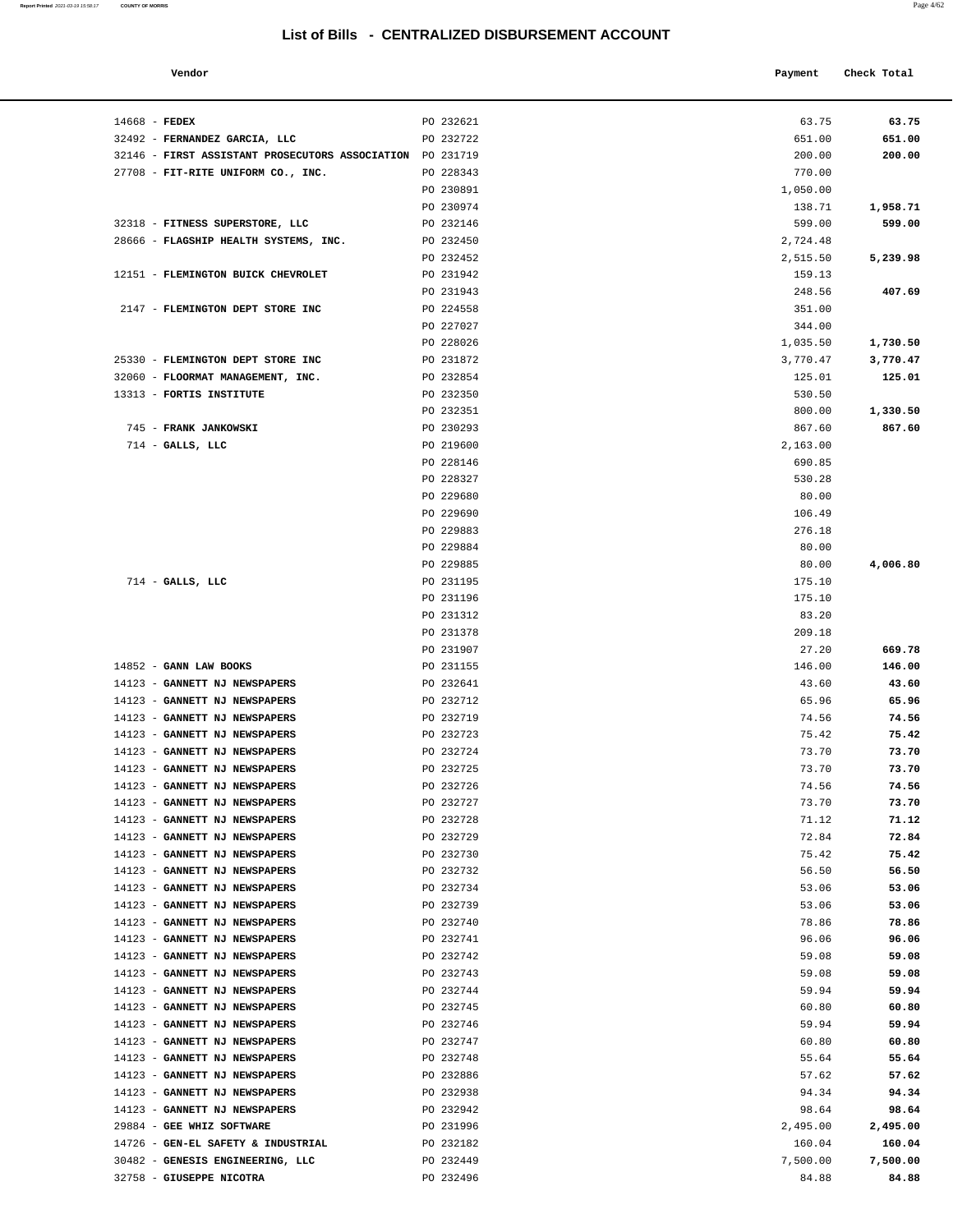| Vendor                                 |           | Payment    | Check Total |
|----------------------------------------|-----------|------------|-------------|
| GLOVES FOR TATTOO LLC                  | PO 232470 | 4,400.00   | 4,400.00    |
| <b>GRAINGER</b>                        | PO 230999 | 195.52     |             |
|                                        | PO 231000 | 1,752.49   |             |
|                                        | PO 231319 | 519.84     | 2,467.85    |
| <b>GRAINGER</b>                        | PO 231657 | 426.48     |             |
|                                        | PO 231850 | 358.78     |             |
|                                        | PO 231851 | 153.68     |             |
|                                        | PO 232633 | 1,439.84   |             |
|                                        | PO 232947 | 1,167.25   | 3,546.03    |
| <b>GREEN OUTLOOK LANDSCAPING &amp;</b> | PO 232186 | 13,758.00  | 13,758.00   |
| <b>GREEN OUTLOOK LANDSCAPING &amp;</b> | PO 232187 | 11,588.50  | 11,588.50   |
| <b>GREEN OUTLOOK LANDSCAPING &amp;</b> | PO 232188 | 10,874.50  | 10,874.50   |
| <b>GREEN OUTLOOK LANDSCAPING &amp;</b> | PO 232189 | 14,698.50  | 14,698.50   |
| <b>GREEN OUTLOOK LANDSCAPING &amp;</b> | PO 232300 | 186,544.50 | 186,544.50  |
| <b>GREEN OUTLOOK LANDSCAPING &amp;</b> | PO 232301 | 13,828.00  | 13,828.00   |
| <b>GREEN OUTLOOK LANDSCAPING &amp;</b> | PO 232302 | 44,288.50  | 44,288.50   |
| <b>GREENMAN PEDERSEN INC</b>           | PO 232454 | 3,876.00   |             |
|                                        | PO 232516 | 38,419.22  |             |
|                                        | PO 232987 | 1,690.50   | 43,985.72   |
| <b>GREGORY J. FERRARA</b>              | PO 230131 | 3,470.40   | 3,470.40    |
| GROFF TRACTOR MID ATLANTIC LLC         | PO 225942 | 88.20      |             |
|                                        | PO 230951 | 282.50     |             |
|                                        | PO 230952 | 17.00      |             |
|                                        | PO 231402 | 286.20     |             |
|                                        | PO 231941 | 10.87      | 684.77      |
| HANNON FLOOR COVERING CORPORATION      | PO 232172 | 28,611.48  |             |
|                                        | PO 232559 | 5,777.51   | 34,388.99   |
| <b>HANOVER SEWERAGE AUTHORITY</b>      | PO 233119 | 1,308.22   | 1,308.22    |
| HAWK ANALYTICS, INC.                   | PO 229419 | 4,995.00   | 4,995.00    |
| <b>HEATHER DARLING</b>                 | PO 229087 | 291.00     | 291.00      |
| <b>HENRY ARTEAGA</b>                   | PO 229929 | 524.50     | 524.50      |
| <b>HENRY SCHEIN INC</b>                | PO 228324 | 178.18     |             |
|                                        | PO 230984 | 2,781.48   |             |
|                                        | PO 231347 | 2,672.12   |             |
|                                        | PO 231348 | 1,687.06   |             |
|                                        | PO 231765 | 179.71     |             |

| 32702 - GLOVES FOR TATTOO LLC              | PO 232470              | 4,400.00        | 4,400.00   |
|--------------------------------------------|------------------------|-----------------|------------|
| $14983$ - GRAINGER                         | PO 230999              | 195.52          |            |
|                                            | PO 231000              | 1,752.49        |            |
|                                            | PO 231319              | 519.84          | 2,467.85   |
| $14984$ - GRAINGER                         | PO 231657              | 426.48          |            |
|                                            | PO 231850              | 358.78          |            |
|                                            | PO 231851              | 153.68          |            |
|                                            | PO 232633              | 1,439.84        |            |
|                                            | PO 232947              | 1,167.25        | 3,546.03   |
| 26326 - GREEN OUTLOOK LANDSCAPING &        | PO 232186              | 13,758.00       | 13,758.00  |
| 26326 - GREEN OUTLOOK LANDSCAPING &        | PO 232187              | 11,588.50       | 11,588.50  |
| 26326 - GREEN OUTLOOK LANDSCAPING &        | PO 232188              | 10,874.50       | 10,874.50  |
| 26326 - GREEN OUTLOOK LANDSCAPING &        | PO 232189              | 14,698.50       | 14,698.50  |
| 26326 - GREEN OUTLOOK LANDSCAPING &        | PO 232300              | 186,544.50      | 186,544.50 |
| 26326 - GREEN OUTLOOK LANDSCAPING &        | PO 232301              | 13,828.00       | 13,828.00  |
| 26326 - GREEN OUTLOOK LANDSCAPING &        | PO 232302              | 44,288.50       | 44,288.50  |
| 15007 - GREENMAN PEDERSEN INC              | PO 232454              | 3,876.00        |            |
|                                            | PO 232516              | 38, 419.22      |            |
|                                            | PO 232987              | 1,690.50        | 43,985.72  |
| 3475 - GREGORY J. FERRARA                  | PO 230131              | 3,470.40        | 3,470.40   |
| 32215 - GROFF TRACTOR MID ATLANTIC LLC     | PO 225942              | 88.20           |            |
|                                            | PO 230951              |                 |            |
|                                            | PO 230952              | 282.50<br>17.00 |            |
|                                            |                        |                 |            |
|                                            | PO 231402              | 286.20          |            |
|                                            | PO 231941<br>PO 232172 | 10.87           | 684.77     |
| 20320 - HANNON FLOOR COVERING CORPORATION  |                        | 28,611.48       |            |
|                                            | PO 232559              | 5,777.51        | 34,388.99  |
| 15081 - HANOVER SEWERAGE AUTHORITY         | PO 233119              | 1,308.22        | 1,308.22   |
| 32076 - HAWK ANALYTICS, INC.               | PO 229419              | 4,995.00        | 4,995.00   |
| 32088 - HEATHER DARLING                    | PO 229087              | 291.00          | 291.00     |
| 11530 - HENRY ARTEAGA                      | PO 229929              | 524.50          | 524.50     |
| 8685 - HENRY SCHEIN INC                    | PO 228324              | 178.18          |            |
|                                            | PO 230984              | 2,781.48        |            |
|                                            | PO 231347              | 2,672.12        |            |
|                                            | PO 231348              | 1,687.06        |            |
|                                            | PO 231765              | 179.71          |            |
|                                            | PO 231767              | 207.92          |            |
|                                            | PO 232270              | 1,166.31        | 8,872.78   |
| 21459 - HERC RENTALS                       | PO 232644              | 4,750.00        | 4,750.00   |
| 928 - HINDSIGHT, INC                       | PO 232169              | 22,516.44       | 22,516.44  |
| 32523 - HOFFMAN EQUIPMENT CO.              | PO 226470              | 79,343.20       | 79,343.20  |
| 27558 - HOIMARK & LEMBO PAVING, LLC        | PO 231894              | 2,550.00        |            |
|                                            | PO 231903              | 5,355.00        |            |
|                                            | PO 232297              | 22,638.75       | 30,543.75  |
| 28404 - HOME DEPOT CREDIT SERVICES         | PO 232868              | 2,544.30        | 2,544.30   |
| 16302 - HOMELESS SOLUTIONS, INC.           | PO 232684              | 25,766.00       |            |
|                                            | PO 233008              | 11,734.00       |            |
|                                            | PO 233010              | 9,019.00        |            |
|                                            | PO 233011              | 2,850.00        |            |
|                                            | PO 233016              | 7,946.00        |            |
|                                            | PO 233018              | 46,403.00       |            |
|                                            | PO 233024              | 11,251.00       | 114,969.00 |
| 29389 - HVG LLC                            | PO 232384              | 344.23          | 344.23     |
| 32098 - I MILLER PRECISION OPTICAL         | PO 231970              | 417.59          | 417.59     |
| 26660 - ILIFF-RUGGIERO FUNERAL HOME INC.   | PO 232059              | 10,900.00       | 10,900.00  |
| 28900 - INNOVATIVE CREDIT SOLUTIONS, INC.  | PO 231639              | 17.00           |            |
|                                            | PO 231640              | 51.00           | 68.00      |
| 25455 - INTERNATIONAL ACADEMIES OF         | PO 232410              | 120.00          | 120.00     |
| 30135 - INVESTIGATIVE FORENSICS CONSULTING | PO 232327              | 931.00          |            |
|                                            | PO 232383              | 1,064.00        | 1,995.00   |
| 15433 - J & D SALES & SERVICE LLC          | PO 232140              | 200.00          |            |
|                                            | PO 232407              | 200.00          | 400.00     |
| 27446 - JAIME SHANAPHY                     | PO 231879              | 75.00           | 75.00      |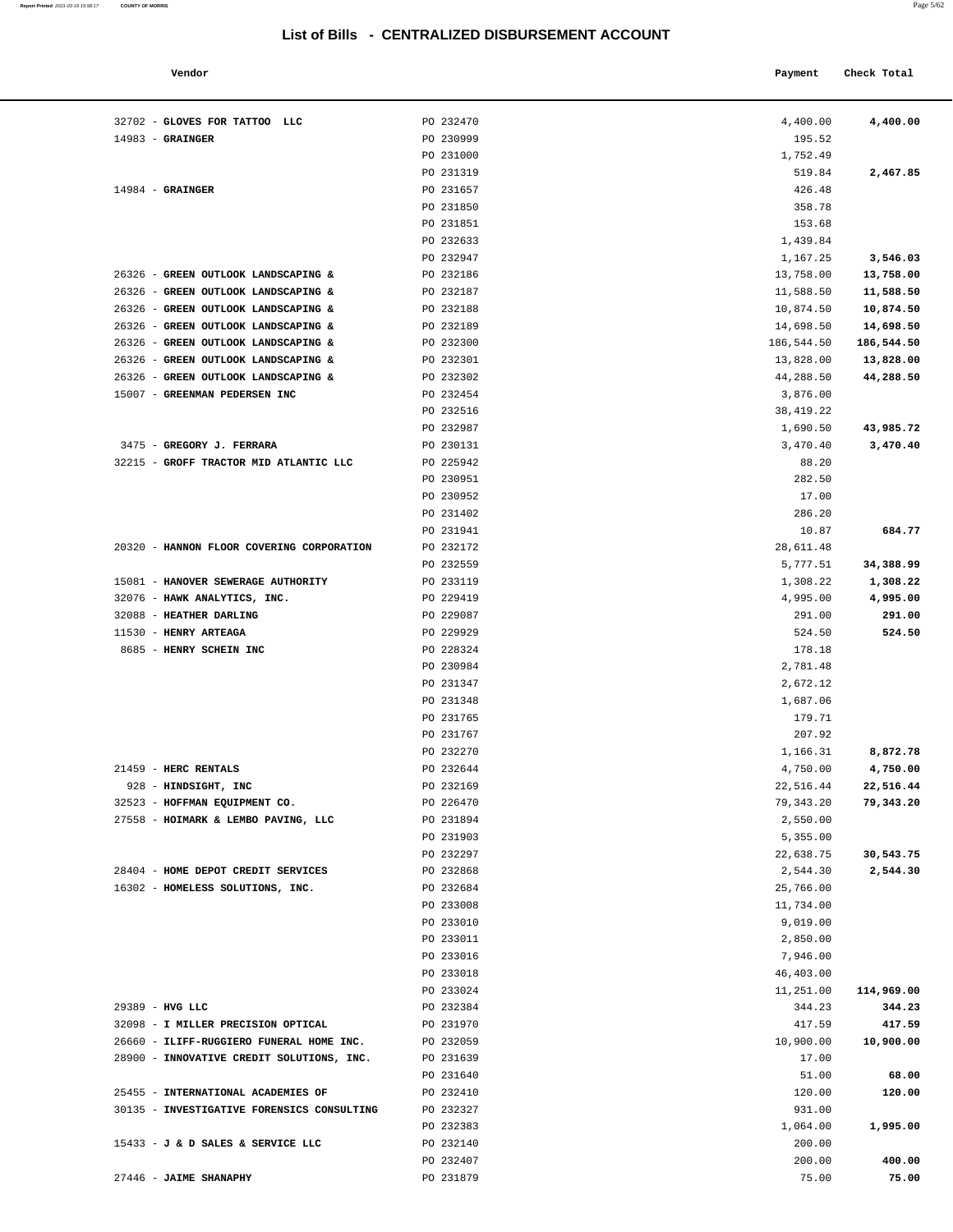| Report Printed 2021-03-19 15:58:17 COUNTY OF MORRIS |  |  |  | Page 6/62 |
|-----------------------------------------------------|--|--|--|-----------|
|-----------------------------------------------------|--|--|--|-----------|

| Vendor | Payment Check Total |
|--------|---------------------|
|        |                     |

| 11247 - JAMIE KLENETSKY FAY                              | PO 232529              | 27.24                 | 27.24                 |
|----------------------------------------------------------|------------------------|-----------------------|-----------------------|
| 13544 - JANE DEROSE                                      | PO 230076              | 629.40                | 629.40                |
| 8770 - JANET SEABLOM                                     | PO 230618              | 629.40                | 629.40                |
| 32319 - JAY HILL REPAIRS                                 | PO 231702              | 2,939.35              | 2,939.35              |
| 30704 - JEAN SPROUL                                      | PO 230672              | 1,735.20              | 1,735.20              |
| 32764 - JEFFREY SNYDER                                   | PO 232635              | 90.00                 | 90.00                 |
| 29979 - JERRY JENSEN<br>1585 - JERSEY BATTERED WOMEN'S   | PO 230299<br>PO 228351 | 867.60<br>19,224.00   | 867.60                |
|                                                          | PO 228352              | 22,032.00             |                       |
|                                                          | PO 232686              | 309.00                | 41,565.00             |
| 960 - JERSEY CENTRAL POWER & LIGHT                       | PO 232087              | 1,625.61              | 1,625.61              |
| 960 - JERSEY CENTRAL POWER & LIGHT                       | PO 232174              | 30.29                 | 30.29                 |
| 960 - JERSEY CENTRAL POWER & LIGHT                       | PO 232287              | 34.91                 | 34.91                 |
| 960 - JERSEY CENTRAL POWER & LIGHT                       | PO 232401              | 1,664.23              | 1,664.23              |
| 960 - JERSEY CENTRAL POWER & LIGHT                       | PO 232495              | 78.50                 | 78.50                 |
| 960 - JERSEY CENTRAL POWER & LIGHT                       | PO 232505              | 30.79                 | 30.79                 |
| 960 - JERSEY CENTRAL POWER & LIGHT                       | PO 232554              | 194.82                | 194.82                |
| 960 - JERSEY CENTRAL POWER & LIGHT                       | PO 232699              | 9,228.69              | 9,228.69              |
| 960 - JERSEY CENTRAL POWER & LIGHT                       | PO 232702              | 4,055.32              | 4,055.32              |
| 960 - JERSEY CENTRAL POWER & LIGHT                       | PO 232703              | 12,969.77             | 12,969.77             |
| 960 - JERSEY CENTRAL POWER & LIGHT                       | PO 232707              | 2,094.94              | 2,094.94              |
| 960 - JERSEY CENTRAL POWER & LIGHT                       | PO 232786              | 85.73                 | 85.73                 |
| 26156 - JJS SERVICES, INC.<br>26156 - JJS SERVICES, INC. | PO 231164<br>PO 231895 | 1,650.00<br>18,964.00 | 1,650.00<br>18,964.00 |
| 26156 - JJS SERVICES, INC.                               | PO 231896              | 16,669.00             | 16,669.00             |
| 26156 - JJS SERVICES, INC.                               | PO 231898              | 217,757.36            | 217,757.36            |
| 26156 - JJS SERVICES, INC.                               | PO 231955              | 51,681.36             | 51,681.36             |
| 26156 - JJS SERVICES, INC.                               | PO 232298              | 85,542.85             | 85,542.85             |
| 26156 - JJS SERVICES, INC.                               | PO 232299              | 18,357.00             | 18,357.00             |
| 26156 - JJS SERVICES, INC.                               | PO 232946              | 147,102.50            | 147,102.50            |
| 32429 - JOAN A. SEERY                                    | PO 232911              | 910.00                | 910.00                |
| 24772 - JOANN WEINSTEIN                                  | PO 230753              | 3,470.40              | 3,470.40              |
| 17288 - JOHN E. REID AND ASSOCIATES INC                  | PO 232149              | 99.00                 | 99.00                 |
| 32763 - JOHNSON AND JOHNSON ESQ.                         | PO 232752              | 2,423.69              | 2,423.69              |
| 26888 - JOHNSON CONTROLS INC.                            | PO 227819              | 676.35                |                       |
|                                                          | PO 232030<br>PO 232471 | 1,427.85<br>1,578.15  | 3,682.35              |
| 21614 - JOHNSON MIRMIRAN AND THOMPSON, INC.              | PO 232988              | 5,931.68              | 5,931.68              |
| 15521 - JOHNSON TRUCK ACCESSORIES INC                    | PO 232423              | 5,100.00              | 5,100.00              |
| 8131 - JOHNSTONE SUPPLY                                  | PO 230887              | 64.89                 |                       |
|                                                          | PO 232038              | 130.85                | 195.74                |
| 2695 - JOHNSTONE SUPPLY                                  | PO 232858              | 1,155.96              | 1,155.96              |
| 14867 - JOSEPH GARTLAND INC                              | PO 231966              | 359.14                | 359.14                |
| 28347 - JOSEPH SOULIAS                                   | PO 232624              | 208.65                | 208.65                |
| 15539 - JUST JIM CLEANING SERVICE                        | PO 228316              | 350.00                | 350.00                |
| 15574 - KENVIL POWER EQUIPMENT, INC.                     | PO 231867              | 24.55                 |                       |
|                                                          | PO 232005              | 155.88                |                       |
| 15587 - KEYSTONE PUBLIC SAFETY INC.                      | PO 232419<br>PO 230864 | 10.00<br>1,200.00     | 190.43<br>1,200.00    |
| 11406 - KONKUS CORPORATION                               | PO 231042              | 15,000.00             | 15,000.00             |
| 15634 - KORNER STORE INC                                 | PO 232465              | 290.00                | 290.00                |
| 26954 - L & S AIR CONDITIONING AND                       | PO 231939              | 1,215.00              | 1,215.00              |
| 27043 - LANCELOT EVANS                                   | PO 230122              | 629.40                | 629.40                |
| 12726 - LANGUAGE LINE SERVICES                           | PO 225930              | 101.40                |                       |
|                                                          | PO 229435              | 252.70                |                       |
|                                                          | PO 230832              | 184.70                | 538.80                |
| 20143 - LASCOMP INSTITUTE OF IT                          | PO 232975              | 3,200.00              | 3,200.00              |
| 25383 - LAW OFFICE OF ROBERT J. GREENBAUM                | PO 232738              | 3,642.50              | 3,642.50              |
| 20653 - LEGAL SERVICES OF NORTHWEST                      | PO 233019              | 1,980.00              | 1,980.00              |
| $32022$ - LEVATO & SONS, INC.                            | PO 232166              | 5,040.00              |                       |
|                                                          | PO 232167<br>PO 232278 | 6,720.00<br>22,820.00 |                       |
|                                                          | PO 232293              | 6,720.00              | 41,300.00             |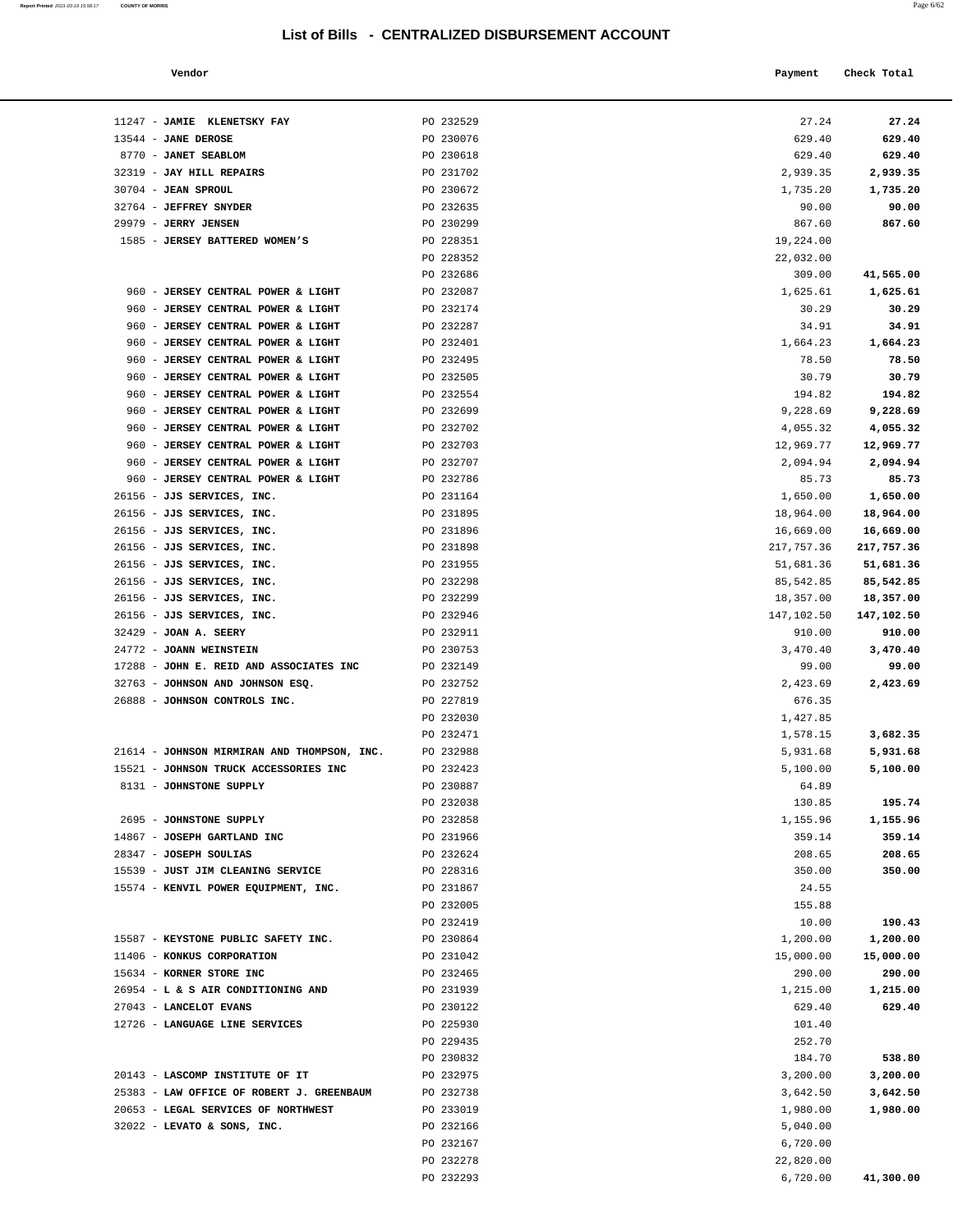**Report Printed**  2021-03-19 15:58:17 **COUNTY OF MORRIS** 

|                                        | List of Bills - CENTRALIZED DISBURSEMENT ACCOUNT |                    | Page 7/62   |
|----------------------------------------|--------------------------------------------------|--------------------|-------------|
| Vendor                                 |                                                  | Payment            | Check Total |
| LEXIS NEXIS                            | PO 231666                                        | 58.00              | 58.00       |
| LEXIS NEXIS                            | PO 231704                                        | 1,248.00           | 1,248.00    |
| <b>LEXIS NEXIS/ MATTHEW BENDER</b>     | PO 231994                                        | 1,617.15           | 1,617.15    |
| <b>LIFESAVERS INC</b>                  | PO 231995                                        | 406.88             | 406.88      |
| LUCILLE LAWRENCE                       | PO 230364                                        | 629.40             | 629.40      |
| LUM, DRASCO & POSITAN LLC              | PO 232846                                        | 3,983.50           | 3,983.50    |
| M.C. JUVENILE DETENTION CENTER         | PO 232659                                        | 10,224.00          | 10,224.00   |
| M.C. PROSECUTOR'S EMERGENT             | PO 232622                                        | 1,478.63           | 1,478.63    |
| <b>MAGGIE CALDERWOOD</b>               | PO 232620                                        | 175.00             | 175.00      |
| MAGIC TOUCH CONSTRUCTION CO., INC.     | PO 231883                                        | 4,636.63           | 4,636.63    |
| MANGIANO PIZZA RESTAURANT AND CATERING | PO 232856                                        | 270.00             | 270.00      |
| <b>MARGARET K RAVO</b>                 | PO 230544                                        | 629.40             | 629.40      |
| <b>MARIA HERNANDEZ</b>                 | PO 232705                                        | 90.00              | 90.00       |
| <b>MARK CARTER</b>                     | PO 232512                                        | 208.03             | 208.03      |
| MC ORGANIZATION FOR HISPANIC           | PO 232759<br>PO 232761                           | 872.00<br>5,039.00 | 5,911.00    |
| MCMANIMON, SCOTLAND & BAUMANN LLC      | PO 233272                                        | 157.50             |             |
|                                        | PO 233274                                        | 11,739.11          | 11,896.61   |
| MEDIA SUPPLY, INC.                     | PO 229536                                        | 2,220.00           |             |
|                                        | PO 231837                                        | 822.00             | 3,042.00    |
| MENTAL HEALTH ASSOCIATION OF           | PO 232758                                        | 5,074.00           | 5,074.00    |
| MICHELLE LYNN WALKER                   | PO 229539                                        | 268.90             |             |
|                                        | PO 231734                                        | 132.40             | 401.30      |
| MOBILEX USA                            | PO 222876                                        | 204.00             |             |
|                                        | PO 224306                                        | 272.00             |             |
|                                        | PO 225600                                        | 102.00             |             |
|                                        | PO 229248                                        | 238.00             |             |
|                                        | PO 229456                                        | 102.00             |             |
|                                        | PO 231579                                        | 272.00             | 1,190.00    |
| MOE DISTRIBUTORS INC.                  | PO 232036                                        | 24.00              |             |
|                                        | PO 232440                                        | 155.40             |             |
|                                        | PO 232647                                        | 52.75              | 232.15      |
| <b>MORRIS ARTS</b>                     | PO 232683                                        | 6,000.00           | 6,000.00    |
| MORRIS COUNTY AFTER CARE CENTER        | PO 231330                                        | 2,130.00           | 2,130.00    |
| MORRIS COUNTY MUA                      | PO 231674                                        | 4,356.13           | 4,356.13    |
| MORRISTOWN LUMBER &                    | PO 231662                                        | 88.85              |             |
|                                        | PO 232037<br>PO 232285                           | 109.31<br>625.82   |             |
|                                        | PO 232320                                        | 333.75             | 1,157.73    |
| MORRISTOWN MEDICAL CENTER              | PO 231999                                        | 5,324.31           | 5,324.31    |
| MORRISTOWN NEIGHBORHOOD HOUSE          | PO 232667                                        | 6,132.00           |             |
|                                        | PO 232687                                        | 4,494.00           | 10,626.00   |
| <b>MORRISTOWN PARKING AUTHORITY</b>    | PO 232461                                        | 2,335.39           | 2,335.39    |
| MORTON SALT, INC.                      | PO 231914                                        | 19,840.88          |             |
|                                        | PO 231916                                        | 10,775.32          |             |
|                                        | PO 231917                                        | 17,659.54          |             |
|                                        | PO 231918                                        | 4,353.84           |             |
|                                        | PO 231919                                        | 29,575.62          |             |
|                                        | PO 231920                                        | 1,358.86           |             |
|                                        | PO 231922                                        | 2,620.32           |             |
|                                        | PO 231926                                        | 22,655.06          | 108,839.44  |

| 5855 - LEXIS NEXIS                                                  | PO 231666              | 58.00                | 58.00                |
|---------------------------------------------------------------------|------------------------|----------------------|----------------------|
| 5855 - LEXIS NEXIS                                                  | PO 231704              | 1,248.00             | 1,248.00             |
| 5068 - LEXIS NEXIS/ MATTHEW BENDER                                  | PO 231994              | 1,617.15             | 1,617.15             |
| 15775 - LIFESAVERS INC                                              | PO 231995              | 406.88               | 406.88               |
| 15711 - LUCILLE LAWRENCE                                            | PO 230364              | 629.40               | 629.40               |
| 15850 - LUM, DRASCO & POSITAN LLC                                   | PO 232846              | 3,983.50             | 3,983.50             |
| 9832 - M.C. JUVENILE DETENTION CENTER                               | PO 232659              | 10,224.00            | 10,224.00            |
| 15919 - M.C. PROSECUTOR'S EMERGENT                                  | PO 232622              | 1,478.63             | 1,478.63             |
| 21026 - MAGGIE CALDERWOOD                                           | PO 232620              | 175.00               | 175.00               |
| 28251 - MAGIC TOUCH CONSTRUCTION CO., INC.                          | PO 231883              | 4,636.63             | 4,636.63             |
| 31526 - MANGIANO PIZZA RESTAURANT AND CATERING PO 232856            |                        | 270.00               | 270.00               |
| 27024 - MARGARET K RAVO                                             | PO 230544              | 629.40               | 629.40               |
| 31001 - MARIA HERNANDEZ                                             | PO 232705              | 90.00                | 90.00                |
| 27866 - MARK CARTER                                                 | PO 232512              | 208.03               | 208.03               |
| 11199 - MC ORGANIZATION FOR HISPANIC                                | PO 232759              | 872.00               |                      |
|                                                                     | PO 232761              | 5,039.00             | 5,911.00             |
| 14264 - MCMANIMON, SCOTLAND & BAUMANN LLC                           | PO 233272              | 157.50               |                      |
|                                                                     | PO 233274              | 11,739.11            | 11,896.61            |
| 12460 - MEDIA SUPPLY, INC.                                          | PO 229536              | 2,220.00             |                      |
|                                                                     | PO 231837              | 822.00               | 3,042.00             |
| 16129 - MENTAL HEALTH ASSOCIATION OF                                | PO 232758              | 5,074.00             | 5,074.00             |
| 32130 - MICHELLE LYNN WALKER                                        | PO 229539              | 268.90               |                      |
|                                                                     | PO 231734              | 132.40               | 401.30               |
| 6953 - MOBILEX USA                                                  | PO 222876              | 204.00               |                      |
|                                                                     | PO 224306              | 272.00               |                      |
|                                                                     | PO 225600              | 102.00               |                      |
|                                                                     | PO 229248              | 238.00               |                      |
|                                                                     | PO 229456              | 102.00               |                      |
|                                                                     | PO 231579              | 272.00               | 1,190.00             |
| 16248 - MOE DISTRIBUTORS INC.                                       | PO 232036              | 24.00                |                      |
|                                                                     | PO 232440              | 155.40               |                      |
|                                                                     | PO 232647              | 52.75                | 232.15               |
| 13106 - MORRIS ARTS                                                 | PO 232683              | 6,000.00             | 6,000.00             |
| 7131 - MORRIS COUNTY AFTER CARE CENTER<br>12819 - MORRIS COUNTY MUA | PO 231330<br>PO 231674 | 2,130.00<br>4,356.13 | 2,130.00<br>4,356.13 |
| 16321 - MORRISTOWN LUMBER &                                         | PO 231662              | 88.85                |                      |
|                                                                     | PO 232037              | 109.31               |                      |
|                                                                     | PO 232285              | 625.82               |                      |
|                                                                     | PO 232320              | 333.75               | 1,157.73             |
| 7584 - MORRISTOWN MEDICAL CENTER                                    | PO 231999              | 5,324.31             | 5,324.31             |
| 16338 - MORRISTOWN NEIGHBORHOOD HOUSE                               | PO 232667              | 6,132.00             |                      |
|                                                                     | PO 232687              | 4,494.00             | 10,626.00            |
| 16340 - MORRISTOWN PARKING AUTHORITY                                | PO 232461              | 2,335.39             | 2,335.39             |
| 27295 - MORTON SALT, INC.                                           | PO 231914              | 19,840.88            |                      |
|                                                                     | PO 231916              | 10,775.32            |                      |
|                                                                     | PO 231917              | 17,659.54            |                      |
|                                                                     | PO 231918              | 4,353.84             |                      |
|                                                                     | PO 231919              | 29,575.62            |                      |
|                                                                     | PO 231920              | 1,358.86             |                      |
|                                                                     | PO 231922              | 2,620.32             |                      |
|                                                                     | PO 231926              | 22,655.06            | 108,839.44           |
| 27295 - MORTON SALT, INC.                                           | PO 231927              | 1,329.50             |                      |
|                                                                     | PO 232288              | 8,065.08             | 9,394.58             |
| 16366 - MOUNTAIN VIEW DEVELOPMENT                                   | PO 232279              | 3,150.00             | 3,150.00             |
| 15709 - MUNICIPAL EMERGENCY SERVICES                                | PO 227509              | 3,532.97             | 3,532.97             |
| 973 - NANCY CHARETTE                                                | PO 230013              | 629.40               | 629.40               |
| 21122 - NATIONAL FUEL OIL INC.                                      | PO 231852              | 28,984.35            | 28,984.35            |
| $4678$ - NECI, INC.                                                 | PO 232060              | 985.00               | 985.00               |
| 30972 - NEPHROS INC.                                                | PO 229514              | 8,705.00             | 8,705.00             |
| 29402 - NEW EDUCARE INC.                                            | PO 232362              | 3,200.00             | 3,200.00             |
| 20856 - NEW HORIZONS COMPUTER LEARNING                              | PO 232346              | 800.00               | 800.00               |
| 30342 - NEW JERSEY HANOVER                                          | PO 231337              | 120.00               | 120.00               |
| 28348 - NEW JERSEY OVERHEAD DOOR LLC                                | PO 232814              | 3,799.73             | 3,799.73             |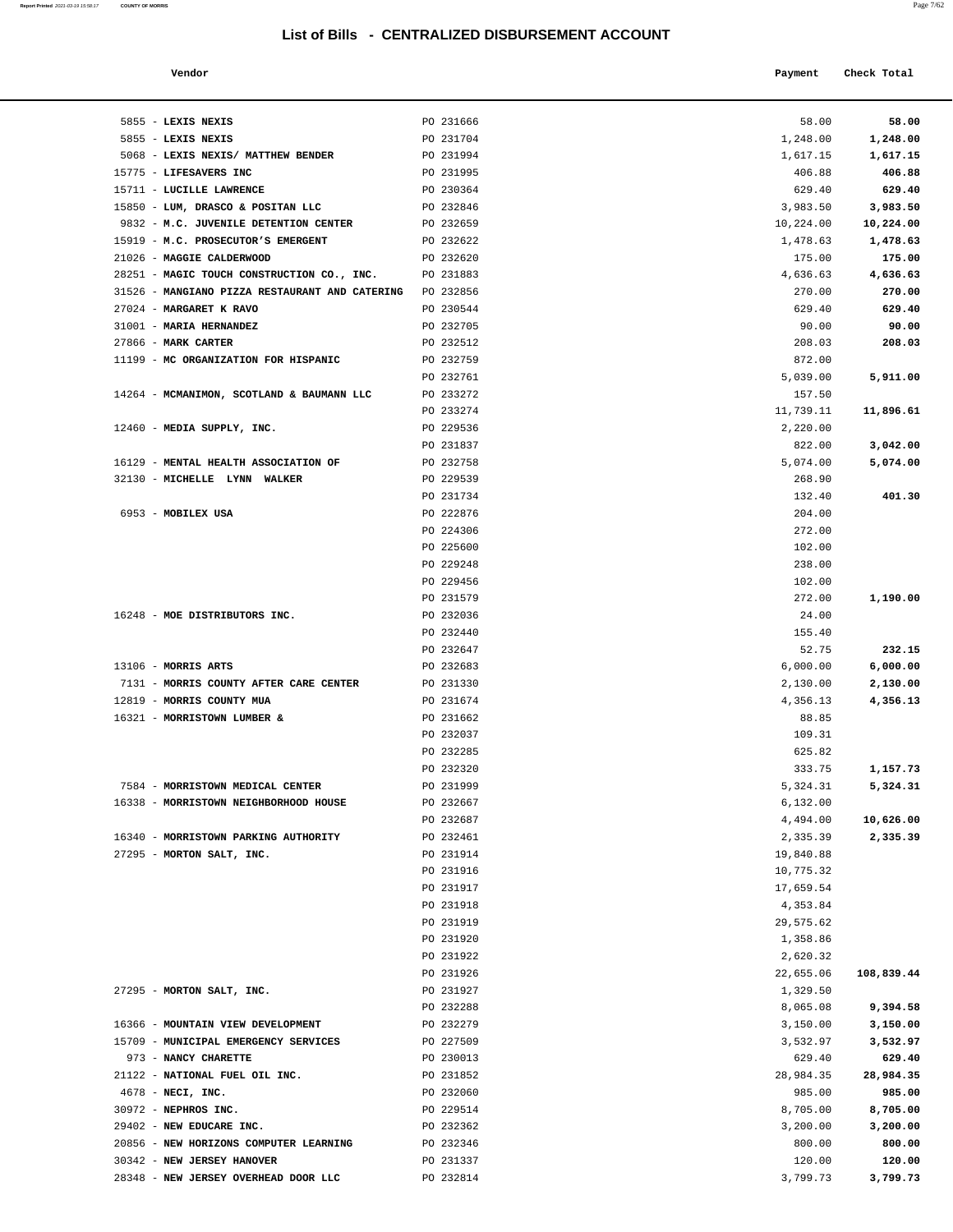| Vendor                                                                   |                        | Payment              | Check Total          |
|--------------------------------------------------------------------------|------------------------|----------------------|----------------------|
| 16552 - NEWBRIDGE SERVICES INC                                           | PO 232764              | 1,200.00             |                      |
|                                                                          | PO 232804              | 3,420.00             |                      |
|                                                                          | PO 232816              | 10,733.00            |                      |
|                                                                          | PO 232820              | 22,208.00            |                      |
|                                                                          | PO 232983              | 5,175.00             | 42,736.00            |
| 23981 - NIELSEN DODGE - C-J-R                                            | PO 231937              | 835.82               | 835.82               |
| 16586 - NJACTB, INC                                                      | PO 231957              | 1,200.00             | 1,200.00             |
| 26357 - NORTHEAST COMMUNICATIONS, INC.                                   | PO 228464              | 455.20               | 455.20               |
| 16764 - NU-WAY CONCESSIONAIRES INC                                       | PO 232382              | 4,137.04             |                      |
|                                                                          | PO 232798              | 21,156.59            |                      |
|                                                                          | PO 232799              | 106,304.29           |                      |
|                                                                          | PO 232800              | 7,222.60             |                      |
|                                                                          | PO 232801              | 7,841.68             | 146,662.20           |
| 26726 - OFFICE CONCEPTS GROUP, INC.                                      | PO 231557              | 134.78               | 134.78               |
| 26726 - OFFICE CONCEPTS GROUP, INC.                                      | PO 232399              | 434.84               | 434.84               |
| 20526 - OPTIMUM                                                          | PO 231709              | 293.91               | 293.91               |
| $20526$ - OPTIMUM                                                        | PO 232385              | 211.80               | 211.80               |
| 20526 - OPTIMUM                                                          | PO 232386              | 128.89               | 128.89               |
| 30058 - OXFORD ELECTRICAL CONTRACTORS INC.                               | PO 231340              | 500.00               | 500.00               |
| 10287 - PANCIELLO CONSTRUCTION LLC                                       | PO 233015              | 3,520.00             | 3,520.00             |
| 16887 - PAPER MART INC                                                   | PO 232098              | 365.08               | 365.08               |
| 25411 - PATRICIA W. GIBBONS                                              | PO 232787              | 154.28               | 154.28               |
| 18102 - PEQUANNOCK TOWNSHIP                                              | PO 231891              | 1,200.00             | 1,200.00             |
| 18102 - PEQUANNOCK TOWNSHIP                                              | PO 231902              | 600.00               | 600.00               |
| 18102 - PEQUANNOCK TOWNSHIP                                              | PO 232190              | 10,350.00            | 10,350.00            |
| 32243 - PERTH AMBOY SPRING WORKS, INC                                    | PO 222200              | 1,273.97             | 1,273.97             |
| 17019 - PHILLIPSBURG SCHOOL BASED                                        | PO 232367              | 210.50               |                      |
|                                                                          | PO 232368              | 105.25               |                      |
|                                                                          | PO 232369              | 1,272.00             |                      |
|                                                                          | PO 232370              | 636.00               |                      |
|                                                                          | PO 232371              | 1,060.00             |                      |
|                                                                          | PO 232372              | 947.25               |                      |
|                                                                          | PO 232373              | 1,416.00             |                      |
|                                                                          | PO 232374              | 1,788.00             | 7,435.00             |
| 17019 - PHILLIPSBURG SCHOOL BASED                                        | PO 232375              | 1,052.50             |                      |
|                                                                          | PO 232376<br>PO 232984 | 210.50<br>2,250.00   |                      |
|                                                                          | PO 232985              |                      | 3,513.00             |
| 17019 - PHILLIPSBURG SCHOOL BASED<br>29400 - PKB ENGINEERING CORPORATION | PO 232445              | 4,070.00<br>1,920.00 | 4,070.00             |
|                                                                          | PO 232996              | 2,790.00             | 1,920.00             |
| 29258 - PLOSIA COHEN LLC<br>6553 - PORTASOFT OF MORRIS COUNTY INC        | PO 232543              | 1,243.95             | 2,790.00<br>1,243.95 |
| 17117 - POWER PLACE INC                                                  | PO 232435              | 520.72               | 520.72               |
| 24970 - POWERDMS, INC.                                                   | PO 231835              | 5,508.00             | 5,508.00             |
| 27929 - PREMIER GLOBAL SERVICES                                          | PO 232211              | 892.46               | 892.46               |
| 30630 - PRESIDIO HOLDINGS INC                                            | PO 227976              | 22,825.00            | 22,825.00            |
| 28417 - PRINCIPAL LIFE INSURANCE COMPANY                                 | PO 232107              | 225.70               | 225.70               |
| 17164 - PROFESSIONAL GOVERNMENT                                          | PO 232008              | 450.00               | 450.00               |
| 17189 - PSE&G CO                                                         | PO 232694              | 1,609.30             | 1,609.30             |
| 19681 - PURCHASE POWER                                                   | PO 231652              | 516.42               | 516.42               |
| 7872 - QUENCH USA, INC.                                                  | PO 232210              | 49.44                |                      |
|                                                                          | PO 232402              | 99.00                | 148.44               |
| 264 - R & J CONTROL, INC.                                                | PO 230883              | 155.00               |                      |
|                                                                          | PO 231675              | 955.00               |                      |
|                                                                          | PO 232444              | 310.00               |                      |
|                                                                          | PO 232643              | 155.00               | 1,575.00             |
| $264$ - R & J CONTROL, INC.                                              | PO 232643              | 3,410.00             | 3,410.00             |
| $264$ - R & J CONTROL, INC.                                              | PO 232830              | 447.00               | 447.00               |
| 12473 - R.D. SALES DOOR & HARDWARE LLC                                   | PO 226027              | 10,750.00            |                      |
|                                                                          | PO 232012              | 146.00               | 10,896.00            |
| 17215 - R.S. KNAPP CO. INC.                                              | PO 232129              | 75.00                |                      |
|                                                                          | PO 232231              | 123.96               | 198.96               |
| 24823 - RAMAPO COLLEGE OF NJ                                             | PO 232347              | 800.00               | 800.00               |
| 24823 - RAMAPO COLLEGE OF NJ                                             | PO 232363              | 800.00               | 800.00               |
|                                                                          |                        |                      |                      |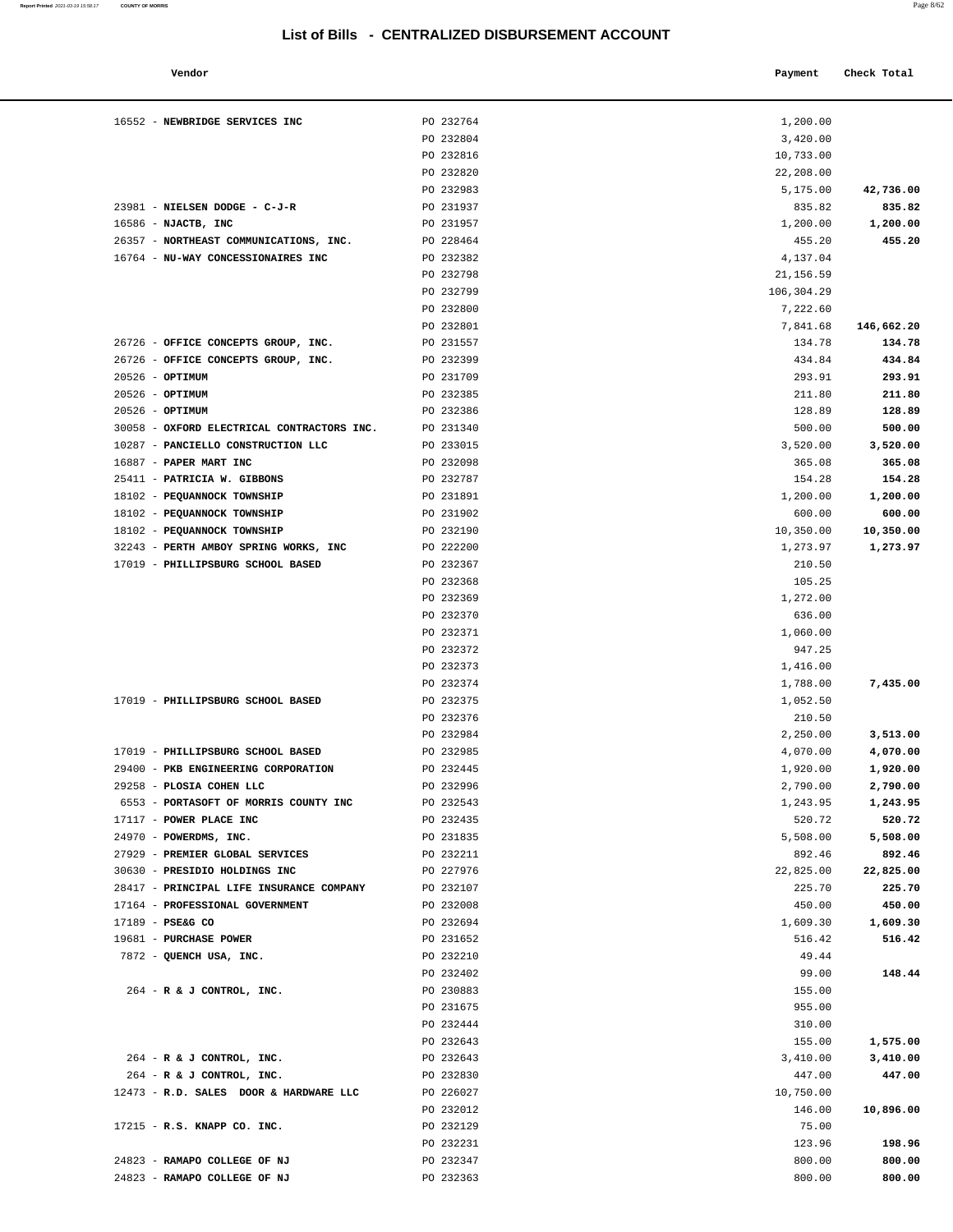17255 - **RARITAN VALLEY COMMUNITY** PO 232677

26223 - **RE-TRON TECHNOLOGIES INC.** PO 232142 1578 - **REED SYSTEMS, LTD.** PO 231863 32448 - **RENEE KLOSE PO 232539** 29925 - **RHEA YOUNG PO 232802** 

**Report Printed 2021-03-19 15:58:17** COUNTY OF MORRIS

| ×<br>I |  |
|--------|--|
|        |  |

| Vendor                                    |           | Payment    | Check Total |
|-------------------------------------------|-----------|------------|-------------|
| RARITAN VALLEY COMMUNITY                  | PO 232677 | 660.72     |             |
|                                           | PO 232679 | 991.08     | 1,651.80    |
| RE-TRON TECHNOLOGIES INC.                 | PO 232142 | 1,484.24   | 1,484.24    |
| REED SYSTEMS, LTD.                        | PO 231863 | 3,504.06   | 3,504.06    |
| <b>RENEE KLOSE</b>                        | PO 232539 | 81.73      | 81.73       |
| <b>RHEA YOUNG</b>                         | PO 232802 | 12.00      | 12.00       |
| RICCIARDI BROTHERS, INC                   | PO 232704 | 1,259.41   | 1,259.41    |
| RICHARD JOHNSON                           | PO 232560 | 32.49      | 32.49       |
| RICOH AMERICAS CORPORATION                | PO 231856 | 7,999.80   |             |
|                                           | PO 232103 | 524.29     |             |
|                                           | PO 232437 | 762.85     |             |
|                                           | PO 232472 | 7,999.80   |             |
|                                           | PO 232808 | 970.21     |             |
|                                           | PO 232809 | 221.66     | 18,478.61   |
| RICOH USA, INC.                           | PO 218054 | 203.21     | 203.21      |
| RICOH USA, INC.                           | PO 231866 | 18.97      | 18.97       |
| RICOH USA, INC.                           | PO 232504 | 1,339.83   | 1,339.83    |
| RICOH USA, INC.                           | PO 232534 | 1,106.61   | 1,106.61    |
| RICOH USA, INC.                           | PO 232541 | 869.57     | 869.57      |
| RICOH USA, INC.                           | PO 232599 | 997.27     | 997.27      |
| RICOH USA, INC.                           | PO 232626 | 9,550.21   | 9,550.21    |
| RICOH USA, INC.                           | PO 232653 | 714.75     | 714.75      |
| RIVERVIEW PAVING, INC.                    | PO 232426 | 3, 115.52  |             |
|                                           | PO 232426 | 67,759.72  | 70,875.24   |
| RIVERVIEW PAVING, INC.                    | PO 232991 | 120,655.52 | 120,655.52  |
| ROAD SAFETY SYSTEMS LLC                   | PO 232336 | 5,740.00   | 5,740.00    |
| ROBERT & SON, INC.                        | PO 231923 | 82.10      | 82.10       |
| <b>ROBERT J. KENNEDY</b>                  | PO 232939 | 85.00      | 85.00       |
| ROBERT LIST                               | PO 230372 | 804.00     | 804.00      |
| RUBY FULLER                               | PO 230207 | 867.60     | 867.60      |
| RUTGERS CENTER FOR CONTINUING             | PO 232364 | 2,395.00   | 2,395.00    |
| <b>RUTGERS THE STATE UNIVERSITY OF NJ</b> | PO 230600 | 345.00     | 345.00      |
| SALMON BROS. INC.                         | PO 231892 | 1,840.00   |             |
|                                           | PO 232168 | 2,116.00   |             |
|                                           | PO 232183 | 5,340.00   |             |
|                                           | PO 232184 | 1,564.00   |             |
|                                           | PO 232280 | 2,024.00   |             |
|                                           | PO 232281 | 8,761.00   | 21,645.00   |
| SANCHEZ ENGRAVING LLC                     | PO 231834 | 120.00     |             |
|                                           | PO 232338 | 89.00      |             |
|                                           | PO 232339 | 109.00     | 318.00      |
| SANDRA DURR                               | PO 230097 | 867.60     | 867.60      |
| SARA A. SULLIVAN                          | PO 232260 | 1,735.20   | 1,735.20    |
| SCIENTIFIC BOILER WATER                   | PO 231669 | 243.00     |             |
|                                           | PO 232648 | 2,283.00   | 2,526.00    |
| SEAN DEL BENE                             | PO 232754 | 100.00     | 100.00      |
| SHAWN R. JOHNSTON                         | PO 232467 | 37.30      | 37.30       |
| SHEAFFER SUPPLY, INC.                     | PO 231924 | 6.48       | 6.48        |
| SHI INTERNATIONAL CORP                    | PO 231831 | 7,244.40   | 7,244.40    |
| SMITH BROTHERS SERVICES LLC               | PO 231925 | 94.60      | 94.60       |
| SMITH MOTOR CO., INC.                     | PO 231931 | 681.62     |             |
|                                           | PO 231932 | 307.07     | 988.69      |
| SNAP-ON INDUSTRIAL                        | PO 229099 | 5,617.50   |             |
|                                           | PO 229270 | 621.00     |             |
|                                           |           |            |             |
|                                           | PO 229276 | 310.50     |             |
|                                           | PO 229565 | 310.50     | 6,859.50    |
| SOME'S WORLDWIDE UNIFORMS INC.            | PO 231659 | 25.00      | 25.00       |

| 29466 - RICCIARDI BROTHERS, INC            | PO 232704 | 1,259.41   | 1,259.41   |
|--------------------------------------------|-----------|------------|------------|
| 28336 - RICHARD JOHNSON                    | PO 232560 | 32.49      | 32.49      |
| 19765 - RICOH AMERICAS CORPORATION         | PO 231856 | 7,999.80   |            |
|                                            | PO 232103 | 524.29     |            |
|                                            | PO 232437 | 762.85     |            |
|                                            | PO 232472 | 7,999.80   |            |
|                                            | PO 232808 | 970.21     |            |
|                                            | PO 232809 | 221.66     | 18,478.61  |
| 28741 - RICOH USA, INC.                    | PO 218054 | 203.21     | 203.21     |
| 28741 - RICOH USA, INC.                    | PO 231866 | 18.97      | 18.97      |
| 28741 - RICOH USA, INC.                    | PO 232504 | 1,339.83   | 1,339.83   |
| 28741 - RICOH USA, INC.                    | PO 232534 | 1,106.61   | 1,106.61   |
| 28741 - RICOH USA, INC.                    | PO 232541 | 869.57     | 869.57     |
| 28741 - RICOH USA, INC.                    | PO 232599 | 997.27     | 997.27     |
| 28741 - RICOH USA, INC.                    | PO 232626 | 9,550.21   | 9,550.21   |
| 28741 - RICOH USA, INC.                    | PO 232653 | 714.75     | 714.75     |
| 28226 - RIVERVIEW PAVING, INC.             | PO 232426 | 3,115.52   |            |
|                                            | PO 232426 | 67,759.72  | 70,875.24  |
| 28226 - RIVERVIEW PAVING, INC.             | PO 232991 | 120,655.52 | 120,655.52 |
| 21788 - ROAD SAFETY SYSTEMS LLC            | PO 232336 | 5,740.00   | 5,740.00   |
| 28455 - ROBERT & SON, INC.                 | PO 231923 | 82.10      | 82.10      |
| 23739 - ROBERT J. KENNEDY                  | PO 232939 | 85.00      | 85.00      |
| 8944 - ROBERT LIST                         | PO 230372 | 804.00     | 804.00     |
| $10040$ - RUBY FULLER                      | PO 230207 | 867.60     | 867.60     |
| 9938 - RUTGERS CENTER FOR CONTINUING       | PO 232364 | 2,395.00   | 2,395.00   |
| 27172 - RUTGERS THE STATE UNIVERSITY OF NJ | PO 230600 | 345.00     | 345.00     |
| 29062 - SALMON BROS. INC.                  | PO 231892 | 1,840.00   |            |
|                                            | PO 232168 | 2,116.00   |            |
|                                            | PO 232183 | 5,340.00   |            |
|                                            | PO 232184 | 1,564.00   |            |
|                                            | PO 232280 | 2,024.00   |            |
|                                            | PO 232281 | 8,761.00   | 21,645.00  |
| 31598 - SANCHEZ ENGRAVING LLC              | PO 231834 | 120.00     |            |
|                                            | PO 232338 | 89.00      |            |
|                                            | PO 232339 | 109.00     | 318.00     |
| $21644$ - SANDRA DURR                      | PO 230097 | 867.60     | 867.60     |
| 17908 - SARA A. SULLIVAN                   | PO 232260 | 1,735.20   | 1,735.20   |
| 3032 - SCIENTIFIC BOILER WATER             | PO 231669 | 243.00     |            |
|                                            | PO 232648 | 2,283.00   | 2,526.00   |
| 26535 - SEAN DEL BENE                      | PO 232754 | 100.00     | 100.00     |
| 10597 - SHAWN R. JOHNSTON                  | PO 232467 | 37.30      | 37.30      |
| 17621 - SHEAFFER SUPPLY, INC.              | PO 231924 | 6.48       | 6.48       |
| 17726 - SHI INTERNATIONAL CORP             | PO 231831 | 7,244.40   | 7,244.40   |
| 29094 - SMITH BROTHERS SERVICES LLC        | PO 231925 | 94.60      | 94.60      |
| 17699 - SMITH MOTOR CO., INC.              | PO 231931 | 681.62     |            |
|                                            | PO 231932 | 307.07     | 988.69     |
| 7722 - SNAP-ON INDUSTRIAL                  | PO 229099 | 5,617.50   |            |
|                                            | PO 229270 | 621.00     |            |
|                                            | PO 229276 | 310.50     |            |
|                                            | PO 229565 | 310.50     | 6,859.50   |
| 17738 - SOME'S WORLDWIDE UNIFORMS INC.     | PO 231659 | 25.00      | 25.00      |
| 32750 - SOO RYON-KIM                       | PO 232494 | 4,200.00   | 4,200.00   |
| 17755 - SOUTHEAST MORRIS COUNTY            | PO 232690 | 10,170.98  | 10,170.98  |
| 17755 - SOUTHEAST MORRIS COUNTY            | PO 232691 | 11,867.87  | 11,867.87  |
| 11379 - STACI SANTUCCI                     | PO 232458 | 212.00     | 212.00     |
| 26447 - STEPHEN J. ZENES                   | PO 232396 | 2,006.35   | 2,006.35   |
| 4298 - STERICYCLE INC                      | PO 231658 | 337.90     | 337.90     |
|                                            |           |            |            |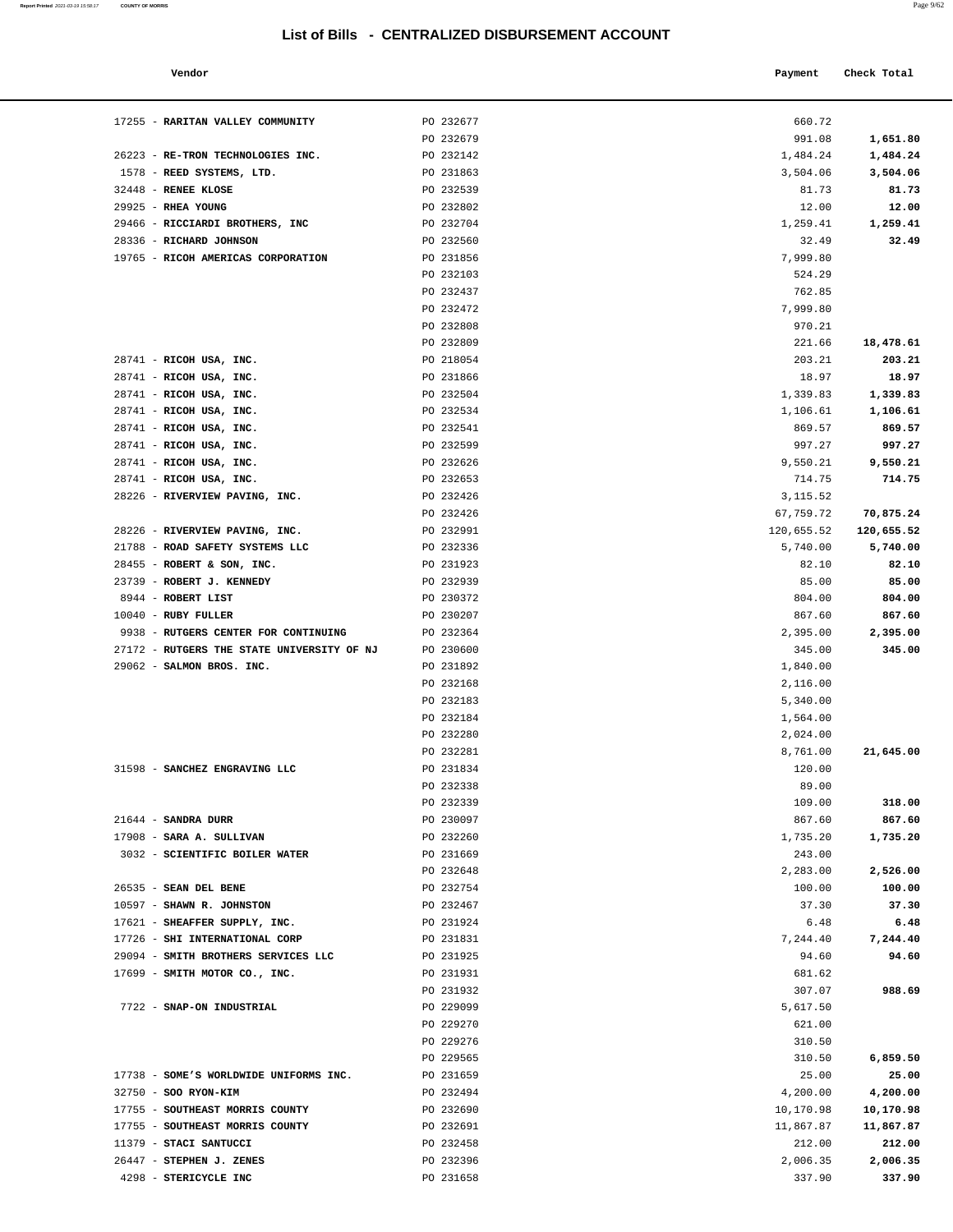**Report Printed** 2021-03-19 15:58:17 **COUNTY OF MORRIS** Page 10/62

8425 - **STEVE ORTIZ PO 231733** 27298 - **STEVE PIATTI PO 232314** 28733 - **SULLIVAN AND GRABER** PO 232721 1487 - **SUSAN TOMCHUK 17937 - SUSSEX COUNTY COMMUNITY COLLEGE** PO 232981

29923 - **SUSSEX MARKET** PO 232290 21364 - **SYSTEM ONE ALARM PO 232261** 

17937 - SUSSEX COUNTY COMMUNITY COLLEGE

|                                       | List of Bills - CENTRALIZED DISBURSEMENT ACCOUNT |                    |                      |
|---------------------------------------|--------------------------------------------------|--------------------|----------------------|
| Vendor                                |                                                  | Payment            | Check Total          |
| <b>STEVE ORTIZ</b>                    | PO 231733                                        | 200.00             | 200.00               |
| <b>STEVE PIATTI</b>                   | PO 232314                                        | 59.70              | 59.70                |
| SULLIVAN AND GRABER                   | PO 232721                                        | 1,534.50           | 1,534.50             |
| SUSAN TOMCHUK                         | PO 230744                                        | 1,442.40           | 1,442.40             |
| SUSSEX COUNTY COMMUNITY COLLEGE       | PO 232981                                        | 800.00             |                      |
|                                       | PO 233271                                        | 3,243.90           | 4,043.90             |
| <b>SUSSEX MARKET</b>                  | PO 232290                                        | 517.50             | 517.50               |
| SYSTEM ONE ALARM                      | PO 232261                                        | 10,299.00          | 10,299.00            |
| <b>TARA CHOMINSKY</b>                 | PO 231874                                        | 164.60             | 164.60               |
| TBS CONTROLS LLC                      | PO 232642                                        | 3,386.67           | 3,386.67             |
| <b>TELESEARCH INC</b>                 | PO 232490                                        | 523.82             | 523.82               |
| <b>TETRA TECH INC</b>                 | PO 228308                                        | 21, 243. 14        | 21, 243. 14          |
| THE CANNING GROUP LLC                 | PO 232871                                        | 750.00             | 750.00               |
| THE NEUROSCIENCE CENTER OF            | PO 231665                                        | 1,075.00           | 1,075.00             |
| <b>THE TAB GROUP</b>                  | PO 232491                                        | 46.85              | 46.85                |
| THERAPEUTIC MASSAGE &                 | PO 232978                                        | 800.00             | 800.00               |
| <b>THOMAS BAXTER</b>                  | PO 230395                                        | 723.00             | 723.00               |
| THOMSON REUTER-WEST                   | PO 231553                                        | 867.00             | 867.00               |
| THOMSON REUTERS-WEST                  | PO 229502                                        | 6,977.47           | 6,977.47             |
| THOMSON REUTERS-WEST                  | PO 231382                                        | 1,024.37           | 1,024.37             |
| <b>TIDE DRY CLEANERS</b>              | PO 232548                                        | 55.00              | 55.00                |
| TIOGA SOLAR MORRIS COUNTY 1 LLC       | PO 232661                                        | 216.93             | 216.93               |
| <b>TJ'S SPORTWIDE TROPHY</b>          | PO 219681                                        | 51.95              |                      |
|                                       | PO 231663                                        | 229.80             | 281.75               |
| TOMAR INDUSTRIES INC                  | PO 232035                                        | 160.50             | 160.50               |
| <b>TOWNSHIP OF RANDOLPH</b>           | PO 232688                                        | 73.72              | 73.72                |
| <b>TREASURER STATE OF NEW JERSEY</b>  | PO 232639                                        | 270.00             | 270.00               |
| <b>TREASURER, STATE OF NEW JERSEY</b> | PO 233118                                        | 5,310.00           | 5,310.00             |
| TREE KING INC                         | PO 231721                                        | 4,387.50           | 4,387.50             |
| <b>TREE KING INC</b>                  | PO 231736                                        | 3,705.00           | 3,705.00             |
| TREE KING INC                         | PO 231901                                        | 7,800.00           | 7,800.00             |
| <b>TREE KING INC</b>                  | PO 232282                                        | 4,485.00           | 4,485.00             |
| <b>TREE KING INC</b>                  | PO 232283                                        | 16,620.00          | 16,620.00            |
| TRI-TECH FORENSICS, INC.              | PO 227333                                        | 2,146.74           | 2,146.74             |
| TRIMBOLI & PRUSINOWSKI, LLC           | PO 232997                                        | 6,833.66           |                      |
|                                       | PO 232999                                        | 1,937.50           | 8,771.16             |
| TRIUS, INC.                           | PO 231930                                        | 173.38             | 173.38               |
| TURN OUT UNIFORMS, INC.               | PO 231585                                        | 742.90             | 742.90               |
| TURN OUT UNIFORMS, INC.               | PO 231660                                        | 1,914.28           | 1,914.28             |
| TURN OUT UNIFORMS, INC.               | PO 232039                                        | 1,984.78           | 1,984.78             |
| TYLER TECHNOLOGIES, INC.              | PO 232307                                        | 22,442.08          | 22,442.08            |
| U-LINE SHIPPING SUPPLY                | PO 231685                                        | 589.39             | 589.39               |
| <b>U.S. BANK OPERATIONS CENTER</b>    | PO 232662                                        | 3,231.05           |                      |
| UNION COUNTY COLLEGE                  | PO 232678                                        |                    | 3,231.05<br>2,421.54 |
| UNIQUE PHOTO INC                      |                                                  | 2,421.54           |                      |
| UNITED REFRIGERATION INC              | PO 231199<br>PO 225615                           | 740.96<br>2,307.49 | 740.96<br>2,307.49   |
|                                       |                                                  |                    |                      |
| UNITED STATES POLICE                  | PO 232547                                        | 300.00             | 300.00               |
| UNITED STATES POSTAL SERVICE          | PO 233281                                        | 490.00             | 490.00               |
| UNITRONIX DATA SYSTEMS INC            | PO 231865                                        | 20,980.00          | 20,980.00            |
| V.E. RALPH & SON INC.                 | PO 226565                                        | 1,092.00           |                      |
|                                       | PO 228777                                        | 514.61             | 1,606.61             |
| VAN CLEEF ENGINEERING ASSOC           | PO 232455                                        | 10,080.00          |                      |
|                                       | PO 232518                                        | 1,675.04           |                      |
|                                       | PO 232782                                        | 10,080.00          | 21,835.04            |
| VARLO CAMPRELL.                       | PO 230000                                        | 629 40             | 629.40               |

| 28779 - TARA CHOMINSKY                            | PO 231874 | 164.60     | 164.60    |
|---------------------------------------------------|-----------|------------|-----------|
| 5611 - TBS CONTROLS LLC                           | PO 232642 | 3,386.67   | 3,386.67  |
| 17990 - TELESEARCH INC                            | PO 232490 | 523.82     | 523.82    |
| 21294 - TETRA TECH INC                            | PO 228308 | 21, 243.14 | 21,243.14 |
| 28988 - THE CANNING GROUP LLC                     | PO 232871 | 750.00     | 750.00    |
| 10412 - THE NEUROSCIENCE CENTER OF                | PO 231665 | 1,075.00   | 1,075.00  |
| 5711 - THE TAB GROUP                              | PO 232491 | 46.85      | 46.85     |
| 27106 - THERAPEUTIC MASSAGE &                     | PO 232978 | 800.00     | 800.00    |
| 32688 - THOMAS BAXTER                             | PO 230395 | 723.00     | 723.00    |
| 10812 - THOMSON REUTER-WEST                       | PO 231553 | 867.00     | 867.00    |
| 18437 - THOMSON REUTERS-WEST                      | PO 229502 | 6,977.47   | 6,977.47  |
| 18437 - THOMSON REUTERS-WEST                      | PO 231382 | 1,024.37   | 1,024.37  |
| 29976 - TIDE DRY CLEANERS                         | PO 232548 | 55.00      | 55.00     |
| 21479 - TIOGA SOLAR MORRIS COUNTY 1 LLC PO 232661 |           | 216.93     | 216.93    |
| 18067 - TJ'S SPORTWIDE TROPHY                     | PO 219681 | 51.95      |           |
|                                                   | PO 231663 | 229.80     | 281.75    |
| 281 - TOMAR INDUSTRIES INC                        | PO 232035 | 160.50     | 160.50    |
| 19736 - TOWNSHIP OF RANDOLPH                      | PO 232688 | 73.72      | 73.72     |
| 8952 - TREASURER STATE OF NEW JERSEY              | PO 232639 | 270.00     | 270.00    |
| 3486 - TREASURER, STATE OF NEW JERSEY             | PO 233118 | 5,310.00   | 5,310.00  |
| 18144 - TREE KING INC                             | PO 231721 | 4,387.50   | 4,387.50  |
| 18144 - TREE KING INC                             | PO 231736 | 3,705.00   | 3,705.00  |
| 18144 - TREE KING INC                             | PO 231901 | 7,800.00   | 7,800.00  |
| 18144 - TREE KING INC                             | PO 232282 | 4,485.00   | 4,485.00  |
| 18144 - TREE KING INC                             | PO 232283 | 16,620.00  | 16,620.00 |
| 32488 - TRI-TECH FORENSICS, INC.                  | PO 227333 | 2,146.74   | 2,146.74  |
| 12333 - TRIMBOLI & PRUSINOWSKI, LLC               | PO 232997 | 6,833.66   |           |
|                                                   | PO 232999 | 1,937.50   | 8,771.16  |
| $2181$ - TRIUS, INC.                              | PO 231930 | 173.38     | 173.38    |
| 25209 - TURN OUT UNIFORMS, INC.                   | PO 231585 | 742.90     | 742.90    |
| 25209 - TURN OUT UNIFORMS, INC.                   | PO 231660 | 1,914.28   | 1,914.28  |
| 25209 - TURN OUT UNIFORMS, INC.                   | PO 232039 | 1,984.78   | 1,984.78  |
| 28034 - TYLER TECHNOLOGIES, INC.                  | PO 232307 | 22,442.08  | 22,442.08 |
| 4144 - U-LINE SHIPPING SUPPLY                     | PO 231685 | 589.39     | 589.39    |
| 29540 - U.S. BANK OPERATIONS CENTER               | PO 232662 | 3,231.05   | 3,231.05  |
| 18217 - UNION COUNTY COLLEGE                      | PO 232678 | 2,421.54   | 2,421.54  |
| 18219 - UNIQUE PHOTO INC                          | PO 231199 | 740.96     | 740.96    |
| 14707 - UNITED REFRIGERATION INC                  | PO 225615 | 2,307.49   | 2,307.49  |
| 24762 - UNITED STATES POLICE                      | PO 232547 | 300.00     | 300.00    |
| 9600 - UNITED STATES POSTAL SERVICE               | PO 233281 | 490.00     | 490.00    |
| 446 - UNITRONIX DATA SYSTEMS INC                  | PO 231865 | 20,980.00  | 20,980.00 |
| $20042 - V.E. RALPH & SON INC.$                   | PO 226565 | 1,092.00   |           |
|                                                   | PO 228777 | 514.61     | 1,606.61  |
| 18285 - VAN CLEEF ENGINEERING ASSOC               | PO 232455 | 10,080.00  |           |
|                                                   | PO 232518 | 1,675.04   |           |
|                                                   | PO 232782 | 10,080.00  | 21,835.04 |
| 5241 - VARLO CAMPBELL                             | PO 230000 | 629.40     | 629.40    |
| $1286$ - VERIZON                                  | PO 231764 | 303.12     | 303.12    |
| $10158$ - VERIZON                                 | PO 232134 | 9,087.00   | 9,087.00  |
| $1286$ - VERIZON                                  | PO 232136 | 1,268.38   | 1,268.38  |
| $1286$ - VERIZON                                  | PO 232413 | 5,770.87   | 5,770.87  |
| $1286$ - VERIZON                                  | PO 232442 | 386.45     | 386.45    |
| $1286$ - VERIZON                                  | PO 232625 | 303.12     | 303.12    |
| 1348 - VERIZON WIRELESS                           | PO 231875 | 441.70     |           |
|                                                   | PO 232360 | 80.04      |           |
|                                                   |           |            |           |
|                                                   |           |            |           |
|                                                   |           |            |           |
|                                                   |           |            |           |
|                                                   |           |            |           |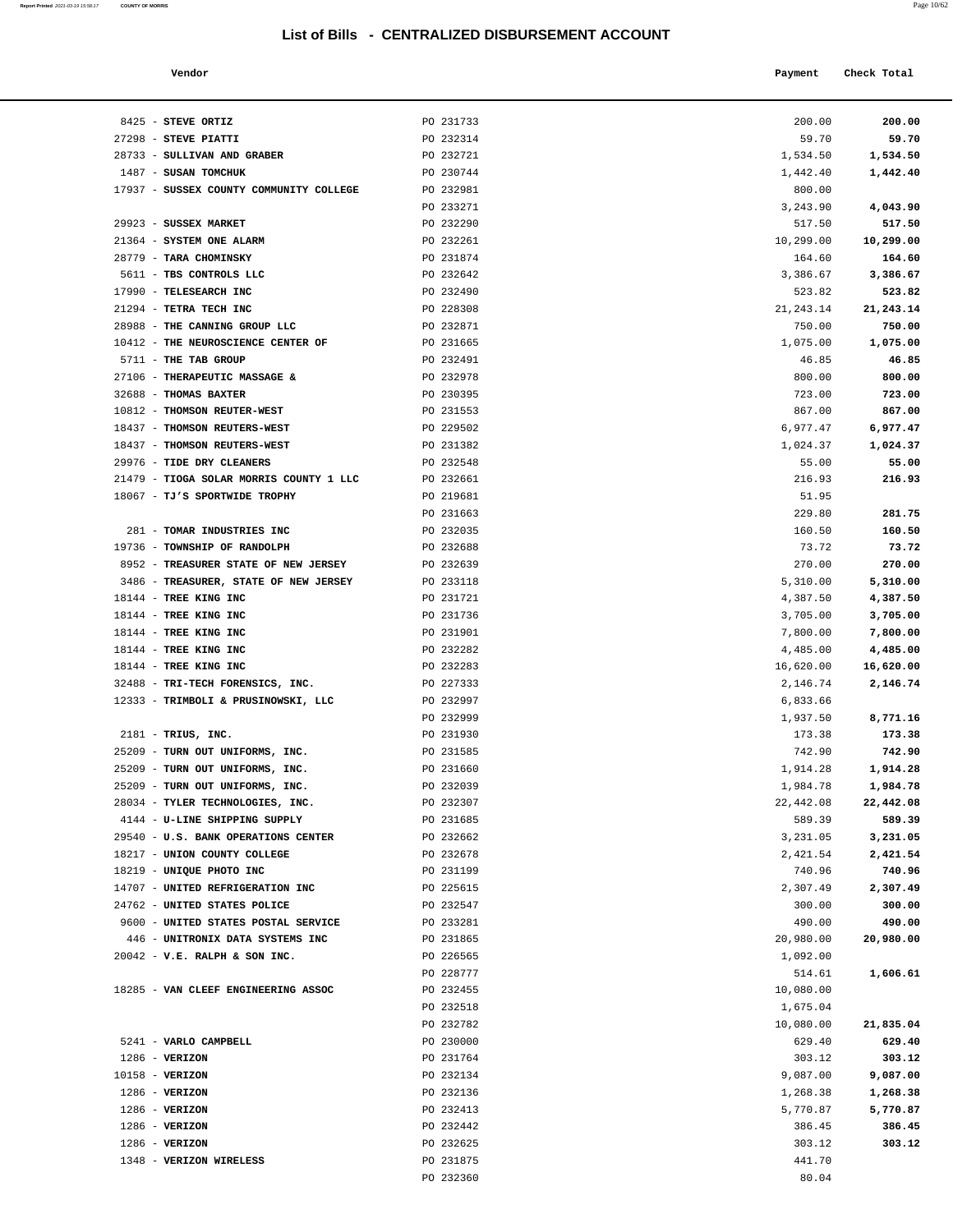| Vendor | Payment Check Total |
|--------|---------------------|
|        |                     |

|                                                                            | PO 232389              | 10,532.73             |                       |
|----------------------------------------------------------------------------|------------------------|-----------------------|-----------------------|
|                                                                            | PO 232638              | 187.95                |                       |
|                                                                            | PO 232638              | 40,582.35             | 51,824.77             |
| 20154 - VERNA FRASER                                                       | PO 230202              | 867.60                | 867.60                |
| 28202 - VILLAGE SHOP RITE                                                  | PO 232887              | 142.44                | 142.44                |
| 12420 - VINCENT D CARRINGTON                                               | PO 231342              | 500.00                | 500.00                |
| 25832 - VOIANCE LANGUAGE SERVICES, LLC                                     | PO 232441              | 25.00                 | 25.00                 |
| 25832 - VOIANCE LANGUAGE SERVICES, LLC                                     | PO 232549              | 767.09                | 767.09                |
| 6146 - W.B. MASON COMPANY INC                                              | PO 214785              | 767.52                |                       |
|                                                                            | PO 226329              | 812.12                |                       |
|                                                                            | PO 226605              | 672.11                |                       |
|                                                                            | PO 228495              | 944.33                |                       |
|                                                                            | PO 229483              | 148.21                |                       |
|                                                                            | PO 231066              | 595.83                |                       |
|                                                                            | PO 231074              | 142.87                |                       |
| 6146 - W.B. MASON COMPANY INC                                              | PO 231325<br>PO 231584 | 1,210.60<br>111.64    | 5,293.59              |
|                                                                            | PO 231773              | 218.58                |                       |
|                                                                            | PO 231844              | 209.10                |                       |
|                                                                            | PO 231978              | 449.97                |                       |
|                                                                            | PO 231993              | 1,540.74              |                       |
|                                                                            | PO 232002              | 434.76                |                       |
|                                                                            | PO 232022              | 249.00                |                       |
|                                                                            | PO 232028              | 320.54                | 3,534.33              |
| 6146 - W.B. MASON COMPANY INC                                              | PO 232064              | 121.27                |                       |
|                                                                            | PO 232100              | 0.95                  |                       |
|                                                                            | PO 232104              | 814.51                |                       |
|                                                                            | PO 232145              | 150.29                |                       |
|                                                                            | PO 232147              | 4.63                  | 1,091.65              |
| 6146 - W.B. MASON COMPANY INC                                              | PO 232176              | 661.56                |                       |
|                                                                            | PO 232191              | 85.25                 |                       |
|                                                                            | PO 232212              | 67.05                 |                       |
|                                                                            | PO 232213              | 1.90                  |                       |
|                                                                            | PO 232309              | 13.41                 |                       |
|                                                                            | PO 232348<br>PO 232398 | 293.97                |                       |
|                                                                            | PO 232421              | 307.29<br>19.96       |                       |
| 6146 - W.B. MASON COMPANY INC                                              | PO 232424              | 443.04                | 1,450.39              |
|                                                                            | PO 232446              | 479.60                | 922.64                |
| 6146 - W.B. MASON COMPANY INC                                              | PO 232468              | 259.26                | 259.26                |
| 6146 - W.B. MASON COMPANY INC                                              | PO 232481              | 10.45                 |                       |
|                                                                            | PO 232493              | 140.22                |                       |
|                                                                            | PO 232500              | 17.88                 |                       |
|                                                                            | PO 232636              | 0.95                  |                       |
|                                                                            | PO 232656              | 11.99                 |                       |
|                                                                            | PO 232760              | 107.61                | 289.10                |
| 6146 - W.B. MASON COMPANY INC                                              | PO 232949              | 75.32                 | 75.32                 |
| 15649 - WALTER P. KRICH JR.                                                | PO 230348              | 2,428.80              | 2,428.80              |
| 18388 - WARREN COUNTY COMMUNITY COLL.                                      | PO 232354              | 1,228.21              |                       |
|                                                                            | PO 232355              | 221.03                |                       |
|                                                                            | PO 232356              | 103.15                | 1,552.39              |
| 18389 - WARREN COUNTY TECHNICAL SCHOOL                                     | PO 232345              | 1,461.18              | 1,461.18              |
| 24231 - WATERS, MCPHERSON, MCNEILL, P.C.                                   | PO 232358              | 840.89                | 840.89                |
| 24231 - WATERS, MCPHERSON, MCNEILL, P.C.                                   | PO 232359              | 62.00                 | 62.00                 |
| 24231 - WATERS, MCPHERSON, MCNEILL, P.C.                                   | PO 232459              | 1,674.00              | 1,674.00              |
| 24231 - WATERS, MCPHERSON, MCNEILL, P.C.<br>20093 - WELDON QUARRY CO., LLC | PO 232460<br>PO 232175 | 20,767.65<br>1,162.25 | 20,767.65<br>1,162.25 |
| 24510 - WESTERN SHELTER SYSTEMS                                            | PO 227004              | 120,712.36            | 120,712.36            |
| 13246 - WILLIAM F. BARNISH                                                 | PO 232698              | 4,949.76              | 4,949.76              |
| 8221 - WILLIAM MCNIECE                                                     | PO 230435              | 1,626.00              | 1,626.00              |
| 26523 - WILLIAM MOTT                                                       | PO 232572              | 80.88                 | 80.88                 |
| 8335 - WILLIAM PATERSON UNIVERSITY                                         | PO 232343              | 1,852.41              | 1,852.41              |

1621 - **WINSOR'S TRACTOR TRAILER** PO 232344 800.00 **800.00**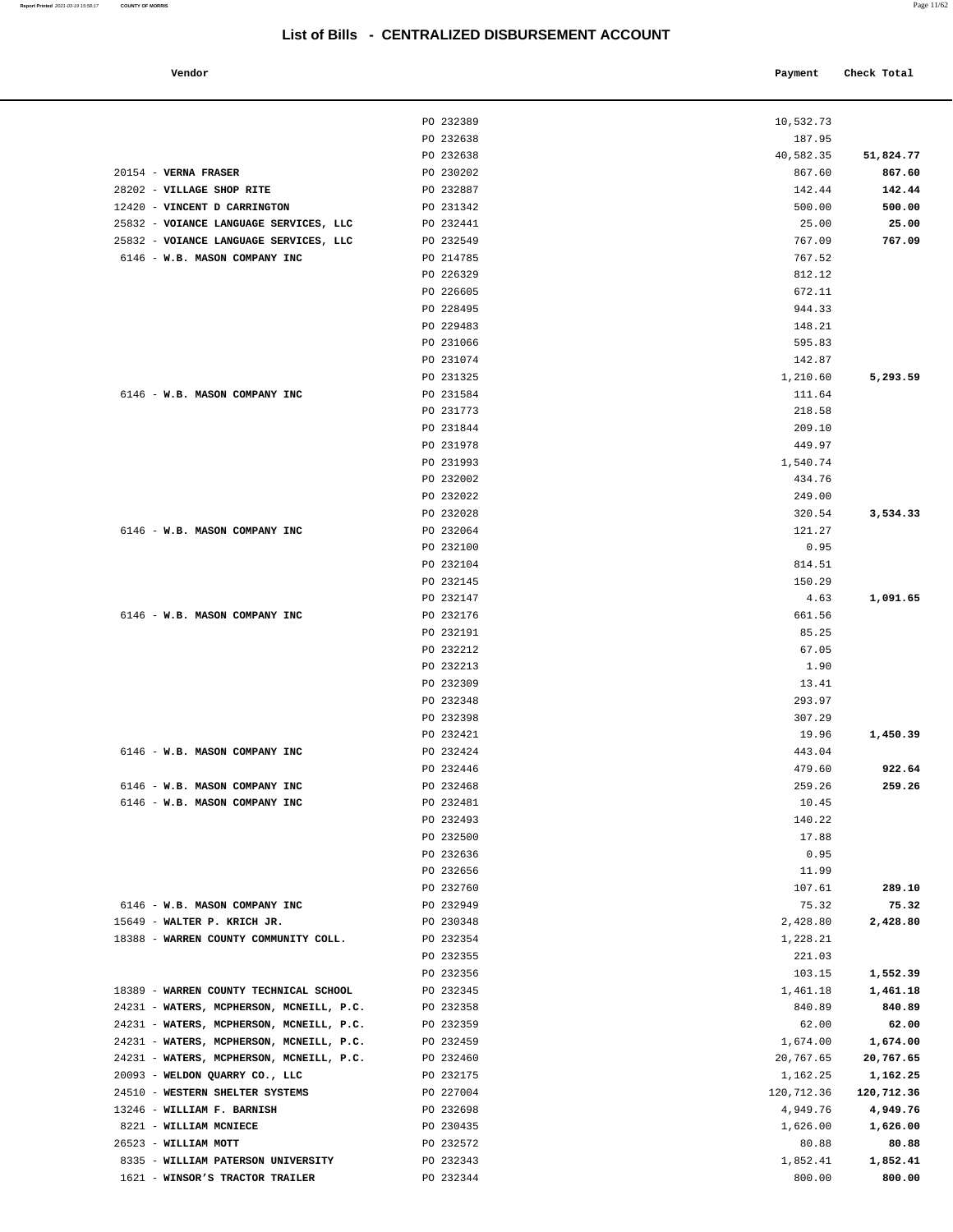| Vendor                                        |               | Payment   | Check Total                                |
|-----------------------------------------------|---------------|-----------|--------------------------------------------|
|                                               |               |           |                                            |
| 3793 - WOODRUFF ENERGY                        | PO 232689     | 32,509.37 | 32,509.37                                  |
| 889 - WORK N WEAR STORE                       | PO 232025     | 150.00    | 150.00                                     |
| 32482 - ZACHARY T. OLVER                      | PO 226179     | 143.00    | 143.00                                     |
| TOTAL                                         |               |           | . _ _ _ _ _ _ _ _ _ _ _ _<br>25,880,473.30 |
| Total to be paid from Fund 01 Current Fund    | 23,591,279.61 |           |                                            |
| Total to be paid from Fund 02 Grant Fund      | 1,763,924.89  |           |                                            |
| Total to be paid from Fund 04 County Capital  | 337,177.52    |           |                                            |
| Total to be paid from Fund 13 Dedicated Trust | 188,091.28    |           |                                            |
|                                               |               |           |                                            |
|                                               | 25,880,473.30 |           |                                            |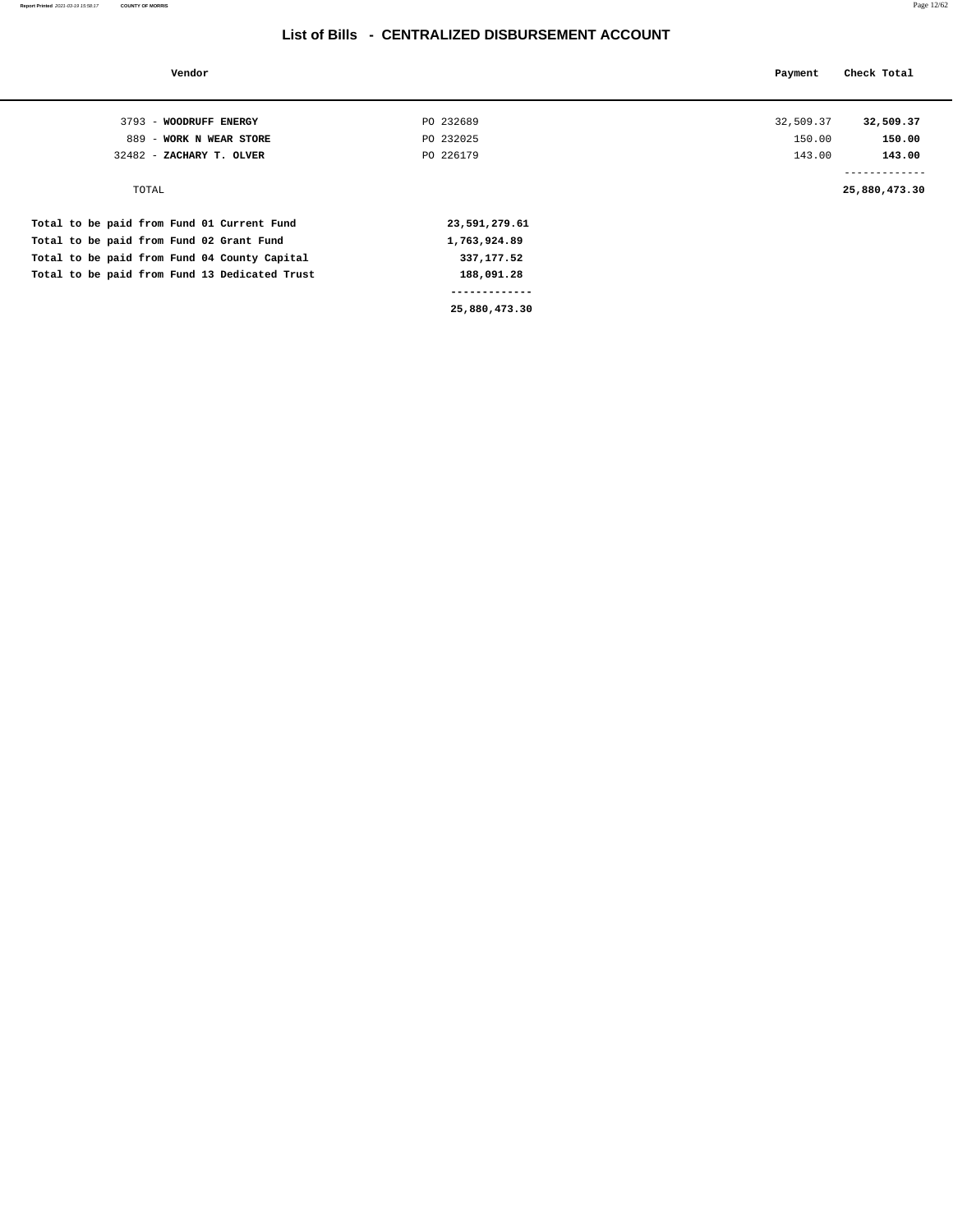**Report Printed** 2021-03-19 15:58:25 **COUNTY OF MORRIS** Page 13/62

## **List of Bills (Department/Account Detail) - CENTRALIZED DISBURSEMENT ACCOUNT**

| Account                     | P0#                     | Vendor                         | Description         | Payment | Account Total |
|-----------------------------|-------------------------|--------------------------------|---------------------|---------|---------------|
|                             |                         |                                |                     |         |               |
|                             |                         |                                | <b>Current Fund</b> |         |               |
| <b>County Administrator</b> |                         |                                |                     |         |               |
|                             | 232529 JAMIE            | KLENETSKY FAY                  |                     | 27.24   |               |
| 01-201-20-100100-039        |                         | Education Schools & Training   | TOTAL FOR ACCOUNT   |         | 27.24         |
|                             |                         | 231773 W.B. MASON COMPANY INC  |                     | 218.58  |               |
| 01-201-20-100100-058        |                         | Office Supplies & Stationery   | TOTAL FOR ACCOUNT   |         | 218.58        |
|                             | 233315 COUNTY OF MORRIS |                                |                     | 1.20    |               |
| 01-201-20-100100-068        |                         | Postage & Metered Mail         | TOTAL FOR ACCOUNT   |         | 1.20          |
|                             |                         |                                |                     |         | ============  |
|                             |                         | TOTAL for County Administrator |                     |         | 247.02        |
|                             |                         |                                |                     |         |               |

#### **Personnel**

| 233315 COUNTY OF MORRIS                        |                   | 33.16 |
|------------------------------------------------|-------------------|-------|
| 01-201-20-105100-068<br>Postage & Metered Mail | TOTAL FOR ACCOUNT | 33.16 |
|                                                |                   |       |
| TOTAL for Personnel                            |                   | 33.16 |

### **Board of Chosen Freeholders**

| 233315 COUNTY OF MORRIS                        |                   | 25.65         |
|------------------------------------------------|-------------------|---------------|
| 233315 COUNTY OF MORRIS                        |                   | 195.15        |
| Postage & Metered Mail<br>01-201-20-110100-068 | TOTAL FOR ACCOUNT | 220.80        |
|                                                |                   |               |
| 232887 VILLAGE SHOP RITE                       |                   | 142.44        |
| Special Projects<br>01-201-20-110100-079       | TOTAL FOR ACCOUNT | 142.44        |
|                                                |                   |               |
|                                                |                   | ------------- |
| TOTAL for Board of Chosen Freeholders          |                   | 363.24        |
|                                                |                   |               |

## **Clerk of the Board**

|  | 232746 GANNETT NJ NEWSPAPERS | 59.94 |
|--|------------------------------|-------|
|  | 232748 GANNETT NJ NEWSPAPERS | 55.64 |
|  | 232747 GANNETT NJ NEWSPAPERS | 60.80 |
|  | 232745 GANNETT NJ NEWSPAPERS | 60.80 |
|  | 232744 GANNETT NJ NEWSPAPERS | 59.94 |
|  | 232743 GANNETT NJ NEWSPAPERS | 59.08 |
|  | 232742 GANNETT NJ NEWSPAPERS | 59.08 |
|  | 232741 GANNETT NJ NEWSPAPERS | 96.06 |
|  | 232740 GANNETT NJ NEWSPAPERS | 78.86 |
|  | 232739 GANNETT NJ NEWSPAPERS | 53.06 |
|  | 232734 GANNETT NJ NEWSPAPERS | 53.06 |
|  | 232730 GANNETT NJ NEWSPAPERS | 75.42 |
|  | 232712 GANNETT NJ NEWSPAPERS | 65.96 |
|  | 232719 GANNETT NJ NEWSPAPERS | 74.56 |
|  | 232723 GANNETT NJ NEWSPAPERS | 75.42 |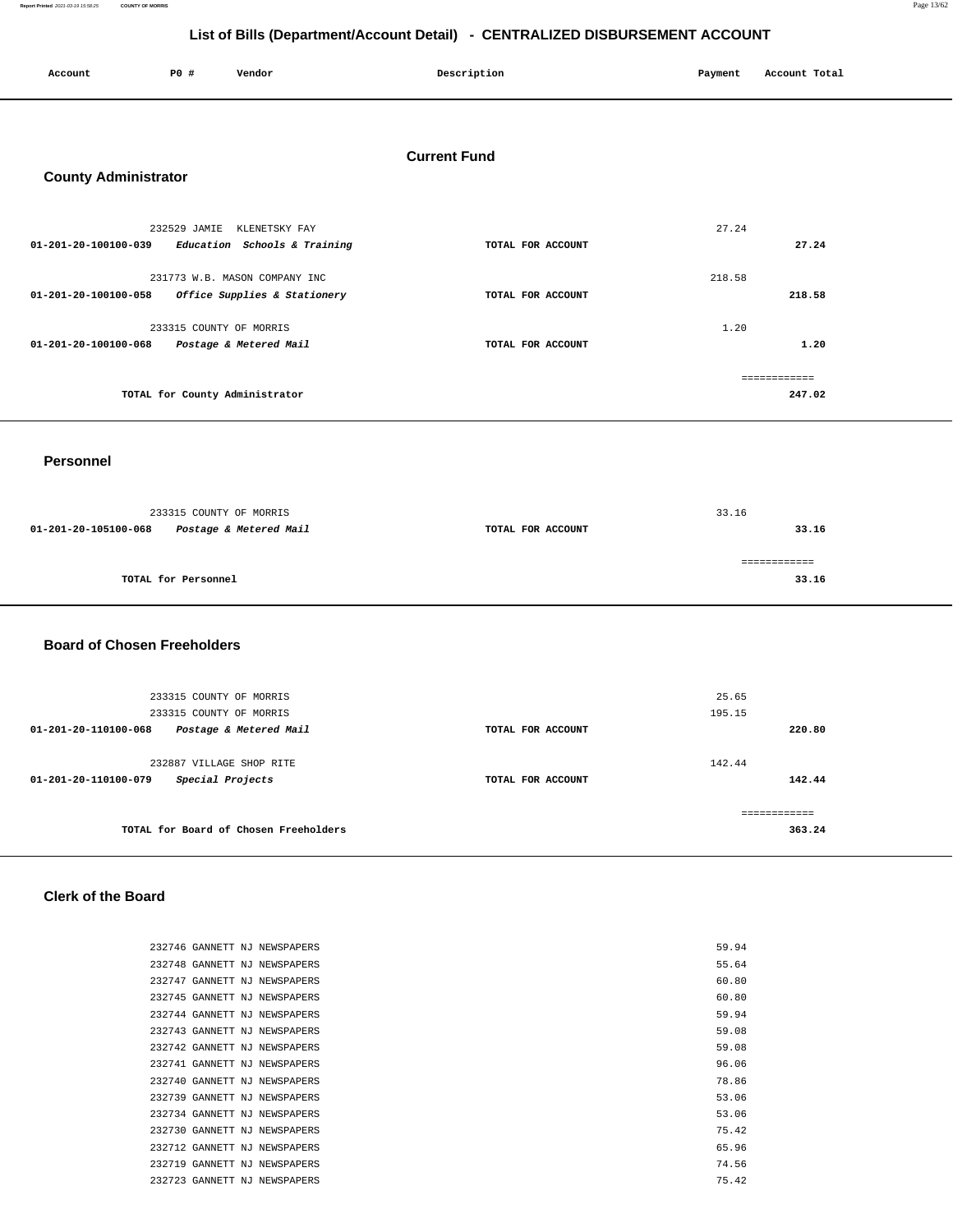#### **Report Printed** 2021-03-19 15:58:25 **COUNTY OF MORRIS** Page 14/62

## **List of Bills (Department/Account Detail) - CENTRALIZED DISBURSEMENT ACCOUNT**

| Account                   | PO#                          | Vendor                       | Description       | Payment | Account Total |
|---------------------------|------------------------------|------------------------------|-------------------|---------|---------------|
| <b>Clerk of the Board</b> |                              |                              |                   |         |               |
|                           |                              | 232724 GANNETT NJ NEWSPAPERS |                   | 73.70   |               |
|                           |                              | 232725 GANNETT NJ NEWSPAPERS |                   | 73.70   |               |
|                           |                              | 232886 GANNETT NJ NEWSPAPERS |                   | 57.62   |               |
|                           |                              | 232938 GANNETT NJ NEWSPAPERS |                   | 94.34   |               |
|                           |                              | 232942 GANNETT NJ NEWSPAPERS |                   | 98.64   |               |
|                           |                              | 232729 GANNETT NJ NEWSPAPERS |                   | 72.84   |               |
|                           |                              | 232728 GANNETT NJ NEWSPAPERS |                   | 71.12   |               |
|                           |                              | 232726 GANNETT NJ NEWSPAPERS |                   | 74.56   |               |
|                           |                              | 232727 GANNETT NJ NEWSPAPERS |                   | 73.70   |               |
|                           |                              | 232732 GANNETT NJ NEWSPAPERS |                   | 56.50   |               |
| 01-201-20-110105-022      | Advertising                  |                              | TOTAL FOR ACCOUNT |         | 1,734.40      |
|                           |                              |                              |                   |         | ============  |
|                           | TOTAL for Clerk of the Board |                              |                   |         | 1,734.40      |

# **County Clerk**

|                      | 232490 TELESEARCH INC                             | 523.82            |              |
|----------------------|---------------------------------------------------|-------------------|--------------|
| 01-201-20-120100-016 | Outside Salaries & Wages                          | TOTAL FOR ACCOUNT | 523.82       |
|                      |                                                   |                   |              |
|                      | 231382 THOMSON REUTERS-WEST                       | 668.37            |              |
|                      | 231382 THOMSON REUTERS-WEST                       | 356.00            |              |
| 01-201-20-120100-028 | Books & Periodicals                               | TOTAL FOR ACCOUNT | 1,024.37     |
|                      | 232638 VERIZON WIRELESS                           | 1,012.28          |              |
|                      | 01-201-20-120100-031 Cellular Phones/Pagers       | TOTAL FOR ACCOUNT | 1,012.28     |
|                      |                                                   |                   |              |
|                      | 231325 W.B. MASON COMPANY INC                     | 1,210.60          |              |
|                      | 01-201-20-120100-058 Office Supplies & Stationery | TOTAL FOR ACCOUNT | 1,210.60     |
|                      |                                                   |                   |              |
|                      | 232491 THE TAB GROUP                              |                   | 46.85        |
| 01-201-20-120100-059 | Other General Expenses                            | TOTAL FOR ACCOUNT | 46.85        |
|                      | 233315 COUNTY OF MORRIS                           | 1,937.11          |              |
| 01-201-20-120100-068 | Postage & Metered Mail                            | TOTAL FOR ACCOUNT | 1,937.11     |
|                      |                                                   |                   |              |
|                      | 229727 COUNTY BUSINESS SYSTEMS INC                | 290.00            |              |
|                      | 229727 COUNTY BUSINESS SYSTEMS INC                | 314.73            |              |
| 01-201-20-120100-069 | Printing                                          | TOTAL FOR ACCOUNT | 604.73       |
|                      |                                                   |                   |              |
|                      | 232504 RICOH USA, INC.                            | 720.17            |              |
|                      | 01-201-20-120100-164 Office Machines - Rental     | TOTAL FOR ACCOUNT | 720.17       |
|                      | 232487 ANN F. GROSSI                              |                   | 19.98        |
|                      | 232487 ANN F. GROSSI                              |                   | 70.00        |
| 01-201-20-120100-185 | Food                                              | TOTAL FOR ACCOUNT | 89.98        |
|                      |                                                   |                   |              |
|                      | 226329 W.B. MASON COMPANY INC                     |                   | 812.12       |
| 01-203-20-120100-059 | (2020) Other General Expenses                     | TOTAL FOR ACCOUNT | 812.12       |
|                      |                                                   |                   | ============ |
|                      | TOTAL for County Clerk                            |                   | 7,982.03     |
|                      |                                                   |                   |              |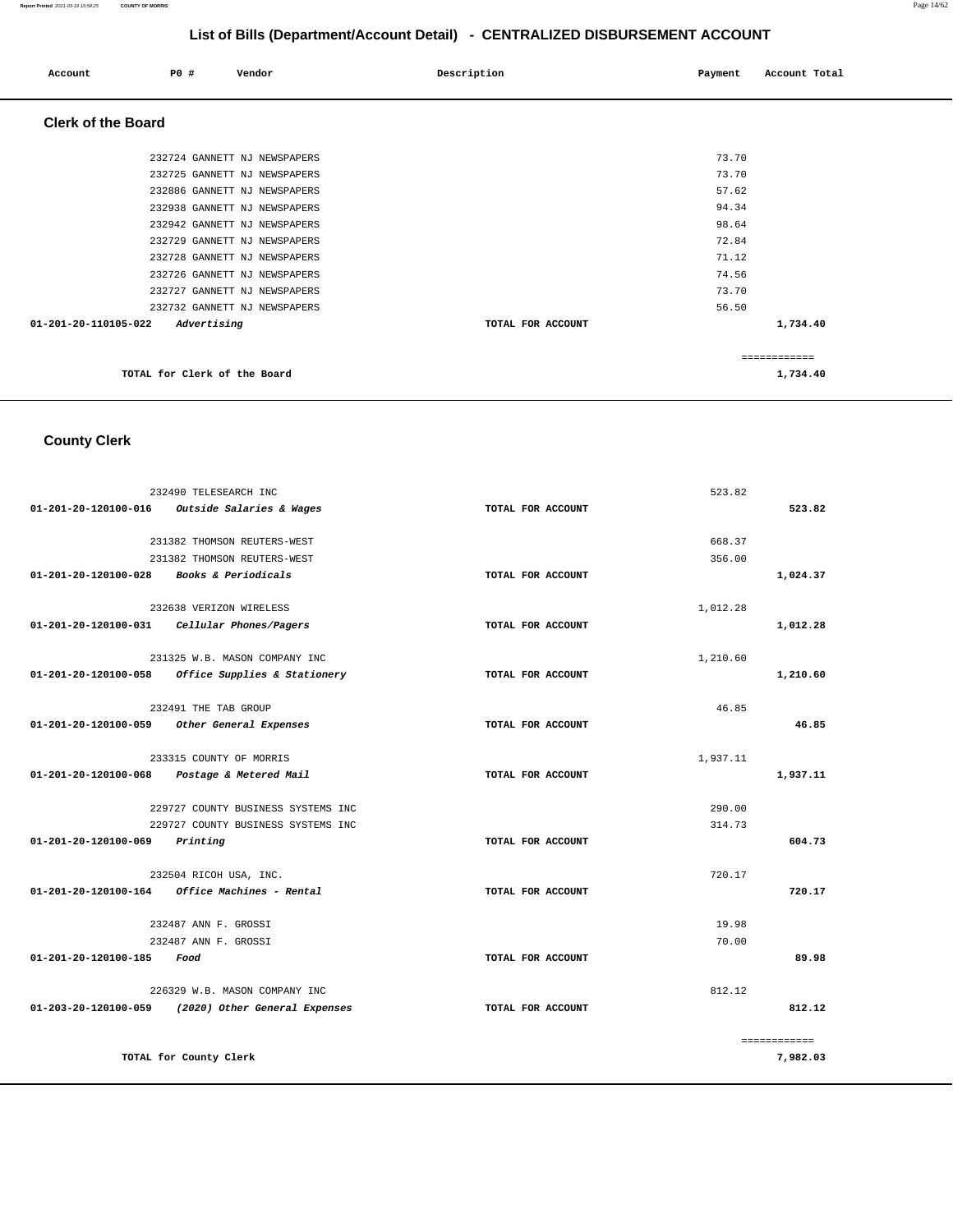| Account | PO# | Vendor | Description | Payment | Account Total |
|---------|-----|--------|-------------|---------|---------------|
|         |     |        |             |         |               |

## **County Board of Elections**

| 232641 GANNETT NJ NEWSPAPERS                        |                   | 8.60      |              |
|-----------------------------------------------------|-------------------|-----------|--------------|
| 232641 GANNETT NJ NEWSPAPERS                        |                   | 35.00     |              |
| 01-201-20-121100-022<br>Advertising                 | TOTAL FOR ACCOUNT |           | 43.60        |
|                                                     |                   |           |              |
| 232939 ROBERT J. KENNEDY                            |                   | 74.20     |              |
| 232939 ROBERT J. KENNEDY                            |                   | 10.80     |              |
| $01-201-20-121100-039$ Education Schools & Training | TOTAL FOR ACCOUNT |           | 85.00        |
| 233315 COUNTY OF MORRIS                             |                   | 549.67    |              |
| 01-201-20-121100-068 Postage & Metered Mail         | TOTAL FOR ACCOUNT |           | 549.67       |
|                                                     |                   |           |              |
| 231125 AMERICAN SECURITY CABINETS, LLC              |                   | 47.790.00 |              |
| 231125 AMERICAN SECURITY CABINETS, LLC              |                   | 40,464.00 |              |
| 231125 AMERICAN SECURITY CABINETS, LLC              |                   | 4,914.00  |              |
| 231125 AMERICAN SECURITY CABINETS, LLC              |                   | 3,204,00  |              |
| 01-201-20-121100-096 Election Officer               | TOTAL FOR ACCOUNT |           | 96,372.00    |
| 231244 DOMINION VOTING SYSTEMS INC                  |                   | 945.00    |              |
| 01-203-20-121100-096 (2020) Election Officer        | TOTAL FOR ACCOUNT |           | 945.00       |
|                                                     |                   |           |              |
|                                                     |                   |           | ============ |
| TOTAL for County Board of Elections                 |                   |           | 97,995.27    |
|                                                     |                   |           |              |

## **Superintendent of Elections**

| 233315 COUNTY OF MORRIS                                         |                   | 1,242.68      |
|-----------------------------------------------------------------|-------------------|---------------|
| 01-201-20-121105-068<br>Postage & Metered Mail                  | TOTAL FOR ACCOUNT | 1,242.68      |
|                                                                 |                   |               |
| 232636 W.B. MASON COMPANY INC                                   |                   | 0.95          |
| 232309 W.B. MASON COMPANY INC                                   |                   | 8.94          |
| 232309 W.B. MASON COMPANY INC                                   |                   | 4.47          |
| 01-201-20-121105-095<br>Other Administrative Supplies           | TOTAL FOR ACCOUNT | 14.36         |
|                                                                 |                   |               |
| 232311 ELECTION GRAPHICS, INC.                                  |                   | 5,253.00      |
| 232311 ELECTION GRAPHICS, INC.                                  |                   | 5,600.00      |
| 232311 ELECTION GRAPHICS, INC.                                  |                   | 2,677.50      |
| $01 - 203 - 20 - 121105 - 084$<br>(2020) Other Outside Services | TOTAL FOR ACCOUNT | 13,530.50     |
| 231244 DOMINION VOTING SYSTEMS INC                              |                   | 6,615.00      |
| 231244 DOMINION VOTING SYSTEMS INC                              |                   | 70.00         |
| 01-203-20-121105-104 (2020) Electronic Voting Machine           | TOTAL FOR ACCOUNT | 6,685.00      |
|                                                                 |                   | ------------- |
| TOTAL for Superintendent of Elections                           |                   | 21,472.54     |

## **County Elections (Cty Clerk)**

| 232487 ANN F. GROSSI                           |                   | 20.00    |
|------------------------------------------------|-------------------|----------|
| 233315 COUNTY OF MORRIS                        |                   | 3.06     |
| Postage & Metered Mail<br>01-201-20-121110-068 | TOTAL FOR ACCOUNT | 23.06    |
|                                                |                   |          |
| 231652 PURCHASE POWER                          |                   | 516.42   |
| 232504 RICOH USA, INC.                         |                   | 619.66   |
| 01-201-20-121110-259<br>Equipment Rental       | TOTAL FOR ACCOUNT | 1,136.08 |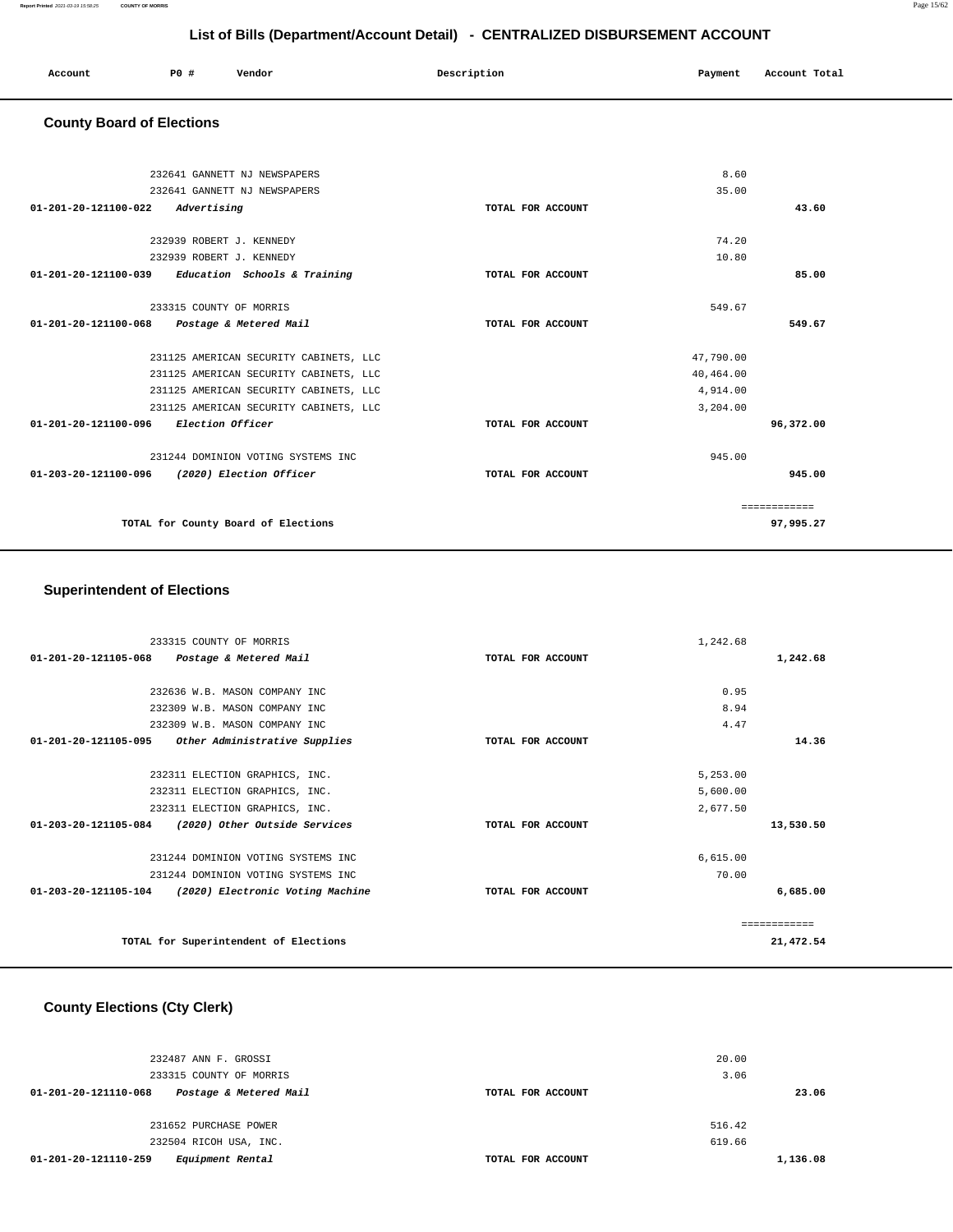| Account                             | P0 # | Vendor                                 | Description | Account Total<br>Payment |
|-------------------------------------|------|----------------------------------------|-------------|--------------------------|
| <b>County Elections (Cty Clerk)</b> |      |                                        |             |                          |
|                                     |      | TOTAL for County Elections (Cty Clerk) |             | ============<br>1,159.14 |

**County Treasurer** 

|                      | 233315 COUNTY OF MORRIS    |                   | 349.12 |
|----------------------|----------------------------|-------------------|--------|
| 01-201-20-130100-068 | Postage & Metered Mail     | TOTAL FOR ACCOUNT | 349.12 |
|                      |                            |                   |        |
|                      | TOTAL for County Treasurer |                   | 349.12 |
|                      |                            |                   |        |

## **Purchasing Division**

| 01-201-20-130105-028 | 232539 RENEE KLOSE<br><b>Books &amp; Periodicals</b> | TOTAL FOR ACCOUNT | 48.64  | 48.64    |
|----------------------|------------------------------------------------------|-------------------|--------|----------|
| 01-201-20-130105-068 | 233315 COUNTY OF MORRIS<br>Postage & Metered Mail    | TOTAL FOR ACCOUNT | 127.35 | 127.35   |
| 01-201-20-130105-164 | 232541 RICOH USA, INC.<br>Office Machines - Rental   | TOTAL FOR ACCOUNT | 869.57 | 869.57   |
| 01-203-20-130105-028 | 232539 RENEE KLOSE<br>(2020) Books & Periodicals     | TOTAL FOR ACCOUNT | 33.09  | 33.09    |
|                      | TOTAL for Purchasing Division                        |                   |        | 1,078.65 |

## **Office Services**

| 233281 UNITED STATES POSTAL SERVICE<br>233281 UNITED STATES POSTAL SERVICE | 245.00<br>245.00  |        |
|----------------------------------------------------------------------------|-------------------|--------|
| Postage & Metered Mail<br>01-201-20-130110-068                             | TOTAL FOR ACCOUNT | 490.00 |
| TOTAL for Office Services                                                  |                   | 490.00 |

## **Information Technology Div**

| 01-201-20-140100-058           | 231074 W.B. MASON COMPANY INC<br>Office Supplies & Stationery | TOTAL FOR ACCOUNT | 142.87   | 142.87   |
|--------------------------------|---------------------------------------------------------------|-------------------|----------|----------|
|                                |                                                               |                   |          |          |
|                                | 233020 CITYSIDE ARCHIVES, LLC                                 |                   | 3,621.22 |          |
| $01 - 201 - 20 - 140100 - 073$ | Records Managment Services                                    | TOTAL FOR ACCOUNT |          | 3,621.22 |
|                                | 228934 CDW GOVERNMENT                                         |                   | 394.68   |          |
| $01 - 201 - 20 - 140100 - 098$ | Other Operating&Repair Supply                                 | TOTAL FOR ACCOUNT |          | 394.68   |
|                                |                                                               |                   |          |          |
|                                |                                                               |                   |          |          |
|                                | TOTAL for Information Technology Div                          |                   |          | 4,158.77 |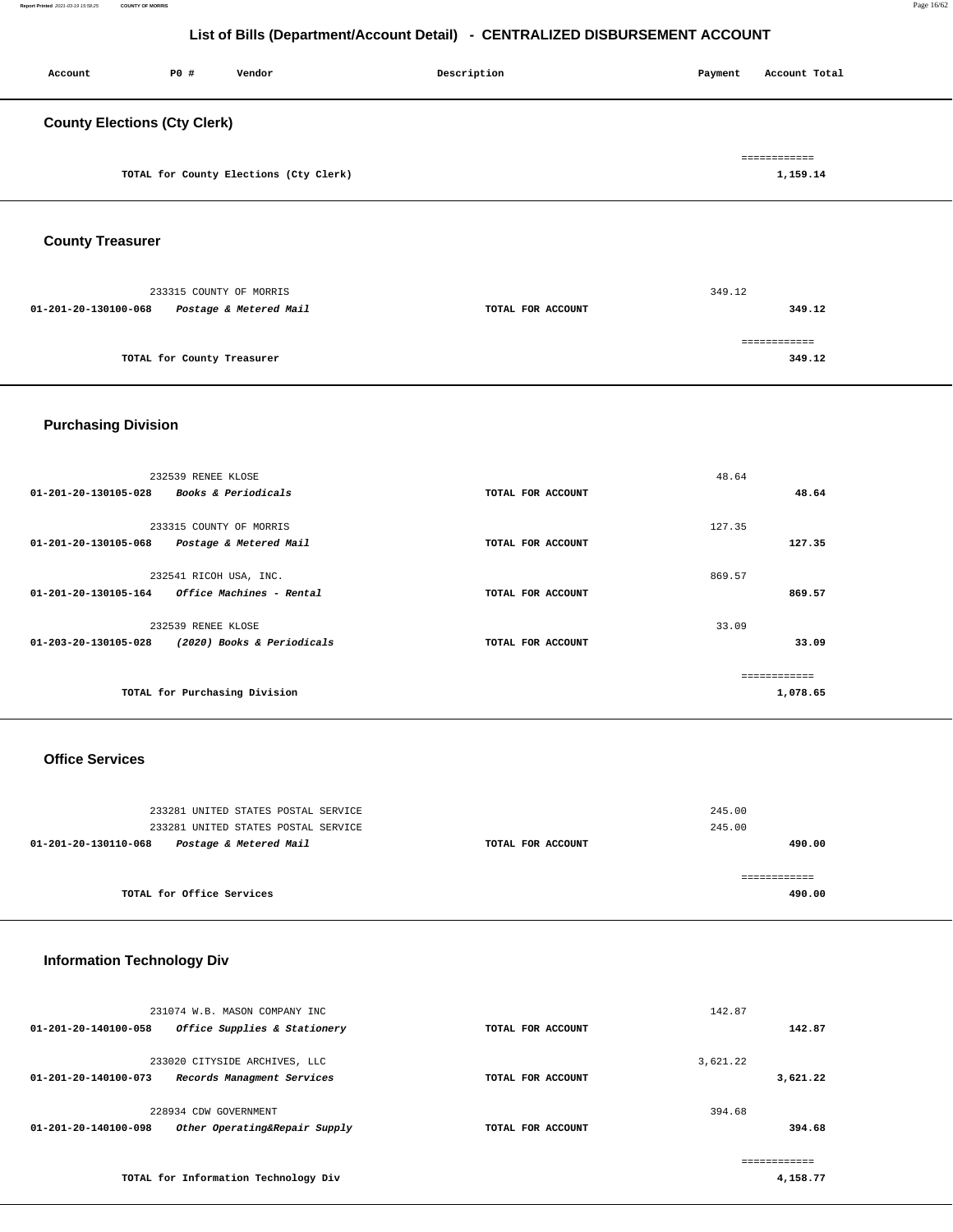#### **Report Printed** 2021-03-19 15:58:25 **COUNTY OF MORRIS** Page 17/62

## **List of Bills (Department/Account Detail) - CENTRALIZED DISBURSEMENT ACCOUNT**

| Account | P0 # | Vendor | Description | Payment | Account Total |
|---------|------|--------|-------------|---------|---------------|
| .       |      |        |             |         |               |
|         |      |        |             |         |               |

# **County Board of Taxation**

| 232653 RICOH USA, INC.                                                |                   | 714.75   |
|-----------------------------------------------------------------------|-------------------|----------|
| 01-201-20-150100-044<br>Equipment Service Agreements                  | TOTAL FOR ACCOUNT | 714.75   |
| 233315 COUNTY OF MORRIS                                               |                   | 155.02   |
| 01-201-20-150100-068<br>Postage & Metered Mail                        | TOTAL FOR ACCOUNT | 155.02   |
|                                                                       |                   |          |
| 231957 NJACTB, INC                                                    |                   | 250.00   |
| 231957 NJACTB, INC                                                    |                   | 750.00   |
| 231957 NJACTB, INC                                                    |                   | 200.00   |
| $01 - 203 - 20 - 150100 - 023$<br>(2020) Associations and Memberships | TOTAL FOR ACCOUNT | 1,200.00 |
|                                                                       |                   |          |
|                                                                       |                   |          |
| TOTAL for County Board of Taxation                                    |                   | 2,069.77 |

## **County Counsel**

|                      | 232458 STACI SANTUCCI                             |                   | 212.00    |              |
|----------------------|---------------------------------------------------|-------------------|-----------|--------------|
|                      | 01-201-20-155100-023 Associations and Memberships | TOTAL FOR ACCOUNT |           | 212.00       |
|                      | 231994 LEXIS NEXIS/ MATTHEW BENDER                |                   | 1,617.15  |              |
|                      | 231553 THOMSON REUTER-WEST                        |                   | 867.00    |              |
| 01-201-20-155100-050 | Law Books                                         | TOTAL FOR ACCOUNT |           | 2,484.15     |
|                      | 232738 LAW OFFICE OF ROBERT J. GREENBAUM          |                   | 1,829.00  |              |
|                      | 232738 LAW OFFICE OF ROBERT J. GREENBAUM          |                   | 1,813.50  |              |
|                      | 232716 CHASAN, LAMPARELLO, MALLON                 |                   | 1,744.41  |              |
|                      | 232721 SULLIVAN AND GRABER                        |                   | 201.50    |              |
|                      | 232721 SULLIVAN AND GRABER                        |                   | 248.00    |              |
|                      | 232721 SULLIVAN AND GRABER                        |                   | 1,085.00  |              |
|                      | 232722 FERNANDEZ GARCIA, LLC                      |                   | 651.00    |              |
|                      | 232753 BARBARULA LAW OFFICE                       |                   | 77.50     |              |
|                      | 232714 CLEARY GIACOBBE ALFIERI &                  |                   | 13,170.30 |              |
|                      | 232714 CLEARY GIACOBBE ALFIERI &                  |                   | 2,728.00  |              |
|                      | 232998 CLEARY GIACOBBE ALFIERI &                  |                   | 3,642.50  |              |
|                      | 232998 CLEARY GIACOBBE ALFIERI &                  |                   | 17,053.20 |              |
|                      | 232752 JOHNSON AND JOHNSON ESO.                   |                   | 1,044.19  |              |
|                      | 232752 JOHNSON AND JOHNSON ESO.                   |                   | 1,379.50  |              |
|                      | 232996 PLOSIA COHEN LLC                           |                   | 2,790.00  |              |
|                      | 232999 TRIMBOLI & PRUSINOWSKI, LLC                |                   | 1,937.50  |              |
|                      | 232997 TRIMBOLI & PRUSINOWSKI, LLC                |                   | 4,229.66  |              |
|                      | 232997 TRIMBOLI & PRUSINOWSKI, LLC                |                   | 139.50    |              |
|                      | 232997 TRIMBOLI & PRUSINOWSKI, LLC                |                   | 775.00    |              |
|                      | 232997 TRIMBOLI & PRUSINOWSKI, LLC                |                   | 558.00    |              |
|                      | 232997 TRIMBOLI & PRUSINOWSKI, LLC                |                   | 1,131.50  |              |
| 01-201-20-155100-051 | Legal                                             | TOTAL FOR ACCOUNT |           | 58,228.76    |
|                      | 233315 COUNTY OF MORRIS                           |                   | 4.40      |              |
|                      | 01-201-20-155100-068 Postage & Metered Mail       | TOTAL FOR ACCOUNT |           | 4.40         |
|                      |                                                   |                   |           | ============ |
|                      | TOTAL for County Counsel                          |                   |           | 60,929.31    |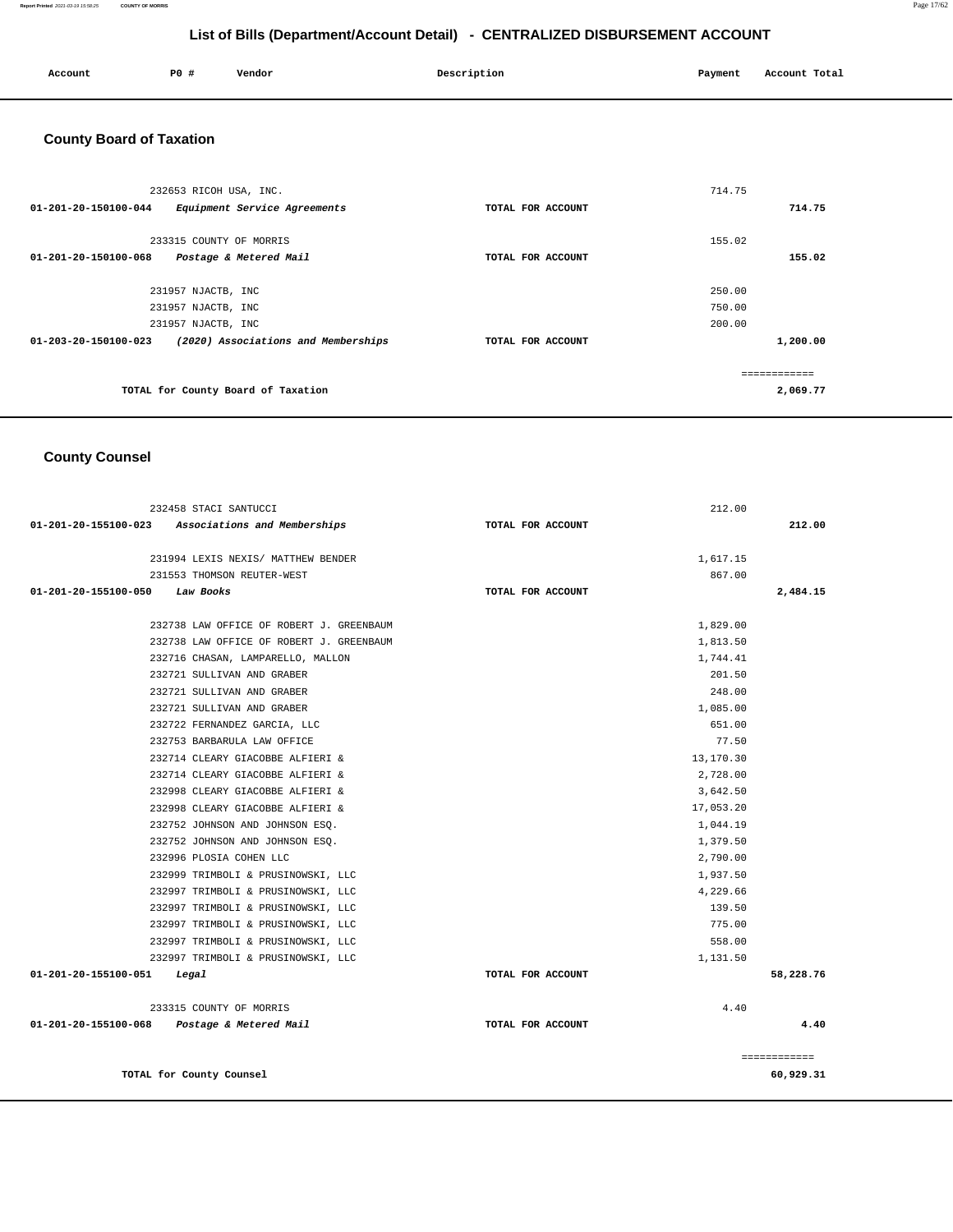| Account                 | P0 #                                             | Vendor                                                         | Description       | Payment          | Account Total          |
|-------------------------|--------------------------------------------------|----------------------------------------------------------------|-------------------|------------------|------------------------|
| <b>County Surrogate</b> |                                                  |                                                                |                   |                  |                        |
|                         |                                                  | 232424 W.B. MASON COMPANY INC<br>232424 W.B. MASON COMPANY INC |                   | 275.24<br>31.29  |                        |
| 01-201-20-160100-058    |                                                  | 232424 W.B. MASON COMPANY INC<br>Office Supplies & Stationery  | TOTAL FOR ACCOUNT | 136.51           | 443.04                 |
| 01-201-20-160100-068    | 233315 COUNTY OF MORRIS                          | Postage & Metered Mail                                         | TOTAL FOR ACCOUNT | 387.18           | 387.18                 |
|                         | 229087 HEATHER DARLING<br>229087 HEATHER DARLING |                                                                |                   | 108.00<br>183.00 |                        |
| 01-203-20-160100-039    |                                                  | (2020) Education Schools & Training                            | TOTAL FOR ACCOUNT |                  | 291.00<br>============ |
|                         | TOTAL for County Surrogate                       |                                                                |                   |                  | 1,121.22               |

## **Engineering**

|                                | 232008 PROFESSIONAL GOVERNMENT                          |                   | 450.00 |              |
|--------------------------------|---------------------------------------------------------|-------------------|--------|--------------|
| 01-201-20-165100-039           | Education, Schools & Training                           | TOTAL FOR ACCOUNT |        | 450.00       |
|                                | 232378 AMERICAN CONCRETE INSTITUTE                      |                   | 99.00  |              |
| $01 - 201 - 20 - 165100 - 059$ | Other General Expenses                                  | TOTAL FOR ACCOUNT |        | 99.00        |
|                                |                                                         |                   |        |              |
|                                | 232230 FEDEX                                            |                   | 26.39  |              |
|                                | 233315 COUNTY OF MORRIS                                 |                   | 4.02   |              |
|                                | 233315 COUNTY OF MORRIS                                 |                   | 57.16  |              |
|                                | 233315 COUNTY OF MORRIS                                 |                   | 310.88 |              |
| 01-201-20-165100-068           | Postage & Metered Mail                                  | TOTAL FOR ACCOUNT |        | 398.45       |
|                                |                                                         |                   |        |              |
|                                | 232560 RICHARD JOHNSON                                  |                   | 7.53   |              |
|                                | 232560 RICHARD JOHNSON                                  |                   | 7.53   |              |
|                                | 232560 RICHARD JOHNSON                                  |                   | 17.43  |              |
| 01-201-20-165100-082           | Travel Expense                                          | TOTAL FOR ACCOUNT |        | 32.49        |
|                                | 232664 DEBRA DELLAGIACOMA                               |                   | 75.27  |              |
|                                | 232664 DEBRA DELLAGIACOMA                               |                   | 191.90 |              |
| 01-201-20-165100-084           | Other Outside Services                                  | TOTAL FOR ACCOUNT |        | 267.17       |
|                                | 232129 R.S. KNAPP CO. INC.                              |                   | 75.00  |              |
|                                | $01 - 201 - 20 - 165100 - 164$ Office Machines - Rental | TOTAL FOR ACCOUNT |        | 75.00        |
|                                | 228751 ASTM INTERNATIONAL                               |                   | 75.00  |              |
| 01-203-20-165100-095           | (2020) Other Administrative Supplies                    | TOTAL FOR ACCOUNT |        | 75.00        |
|                                |                                                         |                   |        |              |
|                                | 232231 R.S. KNAPP CO. INC.                              |                   | 123.96 |              |
|                                | 01-203-20-165100-164 (2020) Office Machines - Rental    | TOTAL FOR ACCOUNT |        | 123.96       |
|                                |                                                         |                   |        | ============ |
|                                | TOTAL for Engineering                                   |                   |        | 1,521.07     |

## **Heritage Commission**

233315 COUNTY OF MORRIS 1.22  **01-201-20-175100-068 Postage & Metered Mail TOTAL FOR ACCOUNT 1.22**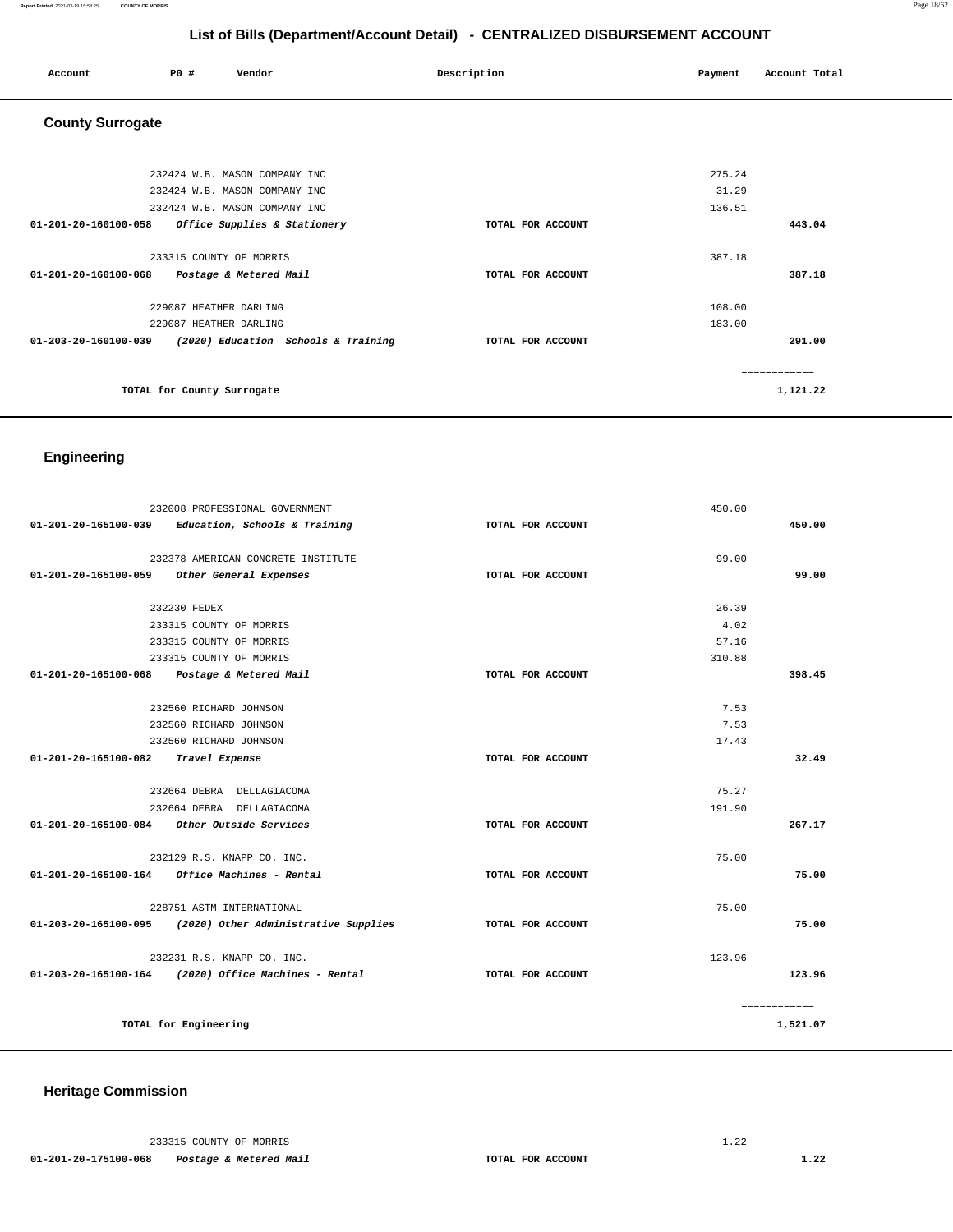**Report Printed** 2021-03-19 15:58:25 **COUNTY OF MORRIS** Page 19/62

## **List of Bills (Department/Account Detail) - CENTRALIZED DISBURSEMENT ACCOUNT**

| Account                    | P0#                    | Vendor                              | Description       | Payment | Account Total |
|----------------------------|------------------------|-------------------------------------|-------------------|---------|---------------|
| <b>Heritage Commission</b> |                        |                                     |                   |         |               |
|                            | 218054 RICOH USA, INC. |                                     |                   | 203.21  |               |
| 01-203-20-175100-044       |                        | (2020) Equipment Service Agreements | TOTAL FOR ACCOUNT |         | 203.21        |
|                            |                        |                                     |                   |         | ============  |
|                            |                        | TOTAL for Heritage Commission       |                   |         | 204.43        |

## **Planning Board**

| 233315 COUNTY OF MORRIS<br>Postage & Metered Mail<br>01-201-20-180100-068  | TOTAL FOR ACCOUNT | 42.85<br>42.85       |
|----------------------------------------------------------------------------|-------------------|----------------------|
| 232534 RICOH USA, INC.<br>Office Machines - Rental<br>01-201-20-180100-164 | TOTAL FOR ACCOUNT | 1,106.61<br>1,106.61 |
| TOTAL for Planning Board                                                   |                   | 1,149.46             |

# **County Weights & Measures**

|                                  | 232638 VERIZON WIRELESS                            |                   | 458.93   |              |
|----------------------------------|----------------------------------------------------|-------------------|----------|--------------|
| 01-201-22-201100-031             | Cellular Phones/Pagers                             | TOTAL FOR ACCOUNT |          | 458.93       |
|                                  | 233315 COUNTY OF MORRIS                            |                   | 51.62    |              |
|                                  | 01-201-22-201100-068 Postage & Metered Mail        | TOTAL FOR ACCOUNT |          | 51.62        |
|                                  | 232815 DIRECT ENERGY BUSINESS MARKETING            |                   | 782.54   |              |
| 01-201-22-201100-137 Electricity |                                                    | TOTAL FOR ACCOUNT |          | 782.54       |
|                                  | 232709 DIRECT ENERGY BUSINESS MARKETING            |                   | 1,059.09 |              |
| 01-201-22-201100-141             | Natural Gas                                        | TOTAL FOR ACCOUNT |          | 1,059.09     |
|                                  | 231685 U-LINE SHIPPING SUPPLY                      |                   | 440.00   |              |
|                                  | 231685 U-LINE SHIPPING SUPPLY                      |                   | 117.39   |              |
|                                  | 231685 U-LINE SHIPPING SUPPLY                      |                   | 32.00    |              |
| 01-201-22-201100-258             | Equipment                                          | TOTAL FOR ACCOUNT |          | 589.39       |
|                                  | 226179 ZACHARY T. OLVER                            |                   | 18.00    |              |
|                                  | 226179 ZACHARY T. OLVER                            |                   | 125.00   |              |
|                                  | 01-203-22-201100-059 (2020) Other General Expenses | TOTAL FOR ACCOUNT |          | 143.00       |
|                                  | 231164 JJS SERVICES, INC.                          |                   | 500.00   |              |
|                                  | 231164 JJS SERVICES, INC.                          |                   | 500.00   |              |
|                                  | 231164 JJS SERVICES, INC.                          |                   | 650.00   |              |
|                                  | 01-203-22-201100-084 (2020) Other Outside Services | TOTAL FOR ACCOUNT |          | 1,650.00     |
|                                  |                                                    |                   |          | ============ |
|                                  | TOTAL for County Weights & Measures                |                   |          | 4,734.57     |

## **Employee Group Insurance**

| 232452 FLAGSHIP HEALTH SYSTEMS, INC. | 2,451.00 |
|--------------------------------------|----------|
| 232452 FLAGSHIP HEALTH SYSTEMS, INC. | 32.25    |
| 232452 FLAGSHIP HEALTH SYSTEMS, INC. | 32.25    |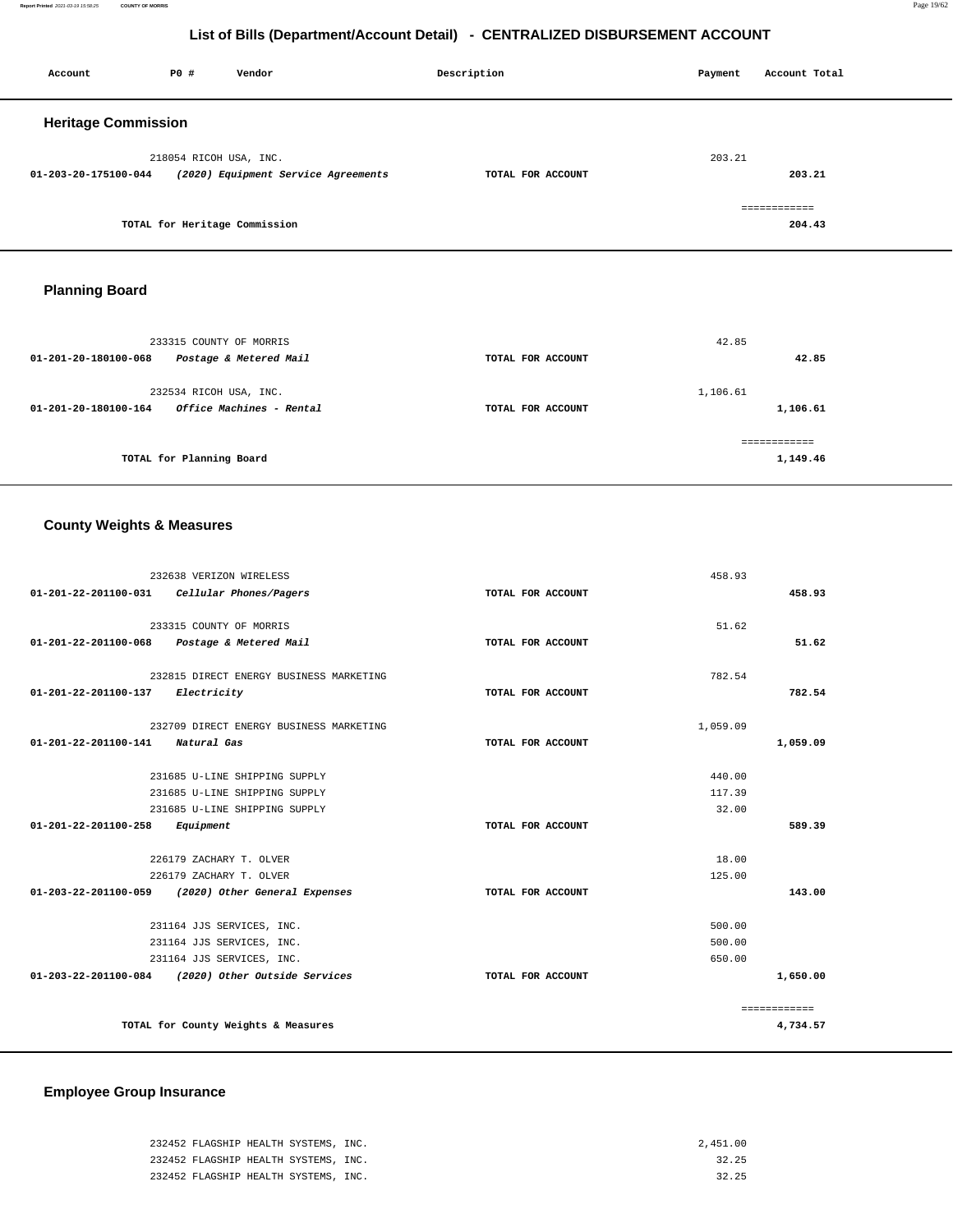| Account                         | P0 #             | Vendor                                       | Description       | Payment       | Account Total |
|---------------------------------|------------------|----------------------------------------------|-------------------|---------------|---------------|
| <b>Employee Group Insurance</b> |                  |                                              |                   |               |               |
|                                 |                  | 232456 DELTA DENTAL INSURANCE COMPANY        |                   | 12,683.30     |               |
|                                 |                  | 232456 DELTA DENTAL INSURANCE COMPANY        |                   | 390.49        |               |
|                                 |                  | 232456 DELTA DENTAL INSURANCE COMPANY        |                   | 188.39        |               |
|                                 |                  | 232453 DELTA DENTAL OF NEW JERSEY, INC.      |                   | 13,736.33     |               |
|                                 |                  | 232453 DELTA DENTAL OF NEW JERSEY, INC.      |                   | 359.68        |               |
|                                 |                  | 232453 DELTA DENTAL OF NEW JERSEY, INC.      |                   | 5,528.04      |               |
|                                 |                  | 232453 DELTA DENTAL OF NEW JERSEY, INC.      |                   | 178.26        |               |
|                                 |                  | 232453 DELTA DENTAL OF NEW JERSEY, INC.      |                   | 254.24        |               |
|                                 | 232457 CHLIC     |                                              |                   | 1,921,589.31  |               |
|                                 | 232457 CHLIC     |                                              |                   | 5,921.36      |               |
|                                 | 232457 CHLIC     |                                              |                   | 2,061,794.30  |               |
|                                 | 232457 CHLIC     |                                              |                   | $-11, 462.09$ |               |
| 01-201-23-220100-090            |                  | Employee Group Insurance Expenditures        | TOTAL FOR ACCOUNT |               | 4,013,677.11  |
|                                 |                  | 230013 NANCY CHARETTE                        |                   | 629.40        |               |
|                                 |                  | 230131 GREGORY J. FERRARA                    |                   | 3,470.40      |               |
|                                 |                  | 232260 SARA A. SULLIVAN                      |                   | 1,735.20      |               |
|                                 |                  | 230293 FRANK JANKOWSKI                       |                   | 867.60        |               |
|                                 |                  | 230395 THOMAS BAXTER                         |                   | 723.00        |               |
|                                 |                  | 230097 SANDRA DURR                           |                   | 867.60        |               |
|                                 |                  | 230719 FAY TEIXEIRA                          |                   | 867.60        |               |
|                                 |                  | 232450 FLAGSHIP HEALTH SYSTEMS, INC.         |                   | 2,724.48      |               |
|                                 |                  | 230407 ARTHUR MARTIN                         |                   | 867.60        |               |
|                                 |                  | 230076 JANE DEROSE                           |                   | 629.40        |               |
|                                 | 230241 ANN GREEN |                                              |                   | 629.40        |               |
|                                 |                  | 230299 JERRY JENSEN                          |                   | 867.60        |               |
|                                 |                  | 230200 AMPARO FRANCO                         |                   | 629.40        |               |
|                                 |                  | 230266 ANNIE HAYNES                          |                   | 629.40        |               |
|                                 |                  | 230362 ANGELA LAVINE                         |                   | 813.00        |               |
|                                 |                  | 230777 ANNA VOLPE                            |                   | 629.40        |               |
|                                 |                  | 230803 ALICE VITOVITCH                       |                   | 629.40        |               |
|                                 |                  | 230057 BEATRICE DANIEL                       |                   | 1,608.00      |               |
|                                 |                  | 230648 DELILAH SMITH                         |                   | 629.40        |               |
|                                 |                  | 229968 CHRISTINE BRAUN                       |                   | 629.40        |               |
|                                 |                  | 230791 EDITH VANDER PLOEG                    |                   | 629.40        |               |
|                                 |                  | 229929 HENRY ARTEAGA                         |                   | 524.50        |               |
|                                 |                  | 230753 JOANN WEINSTEIN                       |                   | 3,470.40      |               |
|                                 |                  | 230672 JEAN SPROUL                           |                   | 1,735.20      |               |
|                                 |                  | 230618 JANET SEABLOM                         |                   | 629.40        |               |
|                                 |                  | 230122 LANCELOT EVANS                        |                   | 629.40        |               |
|                                 |                  | 230364 LUCILLE LAWRENCE                      |                   | 629.40        |               |
|                                 |                  | 230544 MARGARET K RAVO                       |                   | 629.40        |               |
|                                 |                  | 230372 ROBERT LIST                           |                   | 804.00        |               |
|                                 |                  | 230207 RUBY FULLER                           |                   | 867.60        |               |
|                                 |                  | 230000 VARLO CAMPBELL                        |                   | 629.40        |               |
|                                 |                  | 230202 VERNA FRASER                          |                   | 867.60        |               |
|                                 |                  | 230744 SUSAN TOMCHUK                         |                   | 1,442.40      |               |
|                                 |                  | 230435 WILLIAM MCNIECE                       |                   | 1,626.00      |               |
|                                 |                  | 230348 WALTER P. KRICH JR.                   |                   | 2,428.80      |               |
| 01-203-23-220100-090            |                  | (2020) Employee Group Insurance Expenditures | TOTAL FOR ACCOUNT |               | 38,619.58     |
|                                 |                  |                                              |                   |               | ============  |
|                                 |                  | TOTAL for Employee Group Insurance           |                   |               | 4,052,296.69  |

## **Office of Emergency Management**

 232360 VERIZON WIRELESS 232638 VERIZON WIRELESS **01-201-25-252100-031 Cellular Phones/Pagers TOTAL FOR ACCOUNT** 

80.04 236.45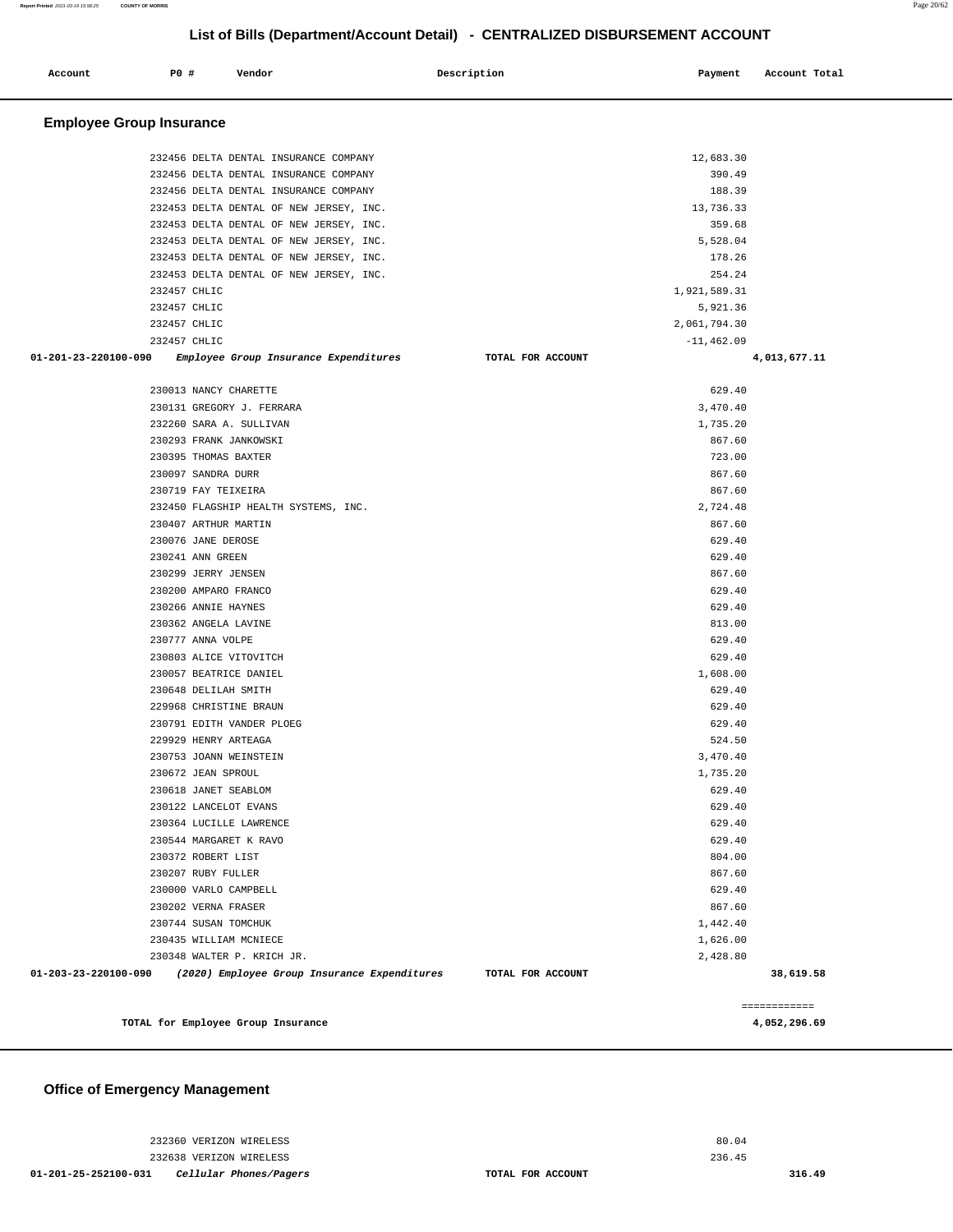| Account | PO# | Vendor | Description | Payment | Account Total |
|---------|-----|--------|-------------|---------|---------------|
|         |     |        |             |         |               |

## **Office of Emergency Management**

|                      | 232555 COFFEE LOVERS COFFEE SERVICE                |                   | 150.85   |              |
|----------------------|----------------------------------------------------|-------------------|----------|--------------|
|                      | 232210 OUENCH USA, INC.                            |                   | 49.44    |              |
| 01-201-25-252100-058 | Office Supplies & Stationery                       | TOTAL FOR ACCOUNT |          | 200.29       |
|                      |                                                    |                   |          |              |
|                      | 232556 DIRECT TV INC                               |                   | 88.24    |              |
|                      | 232871 THE CANNING GROUP LLC                       |                   | 750.00   |              |
|                      | 231939 L & S AIR CONDITIONING AND                  |                   | 1,215.00 |              |
| 01-201-25-252100-059 | Other General Expenses                             | TOTAL FOR ACCOUNT |          | 2,053.24     |
|                      | 233315 COUNTY OF MORRIS                            |                   | 10.19    |              |
|                      | 233315 COUNTY OF MORRIS                            |                   | 0.51     |              |
|                      | 01-201-25-252100-068 Postage & Metered Mail        | TOTAL FOR ACCOUNT |          | 10.70        |
|                      | 232441 VOIANCE LANGUAGE SERVICES, LLC              |                   | 25.00    |              |
|                      | 232211 PREMIER GLOBAL SERVICES                     |                   | 892.46   |              |
| 01-201-25-252100-146 | Telephone                                          | TOTAL FOR ACCOUNT |          | 917.46       |
|                      |                                                    |                   |          |              |
|                      | 232103 RICOH AMERICAS CORPORATION                  |                   | 524.29   |              |
| 01-201-25-252100-164 | Office Machines - Rental                           | TOTAL FOR ACCOUNT |          | 524.29       |
|                      | 228464 NORTHEAST COMMUNICATIONS, INC.              |                   | 455.20   |              |
|                      | 01-203-25-252100-059 (2020) Other General Expenses | TOTAL FOR ACCOUNT |          | 455.20       |
|                      | 228777 V.E. RALPH & SON INC.                       |                   | 514.61   |              |
|                      | 226565 V.E. RALPH & SON INC.                       |                   | 1,092.00 |              |
|                      | 01-203-25-252100-090 (2020) Program Expenditures   | TOTAL FOR ACCOUNT |          | 1,606.61     |
|                      |                                                    |                   |          | ============ |
|                      | TOTAL for Office of Emergency Management           |                   |          | 6,084.28     |
|                      |                                                    |                   |          |              |

## **Communications Center**

|                      | 232393 DONALD SMITH                                 |                   | 120.00   |          |
|----------------------|-----------------------------------------------------|-------------------|----------|----------|
|                      | 232550 APCO INTERNATIONAL, INC.                     |                   | 995.00   |          |
|                      | 232400 AWARENESS PROTECTIVE                         |                   | 1,750.00 |          |
|                      | 232410 INTERNATIONAL ACADEMIES OF                   |                   | 120.00   |          |
|                      | 232060 NECI, INC.                                   |                   | 495.00   |          |
|                      | 232060 NECI, INC.                                   |                   | 295.00   |          |
|                      | 232060 NECI, INC.                                   |                   | 195.00   |          |
|                      | $01-201-25-252105-039$ Education Schools & Training | TOTAL FOR ACCOUNT |          | 3,970.00 |
|                      | 232399 OFFICE CONCEPTS GROUP, INC.                  |                   | 434.84   |          |
|                      | 232402 QUENCH USA, INC.                             |                   | 99.00    |          |
|                      | 229483 W.B. MASON COMPANY INC                       |                   | 148.21   |          |
|                      | 232398 W.B. MASON COMPANY INC                       |                   | 307.29   |          |
|                      | $01-201-25-252105-058$ Office Supplies & Stationery | TOTAL FOR ACCOUNT |          | 989.34   |
|                      | 232553 FEDEX                                        |                   | 35.17    |          |
|                      | 233315 COUNTY OF MORRIS                             |                   | 2.04     |          |
|                      | 01-201-25-252105-068 Postage & Metered Mail         | TOTAL FOR ACCOUNT |          | 37.21    |
|                      | 230864 KEYSTONE PUBLIC SAFETY INC.                  |                   | 1,200.00 |          |
|                      | 231831 SHI INTERNATIONAL CORP                       |                   | 7.244.40 |          |
| 01-201-25-252105-078 | Software Maintenance                                | TOTAL FOR ACCOUNT |          | 8,444.40 |
|                      | 232396 STEPHEN J. ZENES                             |                   | 2,006.35 |          |
| 01-201-25-252105-082 | Travel Expense                                      | TOTAL FOR ACCOUNT |          | 2,006.35 |
|                      |                                                     |                   |          |          |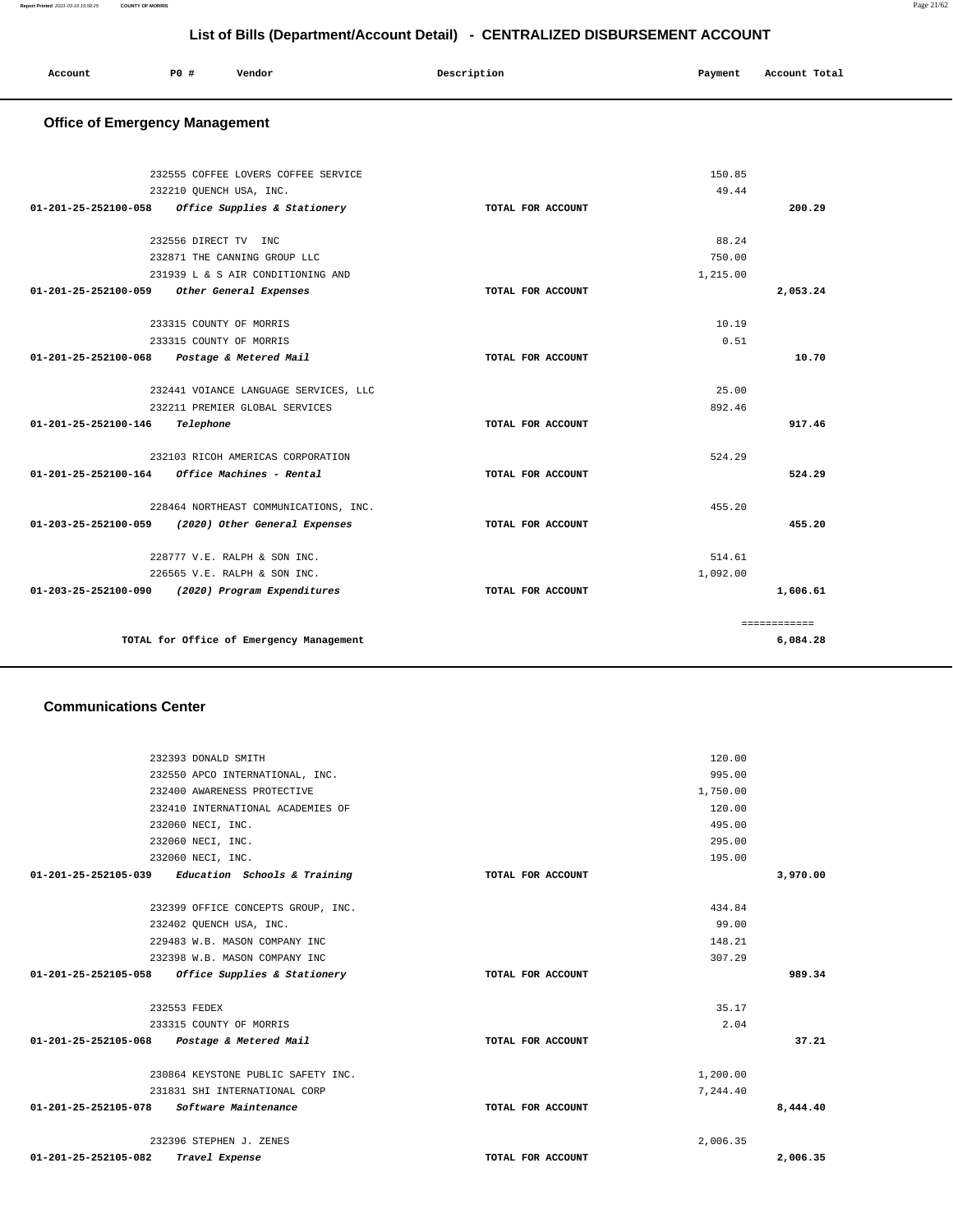| Account | P0 # | Vendor<br>. | Description | Payment | Account Total |
|---------|------|-------------|-------------|---------|---------------|
|         |      |             |             |         |               |

### **Communications Center**

| 232549 VOIANCE LANGUAGE SERVICES, LLC                    |                   | 767.09   |              |
|----------------------------------------------------------|-------------------|----------|--------------|
| 01-201-25-252105-117<br>Interpretor Fees                 | TOTAL FOR ACCOUNT |          | 767.09       |
|                                                          |                   |          |              |
| 232403 AMERICAN TOWER CORPORATION                        |                   | 2,108.98 |              |
| County Wide Radio System<br>01-201-25-252105-131         | TOTAL FOR ACCOUNT |          | 2,108.98     |
| 232552 BOROUGH OF BUTLER                                 |                   | 532.29   |              |
| 232401 JERSEY CENTRAL POWER & LIGHT                      |                   | 643.43   |              |
| 232401 JERSEY CENTRAL POWER & LIGHT                      |                   | 568.44   |              |
| 232401 JERSEY CENTRAL POWER & LIGHT                      |                   | 452.36   |              |
| 232554 JERSEY CENTRAL POWER & LIGHT                      |                   | 194.82   |              |
| 232087 JERSEY CENTRAL POWER & LIGHT                      |                   | 422.34   |              |
| 232087 JERSEY CENTRAL POWER & LIGHT                      |                   | 452.93   |              |
| 232087 JERSEY CENTRAL POWER & LIGHT                      |                   | 418.61   |              |
| 232087 JERSEY CENTRAL POWER & LIGHT                      |                   | 331.73   |              |
| 01-201-25-252105-137<br>Electricity                      | TOTAL FOR ACCOUNT |          | 4,016.95     |
|                                                          |                   |          |              |
| 232548 TIDE DRY CLEANERS                                 |                   | 55.00    |              |
| Uniform And Accessories<br>01-201-25-252105-202          | TOTAL FOR ACCOUNT |          | 55.00        |
|                                                          |                   |          |              |
| 214785 W.B. MASON COMPANY INC                            |                   | 767.52   |              |
| 01-203-25-252105-058 (2020) Office Supplies & Stationery | TOTAL FOR ACCOUNT |          | 767.52       |
|                                                          |                   |          | ============ |
| TOTAL for Communications Center                          |                   |          | 23,162.84    |
|                                                          |                   |          |              |

### **County Medical Examiner Office**

| 232064 W.B. MASON COMPANY INC                                  |                   | 121.27   |           |
|----------------------------------------------------------------|-------------------|----------|-----------|
| Office Supplies & Stationery<br>$01 - 201 - 25 - 254100 - 058$ | TOTAL FOR ACCOUNT |          | 121.27    |
|                                                                |                   |          |           |
| 232059 ILIFF-RUGGIERO FUNERAL HOME INC.                        |                   | 2,100.00 |           |
| 232059 ILIFF-RUGGIERO FUNERAL HOME INC.                        |                   | 8,800.00 |           |
| Other General Expenses<br>$01 - 201 - 25 - 254100 - 059$       | TOTAL FOR ACCOUNT |          | 10,900.00 |
|                                                                |                   |          |           |
| 233315 COUNTY OF MORRIS                                        |                   | 16.35    |           |
| 01-201-25-254100-068<br>Postage & Metered Mail                 | TOTAL FOR ACCOUNT |          | 16.35     |
|                                                                |                   |          |           |
|                                                                |                   |          |           |
| TOTAL for County Medical Examiner Office                       |                   |          | 11,037.62 |
|                                                                |                   |          |           |

## **County Sheriff's Department**

| 232547 UNITED STATES POLICE<br>50.00<br>50.00<br>232547 UNITED STATES POLICE                    |  |
|-------------------------------------------------------------------------------------------------|--|
|                                                                                                 |  |
| 50.00<br>232547 UNITED STATES POLICE                                                            |  |
| 50.00<br>232547 UNITED STATES POLICE                                                            |  |
| 232547 UNITED STATES POLICE<br>50.00                                                            |  |
| 4,795.00<br>231446 CALEA                                                                        |  |
| $01 - 201 - 25 - 270100 - 023$<br>Associations and Memberships<br>5,095.00<br>TOTAL FOR ACCOUNT |  |
| 2,000.00<br>232483 BEVEL, GARDNER & ASSOCIATES                                                  |  |
| 01-201-25-270100-039<br>Education Schools & Training<br>2,000.00<br>TOTAL FOR ACCOUNT           |  |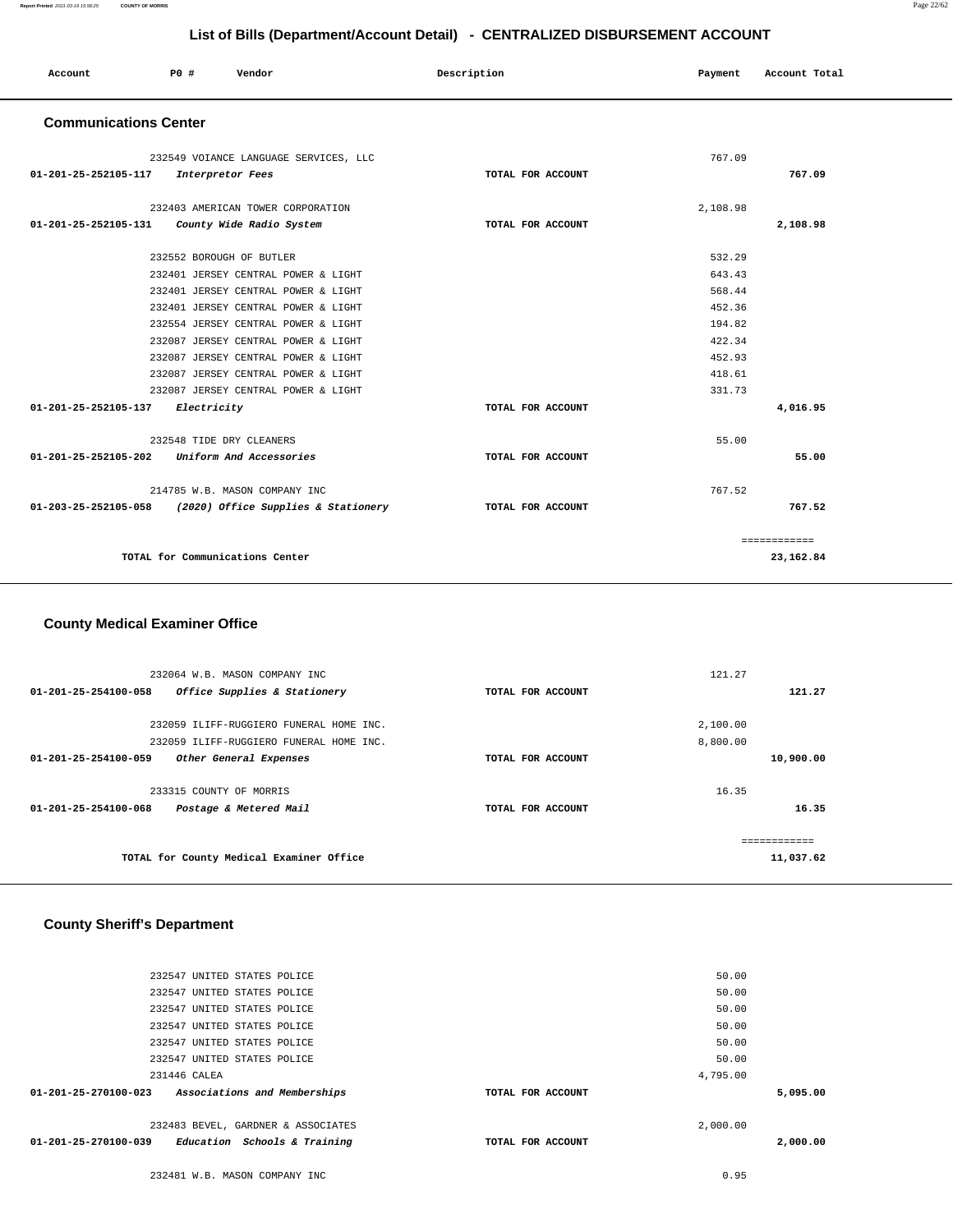## **County Sheriff's Department** 232481 W.B. MASON COMPANY INC 0.95 232481 W.B. MASON COMPANY INC 0.95 232481 W.B. MASON COMPANY INC 0.95 232481 W.B. MASON COMPANY INC 0.95 232481 W.B. MASON COMPANY INC 0.95 232481 W.B. MASON COMPANY INC 0.95 232481 W.B. MASON COMPANY INC 0.95 232481 W.B. MASON COMPANY INC 0.95 232481 W.B. MASON COMPANY INC 0.95 232481 W.B. MASON COMPANY INC 0.95 232829 DAVID KENNY 11.38 232482 DAVID KENNY 15.38 232338 SANCHEZ ENGRAVING LLC 89.00 232339 SANCHEZ ENGRAVING LLC 89.00 232339 SANCHEZ ENGRAVING LLC 20.00 232468 W.B. MASON COMPANY INC 89.40 232468 W.B. MASON COMPANY INC 13.41 232468 W.B. MASON COMPANY INC 22.35 232468 W.B. MASON COMPANY INC 22.35 232468 W.B. MASON COMPANY INC 111.75 232468 W.B. MASON COMPANY INC 53.64 232468 W.B. MASON COMPANY INC 53.64 232468 W.B. MASON COMPANY INC 53.64 232468 W.B. MASON COMPANY INC 53.64 232468 W.B. MASON COMPANY INC 53.64 232468 W.B. MASON COMPANY INC 22.35 232468 W.B. MASON COMPANY INC -111.75 232468 W.B. MASON COMPANY INC  $-53.64$ 232468 W.B. MASON COMPANY INC -53.64 232468 W.B. MASON COMPANY INC  $-53.64$ 232468 W.B. MASON COMPANY INC  $-17.88$  **01-201-25-270100-059 Other General Expenses TOTAL FOR ACCOUNT 494.47** 231199 UNIQUE PHOTO INC 262.80 231199 UNIQUE PHOTO INC 478.16  **01-201-25-270100-064 Photographic Suppies TOTAL FOR ACCOUNT 740.96** 233315 COUNTY OF MORRIS 223.95  **01-201-25-270100-068 Postage & Metered Mail TOTAL FOR ACCOUNT 223.95** 232484 DAILY RECORD 16.44 231989 COLLABORATIVE TESTING SERVICES INC. 250.00  **01-201-25-270100-070 Publication & Subscriptions TOTAL FOR ACCOUNT 266.44** 232307 TYLER TECHNOLOGIES, INC. 22,442.08  **01-201-25-270100-078 Software Maintenance TOTAL FOR ACCOUNT 22,442.08** 232327 INVESTIGATIVE FORENSICS CONSULTING 931.00 232383 INVESTIGATIVE FORENSICS CONSULTING 1,064.00  **01-201-25-270100-084 Other Outside Services TOTAL FOR ACCOUNT 1,995.00** 232348 W.B. MASON COMPANY INC 16.56 232348 W.B. MASON COMPANY INC 24.25 232348 W.B. MASON COMPANY INC 136.36 232348 W.B. MASON COMPANY INC 35.99 232348 W.B. MASON COMPANY INC 232348 W.B. MASON COMPANY INC 232348 W.B. MASON COMPANY INC 22.56 232348 W.B. MASON COMPANY INC 5.28 232348 W.B. MASON COMPANY INC 44.15 232348 W.B. MASON COMPANY INC 2008 232348 W.B. MASON COMPANY INC 232348 W.B. MASON COMPANY INC 6.5.96  **01-201-25-270100-095 Other Administrative Supplies TOTAL FOR ACCOUNT 293.97**

## **List of Bills (Department/Account Detail) - CENTRALIZED DISBURSEMENT ACCOUNT**

 **Account P0 # Vendor Description Payment Account Total**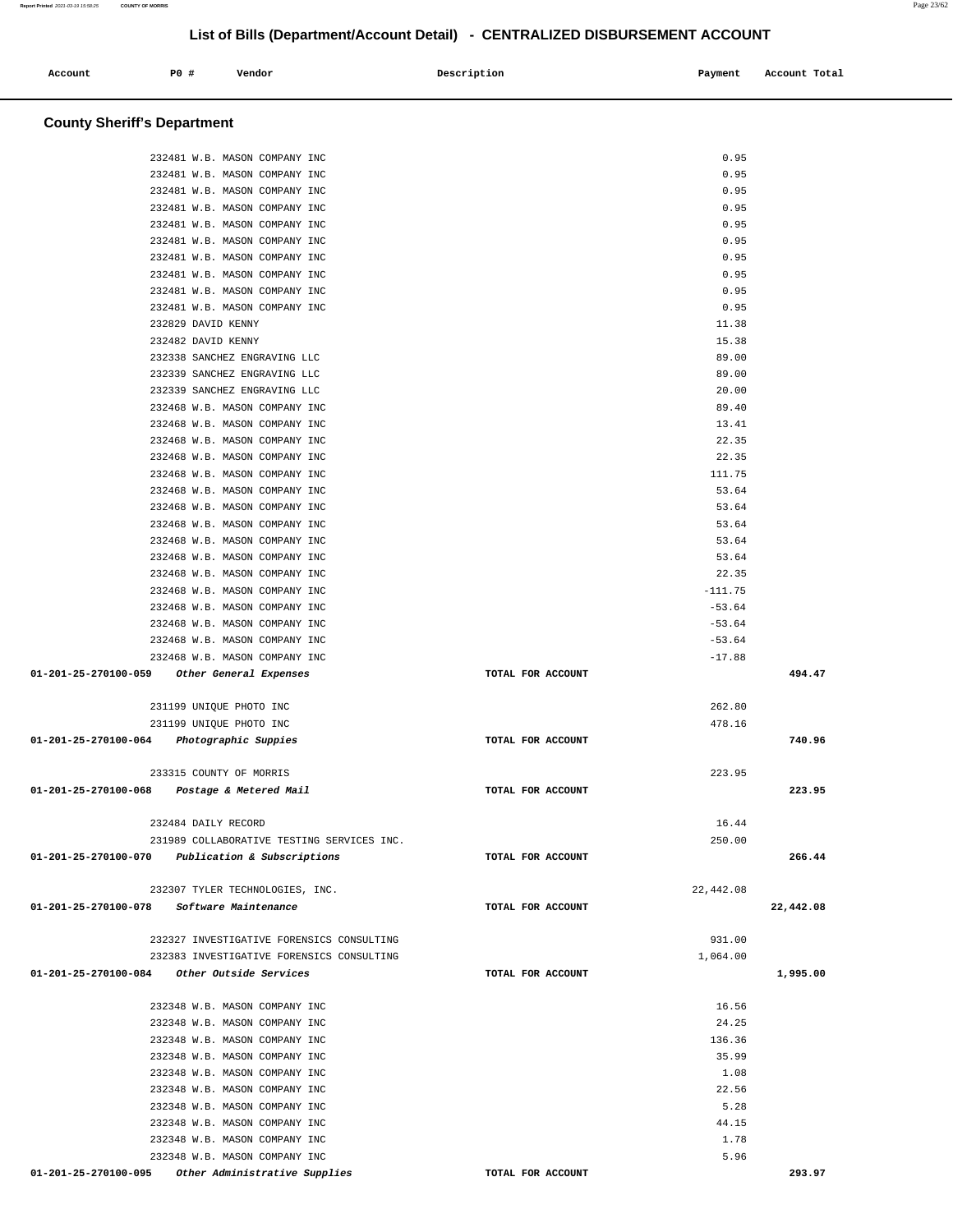| Account | PO # | Vendor | Description | Payment | Account Total |
|---------|------|--------|-------------|---------|---------------|
|         |      |        |             |         |               |

## **County Sheriff's Department**

| 232384 HVG LLC                                                     |                   | 197.98         |          |
|--------------------------------------------------------------------|-------------------|----------------|----------|
| 01-201-25-270100-185 Food                                          | TOTAL FOR ACCOUNT |                | 197.98   |
|                                                                    |                   |                |          |
| 232384 HVG LLC                                                     |                   | 101.25         |          |
| 232384 HVG LLC                                                     |                   | 45.00          |          |
| 01-201-25-270100-189 Medical                                       | TOTAL FOR ACCOUNT |                | 146.25   |
|                                                                    |                   |                |          |
| 230974 FIT-RITE UNIFORM CO., INC.                                  |                   | 106.49         |          |
| 230974 FIT-RITE UNIFORM CO., INC.                                  |                   | 23.20          |          |
| 230974 FIT-RITE UNIFORM CO., INC.                                  |                   | 9.02           |          |
| 230891 FIT-RITE UNIFORM CO., INC.                                  |                   | 1,050.00       |          |
| 229884 GALLS, LLC                                                  |                   | 80.00          |          |
| 229885 GALLS, LLC                                                  |                   | 80.00          |          |
| 229883 GALLS, LLC                                                  |                   | 80.00          |          |
| 229883 GALLS, LLC                                                  |                   | 196.18         |          |
| 229680 GALLS, LLC<br>231907 GALLS, LLC                             |                   | 80.00<br>27.20 |          |
| 231378 GALLS, LLC                                                  |                   | 209.18         |          |
| 231196 GALLS, LLC                                                  |                   | 33.00          |          |
| 231196 GALLS, LLC                                                  |                   | 60.00          |          |
| 231196 GALLS, LLC                                                  |                   | 28.60          |          |
| 231196 GALLS, LLC                                                  |                   | 24.50          |          |
| 231196 GALLS, LLC                                                  |                   | 29.00          |          |
| 231195 GALLS, LLC                                                  |                   | 33.00          |          |
| 231195 GALLS, LLC                                                  |                   | 60.00          |          |
| 231195 GALLS, LLC                                                  |                   | 28.60          |          |
| 231195 GALLS, LLC                                                  |                   | 24.50          |          |
| 231195 GALLS, LLC                                                  |                   | 29.00          |          |
| 229690 GALLS, LLC                                                  |                   | 20.99          |          |
| 229690 GALLS, LLC                                                  |                   | 12.00          |          |
| 229690 GALLS, LLC                                                  |                   | 22.50          |          |
| 229690 GALLS, LLC                                                  |                   | 13.50          |          |
| 229690 GALLS, LLC                                                  |                   | 37.50          |          |
| 231312 GALLS, LLC                                                  |                   | 83.20          |          |
| 01-201-25-270100-202 Uniform And Accessories                       | TOTAL FOR ACCOUNT |                | 2,481.16 |
|                                                                    |                   | 116.06         |          |
| 227333 TRI-TECH FORENSICS, INC.<br>227333 TRI-TECH FORENSICS, INC. |                   | 116.06         |          |
| 227333 TRI-TECH FORENSICS, INC.                                    |                   | 5.95           |          |
| 227333 TRI-TECH FORENSICS, INC.                                    |                   | 22.46          |          |
| 227333 TRI-TECH FORENSICS, INC.                                    |                   | 53.99          |          |
| 227333 TRI-TECH FORENSICS, INC.                                    |                   | 61.99          |          |
| 227333 TRI-TECH FORENSICS, INC.                                    |                   | 227.88         |          |
| 227333 TRI-TECH FORENSICS, INC.                                    |                   | 59.97          |          |
| 227333 TRI-TECH FORENSICS, INC.                                    |                   | 59.97          |          |
| 227333 TRI-TECH FORENSICS, INC.                                    |                   | 110.97         |          |
| 227333 TRI-TECH FORENSICS, INC.                                    |                   | 110.97         |          |
| 227333 TRI-TECH FORENSICS, INC.                                    |                   | 1,112.97       |          |
| 227333 TRI-TECH FORENSICS, INC.                                    |                   | 87.50          |          |
| $01-203-25-270100-047$ (2020) Identification Equip&Supplies        | TOTAL FOR ACCOUNT |                | 2,146.74 |
|                                                                    |                   |                |          |
| 228410 ATLANTIC TACTICAL OF NJ, INC.                               |                   | 1,553.04       |          |
| 228410 ATLANTIC TACTICAL OF NJ, INC.                               |                   | 310.16         |          |
| 01-203-25-270100-116 (2020) Firearms                               | TOTAL FOR ACCOUNT |                | 1,863.20 |
| 232261 SYSTEM ONE ALARM                                            |                   | 1,043.00       |          |
| 232261 SYSTEM ONE ALARM                                            |                   | 134.00         |          |
| 232261 SYSTEM ONE ALARM                                            |                   | 268.00         |          |
| 232261 SYSTEM ONE ALARM                                            |                   | 201.00         |          |
| 232261 SYSTEM ONE ALARM                                            |                   | 1,783.00       |          |
| 232261 SYSTEM ONE ALARM                                            |                   | 973.00         |          |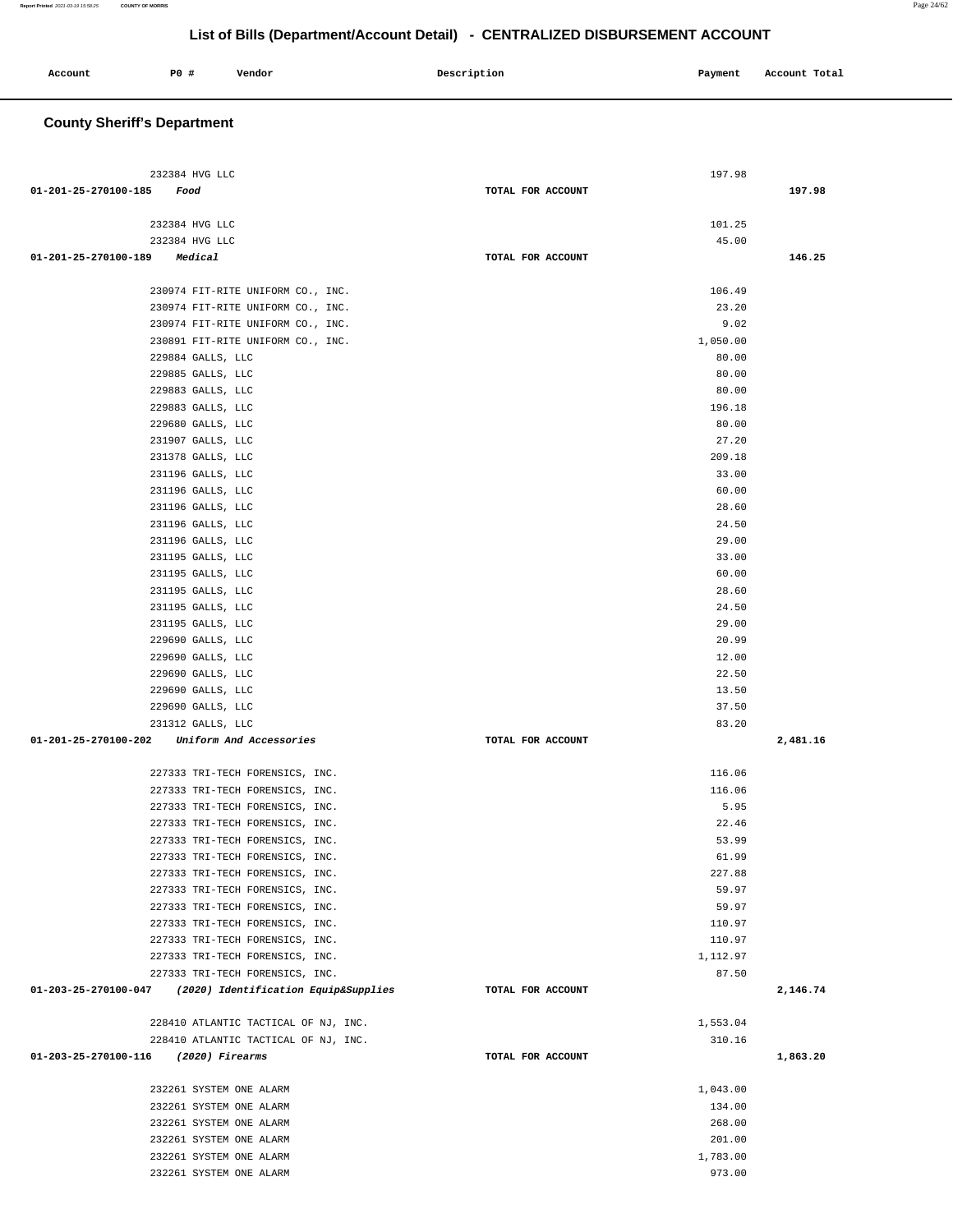**Account P0 # Vendor Description Payment Account Total**

| <b>County Sheriff's Department</b>                      |                    |              |
|---------------------------------------------------------|--------------------|--------------|
|                                                         |                    |              |
| 232261 SYSTEM ONE ALARM                                 | 201.00             |              |
| 232261 SYSTEM ONE ALARM                                 | 634.00             |              |
| 232261 SYSTEM ONE ALARM                                 | 1,856.00           |              |
| 232261 SYSTEM ONE ALARM<br>232261 SYSTEM ONE ALARM      | 1,386.00<br>134.00 |              |
| 232261 SYSTEM ONE ALARM                                 | 731.50             |              |
| 232261 SYSTEM ONE ALARM                                 | 551.00             |              |
| 232261 SYSTEM ONE ALARM                                 | 403.50             |              |
| 01-203-25-270100-161<br>(2020) Communications Equipment | TOTAL FOR ACCOUNT  | 10,299.00    |
| 228343 FIT-RITE UNIFORM CO., INC.                       | 770.00             |              |
| 228146 GALLS, LLC                                       | 161.69             |              |
| 228146 GALLS, LLC                                       | 210.40             |              |
| 228146 GALLS, LLC                                       |                    | 24.99        |
| 228146 GALLS, LLC                                       |                    | 9.99         |
| 228146 GALLS, LLC                                       |                    | 22.50        |
| 228146 GALLS, LLC                                       |                    | 12.00        |
| 228146 GALLS, LLC                                       |                    | 13.50        |
| 228146 GALLS, LLC                                       |                    | 37.50        |
| 228146 GALLS, LLC                                       | 112.50             |              |
| 228146 GALLS, LLC                                       |                    | 85.78        |
| 219600 GALLS, LLC                                       | 1,813.00           |              |
| 219600 GALLS, LLC                                       | 350.00             |              |
| 228327 GALLS, LLC                                       | 173.60             |              |
| 228327 GALLS, LLC                                       | 181.99             |              |
| 228327 GALLS, LLC                                       |                    | 15.29        |
| 228327 GALLS, LLC                                       |                    | 15.29        |
| 228327 GALLS, LLC                                       |                    | 9.96         |
| 228327 GALLS, LLC                                       |                    | 8.14         |
| 228327 GALLS, LLC                                       |                    | 16.01        |
| 228327 GALLS, LLC                                       |                    | 110.00       |
|                                                         |                    |              |
| 01-203-25-270100-202<br>(2020) Uniform And Accessories  | TOTAL FOR ACCOUNT  | 4,154.13     |
|                                                         |                    | ============ |
| TOTAL for County Sheriff's Department                   |                    | 54,840.33    |
|                                                         |                    |              |
| <b>County Prosecutor's Office</b>                       |                    |              |
|                                                         |                    |              |
| 231878 ALEXIS RACHEL                                    | 188.70             |              |
| 231876 BETTY ANN DERCO                                  |                    | 54.10        |
| 231734 MICHELLE LYNN WALKER                             | 132.40             |              |
| 231874 TARA CHOMINSKY                                   | 164.60             |              |
| 231879 JAIME SHANAPHY                                   |                    | 75.00        |
| 01-201-25-275100-016<br>Outside Salaries & Wages        | TOTAL FOR ACCOUNT  | 614.80       |
| 231997 COUNTY NARCOTICS COMMANDERS                      | 400.00             |              |
| 231719 FIRST ASSISTANT PROSECUTORS ASSOCIATION          |                    | 200.00       |
| 232624 JOSEPH SOULIAS                                   | 208.65             |              |
| 232620 MAGGIE CALDERWOOD                                | 175.00             |              |
| 231733 STEVE ORTIZ                                      | 200.00             |              |
| 01-201-25-275100-023 Associations and Memberships       | TOTAL FOR ACCOUNT  | 1,183.65     |
| 232389 VERIZON WIRELESS                                 | 10,532.73          |              |
| 01-201-25-275100-031<br>Cellular Phones/Pagers          | TOTAL FOR ACCOUNT  | 10,532.73    |
|                                                         |                    |              |
| 231066 W.B. MASON COMPANY INC                           | 595.83             |              |
| 01-201-25-275100-037<br>Data Processing Supplies        | TOTAL FOR ACCOUNT  | 595.83       |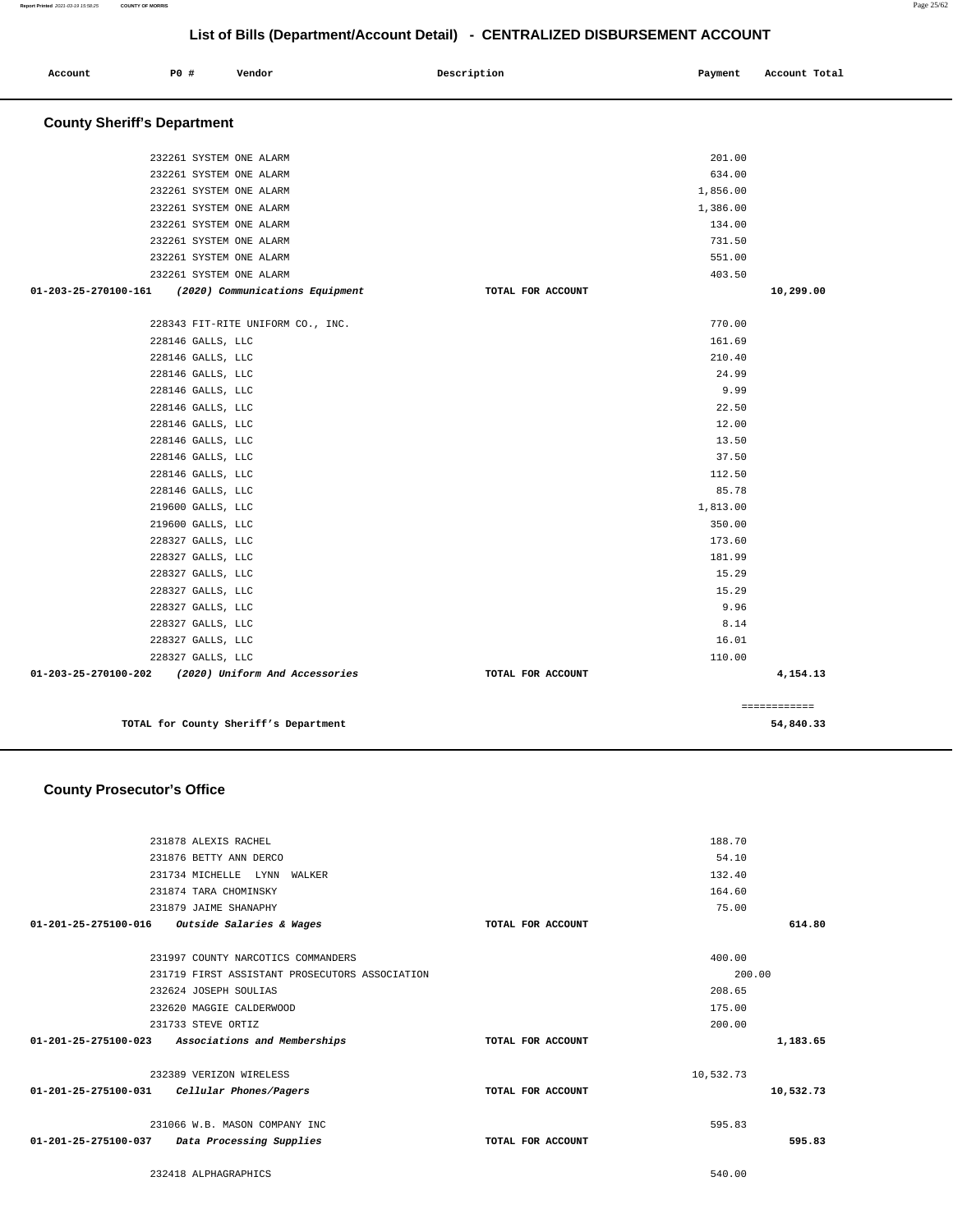| Account                                         | <b>PO #</b>           | Vendor                             | Description       | Payment  | Account Total |
|-------------------------------------------------|-----------------------|------------------------------------|-------------------|----------|---------------|
|                                                 |                       |                                    |                   |          |               |
| <b>County Prosecutor's Office</b>               |                       |                                    |                   |          |               |
|                                                 | 232418 ALPHAGRAPHICS  |                                    |                   | 52.50    |               |
|                                                 | 231838 ALPHAGRAPHICS  |                                    |                   | 17.50    |               |
|                                                 |                       | 231834 SANCHEZ ENGRAVING LLC       |                   | 120.00   |               |
|                                                 |                       | 231993 W.B. MASON COMPANY INC      |                   | 1,540.74 |               |
| 01-201-25-275100-058                            |                       | Office Supplies & Stationery       | TOTAL FOR ACCOUNT |          | 2,270.74      |
|                                                 |                       |                                    |                   |          |               |
|                                                 | 232395 FEDEX          |                                    |                   | 56.45    |               |
|                                                 | 232395 FEDEX          |                                    |                   | 147.12   |               |
|                                                 | 232415 FEDEX          |                                    |                   | 79.21    |               |
|                                                 | 232415 FEDEX          |                                    |                   | 64.60    |               |
|                                                 | 232621 FEDEX          |                                    |                   | 63.75    |               |
|                                                 | 231068 FEDEX          |                                    |                   | 35.70    |               |
|                                                 | 231068 FEDEX          |                                    |                   | 188.54   |               |
|                                                 |                       | 233315 COUNTY OF MORRIS            |                   | 927.87   |               |
| 01-201-25-275100-068                            |                       | Postage & Metered Mail             | TOTAL FOR ACCOUNT |          | 1,563.24      |
|                                                 |                       | 231708 COMMUNICATIONS SERVICE      |                   | 560.25   |               |
| 01-201-25-275100-072                            | <i>Radio Repairs</i>  |                                    | TOTAL FOR ACCOUNT |          | 560.25        |
|                                                 |                       |                                    |                   |          |               |
|                                                 |                       | 231996 GEE WHIZ SOFTWARE           |                   | 2,495.00 |               |
|                                                 | 231704 LEXIS NEXIS    |                                    |                   | 1,248.00 |               |
|                                                 | 231835 POWERDMS, INC. |                                    |                   | 5,508.00 |               |
| 01-201-25-275100-078                            |                       | Software Maintenance               | TOTAL FOR ACCOUNT |          | 9,251.00      |
|                                                 |                       | 232622 M.C. PROSECUTOR'S EMERGENT  |                   | 1,478.63 |               |
| 01-201-25-275100-079                            |                       | Special Projects                   | TOTAL FOR ACCOUNT |          | 1,478.63      |
|                                                 |                       |                                    |                   |          |               |
|                                                 | 232385 OPTIMUM        |                                    |                   | 211.80   |               |
|                                                 | 232386 OPTIMUM        |                                    |                   | 128.89   |               |
|                                                 | 231709 OPTIMUM        |                                    |                   | 293.91   |               |
|                                                 |                       | 231873 EQUIFAX INFORMATIO SVCS LLC |                   | 21.15    |               |
|                                                 | 232625 VERIZON        |                                    |                   | 303.12   |               |
|                                                 | 231764 VERIZON        |                                    |                   | 303.12   |               |
| 01-201-25-275100-118                            |                       | Investigation Expense              | TOTAL FOR ACCOUNT |          | 1,261.99      |
|                                                 |                       | 231837 MEDIA SUPPLY, INC.          |                   | 822.00   |               |
| 01-201-25-275100-126 Court Expenses-Extradition |                       |                                    | TOTAL FOR ACCOUNT |          | 822.00        |
|                                                 |                       |                                    |                   |          |               |
|                                                 |                       | 232626 RICOH USA, INC.             |                   | 837.77   |               |
|                                                 |                       | 232626 RICOH USA, INC.             |                   | 806.73   |               |
|                                                 |                       | 232626 RICOH USA, INC.             |                   | 7.905.71 |               |
| $01-201-25-275100-164$ Office Machines - Rental |                       |                                    | TOTAL FOR ACCOUNT |          | 9,550.21      |
|                                                 | 231995 LIFESAVERS INC |                                    |                   | 406.88   |               |
| 01-201-25-275100-189                            | Medical               |                                    | TOTAL FOR ACCOUNT |          | 406.88        |
|                                                 |                       |                                    |                   |          |               |
|                                                 |                       | 231872 FLEMINGTON DEPT STORE INC   |                   | 232.25   |               |
|                                                 |                       | 231872 FLEMINGTON DEPT STORE INC   |                   | 139.50   |               |
|                                                 |                       | 231872 FLEMINGTON DEPT STORE INC   |                   | 221.00   |               |
|                                                 |                       | 231872 FLEMINGTON DEPT STORE INC   |                   | 592.00   |               |
|                                                 |                       | 231872 FLEMINGTON DEPT STORE INC   |                   | 503.75   |               |
|                                                 |                       | 231872 FLEMINGTON DEPT STORE INC   |                   | 601.00   |               |
|                                                 |                       | 231872 FLEMINGTON DEPT STORE INC   |                   | 601.00   |               |
|                                                 |                       | 231872 FLEMINGTON DEPT STORE INC   |                   | 534.98   |               |
|                                                 |                       | 231872 FLEMINGTON DEPT STORE INC   |                   | 344.99   |               |
| 01-201-25-275100-202                            |                       | Uniform And Accessories            | TOTAL FOR ACCOUNT |          | 3,770.47      |
|                                                 |                       | 229539 MICHELLE LYNN WALKER        |                   | 173.20   |               |
|                                                 |                       | 229539 MICHELLE LYNN WALKER        |                   | 95.70    |               |
| 01-203-25-275100-016                            |                       | (2020) Outside Salaries & Wages    | TOTAL FOR ACCOUNT |          | 268.90        |
|                                                 |                       |                                    |                   |          |               |

228371 ATLANTIC COUNTY PROSECUTORS OFFICE 300.00

**Report Printed** 2021-03-19 15:58:25 **COUNTY OF MORRIS** Page 26/62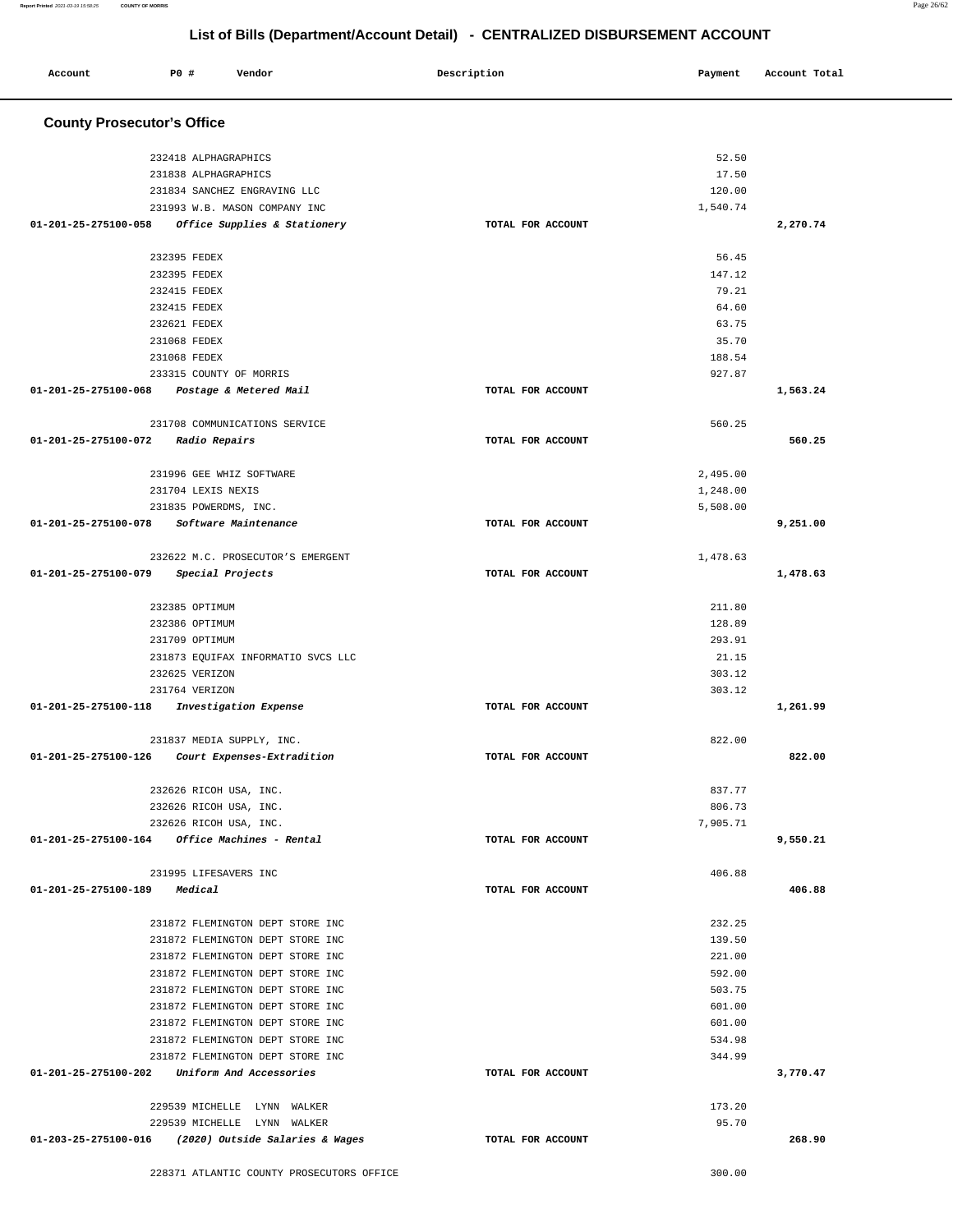| Account                           | PO#                   | Vendor                               | Description       | Payment  | Account Total |
|-----------------------------------|-----------------------|--------------------------------------|-------------------|----------|---------------|
| <b>County Prosecutor's Office</b> |                       |                                      |                   |          |               |
| 01-203-25-275100-023              |                       | (2020) Associations and Memberships  | TOTAL FOR ACCOUNT |          | 300.00        |
|                                   | 228009 CDW GOVERNMENT |                                      |                   | 1,104.90 |               |
|                                   | 228009 CDW GOVERNMENT |                                      |                   | 1,236.48 |               |
|                                   | 228369 CDW GOVERNMENT |                                      |                   | 1,941.84 |               |
|                                   |                       | 223526 CDW GOVERNMENT LLC            |                   | 443.24   |               |
|                                   | 227505 CDW GOVERNMENT |                                      |                   | 673.56   |               |
| 01-203-25-275100-037              |                       | (2020) Data Processing Supplies      | TOTAL FOR ACCOUNT |          | 5,400.02      |
|                                   |                       | 229502 THOMSON REUTERS-WEST          |                   | 5,769.04 |               |
| 01-203-25-275100-050              |                       | (2020) Law Books                     | TOTAL FOR ACCOUNT |          | 5,769.04      |
|                                   |                       | 229419 HAWK ANALYTICS, INC.          |                   | 4,995.00 |               |
|                                   |                       | 227509 MUNICIPAL EMERGENCY SERVICES  |                   | 3,532.97 |               |
|                                   |                       | 229502 THOMSON REUTERS-WEST          |                   | 1,208.43 |               |
| 01-203-25-275100-118              |                       | (2020) Investigation Expense         | TOTAL FOR ACCOUNT |          | 9,736.40      |
|                                   |                       | 229536 MEDIA SUPPLY, INC.            |                   | 1,020.00 |               |
|                                   |                       | 229536 MEDIA SUPPLY, INC.            |                   | 1,080.00 |               |
|                                   |                       | 229536 MEDIA SUPPLY, INC.            |                   | 120.00   |               |
| 01-203-25-275100-126              |                       | (2020) Court Expenses-Extradition    | TOTAL FOR ACCOUNT |          | 2,220.00      |
|                                   |                       | 228026 FLEMINGTON DEPT STORE INC     |                   | 1,035.50 |               |
| 01-203-25-275100-202              |                       | (2020) Uniform And Accessories       | TOTAL FOR ACCOUNT |          | 1,035.50      |
|                                   |                       |                                      |                   |          | ============  |
|                                   |                       | TOTAL for County Prosecutor's Office |                   |          | 68,592.28     |

## **County Jail**

| 231875 VERIZON WIRELESS                              |                   | 441.70   |          |
|------------------------------------------------------|-------------------|----------|----------|
| 01-201-25-280100-031 Cellular Phones/Pagers          | TOTAL FOR ACCOUNT |          | 441.70   |
| 231877 ATLANTIC TRAINING CENTER                      |                   | 40.00    |          |
| 232149 JOHN E. REID AND ASSOCIATES INC               |                   | 99.00    |          |
| 231337 NEW JERSEY HANOVER                            |                   | 120.00   |          |
| $01-201-25-280100-039$ Education Schools & Training  | TOTAL FOR ACCOUNT |          | 259.00   |
| 231702 JAY HILL REPAIRS                              |                   | 375.00   |          |
| 231702 JAY HILL REPAIRS                              |                   | 1,528.35 |          |
| 231702 JAY HILL REPAIRS                              |                   | 225.00   |          |
| 231702 JAY HILL REPAIRS                              |                   | 436.00   |          |
| 231702 JAY HILL REPAIRS                              |                   | 375.00   |          |
| 232471 JOHNSON CONTROLS INC.                         |                   | 1,578.15 |          |
| 232030 JOHNSON CONTROLS INC.                         |                   | 1,427.85 |          |
| 231669 SCIENTIFIC BOILER WATER                       |                   | 243.00   |          |
| 01-201-25-280100-044 Equipment Service Agreements    | TOTAL FOR ACCOUNT |          | 6,188.35 |
| 232002 W.B. MASON COMPANY INC                        |                   | 434.76   |          |
| 232145 W.B. MASON COMPANY INC                        |                   | 150.29   |          |
| 232028 W.B. MASON COMPANY INC                        |                   | 320.54   |          |
| 231978 W.B. MASON COMPANY INC                        |                   | 449.97   |          |
| 231584 W.B. MASON COMPANY INC                        |                   | 111.64   |          |
| 01-201-25-280100-058<br>Office Supplies & Stationery | TOTAL FOR ACCOUNT |          | 1,467.20 |
| 232146 FITNESS SUPERSTORE, LLC                       |                   | 599.00   |          |
| 231666 LEXIS NEXIS                                   |                   | 58.00    |          |
| 232308 CENGIZ BEG                                    |                   | 31.00    |          |
| 231640 INNOVATIVE CREDIT SOLUTIONS, INC.             |                   | 51.00    |          |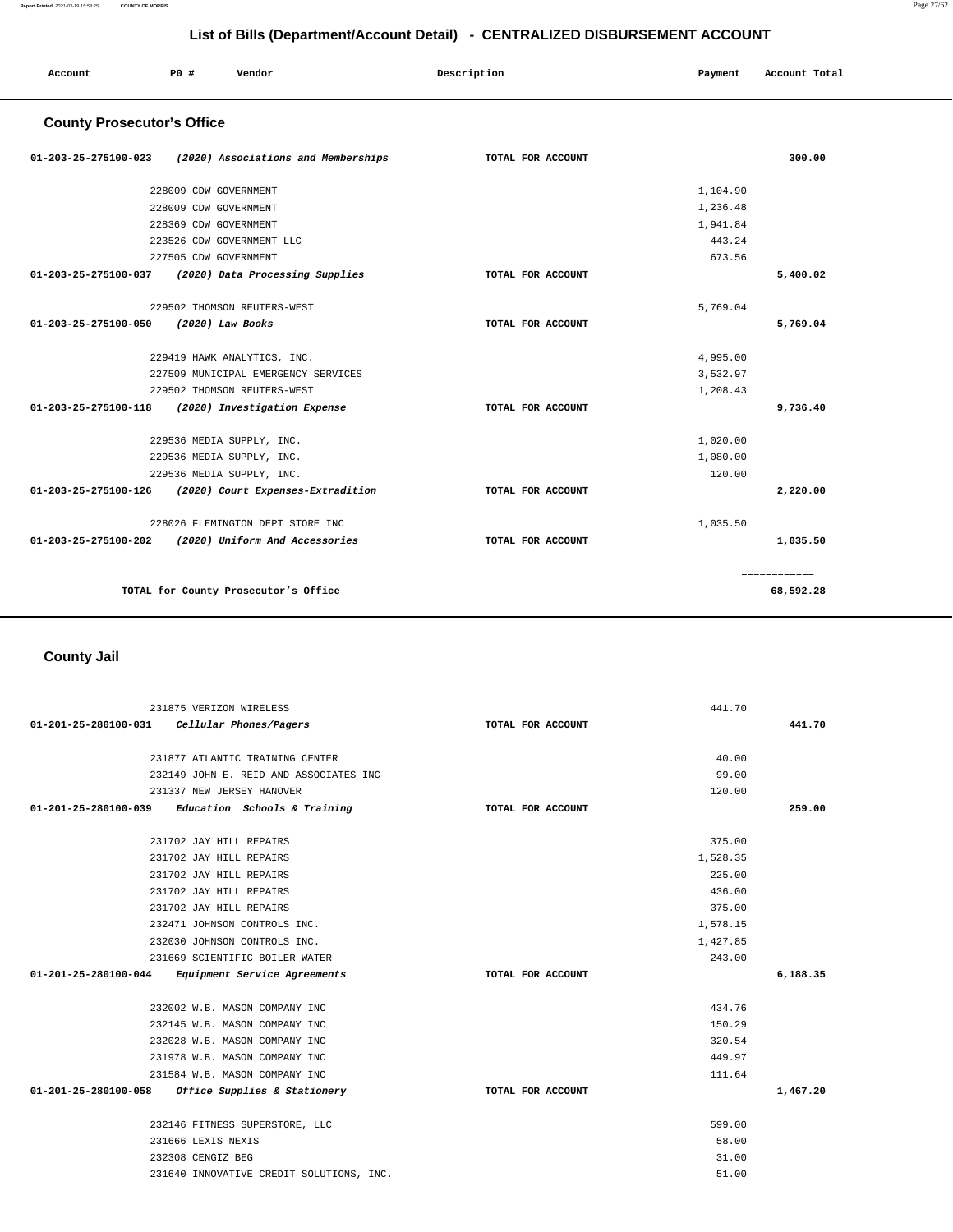| Account                      | P0 #                                                   | Vendor                                                                              | Description       | Payment            | Account Total |  |
|------------------------------|--------------------------------------------------------|-------------------------------------------------------------------------------------|-------------------|--------------------|---------------|--|
| <b>County Jail</b>           |                                                        |                                                                                     |                   |                    |               |  |
| 01-201-25-280100-059         |                                                        | Other General Expenses                                                              | TOTAL FOR ACCOUNT |                    | 739.00        |  |
|                              | 233315 COUNTY OF MORRIS                                |                                                                                     |                   | 44.52              |               |  |
| 01-201-25-280100-068         |                                                        | Postage & Metered Mail                                                              | TOTAL FOR ACCOUNT |                    | 44.52         |  |
|                              |                                                        |                                                                                     |                   |                    |               |  |
|                              | 232029 BINSKY SERVICE LLC                              |                                                                                     |                   | 4,149.75<br>828.00 |               |  |
|                              | 232029 BINSKY SERVICE LLC<br>232029 BINSKY SERVICE LLC |                                                                                     |                   | 840.01             |               |  |
|                              | 232029 BINSKY SERVICE LLC                              |                                                                                     |                   | 1,080.00           |               |  |
|                              | 232029 BINSKY SERVICE LLC                              |                                                                                     |                   | 1,708.45           |               |  |
|                              | 231672 CHP DOSIMETRY                                   |                                                                                     |                   | 36.00              |               |  |
|                              | 231674 MORRIS COUNTY MUA                               |                                                                                     |                   | 988.61             |               |  |
|                              | 231674 MORRIS COUNTY MUA                               |                                                                                     |                   | 355.26             |               |  |
|                              | 231674 MORRIS COUNTY MUA                               |                                                                                     |                   | 897.26             |               |  |
|                              | 231674 MORRIS COUNTY MUA                               |                                                                                     |                   | 2,115.00           |               |  |
|                              |                                                        | 231340 OXFORD ELECTRICAL CONTRACTORS INC.<br>231670 CLIFTON ELEVATOR SERVICE CO INC |                   | 500.00<br>1,848.00 |               |  |
|                              |                                                        | 231663 TJ'S SPORTWIDE TROPHY                                                        |                   | 229.80             |               |  |
| 01-201-25-280100-084         |                                                        | Other Outside Services                                                              | TOTAL FOR ACCOUNT |                    | 15,576.14     |  |
|                              |                                                        |                                                                                     |                   |                    |               |  |
|                              |                                                        | 232469 EAGLE POINT GUN SHOP                                                         |                   | 7,738.90           |               |  |
|                              |                                                        | 232469 EAGLE POINT GUN SHOP                                                         |                   | 1,319.40           |               |  |
| 01-201-25-280100-115         | Ammunition                                             |                                                                                     | TOTAL FOR ACCOUNT |                    | 9,058.30      |  |
|                              |                                                        | 231396 CY DRAKE LOCKSMITHS, INC.                                                    |                   | 95.99              |               |  |
| 01-201-25-280100-128         | Security Equipment                                     |                                                                                     | TOTAL FOR ACCOUNT |                    | 95.99         |  |
|                              |                                                        |                                                                                     |                   |                    |               |  |
|                              |                                                        | 232472 RICOH AMERICAS CORPORATION                                                   |                   | 7,999.80           |               |  |
| 01-201-25-280100-164         |                                                        | Office Machines - Rental                                                            | TOTAL FOR ACCOUNT |                    | 7,999.80      |  |
|                              |                                                        |                                                                                     |                   |                    |               |  |
|                              |                                                        | 232315 ARAMARK DALLAS LOCKBOX                                                       |                   | 67.50              |               |  |
|                              |                                                        | 232315 ARAMARK DALLAS LOCKBOX                                                       |                   | 46.00              |               |  |
| 01-201-25-280100-185         | Food                                                   | 232315 ARAMARK DALLAS LOCKBOX                                                       | TOTAL FOR ACCOUNT | 11,492.64          | 11,606.14     |  |
|                              |                                                        |                                                                                     |                   |                    |               |  |
|                              |                                                        | 231342 VINCENT D CARRINGTON                                                         |                   | 500.00             |               |  |
|                              |                                                        | 232026 BOUND TREE MEDICAL LLC                                                       |                   | 884.33             |               |  |
|                              |                                                        | 231673 BOUND TREE MEDICAL LLC                                                       |                   | 748.95             |               |  |
|                              |                                                        | 231673 BOUND TREE MEDICAL LLC                                                       |                   | 89.28              |               |  |
|                              |                                                        | 231673 BOUND TREE MEDICAL LLC                                                       |                   | 110.30             |               |  |
|                              |                                                        | 231700 BIO-REFERENCE LABORATORIES, INC.<br>231338 BOUND TREE MEDICAL LLC            |                   | 2,153.85<br>160.56 |               |  |
|                              |                                                        | 231338 BOUND TREE MEDICAL LLC                                                       |                   | 71.96              |               |  |
|                              |                                                        | 231338 BOUND TREE MEDICAL LLC                                                       |                   | 89.28              |               |  |
|                              |                                                        | 231338 BOUND TREE MEDICAL LLC                                                       |                   | 89.28              |               |  |
|                              |                                                        | 231338 BOUND TREE MEDICAL LLC                                                       |                   | 503.69             |               |  |
|                              |                                                        | 231338 BOUND TREE MEDICAL LLC                                                       |                   | 456.38             |               |  |
|                              | 231698 DENTRUST DENTAL INC.                            |                                                                                     |                   | 3,846.00           |               |  |
|                              | 231348 HENRY SCHEIN INC                                |                                                                                     |                   | 95.03              |               |  |
|                              | 231348 HENRY SCHEIN INC                                |                                                                                     |                   | 247.48             |               |  |
|                              | 231348 HENRY SCHEIN INC<br>231348 HENRY SCHEIN INC     |                                                                                     |                   | 1,075.23<br>263.80 |               |  |
|                              | 231348 HENRY SCHEIN INC                                |                                                                                     |                   | 5.52               |               |  |
|                              | 231658 STERICYCLE INC                                  |                                                                                     |                   | 337.90             |               |  |
|                              |                                                        | 232022 W.B. MASON COMPANY INC                                                       |                   | 249.00             |               |  |
|                              | 232314 STEVE PIATTI                                    |                                                                                     |                   | 59.70              |               |  |
| 01-201-25-280100-189 Medical |                                                        |                                                                                     | TOTAL FOR ACCOUNT |                    | 12,037.52     |  |
|                              |                                                        |                                                                                     |                   |                    |               |  |
|                              |                                                        | 231659 SOME'S WORLDWIDE UNIFORMS INC.                                               |                   | 25.00              |               |  |
|                              |                                                        | 232039 TURN OUT UNIFORMS, INC.                                                      |                   | 55.99              |               |  |
|                              |                                                        | 232039 TURN OUT UNIFORMS, INC.                                                      |                   | 149.98             |               |  |

100.00

232039 TURN OUT UNIFORMS, INC.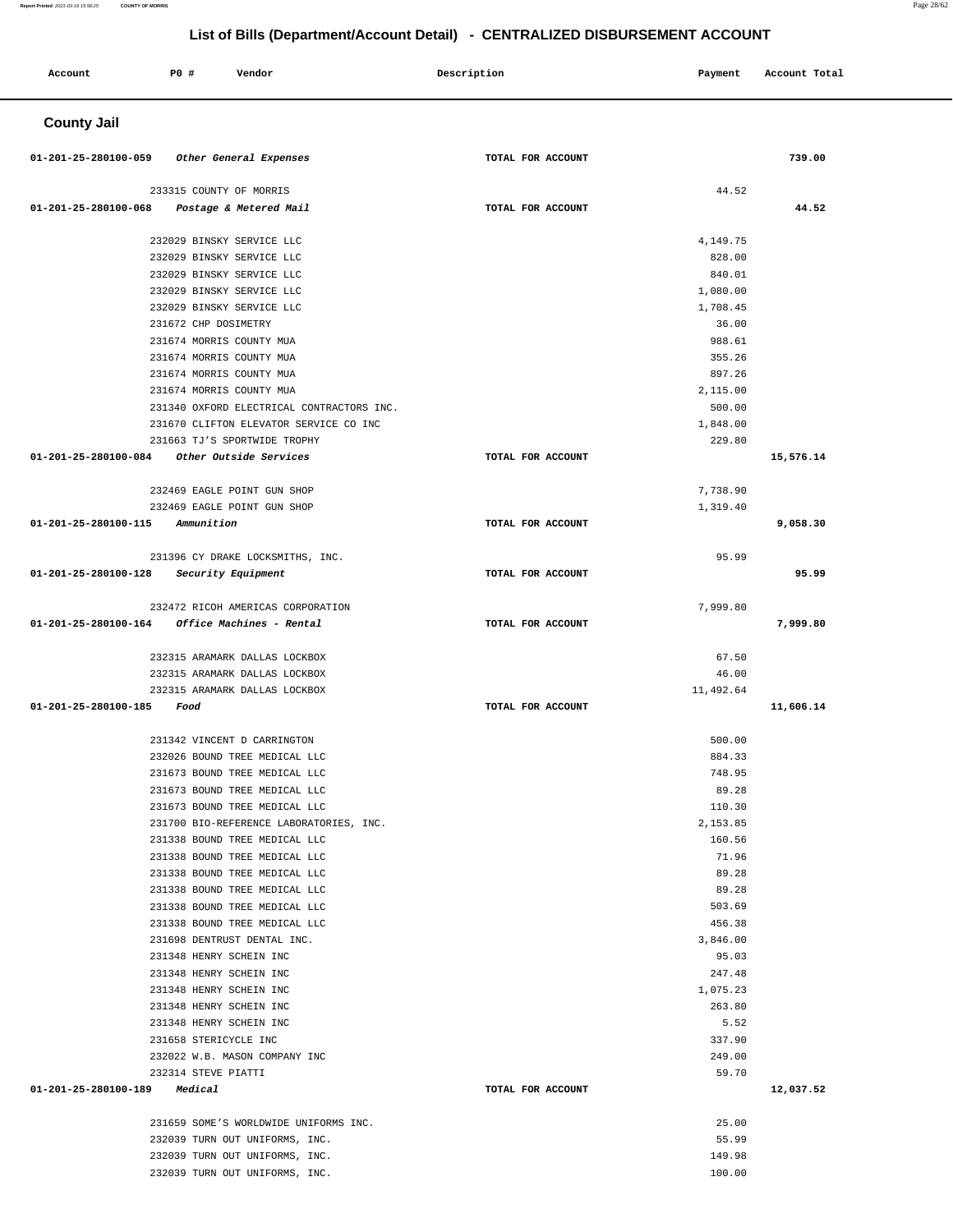| Account              | P0 # | Vendor                                                           | Description       | Payment        | Account Total |
|----------------------|------|------------------------------------------------------------------|-------------------|----------------|---------------|
|                      |      |                                                                  |                   |                |               |
| <b>County Jail</b>   |      |                                                                  |                   |                |               |
|                      |      | 232039 TURN OUT UNIFORMS, INC.                                   |                   | 451.93         |               |
|                      |      | 232039 TURN OUT UNIFORMS, INC.                                   |                   | 110.00         |               |
|                      |      | 232039 TURN OUT UNIFORMS, INC.                                   |                   | 110.00         |               |
|                      |      | 232039 TURN OUT UNIFORMS, INC.                                   |                   | 229.98         |               |
|                      |      | 232039 TURN OUT UNIFORMS, INC.                                   |                   | 139.98         |               |
|                      |      | 232039 TURN OUT UNIFORMS, INC.                                   |                   | 139.99         |               |
|                      |      | 232039 TURN OUT UNIFORMS, INC.                                   |                   | 18.99          |               |
|                      |      | 232039 TURN OUT UNIFORMS, INC.                                   |                   | 447.94         |               |
|                      |      | 232039 TURN OUT UNIFORMS, INC.                                   |                   | 30.00          |               |
|                      |      | 232025 WORK N WEAR STORE                                         |                   | 150.00         |               |
|                      |      | 231660 TURN OUT UNIFORMS, INC.                                   |                   | 132.99         |               |
|                      |      | 231660 TURN OUT UNIFORMS, INC.                                   |                   | 112.49         |               |
|                      |      | 231660 TURN OUT UNIFORMS, INC.<br>231660 TURN OUT UNIFORMS, INC. |                   | 14.00<br>62.00 |               |
|                      |      | 231660 TURN OUT UNIFORMS, INC.                                   |                   | 280.96         |               |
|                      |      | 231660 TURN OUT UNIFORMS, INC.                                   |                   | 20.00          |               |
|                      |      | 231660 TURN OUT UNIFORMS, INC.                                   |                   | 112.49         |               |
|                      |      | 231660 TURN OUT UNIFORMS, INC.                                   |                   | 284.96         |               |
|                      |      | 231660 TURN OUT UNIFORMS, INC.                                   |                   | 112.49         |               |
|                      |      | 231660 TURN OUT UNIFORMS, INC.                                   |                   | 254.97         |               |
|                      |      | 231660 TURN OUT UNIFORMS, INC.                                   |                   | $-69.99$       |               |
|                      |      | 231660 TURN OUT UNIFORMS, INC.                                   |                   | 301.46         |               |
|                      |      | 231660 TURN OUT UNIFORMS, INC.                                   |                   | 295.46         |               |
| 01-201-25-280100-202 |      | Uniform And Accessories                                          | TOTAL FOR ACCOUNT |                | 4,074.06      |
|                      |      | 232467 SHAWN R. JOHNSTON                                         |                   | 37.30          |               |
|                      |      | 231319 GRAINGER                                                  |                   | 519.84         |               |
|                      |      | 230887 JOHNSTONE SUPPLY                                          |                   | 64.89          |               |
|                      |      | 232036 MOE DISTRIBUTORS INC.                                     |                   | 24.00          |               |
|                      |      | 232037 MORRISTOWN LUMBER &                                       |                   | 26.95          |               |
|                      |      | 232037 MORRISTOWN LUMBER &                                       |                   | 36.42          |               |
|                      |      | 232037 MORRISTOWN LUMBER &                                       |                   | 45.94          |               |
|                      |      | 231343 COOPER ELECTRIC SUPPLY CO.                                |                   | 29.60          |               |
|                      |      | 231343 COOPER ELECTRIC SUPPLY CO.                                |                   | 1,618.00       |               |
|                      |      | 231000 GRAINGER                                                  |                   | 1,752.49       |               |
|                      |      | 230999 GRAINGER                                                  |                   | 195.52         |               |
|                      |      | 231662 MORRISTOWN LUMBER &                                       |                   | 88.85<br>51.85 |               |
|                      |      | 232038 JOHNSTONE SUPPLY<br>232038 JOHNSTONE SUPPLY               |                   | 79.00          |               |
| 01-201-25-280100-249 |      | Bldg Maintenance Supplies                                        | TOTAL FOR ACCOUNT |                | 4,570.65      |
|                      |      |                                                                  |                   |                |               |
|                      |      | 232470 GLOVES FOR TATTOO LLC                                     |                   | 4,400.00       |               |
|                      |      | 232035 TOMAR INDUSTRIES INC                                      |                   | 160.50         |               |
|                      |      | 231395 E.A. MORSE & CO. INC.                                     |                   | 440.20         |               |
| 01-201-25-280100-252 |      | Janitorial Supplies                                              | TOTAL FOR ACCOUNT |                | 5,000.70      |
|                      |      | 231675 R & J CONTROL, INC.                                       |                   | 155.00         |               |
|                      |      | 231675 R & J CONTROL, INC.                                       |                   | 800.00         |               |
|                      |      | 230883 R & J CONTROL, INC.                                       |                   | 155.00         |               |
| 01-201-25-280100-262 |      | <i>Machinery Repairs &amp; Parts</i>                             | TOTAL FOR ACCOUNT |                | 1,110.00      |
|                      |      |                                                                  |                   |                |               |
|                      |      | 227819 JOHNSON CONTROLS INC.                                     |                   | 676.35         |               |
| 01-203-25-280100-044 |      | (2020) Equipment Service Agreements                              | TOTAL FOR ACCOUNT |                | 676.35        |
|                      |      | 226605 W.B. MASON COMPANY INC                                    |                   | 672.11         |               |
| 01-203-25-280100-058 |      | (2020) Office Supplies & Stationery                              | TOTAL FOR ACCOUNT |                | 672.11        |
|                      |      |                                                                  |                   |                |               |
|                      |      | 225930 LANGUAGE LINE SERVICES                                    |                   | 101.40         |               |
|                      |      | 230832 LANGUAGE LINE SERVICES                                    |                   | 184.70         |               |
|                      |      | 231639 INNOVATIVE CREDIT SOLUTIONS, INC.                         |                   | 17.00          |               |
|                      |      | 229435 LANGUAGE LINE SERVICES                                    |                   | 252.70         |               |
| 01-203-25-280100-059 |      | (2020) Other General Expenses                                    | TOTAL FOR ACCOUNT |                | 555.80        |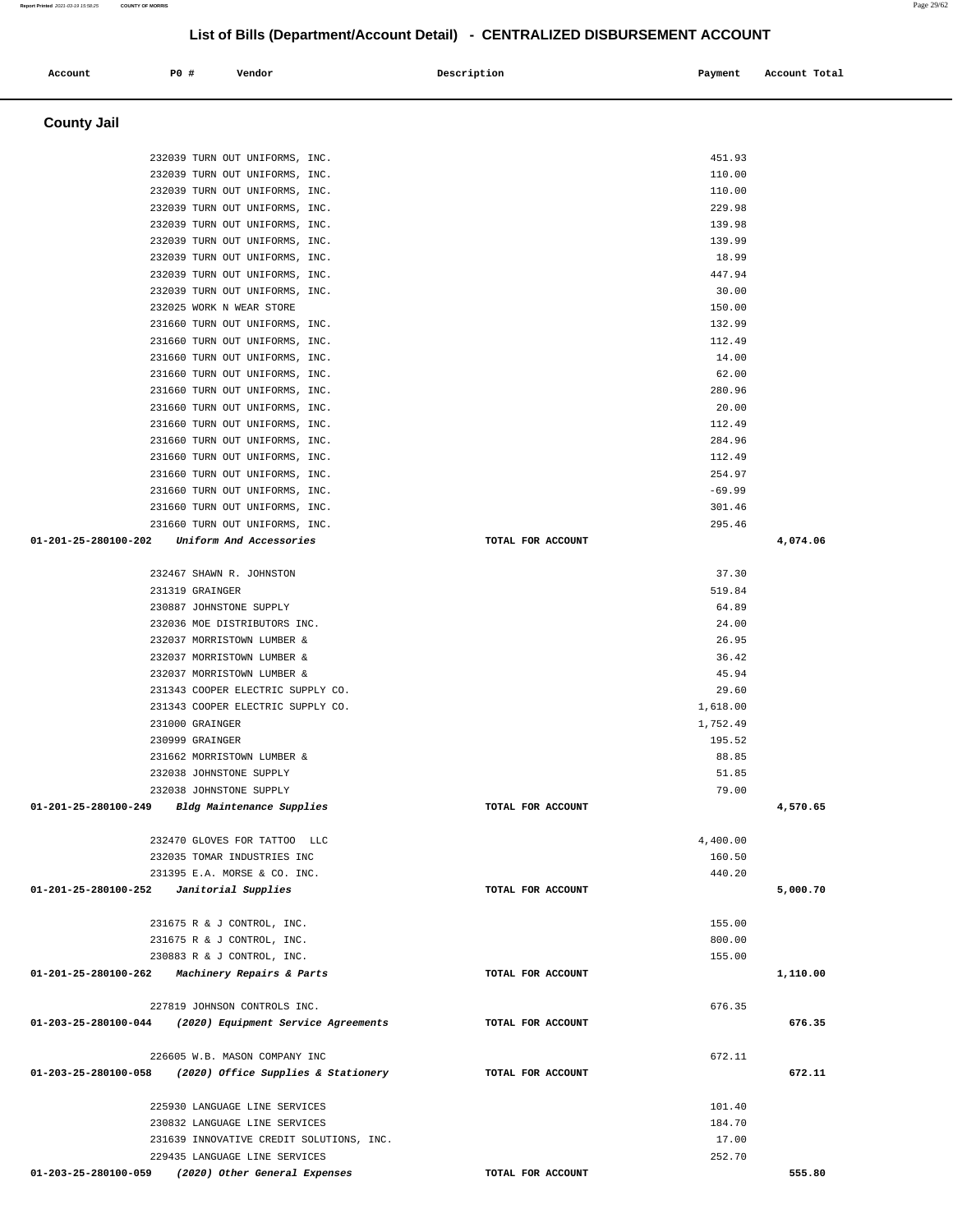| Account | PO# | Vendor | Description | Payment | Account Total |
|---------|-----|--------|-------------|---------|---------------|
|         |     |        |             |         |               |

```
 County Jail
```

|                                     | 227853 BINSKY SERVICE LLC                              |                   | 864.50   |                            |
|-------------------------------------|--------------------------------------------------------|-------------------|----------|----------------------------|
|                                     | 229223 BINSKY SERVICE LLC                              |                   | 3,100.00 |                            |
|                                     | 229514 NEPHROS INC.                                    |                   | 8,705.00 |                            |
|                                     | 219681 TJ'S SPORTWIDE TROPHY                           |                   | 51.95    |                            |
|                                     | 01-203-25-280100-084 (2020) Other Outside Services     | TOTAL FOR ACCOUNT |          | 12,721.45                  |
|                                     | 231856 RICOH AMERICAS CORPORATION                      |                   | 7.999.80 |                            |
|                                     | $01-203-25-280100-164$ (2020) Office Machines - Rental | TOTAL FOR ACCOUNT |          | 7,999.80                   |
|                                     |                                                        |                   |          |                            |
|                                     | 231347 HENRY SCHEIN INC                                |                   | 2,672.12 |                            |
|                                     | 230984 HENRY SCHEIN INC                                |                   | 1,289.49 |                            |
|                                     | 230984 HENRY SCHEIN INC                                |                   | 1,080.34 |                            |
|                                     | 230984 HENRY SCHEIN INC                                |                   | 43.73    |                            |
|                                     | 230984 HENRY SCHEIN INC                                |                   | 199.47   |                            |
|                                     | 230984 HENRY SCHEIN INC                                |                   | 12.79    |                            |
|                                     | 230984 HENRY SCHEIN INC                                |                   | 155.66   |                            |
|                                     | 231999 MORRISTOWN MEDICAL CENTER                       |                   | 1,205.75 |                            |
|                                     | 231999 MORRISTOWN MEDICAL CENTER                       |                   | 3.472.46 |                            |
|                                     | 231999 MORRISTOWN MEDICAL CENTER                       |                   | 646.10   |                            |
|                                     | 224306 MOBILEX USA                                     |                   | 272.00   |                            |
|                                     | 225600 MOBILEX USA                                     |                   | 102.00   |                            |
|                                     | 229248 MOBILEX USA                                     |                   | 238.00   |                            |
|                                     | 229456 MOBILEX USA                                     |                   | 102.00   |                            |
|                                     | 222876 MOBILEX USA                                     |                   | 204.00   |                            |
|                                     | 231665 THE NEUROSCIENCE CENTER OF                      |                   | 1,075.00 |                            |
|                                     | 231579 MOBILEX USA                                     |                   | 272.00   |                            |
| 01-203-25-280100-189 (2020) Medical |                                                        | TOTAL FOR ACCOUNT |          | 13,042.91                  |
|                                     | 231585 TURN OUT UNIFORMS, INC.                         |                   | 64.99    |                            |
|                                     | 231585 TURN OUT UNIFORMS, INC.                         |                   | 677.91   |                            |
|                                     | 01-203-25-280100-202 (2020) Uniform And Accessories    | TOTAL FOR ACCOUNT |          | 742.90                     |
|                                     | 225615 UNITED REFRIGERATION INC                        |                   | 2,307.49 |                            |
|                                     | 01-203-25-280100-249 (2020) Bldg Maintenance Supplies  | TOTAL FOR ACCOUNT |          | 2,307.49                   |
|                                     |                                                        |                   |          |                            |
|                                     | TOTAL for County Jail                                  |                   |          | ============<br>118,987.88 |
|                                     |                                                        |                   |          |                            |

## **County Youth Detention Facilit**

| 232380 EDWARD SHAPLEY                               | 15.29             |        |
|-----------------------------------------------------|-------------------|--------|
| $01-201-25-281100-039$ Education Schools & Training | TOTAL FOR ACCOUNT | 15.29  |
|                                                     |                   |        |
| 232271 BOB BARKER COMPANY                           |                   | 58.74  |
| 232271 BOB BARKER COMPANY                           |                   | 5.03   |
| 232271 BOB BARKER COMPANY                           |                   | 27.24  |
| 232271 BOB BARKER COMPANY                           |                   | 36.32  |
| 232271 BOB BARKER COMPANY                           |                   | 6.82   |
| 232271 BOB BARKER COMPANY                           |                   | 30.89  |
| 232271 BOB BARKER COMPANY                           |                   | 30.89  |
| 232271 BOB BARKER COMPANY                           |                   | 30.89  |
| 232271 BOB BARKER COMPANY                           | 100.58            |        |
| 232271 BOB BARKER COMPANY                           | 100.58            |        |
| 232271 BOB BARKER COMPANY                           |                   | 58.74  |
| 232271 BOB BARKER COMPANY                           |                   | 48.48  |
| 232271 BOB BARKER COMPANY                           |                   | 40.36  |
| 01-201-25-281100-059<br>Other General Expenses      | TOTAL FOR ACCOUNT | 575.56 |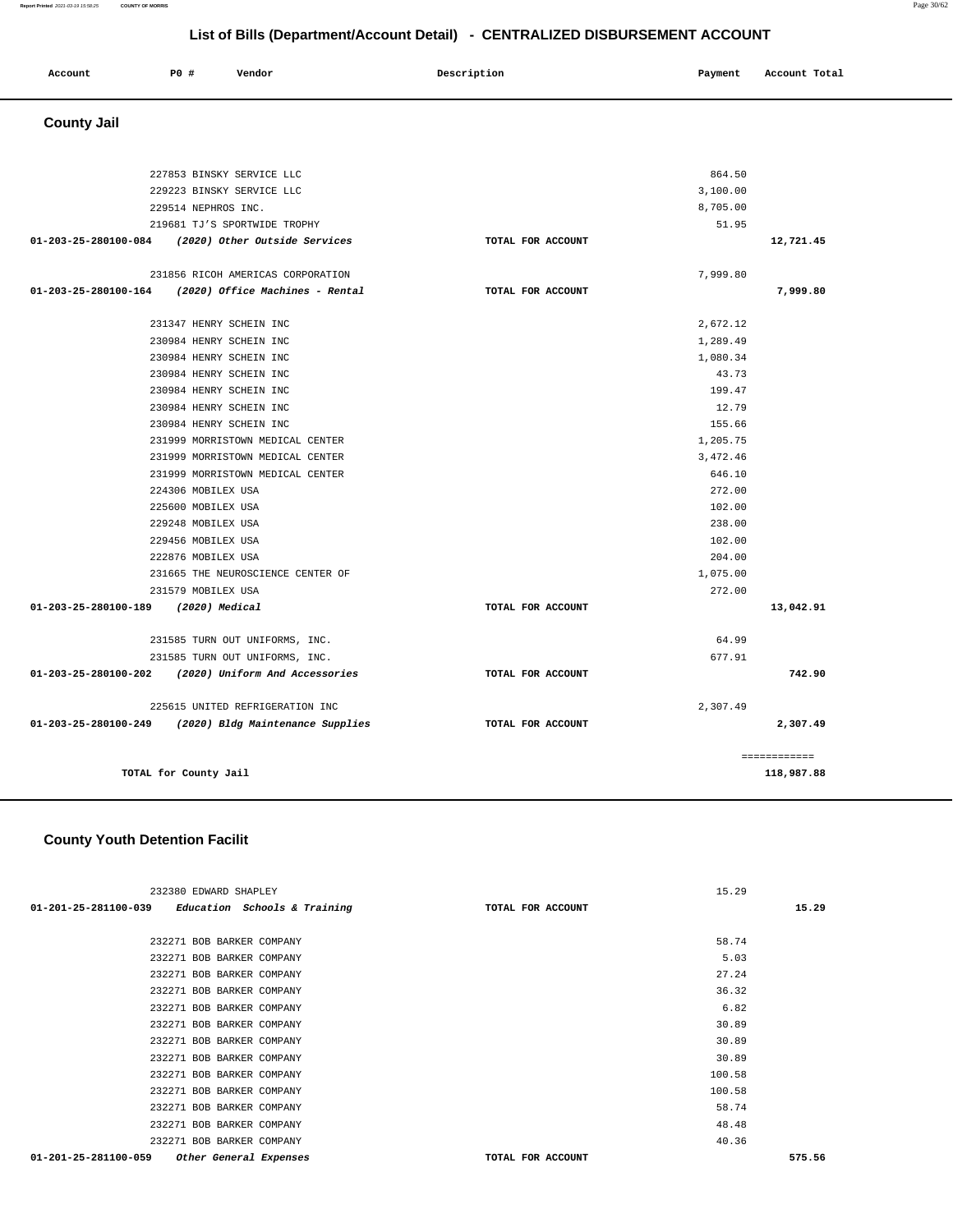**5,040.49**

|                                       | List of Bills (Department/Account Detail) - CENTRALIZED DISBURSEMENT ACCOUNT |                                   |                   |          |               |  |
|---------------------------------------|------------------------------------------------------------------------------|-----------------------------------|-------------------|----------|---------------|--|
| Account                               | PO#                                                                          | Vendor                            | Description       | Payment  | Account Total |  |
| <b>County Youth Detention Facilit</b> |                                                                              |                                   |                   |          |               |  |
|                                       | 231588 BI INC.                                                               |                                   |                   | 36.00    |               |  |
| 01-201-25-281100-061                  | Outside Detention                                                            |                                   | TOTAL FOR ACCOUNT |          | 36.00         |  |
|                                       | 233315 COUNTY OF MORRIS                                                      |                                   |                   | 26.50    |               |  |
| 01-201-25-281100-068                  |                                                                              | Postage & Metered Mail            | TOTAL FOR ACCOUNT |          | 26.50         |  |
|                                       |                                                                              | 232382 NU-WAY CONCESSIONAIRES INC |                   | 2,403.80 |               |  |
|                                       |                                                                              | 232382 NU-WAY CONCESSIONAIRES INC |                   | 302.84   |               |  |
|                                       |                                                                              | 232382 NU-WAY CONCESSIONAIRES INC |                   | 637.45   |               |  |
|                                       |                                                                              | 232382 NU-WAY CONCESSIONAIRES INC |                   | 539.30   |               |  |
|                                       |                                                                              | 232382 NU-WAY CONCESSIONAIRES INC |                   | 253.65   |               |  |
| 01-201-25-281100-185                  | Food                                                                         |                                   | TOTAL FOR ACCOUNT |          | 4,137.04      |  |
|                                       | 232271 BOB BARKER COMPANY                                                    |                                   |                   | 15.49    |               |  |
|                                       | 231765 HENRY SCHEIN INC                                                      |                                   |                   | 83.49    |               |  |
|                                       | 231765 HENRY SCHEIN INC                                                      |                                   |                   | 7.13     |               |  |
|                                       | 231765 HENRY SCHEIN INC                                                      |                                   |                   | 89.09    |               |  |
| 01-201-25-281100-189                  | Medical                                                                      |                                   | TOTAL FOR ACCOUNT |          | 195.20        |  |
|                                       |                                                                              | 232272 ALLEN PAPER & SUPPLY CO    |                   | 54.90    |               |  |
| 01-201-25-281100-252                  |                                                                              | Janitorial Supplies               | TOTAL FOR ACCOUNT |          | 54.90         |  |
|                                       |                                                                              |                                   |                   |          | ============  |  |

**TOTAL for County Youth Detention Facilit** 

## **Road Repairs**

| 232185 DEER CARCASS REMOVAL SERVICE, LLC             | 3,168.00          |          |
|------------------------------------------------------|-------------------|----------|
| 01-201-26-290100-036 Contracted Services             | TOTAL FOR ACCOUNT | 3,168.00 |
| 232191 W.B. MASON COMPANY INC                        | 57.54             |          |
| 232191 W.B. MASON COMPANY INC                        | 11.28             |          |
| 232191 W.B. MASON COMPANY INC                        | 16.43             |          |
| Office Supplies & Stationery<br>01-201-26-290100-058 | TOTAL FOR ACCOUNT | 85.25    |
| 233315 COUNTY OF MORRIS                              | 13.38             |          |
| 01-201-26-290100-068 Postage & Metered Mail          | TOTAL FOR ACCOUNT | 13.38    |
| 232291 BUDD LAKE DINER                               | 80.00             |          |
| 232291 BUDD LAKE DINER                               | 12.00             |          |
| 232290 SUSSEX MARKET                                 | 450.00            |          |
| 232290 SUSSEX MARKET                                 | 67.50             |          |
| 01-201-26-290100-188<br><i>Meals</i>                 | TOTAL FOR ACCOUNT | 609.50   |
|                                                      |                   |          |
| 232182 GEN-EL SAFETY & INDUSTRIAL                    | 110.54            |          |
| 232182 GEN-EL SAFETY & INDUSTRIAL                    | 49.50             |          |
| 232496 GIUSEPPE NICOTRA                              | 84.88             |          |
| 232635 JEFFREY SNYDER                                | 90.00             |          |
| 01-201-26-290100-207 Uniform & Clothing Allowance    | TOTAL FOR ACCOUNT | 334.92   |
| 232175 WELDON OUARRY CO., LLC                        | 215.08            |          |
| 232175 WELDON QUARRY CO., LLC                        | 3.15              |          |
| 232175 WELDON OUARRY CO., LLC                        | 285.83            |          |
| 232175 WELDON OUARRY CO., LLC                        | 4.20              |          |
| 232175 WELDON QUARRY CO., LLC                        | 214.37            |          |
| 232175 WELDON QUARRY CO., LLC                        | 3.15              |          |
| 232175 WELDON QUARRY CO., LLC                        | 75.00             |          |
| 232175 WELDON QUARRY CO., LLC                        | 1.05              |          |
| 232175 WELDON QUARRY CO., LLC                        | 212.96            |          |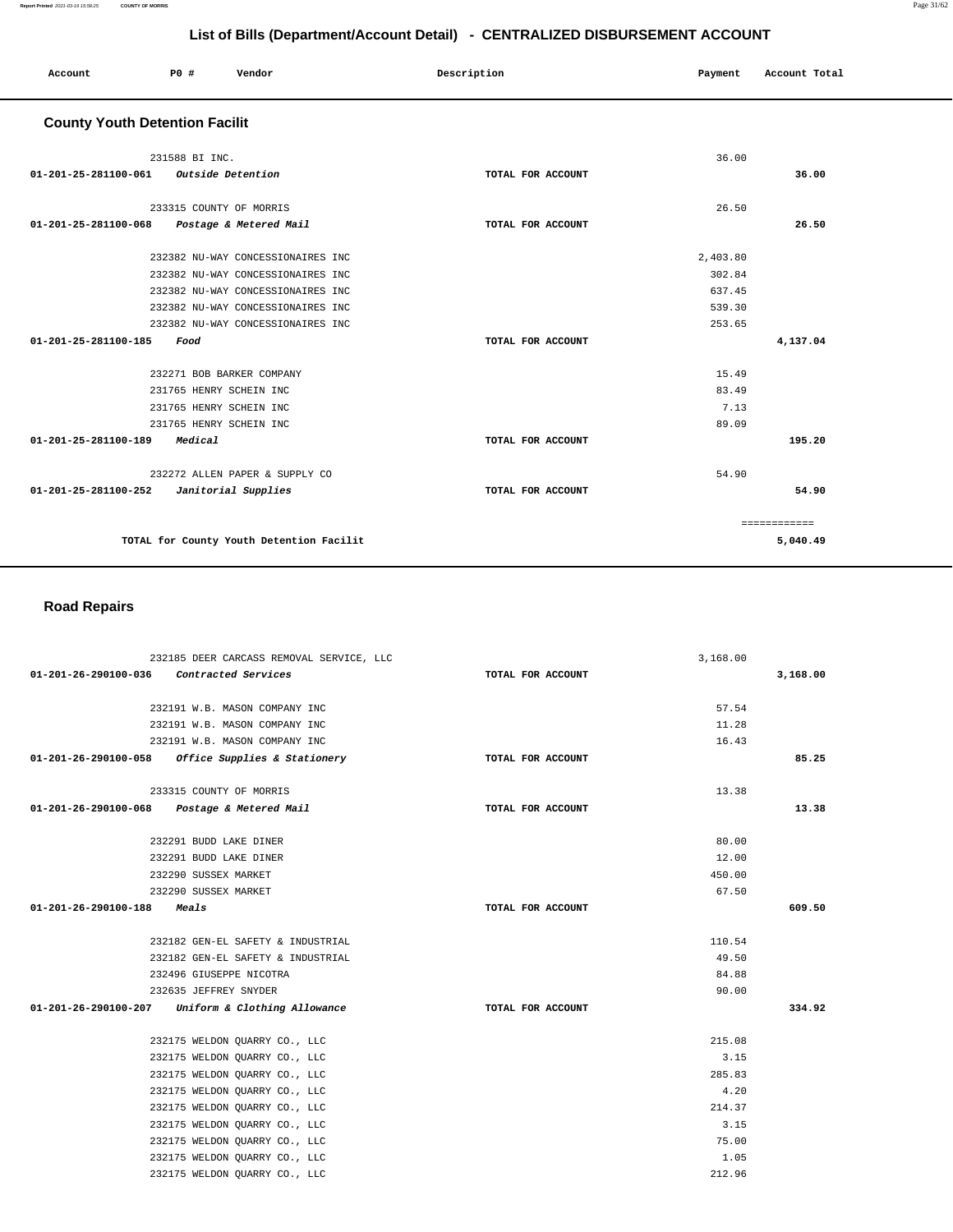| Account              | P0 #                                               | Vendor                                                                      | Description       | Payment               | Account Total |
|----------------------|----------------------------------------------------|-----------------------------------------------------------------------------|-------------------|-----------------------|---------------|
| <b>Road Repairs</b>  |                                                    |                                                                             |                   |                       |               |
|                      |                                                    |                                                                             |                   |                       |               |
|                      |                                                    | 232175 WELDON QUARRY CO., LLC                                               |                   | 3.15                  |               |
|                      |                                                    | 232175 WELDON QUARRY CO., LLC                                               |                   | 142.21                |               |
| 01-201-26-290100-222 |                                                    | 232175 WELDON QUARRY CO., LLC<br>Bituminous Concrete                        | TOTAL FOR ACCOUNT | 2.10                  | 1,162.25      |
|                      |                                                    |                                                                             |                   |                       |               |
|                      |                                                    | 232284 AMERICAN ASPHALT & MILLING                                           |                   | 3,185.00              |               |
|                      |                                                    | 232284 AMERICAN ASPHALT & MILLING                                           |                   | 3,307.50              |               |
|                      |                                                    | 232284 AMERICAN ASPHALT & MILLING                                           |                   | 3,920.00              |               |
|                      |                                                    | 232284 AMERICAN ASPHALT & MILLING                                           |                   | 3,120.00              |               |
|                      |                                                    | 232284 AMERICAN ASPHALT & MILLING<br>232292 COOPERATIVE WASTE SERVICES, LLC |                   | 2,860.00<br>2,100.00  |               |
|                      |                                                    | 232297 HOIMARK & LEMBO PAVING, LLC                                          |                   | 3,750.00              |               |
|                      |                                                    | 232297 HOIMARK & LEMBO PAVING, LLC                                          |                   | 2,827.50              |               |
|                      |                                                    | 232297 HOIMARK & LEMBO PAVING, LLC                                          |                   | 8,670.00              |               |
|                      |                                                    | 232297 HOIMARK & LEMBO PAVING, LLC                                          |                   | 4,458.75              |               |
|                      |                                                    | 232297 HOIMARK & LEMBO PAVING, LLC                                          |                   | 2,932.50              |               |
|                      |                                                    | 232279 MOUNTAIN VIEW DEVELOPMENT                                            |                   | 3,150.00              |               |
|                      | 232277 AAG SERVICES LLC                            |                                                                             |                   | 1,350.00              |               |
|                      | 232277 AAG SERVICES LLC                            |                                                                             |                   | 1,350.00              |               |
|                      | 232277 AAG SERVICES LLC                            |                                                                             |                   | 1,885.00              |               |
|                      | 232277 AAG SERVICES LLC<br>232277 AAG SERVICES LLC |                                                                             |                   | 1,885.00<br>1,885.00  |               |
|                      | 232190 PEQUANNOCK TOWNSHIP                         |                                                                             |                   | 750.00                |               |
|                      | 232190 PEQUANNOCK TOWNSHIP                         |                                                                             |                   | 3,150.00              |               |
|                      | 232190 PEQUANNOCK TOWNSHIP                         |                                                                             |                   | 1,350.00              |               |
|                      | 232190 PEQUANNOCK TOWNSHIP                         |                                                                             |                   | 1,500.00              |               |
|                      | 232190 PEQUANNOCK TOWNSHIP                         |                                                                             |                   | 3,600.00              |               |
|                      |                                                    | 232300 GREEN OUTLOOK LANDSCAPING &                                          |                   | 17,390.00             |               |
|                      |                                                    | 232300 GREEN OUTLOOK LANDSCAPING &                                          |                   | 9,360.00              |               |
|                      |                                                    | 232300 GREEN OUTLOOK LANDSCAPING &                                          |                   | 17,395.00             |               |
|                      |                                                    | 232300 GREEN OUTLOOK LANDSCAPING &<br>232300 GREEN OUTLOOK LANDSCAPING &    |                   | 9,165.00<br>18,987.50 |               |
|                      |                                                    | 232300 GREEN OUTLOOK LANDSCAPING &                                          |                   | 11,375.00             |               |
|                      |                                                    | 232300 GREEN OUTLOOK LANDSCAPING &                                          |                   | 24,675.00             |               |
|                      |                                                    | 232300 GREEN OUTLOOK LANDSCAPING &                                          |                   | 17,395.00             |               |
|                      |                                                    | 232300 GREEN OUTLOOK LANDSCAPING &                                          |                   | 19,875.00             |               |
|                      |                                                    | 232300 GREEN OUTLOOK LANDSCAPING &                                          |                   | 18,009.50             |               |
|                      |                                                    | 232300 GREEN OUTLOOK LANDSCAPING &                                          |                   | 8,580.00              |               |
|                      |                                                    | 232300 GREEN OUTLOOK LANDSCAPING &                                          |                   | 14,337.50             |               |
|                      |                                                    | 232302 GREEN OUTLOOK LANDSCAPING &<br>232302 GREEN OUTLOOK LANDSCAPING &    |                   | 3,055.00<br>2,632.50  |               |
|                      |                                                    | 232302 GREEN OUTLOOK LANDSCAPING &                                          |                   | 3,185.00              |               |
|                      |                                                    | 232302 GREEN OUTLOOK LANDSCAPING &                                          |                   | 2,827.50              |               |
|                      |                                                    | 232302 GREEN OUTLOOK LANDSCAPING &                                          |                   | 3,552.50              |               |
|                      |                                                    | 232302 GREEN OUTLOOK LANDSCAPING &                                          |                   | 3,625.00              |               |
|                      |                                                    | 232302 GREEN OUTLOOK LANDSCAPING &                                          |                   | 5,287.50              |               |
|                      |                                                    | 232302 GREEN OUTLOOK LANDSCAPING &                                          |                   | 3,185.00              |               |
|                      |                                                    | 232302 GREEN OUTLOOK LANDSCAPING &                                          |                   | 5,565.00              |               |
|                      |                                                    | 232302 GREEN OUTLOOK LANDSCAPING &                                          |                   | 5,771.00              |               |
|                      |                                                    | 232302 GREEN OUTLOOK LANDSCAPING &<br>232302 GREEN OUTLOOK LANDSCAPING &    |                   | 2,827.50<br>2,775.00  |               |
|                      |                                                    | 232186 GREEN OUTLOOK LANDSCAPING &                                          |                   | 2,242.50              |               |
|                      |                                                    | 232186 GREEN OUTLOOK LANDSCAPING &                                          |                   | 2,242.50              |               |
|                      |                                                    | 232186 GREEN OUTLOOK LANDSCAPING &                                          |                   | 2,750.00              |               |
|                      |                                                    | 232186 GREEN OUTLOOK LANDSCAPING &                                          |                   | 4,378.00              |               |
|                      |                                                    | 232186 GREEN OUTLOOK LANDSCAPING &                                          |                   | 2,145.00              |               |
|                      |                                                    | 232187 GREEN OUTLOOK LANDSCAPING &                                          |                   | 1,755.00              |               |
|                      |                                                    | 232187 GREEN OUTLOOK LANDSCAPING &                                          |                   | 1,852.50              |               |
|                      |                                                    | 232187 GREEN OUTLOOK LANDSCAPING &<br>232187 GREEN OUTLOOK LANDSCAPING &    |                   | 2,250.00<br>3,781.00  |               |
|                      |                                                    | 232187 GREEN OUTLOOK LANDSCAPING &                                          |                   | 1,950.00              |               |
|                      |                                                    | 232188 GREEN OUTLOOK LANDSCAPING &                                          |                   | 1,657.50              |               |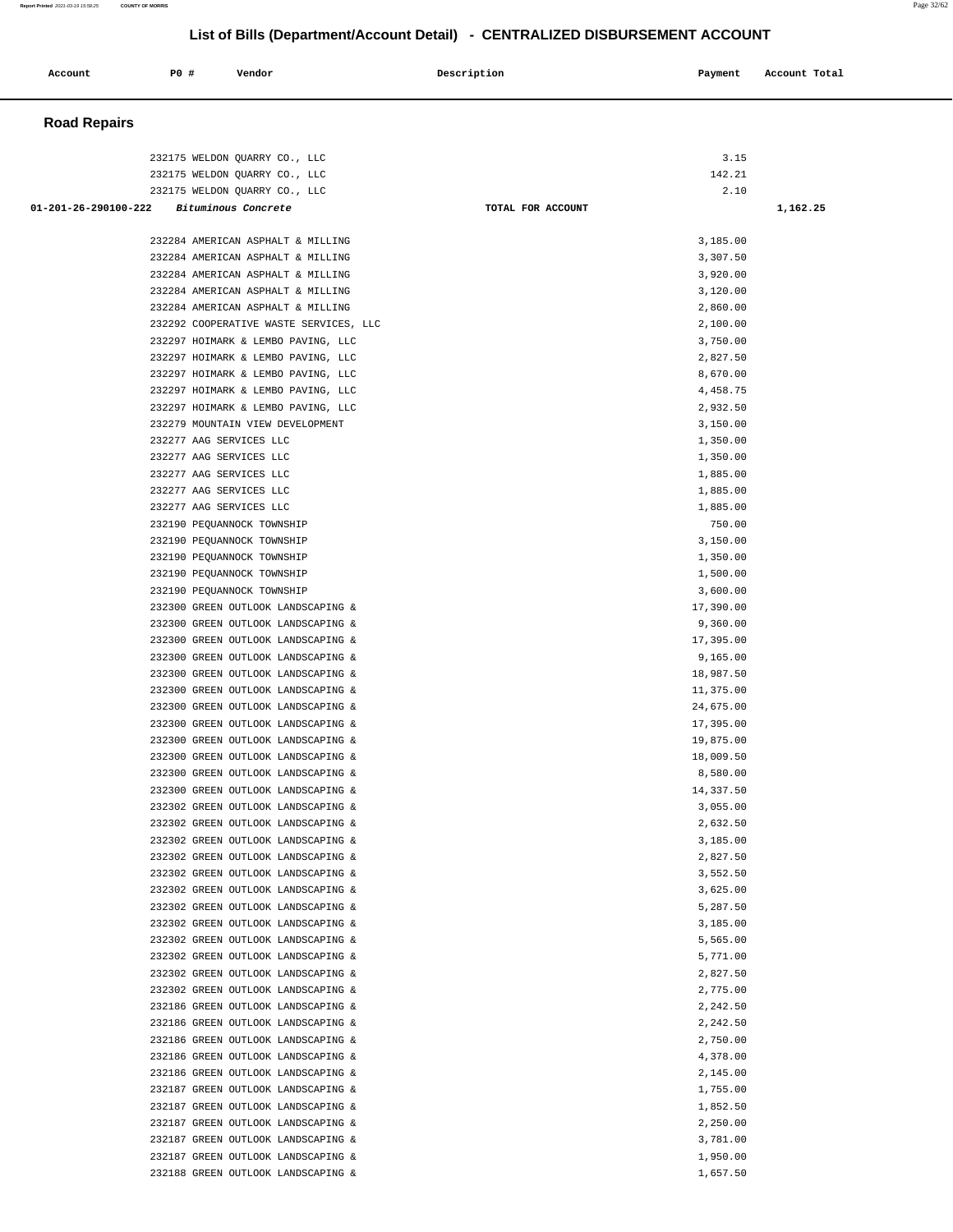|                     |                      |                                                                          |             | LIST OF BIIIS (Department/Account Detail) - CENTRALIZED DISBURSEMENT ACCOUNT |               |
|---------------------|----------------------|--------------------------------------------------------------------------|-------------|------------------------------------------------------------------------------|---------------|
| Account             | P0 #                 | Vendor                                                                   | Description | Payment                                                                      | Account Total |
| <b>Road Repairs</b> |                      |                                                                          |             |                                                                              |               |
|                     |                      |                                                                          |             |                                                                              |               |
|                     |                      | 232188 GREEN OUTLOOK LANDSCAPING &                                       |             | 1,755.00                                                                     |               |
|                     |                      | 232188 GREEN OUTLOOK LANDSCAPING &                                       |             | 2,125.00                                                                     |               |
|                     |                      | 232188 GREEN OUTLOOK LANDSCAPING &                                       |             | 3,582.00                                                                     |               |
|                     |                      | 232188 GREEN OUTLOOK LANDSCAPING &<br>232189 GREEN OUTLOOK LANDSCAPING & |             | 1,755.00<br>2,242.50                                                         |               |
|                     |                      | 232189 GREEN OUTLOOK LANDSCAPING &                                       |             | 2,340.00                                                                     |               |
|                     |                      | 232189 GREEN OUTLOOK LANDSCAPING &                                       |             | 3,000.00                                                                     |               |
|                     |                      | 232189 GREEN OUTLOOK LANDSCAPING &                                       |             | 4,776.00                                                                     |               |
|                     |                      | 232189 GREEN OUTLOOK LANDSCAPING &                                       |             | 2,340.00                                                                     |               |
|                     |                      | 232301 GREEN OUTLOOK LANDSCAPING &                                       |             | 2,340.00                                                                     |               |
|                     |                      | 232301 GREEN OUTLOOK LANDSCAPING &                                       |             | 2,242.50                                                                     |               |
|                     |                      | 232301 GREEN OUTLOOK LANDSCAPING &                                       |             | 2,625.00                                                                     |               |
|                     |                      | 232301 GREEN OUTLOOK LANDSCAPING &                                       |             | 4,378.00                                                                     |               |
|                     |                      | 232301 GREEN OUTLOOK LANDSCAPING &<br>231894 HOIMARK & LEMBO PAVING, LLC |             | 2,242.50<br>2,550.00                                                         |               |
|                     |                      | 231903 HOIMARK & LEMBO PAVING, LLC                                       |             | 2,295.00                                                                     |               |
|                     |                      | 231903 HOIMARK & LEMBO PAVING, LLC                                       |             | 3,060.00                                                                     |               |
|                     | 231736 TREE KING INC |                                                                          |             | 3,705.00                                                                     |               |
|                     |                      | 231955 JJS SERVICES, INC.                                                |             | 3,451.00                                                                     |               |
|                     |                      | 231955 JJS SERVICES, INC.                                                |             | 5,044.00                                                                     |               |
|                     |                      | 231955 JJS SERVICES, INC.                                                |             | 3,528.00                                                                     |               |
|                     |                      | 231955 JJS SERVICES, INC.                                                |             | 5,922.00                                                                     |               |
|                     |                      | 231955 JJS SERVICES, INC.                                                |             | 4,756.00                                                                     |               |
|                     |                      | 231955 JJS SERVICES, INC.                                                |             | 3,486.00                                                                     |               |
|                     |                      | 231955 JJS SERVICES, INC.                                                |             | 5,538.00<br>3,016.00                                                         |               |
|                     |                      | 231955 JJS SERVICES, INC.<br>231955 JJS SERVICES, INC.                   |             | 2,309.86                                                                     |               |
|                     |                      | 231955 JJS SERVICES, INC.                                                |             | 2,595.50                                                                     |               |
|                     |                      | 231955 JJS SERVICES, INC.                                                |             | 4,250.00                                                                     |               |
|                     |                      | 231955 JJS SERVICES, INC.                                                |             | 2,925.00                                                                     |               |
|                     |                      | 231955 JJS SERVICES, INC.                                                |             | 4,860.00                                                                     |               |
|                     |                      | 231896 JJS SERVICES, INC.                                                |             | 2,261.00                                                                     |               |
|                     |                      | 231896 JJS SERVICES, INC.                                                |             | 3,686.00                                                                     |               |
|                     |                      | 231896 JJS SERVICES, INC.                                                |             | 1,786.00                                                                     |               |
|                     |                      | 231896 JJS SERVICES, INC.                                                |             | 3,116.00                                                                     |               |
|                     |                      | 231896 JJS SERVICES, INC.<br>231896 JJS SERVICES, INC.                   |             | 2,080.00<br>1,790.00                                                         |               |
|                     |                      | 231896 JJS SERVICES, INC.                                                |             | 1,950.00                                                                     |               |
|                     |                      | 231898 JJS SERVICES, INC.                                                |             | 11,305.00                                                                    |               |
|                     |                      | 231898 JJS SERVICES, INC.                                                |             | 16,587.00                                                                    |               |
|                     |                      | 231898 JJS SERVICES, INC.                                                |             | 21,756.00                                                                    |               |
|                     |                      | 231898 JJS SERVICES, INC.                                                |             | 9,024.00                                                                     |               |
|                     |                      | 231898 JJS SERVICES, INC.                                                |             | 14,288.00                                                                    |               |
|                     |                      | 231898 JJS SERVICES, INC.                                                |             | 15,580.00                                                                    |               |
|                     |                      | 231898 JJS SERVICES, INC.                                                |             | 17,430.00                                                                    |               |
|                     |                      | 231898 JJS SERVICES, INC.<br>231898 JJS SERVICES, INC.                   |             | 29,820.00<br>9,984.00                                                        |               |
|                     |                      | 231898 JJS SERVICES, INC.                                                |             | 10,476.86                                                                    |               |
|                     |                      | 231898 JJS SERVICES, INC.                                                |             | 8,592.00                                                                     |               |
|                     |                      | 231898 JJS SERVICES, INC.                                                |             | 20,000.00                                                                    |               |
|                     |                      | 231898 JJS SERVICES, INC.                                                |             | 9,262.50                                                                     |               |
|                     |                      | 231898 JJS SERVICES, INC.                                                |             | 23,652.00                                                                    |               |
|                     |                      | 231895 JJS SERVICES, INC.                                                |             | 2,618.00                                                                     |               |
|                     |                      | 231895 JJS SERVICES, INC.                                                |             | 4,268.00                                                                     |               |
|                     |                      | 231895 JJS SERVICES, INC.                                                |             | 2,068.00                                                                     |               |
|                     |                      | 231895 JJS SERVICES, INC.                                                |             | 3,608.00                                                                     |               |
|                     |                      | 231895 JJS SERVICES, INC.<br>231895 JJS SERVICES, INC.                   |             | 2,288.00<br>2,145.00                                                         |               |
|                     |                      | 231895 JJS SERVICES, INC.                                                |             | 1,969.00                                                                     |               |
|                     |                      |                                                                          |             |                                                                              |               |

 232299 JJS SERVICES, INC. 2,618.00 232299 JJS SERVICES, INC. 4,171.00<br>232299 JJS SERVICES, INC. 4,171.00

232299 JJS SERVICES, INC.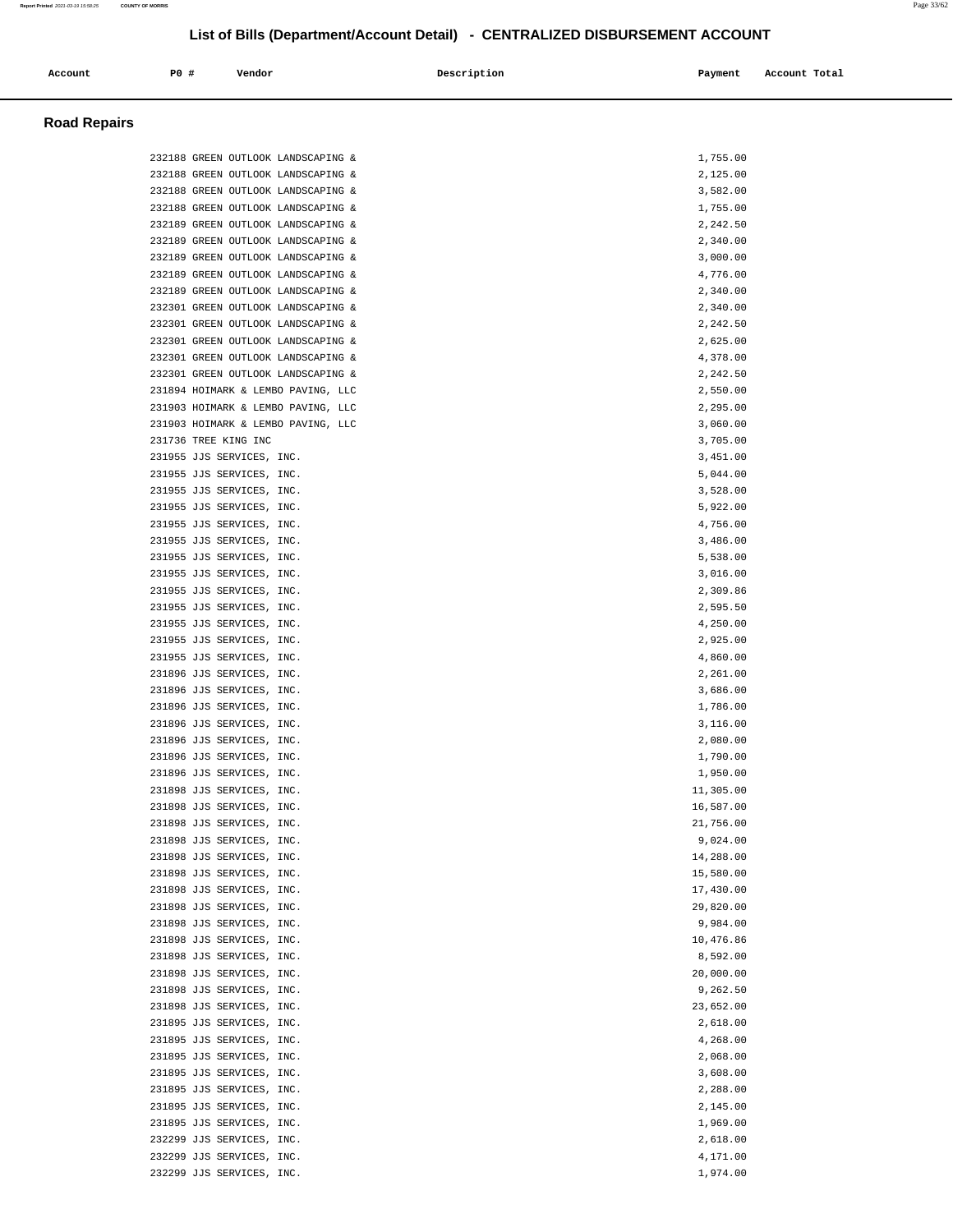| Account<br>. | <b>PO #</b> | Vendor | Description | Payment | Account Total |
|--------------|-------------|--------|-------------|---------|---------------|
|              |             |        |             |         |               |

## **Road Repairs**

| 232299 JJS SERVICES, INC.                           | 3,608.00          |            |
|-----------------------------------------------------|-------------------|------------|
| 232299 JJS SERVICES, INC.                           | 1,872.00          |            |
| 232299 JJS SERVICES, INC.                           | 1,969.00          |            |
| 232299 JJS SERVICES, INC.                           | 2,145.00          |            |
| 232298 JJS SERVICES, INC.                           | 8,092.00          |            |
| 232298 JJS SERVICES, INC.                           | 13,192.00         |            |
| 232298 JJS SERVICES, INC.                           | 3,822.00          |            |
| 232298 JJS SERVICES, INC.                           | 9,024.00          |            |
| 232298 JJS SERVICES, INC.                           | 11,152.00         |            |
| 232298 JJS SERVICES, INC.                           | 3,237.00          |            |
| 232298 JJS SERVICES, INC.                           | 5,964.00          |            |
| 232298 JJS SERVICES, INC.                           | 7,072.00          |            |
| 232298 JJS SERVICES, INC.                           | 2,474.85          |            |
| 232298 JJS SERVICES, INC.                           | 6,175.50          |            |
| 232298 JJS SERVICES, INC.                           | 3,750.00          |            |
| 232298 JJS SERVICES, INC.                           | 6,727.50          |            |
| 232298 JJS SERVICES, INC.                           | 4,860.00          |            |
| 232278 LEVATO & SONS, INC.                          | 1,960.00          |            |
| 232278 LEVATO & SONS, INC.                          | 1,820.00          |            |
| 232278 LEVATO & SONS, INC.                          | 9,520.00          |            |
| 232278 LEVATO & SONS, INC.                          | 9,520.00          |            |
| 232293 LEVATO & SONS, INC.                          | 6,720.00          |            |
| 232167 LEVATO & SONS, INC.                          | 3,360.00          |            |
| 232167 LEVATO & SONS, INC.                          | 3,360.00          |            |
| 231902 PEQUANNOCK TOWNSHIP                          | 600.00            |            |
| 232166 LEVATO & SONS, INC.                          | 2,520.00          |            |
| 232166 LEVATO & SONS, INC.                          | 2,520.00          |            |
| 231891 PEQUANNOCK TOWNSHIP                          | 600.00            |            |
| 231891 PEQUANNOCK TOWNSHIP                          | 600.00            |            |
| 232283 TREE KING INC                                | 13,260.00         |            |
| 232283 TREE KING INC                                | 3,360.00          |            |
| 232282 TREE KING INC                                | 4,485.00          |            |
| 231721 TREE KING INC                                | 2,242.50          |            |
| 231721 TREE KING INC                                | 2,145.00          |            |
| 231901 TREE KING INC                                | 3,315.00          |            |
| 231901 TREE KING INC                                | 4,485.00          |            |
| 232281 SALMON BROS. INC.                            | 6,256.00          |            |
| 232281 SALMON BROS. INC.                            | 1,252.50          |            |
| 232281 SALMON BROS. INC.                            | 1,252.50          |            |
| 232168 SALMON BROS. INC.                            | 2,116.00          |            |
| 232184 SALMON BROS. INC.                            | 1,564.00          |            |
| 232183 SALMON BROS. INC.                            | 2,668.00          |            |
| 232183 SALMON BROS. INC.                            | 1,336.00          |            |
| 232183 SALMON BROS. INC.                            | 1,336.00          |            |
| 232280 SALMON BROS. INC.                            | 2,024.00          |            |
| 231892 SALMON BROS. INC.                            | 1,840.00          |            |
| 01-201-26-290100-228<br>Contracted Snow/Ice Removal | TOTAL FOR ACCOUNT | 877,185.82 |
| 231919 MORTON SALT, INC.                            | 29,575.62         |            |
| 231926 MORTON SALT, INC.                            | 22,655.06         |            |
| 231922 MORTON SALT, INC.                            | 2,620.32          |            |
| 232288 MORTON SALT, INC.                            | 1,420.37          |            |
| 232288 MORTON SALT, INC.                            | 1,354.20          |            |
| 232288 MORTON SALT, INC.                            | 1,402.66          |            |
| 232288 MORTON SALT, INC.                            | 1,244.69          |            |
| 232288 MORTON SALT, INC.                            | 1,347.21          |            |
| 232288 MORTON SALT, INC.                            | 1,295.95          |            |
| 231920 MORTON SALT, INC.                            | 1,358.86          |            |
| 231917 MORTON SALT, INC.                            | 17,659.54         |            |
| 231916 MORTON SALT, INC.                            | 10,775.32         |            |
| 231918 MORTON SALT, INC.                            | 4,353.84          |            |
|                                                     |                   |            |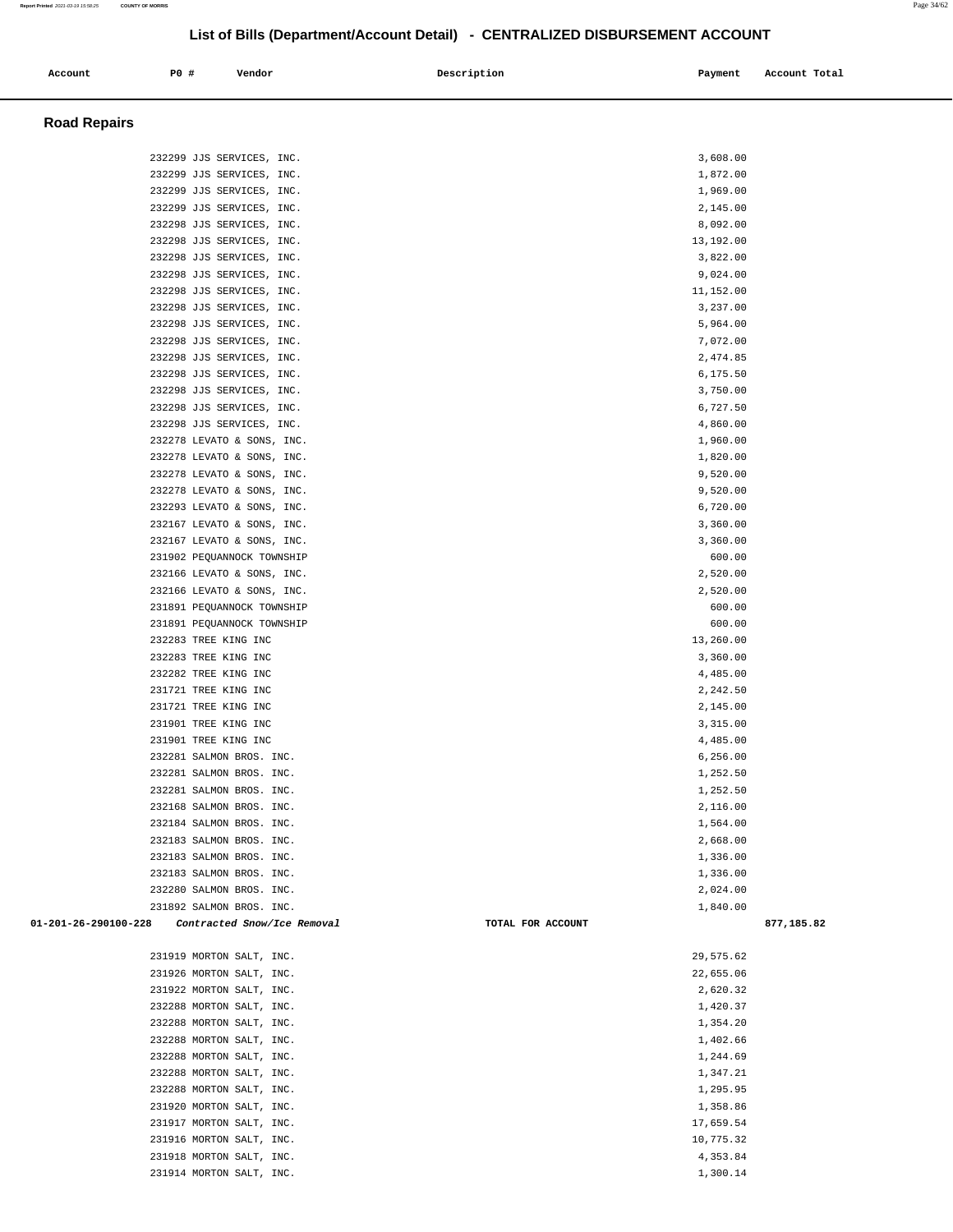| Account             | P0 #                                                                                                                                                                 | Vendor | Description | Payment                                                              | Account Total |
|---------------------|----------------------------------------------------------------------------------------------------------------------------------------------------------------------|--------|-------------|----------------------------------------------------------------------|---------------|
| <b>Road Repairs</b> |                                                                                                                                                                      |        |             |                                                                      |               |
|                     | 231914 MORTON SALT, INC.<br>231914 MORTON SALT, INC.<br>231914 MORTON SALT, INC.<br>231914 MORTON SALT, INC.<br>231914 MORTON SALT, INC.<br>231914 MORTON SALT, INC. |        |             | 1,253.07<br>1,348.60<br>1,365.85<br>1,367.24<br>1,255.40<br>1,290.82 |               |

| TOTAL for Road Repairs                               |                   | 1,005,642.47         |
|------------------------------------------------------|-------------------|----------------------|
|                                                      |                   | ============         |
| 01-203-26-290100-244 (2020) Stone                    | TOTAL FOR ACCOUNT | 223.97               |
| 229608 EASTERN CONCRETE MATERIALS, INC.              |                   | 223.97               |
|                                                      |                   |                      |
| $01 - 203 - 26 - 290100 - 188$<br>(2020) Meals       | TOTAL FOR ACCOUNT | 69.00                |
| 232291 BUDD LAKE DINER                               |                   | 9.00                 |
| 232291 BUDD LAKE DINER                               |                   | 20.00                |
| 232291 BUDD LAKE DINER<br>232291 BUDD LAKE DINER     |                   | 20.00<br>20.00       |
|                                                      |                   |                      |
| 01-201-26-290100-260 Construction Materials          | TOTAL FOR ACCOUNT | 1,052.30             |
| 232285 MORRISTOWN LUMBER &                           |                   | 449.90               |
| 232285 MORRISTOWN LUMBER &                           |                   | 175.92               |
| 231657 GRAINGER                                      |                   | 426.48               |
|                                                      |                   |                      |
| 01-201-26-290100-242<br>Snow Removal & Ice Control   | TOTAL FOR ACCOUNT | 121,738.08           |
| 231863 REED SYSTEMS, LTD.                            |                   | 3,504.06             |
| 231927 MORTON SALT, INC.                             |                   | 1,329.50             |
| 231914 MORTON SALT, INC.<br>231914 MORTON SALT, INC. |                   | 1,400.33<br>1,301.07 |
| 231914 MORTON SALT, INC.                             |                   | 1,354.20             |
| 231914 MORTON SALT, INC.                             |                   | 1,329.50             |
| 231914 MORTON SALT, INC.                             |                   | 1,347.21             |
| 231914 MORTON SALT, INC.                             |                   | 1,318.31             |
| 231914 MORTON SALT, INC.                             |                   | 1,299.21             |
| 231914 MORTON SALT, INC.                             |                   | 1,309.93             |
| 231914 MORTON SALT, INC.                             |                   | 1,290.82             |

## **Bridges and Culverts**

| 231557 OFFICE CONCEPTS GROUP, INC.                   |                   | 103.97        |
|------------------------------------------------------|-------------------|---------------|
| 231557 OFFICE CONCEPTS GROUP, INC.                   |                   | 30.81         |
| 01-201-26-292100-058<br>Office Supplies & Stationery | TOTAL FOR ACCOUNT | 134.78        |
|                                                      |                   |               |
| 231867 KENVIL POWER EQUIPMENT, INC.                  |                   | 14.03         |
| 231867 KENVIL POWER EQUIPMENT, INC.                  |                   | 10.52         |
| Small Tools<br>01-201-26-292100-239                  | TOTAL FOR ACCOUNT | 24.55         |
| 231866 RICOH USA, INC.                               |                   | 18.97         |
| 01-201-26-292100-259<br>Equipment Rental             | TOTAL FOR ACCOUNT | 18.97         |
| 231556 CINTAS CORPORATION                            |                   | 81.60         |
| 01-201-26-292100-266<br>Safety Items                 | TOTAL FOR ACCOUNT | 81.60         |
|                                                      |                   | ------------- |
| TOTAL for Bridges and Culverts                       |                   | 259.90        |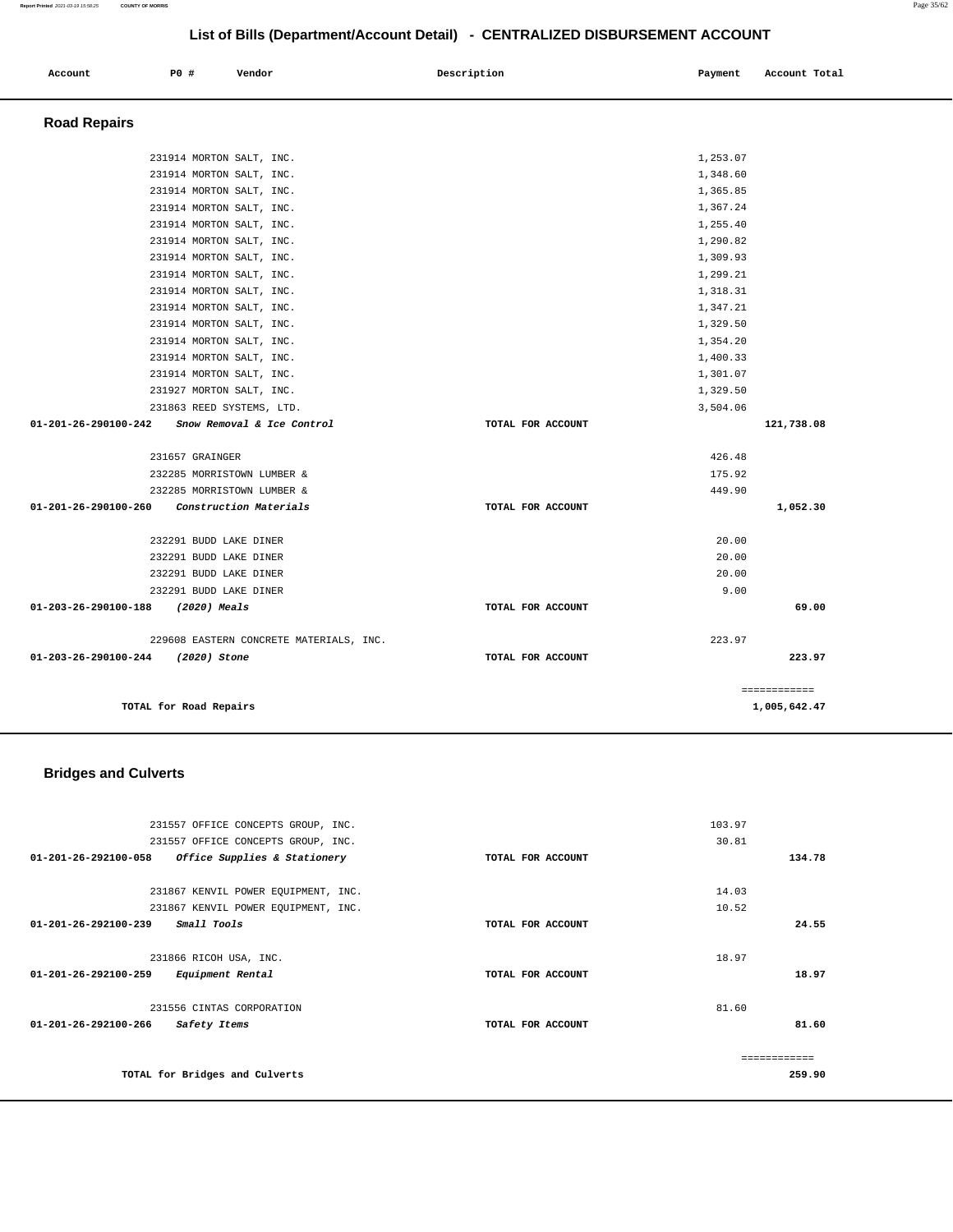| Account                      | <b>PO #</b> | Vendor                                                           | Description       | Payment | Account Total |
|------------------------------|-------------|------------------------------------------------------------------|-------------------|---------|---------------|
| <b>Shade Tree Commission</b> |             |                                                                  |                   |         |               |
| 01-201-26-300100-262         |             | 232005 KENVIL POWER EQUIPMENT, INC.<br>Machinery Repairs & Parts | TOTAL FOR ACCOUNT | 155.88  | 155.88        |
|                              |             |                                                                  |                   |         |               |

|                                 | ------------ |
|---------------------------------|--------------|
| TOTAL for Shade Tree Commission | 155.88       |

## **Buildings & Grounds**

| 232443 CLIFTON ELEVATOR SERVICE CO INC                          |                   | 2,703.00  |           |
|-----------------------------------------------------------------|-------------------|-----------|-----------|
| 01-201-26-310100-036 Contracted Services                        | TOTAL FOR ACCOUNT |           | 2,703.00  |
|                                                                 |                   |           |           |
| 232648 SCIENTIFIC BOILER WATER                                  |                   | 2,283.00  |           |
| 232642 TBS CONTROLS LLC                                         |                   | 3,386.67  |           |
| 01-201-26-310100-044 Equipment Service Agreements               | TOTAL FOR ACCOUNT |           | 5,669.67  |
| 232446 W.B. MASON COMPANY INC                                   |                   | 209.99    |           |
| 232446 W.B. MASON COMPANY INC                                   |                   | 209.99    |           |
| 232446 W.B. MASON COMPANY INC                                   |                   | 43.12     |           |
| 232446 W.B. MASON COMPANY INC                                   |                   | 16.50     |           |
| $01-201-26-310100-058$ Office Supplies & Stationery             | TOTAL FOR ACCOUNT |           | 479.60    |
| 232692 EMPLOYMENT HORIZONS ENTERPRISES INC                      |                   | 70,941.00 |           |
| 233118 TREASURER, STATE OF NEW JERSEY                           |                   | 885.00    |           |
| 233118 TREASURER, STATE OF NEW JERSEY                           |                   | 885.00    |           |
| 233118 TREASURER, STATE OF NEW JERSEY                           |                   | 885.00    |           |
| 233118 TREASURER, STATE OF NEW JERSEY                           |                   | 885.00    |           |
| 233118 TREASURER, STATE OF NEW JERSEY                           |                   | 885.00    |           |
| 233118 TREASURER, STATE OF NEW JERSEY                           |                   | 885.00    |           |
| 232945 ABLE SECURITY LOCKSMITHS                                 |                   | 448.95    |           |
| 232854 FLOORMAT MANAGEMENT, INC.                                |                   | 125.01    |           |
| 232443 CLIFTON ELEVATOR SERVICE CO INC                          |                   | 318.00    |           |
| 232443 CLIFTON ELEVATOR SERVICE CO INC                          |                   | 1,908.00  |           |
| 232443 CLIFTON ELEVATOR SERVICE CO INC                          |                   | 1,266.00  |           |
| 232443 CLIFTON ELEVATOR SERVICE CO INC                          |                   | 318.00    |           |
| 232443 CLIFTON ELEVATOR SERVICE CO INC                          |                   | 318.00    |           |
| 232443 CLIFTON ELEVATOR SERVICE CO INC                          |                   | 778.00    |           |
| 232443 CLIFTON ELEVATOR SERVICE CO INC                          |                   | 752.00    |           |
| 232443 CLIFTON ELEVATOR SERVICE CO INC                          |                   | 636.00    |           |
| 232443 CLIFTON ELEVATOR SERVICE CO INC                          |                   | 318.00    |           |
| 232443 CLIFTON ELEVATOR SERVICE CO INC                          |                   | 408.00    |           |
| 232825 EMERGENCY PEST CONTROL                                   |                   | 55.00     |           |
| 232465 KORNER STORE INC                                         |                   | 290.00    |           |
| $01-201-26-310100-084$ Other Outside Services                   | TOTAL FOR ACCOUNT |           | 84,189.96 |
| 232949 W.B. MASON COMPANY INC                                   |                   | 0.95      |           |
| 232949 W.B. MASON COMPANY INC                                   |                   | 0.95      |           |
| 232949 W.B. MASON COMPANY INC                                   |                   | 0.95      |           |
| 232949 W.B. MASON COMPANY INC                                   |                   | 0.95      |           |
| 232949 W.B. MASON COMPANY INC                                   |                   | 8.94      |           |
| 232949 W.B. MASON COMPANY INC                                   |                   | 17.88     |           |
| 232949 W.B. MASON COMPANY INC                                   |                   | 22.35     |           |
| 232949 W.B. MASON COMPANY INC                                   |                   | 22.35     |           |
| 01-201-26-310100-095<br>Other Administrative Supplies           | TOTAL FOR ACCOUNT |           | 75.32     |
| 232633 GRAINGER                                                 |                   | 418.20    |           |
| $01 - 201 - 26 - 310100 - 098$<br>Other Operating&Repair Supply | TOTAL FOR ACCOUNT |           | 418.20    |
| 232647 MOE DISTRIBUTORS INC.                                    |                   | 52.75     |           |

**Report Printed** 2021-03-19 15:58:25 **COUNTY OF MORRIS** Page 36/62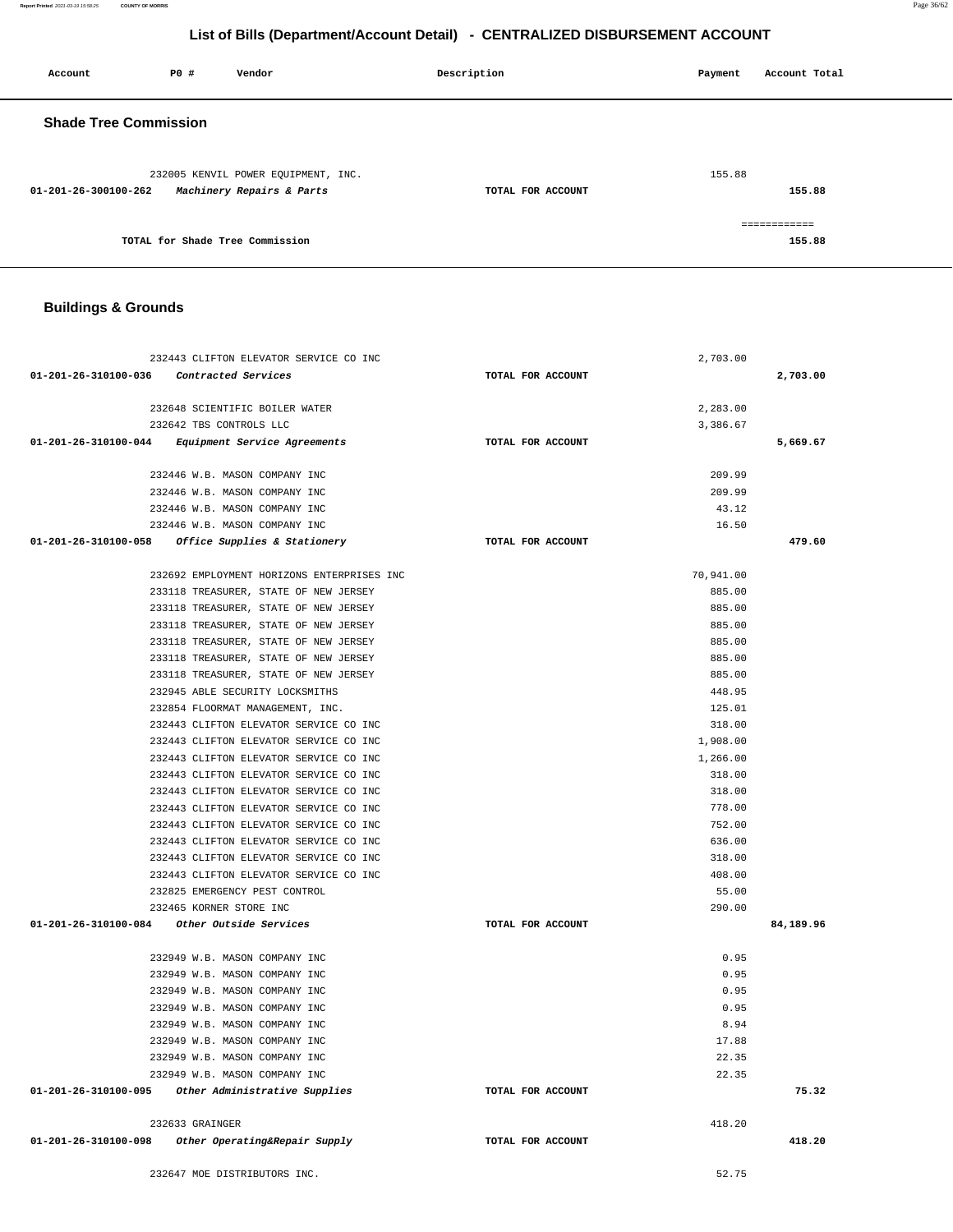#### **Report Printed** 2021-03-19 15:58:25 **COUNTY OF MORRIS** Page 37/62

۰

## **List of Bills (Department/Account Detail) - CENTRALIZED DISBURSEMENT ACCOUNT**

| Account                                           | P0 #                                      | Vendor                                                           | Description       | Payment          | Account Total |  |
|---------------------------------------------------|-------------------------------------------|------------------------------------------------------------------|-------------------|------------------|---------------|--|
| <b>Buildings &amp; Grounds</b>                    |                                           |                                                                  |                   |                  |               |  |
|                                                   |                                           | 232440 MOE DISTRIBUTORS INC.                                     |                   | 155.40           |               |  |
| 01-201-26-310100-128 Security Equipment           |                                           |                                                                  | TOTAL FOR ACCOUNT |                  | 208.15        |  |
|                                                   |                                           |                                                                  |                   |                  |               |  |
|                                                   |                                           | 232437 RICOH AMERICAS CORPORATION                                |                   | 762.85           |               |  |
| 01-201-26-310100-164                              |                                           | Office Machines - Rental                                         | TOTAL FOR ACCOUNT |                  | 762.85        |  |
|                                                   |                                           | 232543 PORTASOFT OF MORRIS COUNTY INC                            |                   | 1,243.95         |               |  |
|                                                   |                                           | 232444 R & J CONTROL, INC.                                       |                   | 155.00           |               |  |
|                                                   |                                           | 232444 R & J CONTROL, INC.                                       |                   | 155.00           |               |  |
| 01-201-26-310100-204 Plant Operations             |                                           |                                                                  | TOTAL FOR ACCOUNT |                  | 1,553.95      |  |
|                                                   |                                           |                                                                  |                   |                  |               |  |
|                                                   | 232705 MARIA HERNANDEZ                    |                                                                  |                   | 90.00            |               |  |
| 01-201-26-310100-207 Uniform & Clothing Allowance |                                           |                                                                  | TOTAL FOR ACCOUNT |                  | 90.00         |  |
|                                                   |                                           | 232855 COUNTY CONCRETE CORP.                                     |                   | 164.00           |               |  |
|                                                   |                                           | 232438 COUNTY CONCRETE CORP.                                     |                   | 225.00           |               |  |
| 01-201-26-310100-223                              | <b>Building Repairs</b>                   |                                                                  | TOTAL FOR ACCOUNT |                  | 389.00        |  |
|                                                   |                                           |                                                                  |                   |                  |               |  |
|                                                   |                                           | 232704 RICCIARDI BROTHERS, INC<br>232704 RICCIARDI BROTHERS, INC |                   | 760.09<br>359.92 |               |  |
|                                                   |                                           | 232704 RICCIARDI BROTHERS, INC                                   |                   | 139.40           |               |  |
| 01-201-26-310100-234                              | Paint                                     |                                                                  | TOTAL FOR ACCOUNT |                  | 1,259.41      |  |
|                                                   |                                           |                                                                  |                   |                  |               |  |
|                                                   | 232321 FASTENAL COMPANY                   |                                                                  |                   | 343.12           |               |  |
| 01-201-26-310100-235                              | 232321 FASTENAL COMPANY<br>Pipes - Others |                                                                  | TOTAL FOR ACCOUNT | 453.23           | 796.35        |  |
|                                                   |                                           |                                                                  |                   |                  |               |  |
|                                                   | 232633 GRAINGER                           |                                                                  |                   | 217.80           |               |  |
|                                                   | 232633 GRAINGER                           |                                                                  |                   | 96.64            |               |  |
|                                                   | 232633 GRAINGER                           |                                                                  |                   | 57.30            |               |  |
|                                                   | 232633 GRAINGER                           | 232868 HOME DEPOT CREDIT SERVICES                                |                   | 47.31<br>971.45  |               |  |
|                                                   |                                           | 232868 HOME DEPOT CREDIT SERVICES                                |                   | 313.53           |               |  |
|                                                   |                                           | 232868 HOME DEPOT CREDIT SERVICES                                |                   | 764.00           |               |  |
|                                                   |                                           | 232868 HOME DEPOT CREDIT SERVICES                                |                   | 328.71           |               |  |
|                                                   |                                           | 232868 HOME DEPOT CREDIT SERVICES                                |                   | 106.76           |               |  |
|                                                   | 232947 GRAINGER                           | 232828 ABLE SECURITY LOCKSMITHS                                  |                   | 360.17<br>532.02 |               |  |
|                                                   | 232947 GRAINGER                           |                                                                  |                   | 112.20           |               |  |
|                                                   | 232435 POWER PLACE INC                    |                                                                  |                   | 520.72           |               |  |
|                                                   |                                           | 232320 MORRISTOWN LUMBER &                                       |                   | 333.75           |               |  |
| 01-201-26-310100-249                              |                                           | Bldg Maintenance Supplies                                        | TOTAL FOR ACCOUNT |                  | 4,762.36      |  |
|                                                   |                                           | 232646 ALLEN PAPER & SUPPLY CO                                   |                   | 100.77           |               |  |
|                                                   |                                           | 232868 HOME DEPOT CREDIT SERVICES                                |                   | 59.85            |               |  |
| 01-201-26-310100-252                              |                                           | Janitorial Supplies                                              | TOTAL FOR ACCOUNT |                  | 160.62        |  |
|                                                   | 232644 HERC RENTALS                       |                                                                  |                   | 4,750.00         |               |  |
| 01-201-26-310100-258                              | Equipment                                 |                                                                  | TOTAL FOR ACCOUNT |                  | 4,750.00      |  |
|                                                   |                                           |                                                                  |                   |                  |               |  |
|                                                   |                                           | 232643 R & J CONTROL, INC.                                       |                   | 155.00           |               |  |
|                                                   |                                           | 232643 R & J CONTROL, INC.                                       |                   | 155.00           |               |  |
|                                                   |                                           | 232643 R & J CONTROL, INC.<br>232643 R & J CONTROL, INC.         |                   | 155.00<br>155.00 |               |  |
|                                                   |                                           | 232643 R & J CONTROL, INC.                                       |                   | 155.00           |               |  |
|                                                   |                                           | 232643 R & J CONTROL, INC.                                       |                   | 155.00           |               |  |
|                                                   |                                           | 232643 R & J CONTROL, INC.                                       |                   | 155.00           |               |  |
|                                                   |                                           | 232643 R & J CONTROL, INC.                                       |                   | 155.00           |               |  |
|                                                   |                                           | 232643 R & J CONTROL, INC.                                       |                   | 155.00           |               |  |
|                                                   |                                           | 232643 R & J CONTROL, INC.<br>232643 R & J CONTROL, INC.         |                   | 155.00<br>155.00 |               |  |
|                                                   |                                           | 232643 R & J CONTROL, INC.                                       |                   | 155.00           |               |  |
|                                                   |                                           |                                                                  |                   |                  |               |  |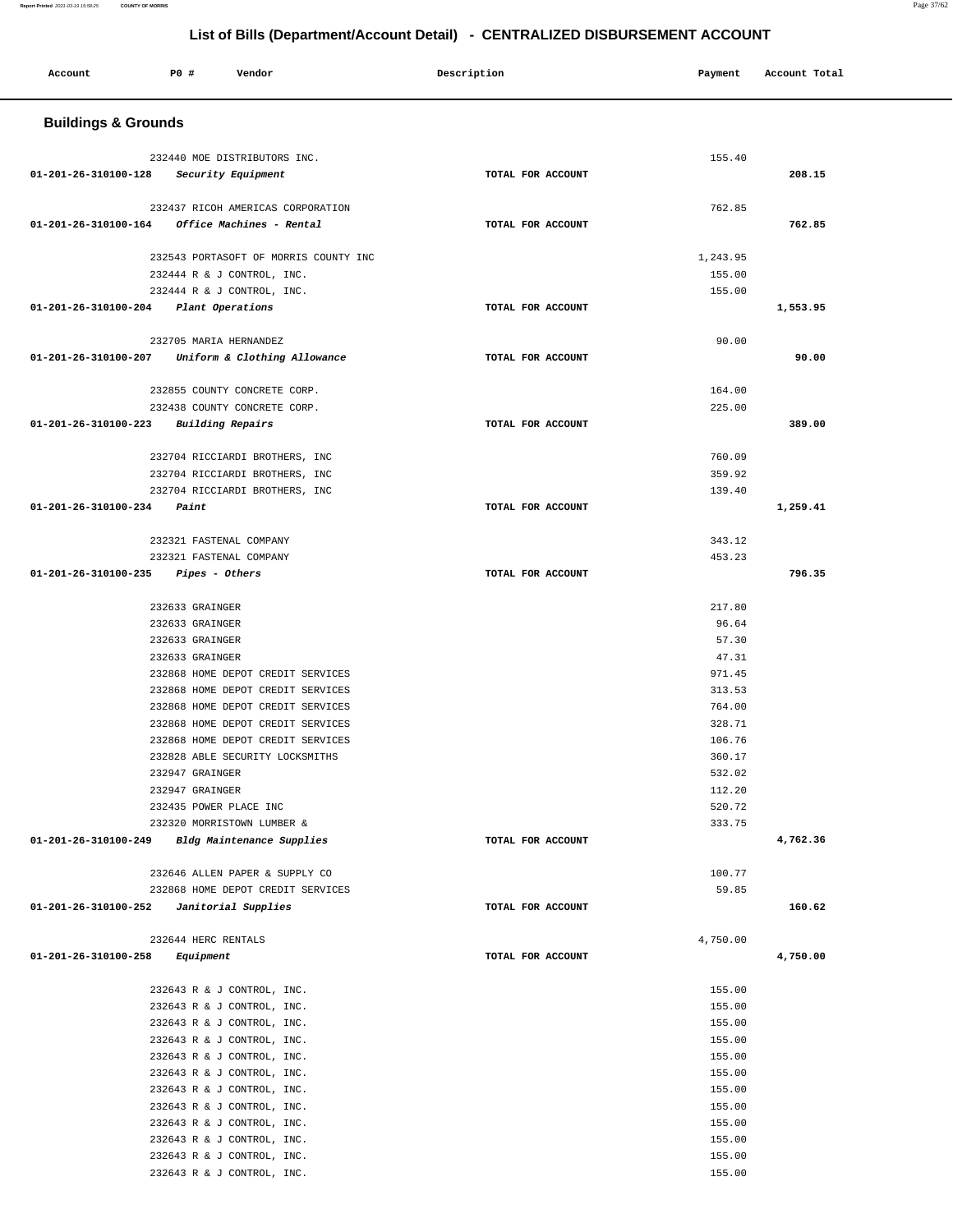|                      | 231850 GRAINGER                  | 95.38             |          |
|----------------------|----------------------------------|-------------------|----------|
|                      | 231850 GRAINGER                  | 263.40            |          |
|                      | 231851 GRAINGER                  | 26.38             |          |
|                      | 231851 GRAINGER                  | 25.02             |          |
|                      | 231851 GRAINGER                  | 102.28            |          |
|                      | 231966 JOSEPH GARTLAND INC       | 359.14            |          |
|                      | 232407 J & D SALES & SERVICE LLC | 200.00            |          |
|                      | 232140 J & D SALES & SERVICE LLC | 200.00            |          |
|                      | 232599 RICOH USA, INC.           | 997.27            |          |
|                      | 232512 MARK CARTER               | 120.00            |          |
|                      | 232512 MARK CARTER               | 88.03             |          |
|                      | 232656 W.B. MASON COMPANY INC    | 11.99             |          |
| 01-201-26-315100-098 | Other Operating&Repair Supply    | TOTAL FOR ACCOUNT | 2,488.89 |
|                      | 232138 AMERICAN WEAR INC.        | 216.48            |          |
|                      | 232515 BRIAN E THURMAN           | 90.00             |          |
|                      |                                  |                   |          |

### **Motor Services Center**

| Dunungs & Orvunus                                                               |                   |              |
|---------------------------------------------------------------------------------|-------------------|--------------|
| 232643 R & J CONTROL, INC.                                                      |                   | 155.00       |
| 232643 R & J CONTROL, INC.                                                      |                   | 155.00       |
| 232643 R & J CONTROL, INC.                                                      |                   | 155.00       |
| 232643 R & J CONTROL, INC.                                                      |                   | 155.00       |
| 232643 R & J CONTROL, INC.                                                      |                   | 155.00       |
| 232643 R & J CONTROL, INC.                                                      |                   | 155.00       |
| 232643 R & J CONTROL, INC.                                                      |                   | 155.00       |
| 232643 R & J CONTROL, INC.                                                      |                   | 310.00       |
| 232643 R & J CONTROL, INC.                                                      |                   | 155.00       |
| 232643 R & J CONTROL, INC.                                                      |                   | 155.00       |
|                                                                                 |                   | 447.00       |
| 232830 R & J CONTROL, INC.<br>01-201-26-310100-262<br>Machinery Repairs & Parts | TOTAL FOR ACCOUNT | 4,012.00     |
|                                                                                 |                   |              |
| 232858 JOHNSTONE SUPPLY                                                         |                   | 649.68       |
| 232858 JOHNSTONE SUPPLY                                                         |                   | 146.78       |
| 232858 JOHNSTONE SUPPLY                                                         |                   | 231.00       |
| 232858 JOHNSTONE SUPPLY                                                         |                   | 120.82       |
| 232858 JOHNSTONE SUPPLY                                                         |                   | 7.68         |
| 232430 BINSKY SERVICE LLC                                                       |                   | 580.00       |
| 232947 GRAINGER                                                                 |                   | 523.03       |
| 01-201-26-310100-264 Heat & A/C                                                 | TOTAL FOR ACCOUNT | 2,258.99     |
| 232633 GRAINGER                                                                 |                   | 602.59       |
| 232950 COOPER ELECTRIC SUPPLY CO.                                               |                   | 2.061.44     |
| 232950 COOPER ELECTRIC SUPPLY CO.                                               |                   | 831.78       |
| 232950 COOPER ELECTRIC SUPPLY CO.                                               |                   | 157.75       |
| 232950 COOPER ELECTRIC SUPPLY CO.                                               |                   | 88.91        |
| 232950 COOPER ELECTRIC SUPPLY CO.                                               |                   | 39.78        |
| 232950 COOPER ELECTRIC SUPPLY CO.                                               |                   | $-1.642.04$  |
| 01-201-26-310100-265 Electrical                                                 | TOTAL FOR ACCOUNT | 2,140.21     |
| 232517 EMERGENCY PEST CONTROL                                                   |                   | 55.00        |
| 232856 MANGIANO PIZZA RESTAURANT AND CATERING                                   |                   | 270.00       |
| 01-203-26-310100-084 (2020) Other Outside Services                              | TOTAL FOR ACCOUNT | 325.00       |
| 232433 CARROT-TOP INDUSTRIES INC                                                |                   | 140.40       |
| 01-203-26-310100-098 (2020) Other Operating&Repair Supply                       | TOTAL FOR ACCOUNT | 140.40       |
|                                                                                 |                   | ============ |
| TOTAL for Buildings & Grounds                                                   |                   | 117,145.04   |

#### **Buildings & Grounds**

|         |     |        | LIST OF BIJIS (DEPARTIMENTACCOUNT DETAIL) - CENTRALIZED DISBORSENIENT ACCOUNT |         |               |
|---------|-----|--------|-------------------------------------------------------------------------------|---------|---------------|
| Account | P0# | Vendor | Description                                                                   | Payment | Account Total |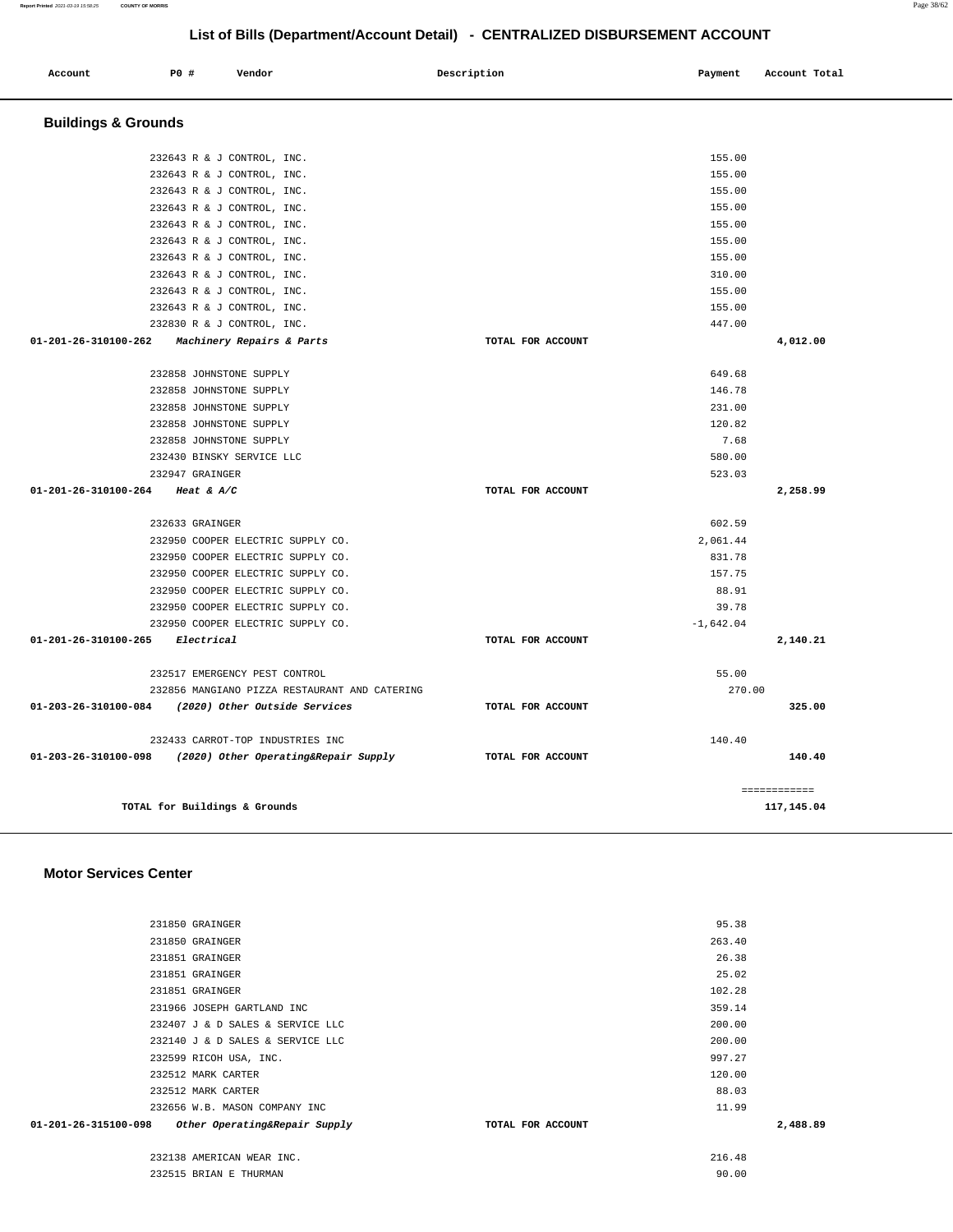| Account                                           | PO#                                                  | Vendor                                                                         | Description       | Payment          | Account Total |
|---------------------------------------------------|------------------------------------------------------|--------------------------------------------------------------------------------|-------------------|------------------|---------------|
| <b>Motor Services Center</b>                      |                                                      |                                                                                |                   |                  |               |
|                                                   | 232411 DAN CARTER                                    |                                                                                |                   | 90.00            |               |
| 01-201-26-315100-207 Uniform & Clothing Allowance |                                                      |                                                                                | TOTAL FOR ACCOUNT |                  | 396.48        |
|                                                   |                                                      |                                                                                |                   |                  |               |
|                                                   |                                                      | 231849 DAVID WEBER OIL COMPANY                                                 |                   | 927.30           |               |
|                                                   |                                                      | 231849 DAVID WEBER OIL COMPANY                                                 |                   | 473.55           |               |
|                                                   |                                                      | 231849 DAVID WEBER OIL COMPANY                                                 |                   | 50.00            |               |
|                                                   |                                                      | 231849 DAVID WEBER OIL COMPANY                                                 |                   | 150.00           |               |
| 01-201-26-315100-232 Lubricants & Anti Freeze     |                                                      |                                                                                | TOTAL FOR ACCOUNT |                  | 1,600.85      |
|                                                   | 232531 D&B AUTO SUPPLY                               |                                                                                |                   | 11.72            |               |
|                                                   | 229565 SNAP-ON INDUSTRIAL                            |                                                                                |                   | $-2,808.75$      |               |
|                                                   | 229565 SNAP-ON INDUSTRIAL                            |                                                                                |                   | 3, 119. 25       |               |
| 01-201-26-315100-239 Small Tools                  |                                                      |                                                                                | TOTAL FOR ACCOUNT |                  | 322.22        |
|                                                   |                                                      | 232011 BARNWELL HOUSE OF TIRES, INC.                                           |                   | 638.98           |               |
|                                                   |                                                      | 232011 BARNWELL HOUSE OF TIRES, INC.                                           |                   | 556.92           |               |
|                                                   |                                                      | 232011 BARNWELL HOUSE OF TIRES, INC.                                           |                   | 329.50           |               |
|                                                   |                                                      | 232011 BARNWELL HOUSE OF TIRES, INC.                                           |                   | 846.30           |               |
| 01-201-26-315100-245                              | Tires                                                |                                                                                | TOTAL FOR ACCOUNT |                  | 2,371.70      |
|                                                   |                                                      |                                                                                |                   |                  |               |
|                                                   |                                                      | 230952 GROFF TRACTOR MID ATLANTIC LLC<br>230951 GROFF TRACTOR MID ATLANTIC LLC |                   | 17.00<br>126.50  |               |
|                                                   |                                                      | 230951 GROFF TRACTOR MID ATLANTIC LLC                                          |                   | 156.00           |               |
|                                                   |                                                      | 232142 RE-TRON TECHNOLOGIES INC.                                               |                   | 1,293.20         |               |
|                                                   |                                                      | 232142 RE-TRON TECHNOLOGIES INC.                                               |                   | 191.04           |               |
|                                                   |                                                      | 232142 RE-TRON TECHNOLOGIES INC.                                               |                   | 200.00           |               |
|                                                   |                                                      | 232142 RE-TRON TECHNOLOGIES INC.                                               |                   | 30.00            |               |
|                                                   |                                                      | 232142 RE-TRON TECHNOLOGIES INC.                                               |                   | $-200.00$        |               |
|                                                   |                                                      | 232142 RE-TRON TECHNOLOGIES INC.                                               |                   | $-30.00$         |               |
|                                                   | 231924 SHEAFFER SUPPLY, INC.                         |                                                                                |                   | 4.50             |               |
|                                                   | 231924 SHEAFFER SUPPLY, INC.                         |                                                                                |                   | 1.98             |               |
|                                                   |                                                      | 231925 SMITH BROTHERS SERVICES LLC                                             |                   | 81.00            |               |
|                                                   |                                                      | 231925 SMITH BROTHERS SERVICES LLC                                             |                   | 13.60            |               |
|                                                   |                                                      | 232514 AMERICAN HOSE & HYDRAULICS                                              |                   | 148.23           |               |
|                                                   |                                                      | 232137 AMERICAN HOSE & HYDRAULICS                                              |                   | 15.60            |               |
|                                                   |                                                      | 232137 AMERICAN HOSE & HYDRAULICS                                              |                   | 192.50           |               |
|                                                   |                                                      | 231402 GROFF TRACTOR MID ATLANTIC LLC<br>231402 GROFF TRACTOR MID ATLANTIC LLC |                   | 147.34<br>138.86 |               |
|                                                   |                                                      | 232533 DOVER BRAKE & CLUTCH CO INC                                             |                   | 111.93           |               |
|                                                   |                                                      | 232532 DOVER BRAKE & CLUTCH CO INC                                             |                   | 298.34           |               |
|                                                   |                                                      | 231941 GROFF TRACTOR MID ATLANTIC LLC                                          |                   | 10.87            |               |
|                                                   |                                                      | 232419 KENVIL POWER EQUIPMENT, INC.                                            |                   | 10.00            |               |
|                                                   | 231965 BROWN TRUCK GROUP                             |                                                                                |                   | 39.52            |               |
|                                                   | 231965 BROWN TRUCK GROUP                             |                                                                                |                   | 36.84            |               |
|                                                   | 231965 BROWN TRUCK GROUP                             |                                                                                |                   | 778.32           |               |
|                                                   | 231965 BROWN TRUCK GROUP                             |                                                                                |                   | 56.11            |               |
|                                                   | 231965 BROWN TRUCK GROUP                             |                                                                                |                   | 77.80            |               |
|                                                   |                                                      | 231967 BUNKY'S HEAVY TOWING, LLC                                               |                   | 600.00           |               |
|                                                   |                                                      | 231968 BUNKY'S HEAVY TOWING, LLC                                               |                   | 750.00           |               |
|                                                   | 231964 BROWN TRUCK GROUP                             |                                                                                |                   | 788.61           |               |
|                                                   | 231964 BROWN TRUCK GROUP                             |                                                                                |                   | 3.40             |               |
|                                                   | 231964 BROWN TRUCK GROUP<br>231964 BROWN TRUCK GROUP |                                                                                |                   | 179.58<br>21.92  |               |
|                                                   | 231964 BROWN TRUCK GROUP                             |                                                                                |                   | 553.75           |               |
|                                                   |                                                      | 231945 DOVER BRAKE & CLUTCH CO INC                                             |                   | 329.10           |               |
|                                                   |                                                      | 231945 DOVER BRAKE & CLUTCH CO INC                                             |                   | 172.52           |               |
|                                                   |                                                      | 231945 DOVER BRAKE & CLUTCH CO INC                                             |                   | 1,200.00         |               |
|                                                   |                                                      | 231945 DOVER BRAKE & CLUTCH CO INC                                             |                   | 87.08            |               |
|                                                   |                                                      | 231945 DOVER BRAKE & CLUTCH CO INC                                             |                   | 5.44             |               |
|                                                   |                                                      | 231945 DOVER BRAKE & CLUTCH CO INC                                             |                   | $-1,200.00$      |               |
|                                                   | 231923 ROBERT & SON, INC.                            |                                                                                |                   | 82.10            |               |

231930 TRIUS, INC. 54.98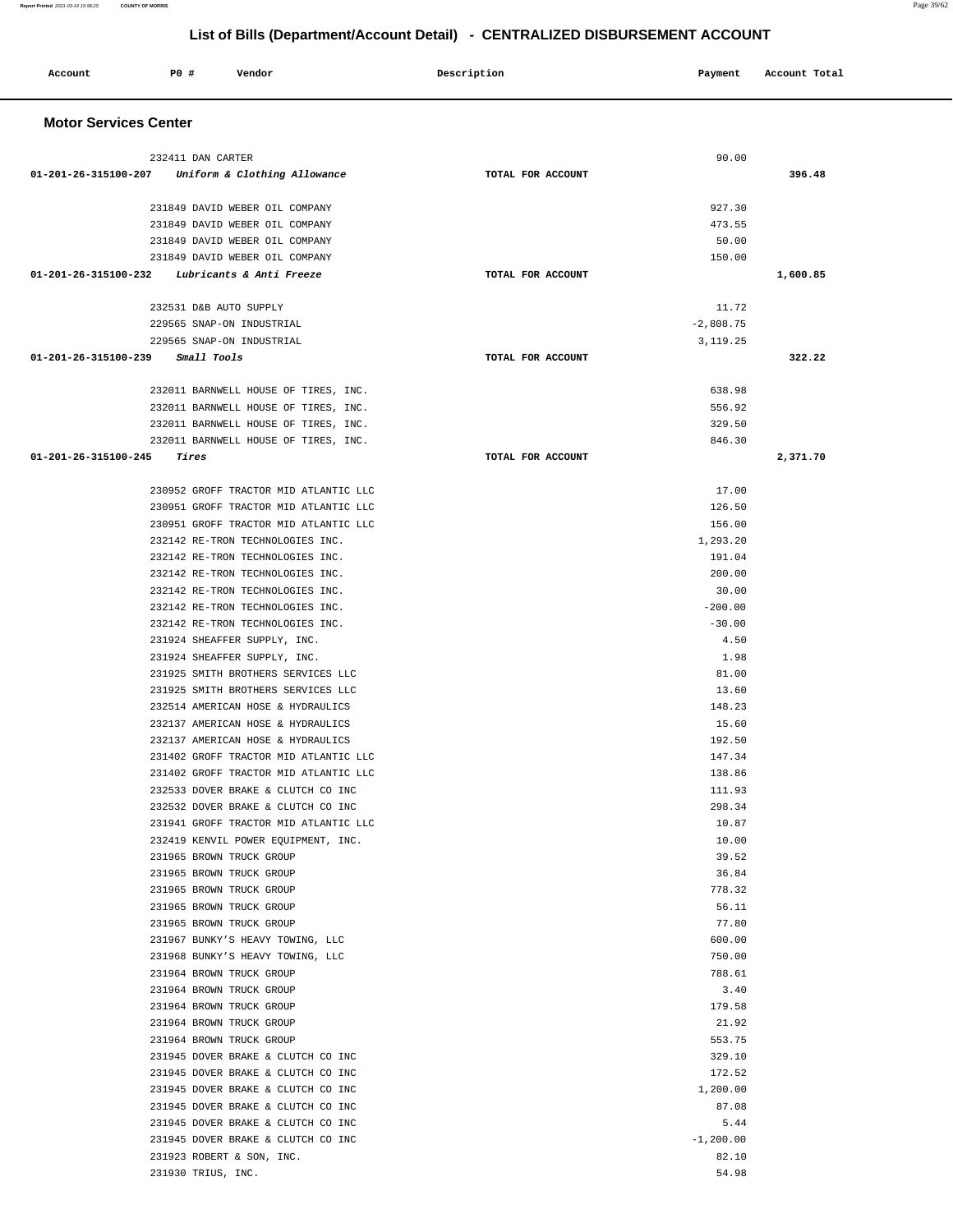| <b>Motor Services Center</b>   |                                                                              |                   |                     |          |
|--------------------------------|------------------------------------------------------------------------------|-------------------|---------------------|----------|
|                                |                                                                              |                   |                     |          |
|                                | 231930 TRIUS, INC.                                                           |                   | 30.88               |          |
|                                | 231930 TRIUS, INC.                                                           |                   | 67.12               |          |
|                                | 231930 TRIUS, INC.                                                           |                   | 18.90               |          |
|                                | 231930 TRIUS, INC.                                                           |                   | 0.10                |          |
|                                | 231930 TRIUS, INC.                                                           |                   | 1.40                |          |
|                                | 231931 SMITH MOTOR CO., INC.                                                 |                   | 681.62              |          |
| 01-201-26-315100-261           | Spare Parts for Equipment                                                    | TOTAL FOR ACCOUNT |                     | 8,375.58 |
|                                | 232580 ACUITY SPECIALTY PRODUCTS, INC                                        |                   | 128.88              |          |
|                                | 232580 ACUITY SPECIALTY PRODUCTS, INC                                        |                   | 99.98               |          |
|                                | 232580 ACUITY SPECIALTY PRODUCTS, INC                                        |                   | 37.99               |          |
| $01 - 201 - 26 - 315100 - 266$ | Safety Items                                                                 | TOTAL FOR ACCOUNT |                     | 266.85   |
|                                | 231953 BEYER FORD                                                            |                   | 68.61               |          |
|                                | 231953 BEYER FORD                                                            |                   | 18.71               |          |
|                                | 231953 BEYER FORD                                                            |                   | 179.46              |          |
|                                | 231953 BEYER FORD                                                            |                   | 36.96               |          |
|                                | 231953 BEYER FORD                                                            |                   | 126.24              |          |
|                                | 231943 FLEMINGTON BUICK CHEVROLET<br>231942 FLEMINGTON BUICK CHEVROLET       |                   | 248.56<br>159.13    |          |
|                                | 232530 D&B AUTO SUPPLY                                                       |                   | $-132.26$           |          |
|                                | 232530 D&B AUTO SUPPLY                                                       |                   | $-27.78$            |          |
|                                | 232530 D&B AUTO SUPPLY                                                       |                   | 171.19              |          |
|                                | 232530 D&B AUTO SUPPLY                                                       |                   | 1,211.69            |          |
|                                | 232530 D&B AUTO SUPPLY                                                       |                   | 991.03              |          |
|                                | 232530 D&B AUTO SUPPLY                                                       |                   | 2,146.27            |          |
|                                | 232530 D&B AUTO SUPPLY                                                       |                   | 1,315.33            |          |
|                                | 231984 BEYER FORD                                                            |                   | 750.00              |          |
|                                | 232009 ABSOLUTE AUTO AND FLAT GLASS                                          |                   | 198.73              |          |
|                                | 232010 ABSOLUTE AUTO AND FLAT GLASS                                          |                   | 301.18              |          |
|                                | 231937 NIELSEN DODGE - C-J-R                                                 |                   | 33.34               |          |
|                                | 231937 NIELSEN DODGE - C-J-R                                                 |                   | 52.52               |          |
|                                | 231937 NIELSEN DODGE - C-J-R                                                 |                   | 749.96<br>$-953.82$ |          |
|                                | 231932 SMITH MOTOR CO., INC.<br>231932 SMITH MOTOR CO., INC.                 |                   | 68.56               |          |
|                                | 231932 SMITH MOTOR CO., INC.                                                 |                   | 137.52              |          |
|                                | 231932 SMITH MOTOR CO., INC.                                                 |                   | 65.80               |          |
|                                | 231932 SMITH MOTOR CO., INC.                                                 |                   | 989.01              |          |
|                                | 01-201-26-315100-291    Vehicle Repairs                                      | TOTAL FOR ACCOUNT |                     | 8,905.94 |
|                                | 229270 SNAP-ON INDUSTRIAL                                                    |                   | 621.00              |          |
|                                | 229276 SNAP-ON INDUSTRIAL                                                    |                   | 310.50              |          |
|                                | 229099 SNAP-ON INDUSTRIAL                                                    |                   | 2,808.75            |          |
|                                | 229099 SNAP-ON INDUSTRIAL                                                    |                   | 2,808.75            |          |
|                                | 01-203-26-315100-239 (2020) Small Tools                                      | TOTAL FOR ACCOUNT |                     | 6,549.00 |
|                                | 225942 GROFF TRACTOR MID ATLANTIC LLC                                        |                   | 65.24               |          |
|                                | 225942 GROFF TRACTOR MID ATLANTIC LLC                                        |                   | 22.96               |          |
|                                | 222200 PERTH AMBOY SPRING WORKS, INC                                         |                   | 889.00              |          |
|                                | 222200 PERTH AMBOY SPRING WORKS, INC                                         |                   | 179.80              |          |
|                                | 222200 PERTH AMBOY SPRING WORKS, INC                                         |                   | 140.96              |          |
|                                | 222200 PERTH AMBOY SPRING WORKS, INC                                         |                   | 12.00<br>7.41       |          |
|                                | 222200 PERTH AMBOY SPRING WORKS, INC<br>222200 PERTH AMBOY SPRING WORKS, INC |                   | 44.80               |          |
|                                | 01-203-26-315100-261 (2020) Spare Parts for Equipment                        | TOTAL FOR ACCOUNT |                     | 1,362.17 |
|                                | 232421 W.B. MASON COMPANY INC                                                |                   | 19.96               |          |
|                                | 01-203-26-315100-266 (2020) Safety Items                                     |                   |                     |          |

**TOTAL for Motor Services Center 32,659.64** 

**Report Printed** 2021-03-19 15:58:25 **COUNTY OF MORRIS** Page 40/62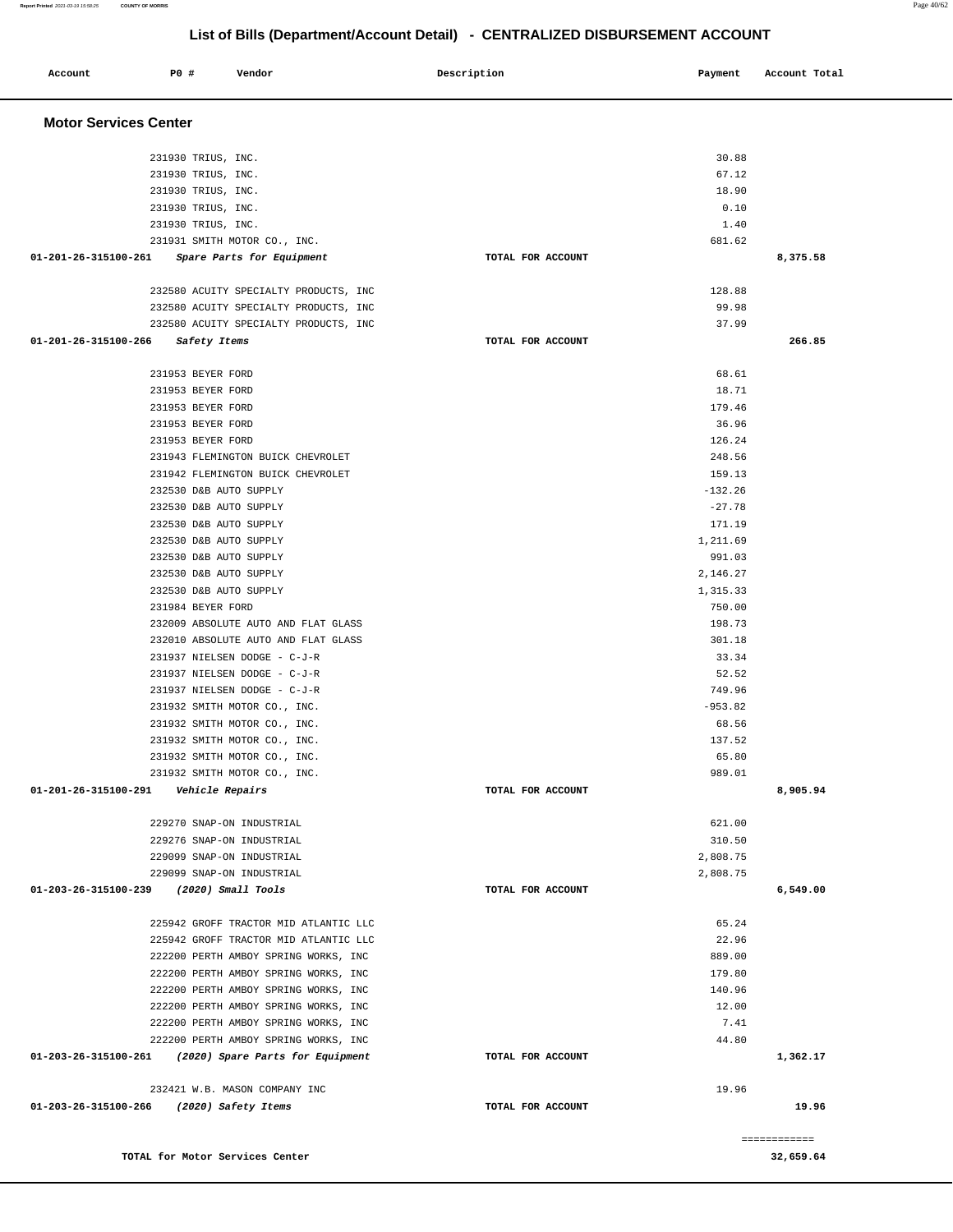**Report Printed** 2021-03-19 15:58:25 **COUNTY OF MORRIS** Page 41/62

## **List of Bills (Department/Account Detail) - CENTRALIZED DISBURSEMENT ACCOUNT**

| Account | <b>PO #</b> | Vendor | Description | Payment | Account Total |
|---------|-------------|--------|-------------|---------|---------------|
|         |             |        |             |         |               |

## **Mosquito Extermination**

|                      | 230600 RUTGERS THE STATE UNIVERSITY OF NJ         |                   | 115.00   |              |
|----------------------|---------------------------------------------------|-------------------|----------|--------------|
|                      | 230600 RUTGERS THE STATE UNIVERSITY OF NJ         |                   | 115.00   |              |
|                      | 230600 RUTGERS THE STATE UNIVERSITY OF NJ         |                   | 115.00   |              |
| 01-201-26-320100-039 | Education Schools & Training                      | TOTAL FOR ACCOUNT |          | 345.00       |
|                      |                                                   |                   |          |              |
|                      | 232212 W.B. MASON COMPANY INC                     |                   | 134.10   |              |
|                      | 232212 W.B. MASON COMPANY INC                     |                   | $-67.05$ |              |
|                      | 232213 W.B. MASON COMPANY INC                     |                   | 1.90     |              |
|                      | 01-201-26-320100-058 Office Supplies & Stationery | TOTAL FOR ACCOUNT |          | 68.95        |
|                      |                                                   |                   |          |              |
|                      | 232754 SEAN DEL BENE                              |                   | 100.00   |              |
| 01-201-26-320100-098 | Other Operating & Repair Supply                   | TOTAL FOR ACCOUNT |          | 100.00       |
|                      | 232192 ADAPCO, INC.                               |                   | 167.40   |              |
| 01-201-26-320100-225 | Chemicals & Sprays                                | TOTAL FOR ACCOUNT |          | 167.40       |
|                      |                                                   |                   |          |              |
|                      | 232269 AMERICAN WEAR INC.                         |                   | 83.21    |              |
|                      | 232269 AMERICAN WEAR INC.                         |                   | 73.21    |              |
|                      | 232269 AMERICAN WEAR INC.                         |                   | $-10.00$ |              |
|                      | 232269 AMERICAN WEAR INC.                         |                   | 121.21   |              |
|                      | 232269 AMERICAN WEAR INC.                         |                   | 73.21    |              |
|                      | 232269 AMERICAN WEAR INC.                         |                   | $-48.00$ |              |
|                      | 232572 WILLIAM MOTT                               |                   | 80.88    |              |
|                      | 231970 I MILLER PRECISION OPTICAL                 |                   | 398.00   |              |
|                      | 231970 I MILLER PRECISION OPTICAL                 |                   | 19.59    |              |
|                      | 01-201-26-320100-251 Ground Maintenance Supplies  | TOTAL FOR ACCOUNT |          | 791.31       |
|                      |                                                   |                   |          |              |
|                      |                                                   |                   |          | ============ |
|                      | TOTAL for Mosquito Extermination                  |                   |          | 1,472.66     |
|                      |                                                   |                   |          |              |

## **Health Management**

| 232638 VERIZON WIRELESS                                         |                   | 1,047.07     |
|-----------------------------------------------------------------|-------------------|--------------|
| 01-201-27-330100-031<br>Cellular Phone/Pagers                   | TOTAL FOR ACCOUNT | 1,047.07     |
|                                                                 |                   |              |
| 233315 COUNTY OF MORRIS                                         |                   | 113.99       |
| $01 - 201 - 27 - 330100 - 210$<br>Environmental Compliance      | TOTAL FOR ACCOUNT | 113.99       |
| 228495 W.B. MASON COMPANY INC                                   |                   | 944.33       |
| (2020) Other Outside Services<br>$01 - 203 - 27 - 330100 - 084$ | TOTAL FOR ACCOUNT | 944.33       |
|                                                                 |                   | ------------ |
| TOTAL for Health Management                                     |                   | 2,105.39     |

#### **Human Services**

|                      | 233315 COUNTY OF MORRIS         |                   | 71.29     |
|----------------------|---------------------------------|-------------------|-----------|
| 01-201-27-331100-068 | Postage & Metered Mail          | TOTAL FOR ACCOUNT | 71.29     |
|                      | 233018 HOMELESS SOLUTIONS, INC. |                   | 46,403.00 |
| 01-203-27-331100-084 | (2020) Other Outside Services   | TOTAL FOR ACCOUNT | 46,403.00 |
|                      |                                 |                   |           |

**TOTAL for Human Services**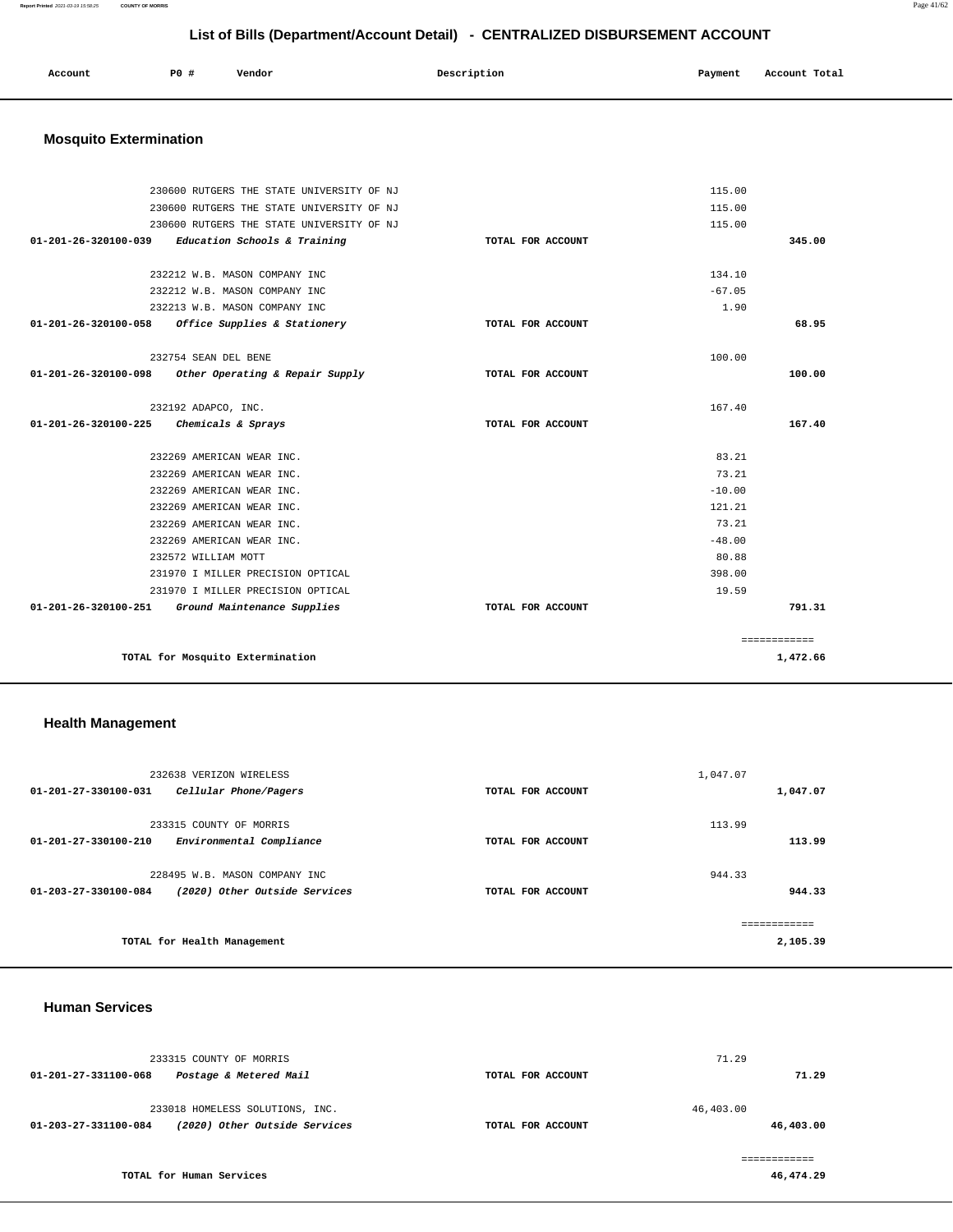| Account | <b>PO #</b> | Vendor | Description | Payment | Account Total |
|---------|-------------|--------|-------------|---------|---------------|
|         |             |        |             |         |               |

## **Youth Shelter**

| 233315 COUNTY OF MORRIS                       | 0.51              |              |
|-----------------------------------------------|-------------------|--------------|
| 01-201-27-331110-068 Postage and Metered Mail | TOTAL FOR ACCOUNT | 0.51         |
|                                               |                   |              |
| 232545 ATLANTIC CORPORATE HEALTH              | 8,792.00          |              |
| 232270 HENRY SCHEIN INC                       | 330.90            |              |
| 232270 HENRY SCHEIN INC                       | 50.00             |              |
| 232270 HENRY SCHEIN INC                       | 699.99            |              |
| 232270 HENRY SCHEIN INC                       | 77.45             |              |
| 232270 HENRY SCHEIN INC                       | 7.97              |              |
| 231767 HENRY SCHEIN INC                       | 3.79              |              |
| 231767 HENRY SCHEIN INC                       | 158.90            |              |
| 231767 HENRY SCHEIN INC                       | 39.98             |              |
| 231767 HENRY SCHEIN INC                       | 5.25              |              |
| 01-201-27-331110-189<br>Medical               | TOTAL FOR ACCOUNT | 10,166.23    |
| 228324 HENRY SCHEIN INC                       | 178.18            |              |
| 01-203-27-331110-189 (2020) Medical           | TOTAL FOR ACCOUNT | 178.18       |
|                                               |                   | ============ |
| TOTAL for Youth Shelter                       |                   | 10,344.92    |

## **Office on Aging**

| 232803 ANDREA BATISTONI                            |                   | 12.00    |              |
|----------------------------------------------------|-------------------|----------|--------------|
| 01-201-27-333100-048<br>Insurance                  | TOTAL FOR ACCOUNT |          | 12.00        |
| 232803 ANDREA BATISTONI                            |                   | 15.89    |              |
| 232500 W.B. MASON COMPANY INC                      |                   | $-17.88$ |              |
| 232500 W.B. MASON COMPANY INC                      |                   | 17.88    |              |
| 232500 W.B. MASON COMPANY INC                      |                   | 17.88    |              |
| 232100 W.B. MASON COMPANY INC                      |                   | 0.95     |              |
| 01-201-27-333100-058 Office Supplies & Stationery  | TOTAL FOR ACCOUNT |          | 34.72        |
| 232493 W.B. MASON COMPANY INC                      |                   | 140.22   |              |
| 232098 PAPER MART INC                              |                   | 134.00   |              |
| 232098 PAPER MART INC                              |                   | 116.70   |              |
| 232098 PAPER MART INC                              |                   | 114.38   |              |
| 01-201-27-333100-059 Other General Expenses        | TOTAL FOR ACCOUNT |          | 505.30       |
| 233315 COUNTY OF MORRIS                            |                   | 47.27    |              |
| 01-201-27-333100-068 Postage & Metered Mail        | TOTAL FOR ACCOUNT |          | 47.27        |
| 232803 ANDREA BATISTONI                            |                   | 18.20    |              |
| 01-201-27-333100-082 Travel Expense                | TOTAL FOR ACCOUNT |          | 18.20        |
| 232808 RICOH AMERICAS CORPORATION                  |                   | 970.21   |              |
| Office Machines - Rental<br>01-201-27-333100-164   | TOTAL FOR ACCOUNT |          | 970.21       |
| 228316 JUST JIM CLEANING SERVICE                   |                   | 225.00   |              |
| 228316 JUST JIM CLEANING SERVICE                   |                   | 125.00   |              |
| 232494 SOO RYON-KIM                                |                   | 4,200.00 |              |
| 01-203-27-333100-084 (2020) Other Outside Services | TOTAL FOR ACCOUNT |          | 4,550.00     |
|                                                    |                   |          | ============ |
| TOTAL for Office on Aging                          |                   |          | 6,137.70     |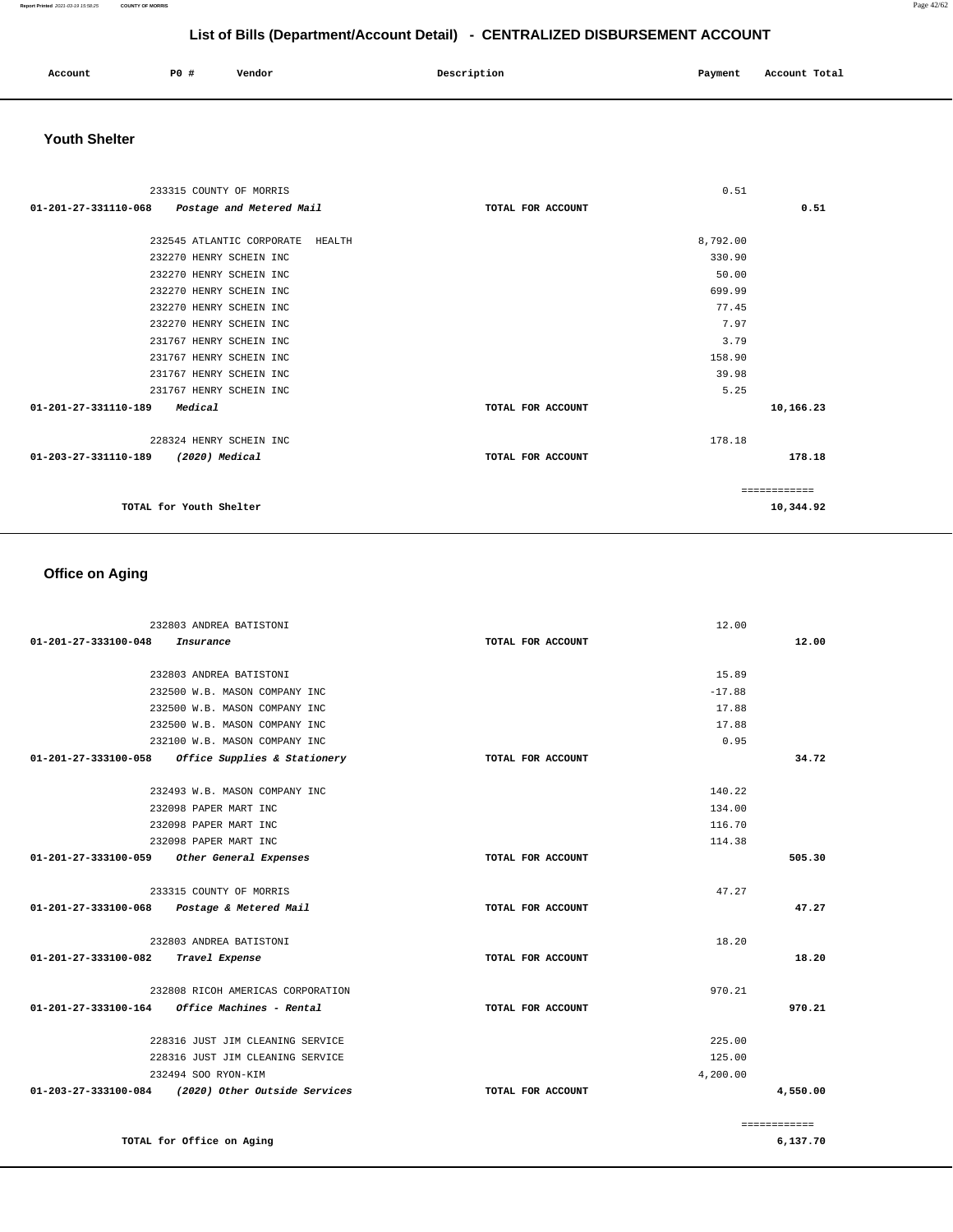**Report Printed** 2021-03-19 15:58:25 **COUNTY OF MORRIS** Page 43/62

## **List of Bills (Department/Account Detail) - CENTRALIZED DISBURSEMENT ACCOUNT**

| Account                | P0 #                      | Vendor                                                               | Description       | Payment  | Account Total            |
|------------------------|---------------------------|----------------------------------------------------------------------|-------------------|----------|--------------------------|
| <b>NJEASE Phase II</b> |                           |                                                                      |                   |          |                          |
| 01-203-27-333105-090   |                           | 232804 NEWBRIDGE SERVICES INC<br>(2020) NJEASE Phase II Expenditures | TOTAL FOR ACCOUNT | 3,420.00 | 3,420.00                 |
|                        | TOTAL for NJEASE Phase II |                                                                      |                   |          | ============<br>3,420.00 |

#### **Hands Across Morris**

| 232761 MC ORGANIZATION FOR HISPANIC                                               |                   | 5,039.00  |           |
|-----------------------------------------------------------------------------------|-------------------|-----------|-----------|
| 232759 MC ORGANIZATION FOR HISPANIC                                               |                   | 872.00    |           |
| $01 - 203 - 27 - 342100 - 459$<br>(2020) GIA-HS-Morris Cnty Org-Hispanic Affairs  | TOTAL FOR ACCOUNT |           | 5,911.00  |
| 233024 HOMELESS SOLUTIONS, INC.                                                   |                   | 11,251.00 |           |
| 233008 HOMELESS SOLUTIONS, INC.                                                   |                   | 11,734.00 |           |
| $01 - 203 - 27 - 342100 - 460$<br>(2020) GIA-HS-Homeless Solutions Inc.           | TOTAL FOR ACCOUNT |           | 22,985.00 |
| 228351 JERSEY BATTERED WOMEN'S                                                    |                   | 19,224.00 |           |
| 228352 JERSEY BATTERED WOMEN'S                                                    |                   | 22,066.00 |           |
| 228352 JERSEY BATTERED WOMEN'S                                                    |                   | $-34.00$  |           |
| $01 - 203 - 27 - 342100 - 461$<br>(2020) GIA-HS-JBWS                              | TOTAL FOR ACCOUNT |           | 41,256.00 |
| 232758 MENTAL HEALTH ASSOCIATION OF                                               |                   | 5,074.00  |           |
| $01 - 203 - 27 - 342100 - 470$<br>(2020) GIA-HS-Mental Health Assc-Essex & Morris | TOTAL FOR ACCOUNT |           | 5,074.00  |
|                                                                                   |                   |           |           |
| TOTAL for Hands Across Morris                                                     |                   |           | 75,226.00 |

### **Collinsville Day Care**

| 232765 COMMUNITY HOPE INC.                                           |                                               |                   | 8,802.00 |           |
|----------------------------------------------------------------------|-----------------------------------------------|-------------------|----------|-----------|
| $01 - 203 - 27 - 342200 - 468$                                       | (2020) GIA-Mntl Hlth-Community Hope           | TOTAL FOR ACCOUNT |          | 8,802.00  |
| 232764 NEWBRIDGE SERVICES INC<br>$01 - 203 - 27 - 342200 - 483$      | (2020) GIA-Mntl Hlth-NewBridge Services, Inc. | TOTAL FOR ACCOUNT | 1,200.00 | 1,200.00  |
| 233019 LEGAL SERVICES OF NORTHWEST<br>$01 - 203 - 27 - 342200 - 486$ | (2020) GIA-Mntl Hlth-Lgl Srvcs of NW Jersey   | TOTAL FOR ACCOUNT | 1,980.00 | 1,980.00  |
|                                                                      |                                               |                   |          |           |
| TOTAL for Collinsville Day Care                                      |                                               |                   |          | 11,982.00 |

### **DEPARTMENT 342300**

|                                | 232820 NEWBRIDGE SERVICES INC                 |                   | 15,733.00 |           |
|--------------------------------|-----------------------------------------------|-------------------|-----------|-----------|
|                                | 232820 NEWBRIDGE SERVICES INC                 |                   | 6,475.00  |           |
| $01 - 203 - 27 - 342300 - 483$ | (2020) GIA-Yth Svcs-NewBridge Services, Inc.  | TOTAL FOR ACCOUNT |           | 22,208.00 |
|                                |                                               |                   |           |           |
|                                | 232695 DEIRDRE'S HOUSE                        |                   | 12,041.00 |           |
| 01-203-27-342300-487           | (2020) GIA-Yth Svcs-Deidre O'Brien Child Advc | TOTAL FOR ACCOUNT |           | 12,041.00 |
|                                |                                               |                   |           |           |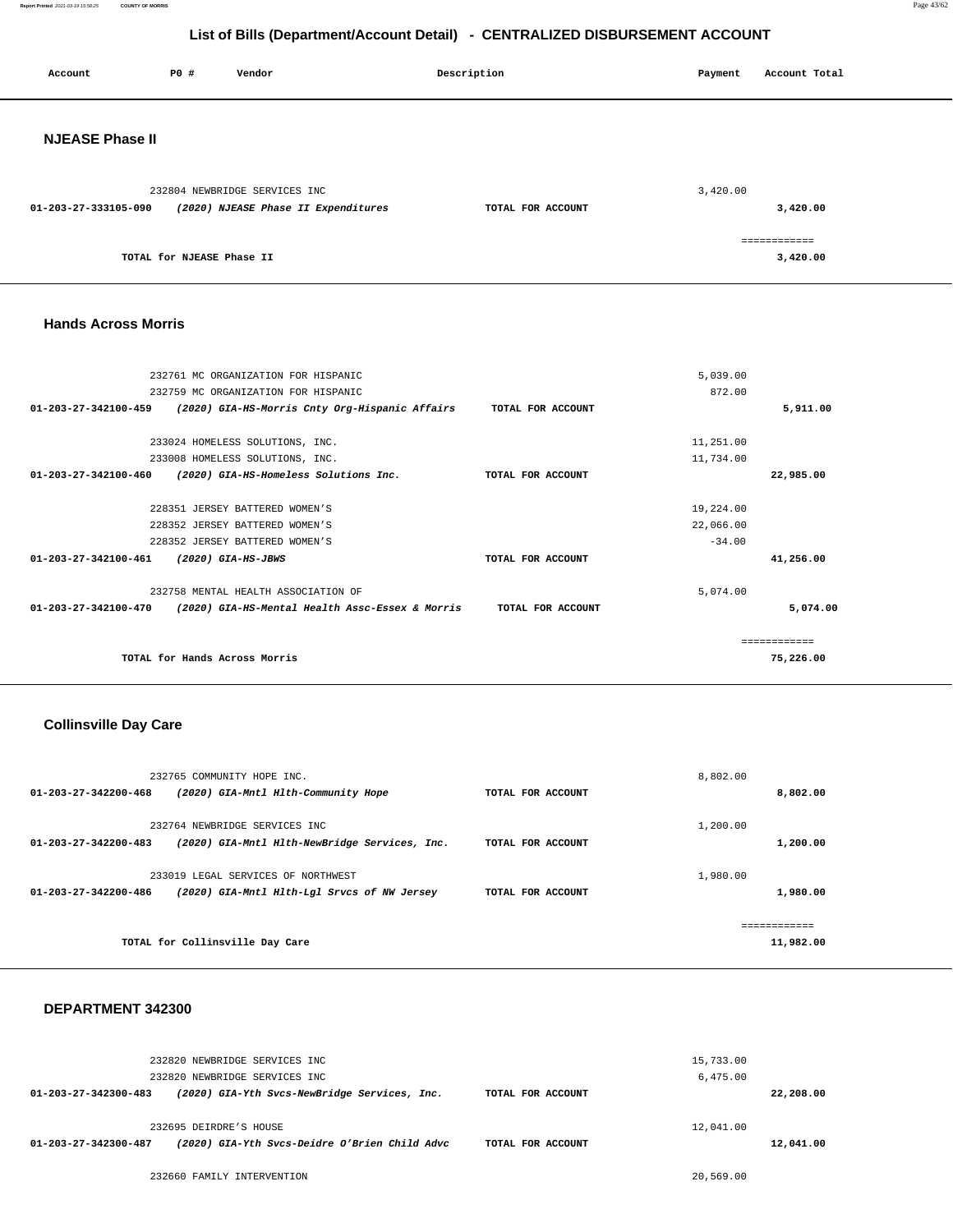**Report Printed** 2021-03-19 15:58:25 **COUNTY OF MORRIS** Page 44/62

## **List of Bills (Department/Account Detail) - CENTRALIZED DISBURSEMENT ACCOUNT**

| Account                  | P0 #                        | Vendor                                       | Description       | Payment  | Account Total |
|--------------------------|-----------------------------|----------------------------------------------|-------------------|----------|---------------|
| <b>DEPARTMENT 342300</b> |                             |                                              |                   |          |               |
|                          |                             | 232696 FAMILY INTERVENTION                   |                   | 7,772.00 |               |
| 01-203-27-342300-489     |                             | (2020) GIA-Yth Svcs-Family Intervention Svcs | TOTAL FOR ACCOUNT |          | 28,341.00     |
|                          |                             |                                              |                   |          | ============  |
|                          | TOTAL for DEPARTMENT 342300 |                                              |                   |          | 62,590.00     |

## **County Board of Social Service**

| 232176 W.B. MASON COMPANY INC                           |                   | 35.76     |              |
|---------------------------------------------------------|-------------------|-----------|--------------|
| 232176 W.B. MASON COMPANY INC                           |                   | 89.40     |              |
| 01-201-27-345100-058<br>Office Supplies & Stationery    | TOTAL FOR ACCOUNT |           | 125.16       |
|                                                         |                   |           |              |
| 232638 VERIZON WIRELESS                                 |                   | 704.49    |              |
| 01-201-27-345100-146<br>Telephone                       | TOTAL FOR ACCOUNT |           | 704.49       |
|                                                         |                   |           |              |
| 232044 F & E CHECK PROTECTOR SALES CO.                  |                   | 470.00    |              |
| 232044 F & E CHECK PROTECTOR SALES CO.                  |                   | 29.50     |              |
| 01-201-27-345100-166<br>Office Machine- Repair          | TOTAL FOR ACCOUNT |           | 499.50       |
|                                                         |                   |           |              |
| 232786 JERSEY CENTRAL POWER & LIGHT                     |                   | 55.90     |              |
| 232786 JERSEY CENTRAL POWER & LIGHT                     |                   | 11.47     |              |
| 232786 JERSEY CENTRAL POWER & LIGHT                     |                   | 18.36     |              |
| 233020 CITYSIDE ARCHIVES, LLC                           |                   | 469.53    |              |
| 232698 WILLIAM F. BARNISH                               |                   | 4,342.43  |              |
| 232698 WILLIAM F. BARNISH                               |                   | 607.33    |              |
| 01-201-27-345100-257<br>Rental - Other                  | TOTAL FOR ACCOUNT |           | 5,505.02     |
|                                                         |                   | 11,258.22 |              |
| 232169 HINDSIGHT, INC                                   |                   |           |              |
| 232169 HINDSIGHT, INC                                   |                   | 11,258.22 |              |
| 231865 UNITRONIX DATA SYSTEMS INC                       |                   | 12,848.00 |              |
| 231865 UNITRONIX DATA SYSTEMS INC                       |                   | 5,632,00  |              |
| 231865 UNITRONIX DATA SYSTEMS INC                       |                   | 2,500.00  |              |
| $01 - 201 - 27 - 345100 - 325$<br>Special Services      | TOTAL FOR ACCOUNT |           | 43,496.44    |
| 232012 R.D. SALES DOOR & HARDWARE LLC                   |                   | 125.00    |              |
| 232012 R.D. SALES DOOR & HARDWARE LLC                   |                   | 21.00     |              |
| 01-201-27-345100-336<br>Repairs & Alterations           | TOTAL FOR ACCOUNT |           | 146.00       |
|                                                         |                   |           |              |
| 232170 DELTA DENTAL INSURANCE COMPANY                   |                   | 85.08     |              |
| 01-203-27-345100-329 (2020) Hospital Insurance Premiums | TOTAL FOR ACCOUNT |           | 85.08        |
|                                                         |                   |           | ============ |
| TOTAL for County Board of Social Service                |                   |           | 50,561.69    |
|                                                         |                   |           |              |

### **DEPARTMENT 349110**

|                      | 231864 ESSEX COUNTY HOSPITAL |                   | 3, 411.24 |
|----------------------|------------------------------|-------------------|-----------|
| 01-203-27-349110-090 | (2020) Program Expenditures  | TOTAL FOR ACCOUNT | 3,411.24  |
|                      | TOTAL for DEPARTMENT 349110  |                   | 3,411.24  |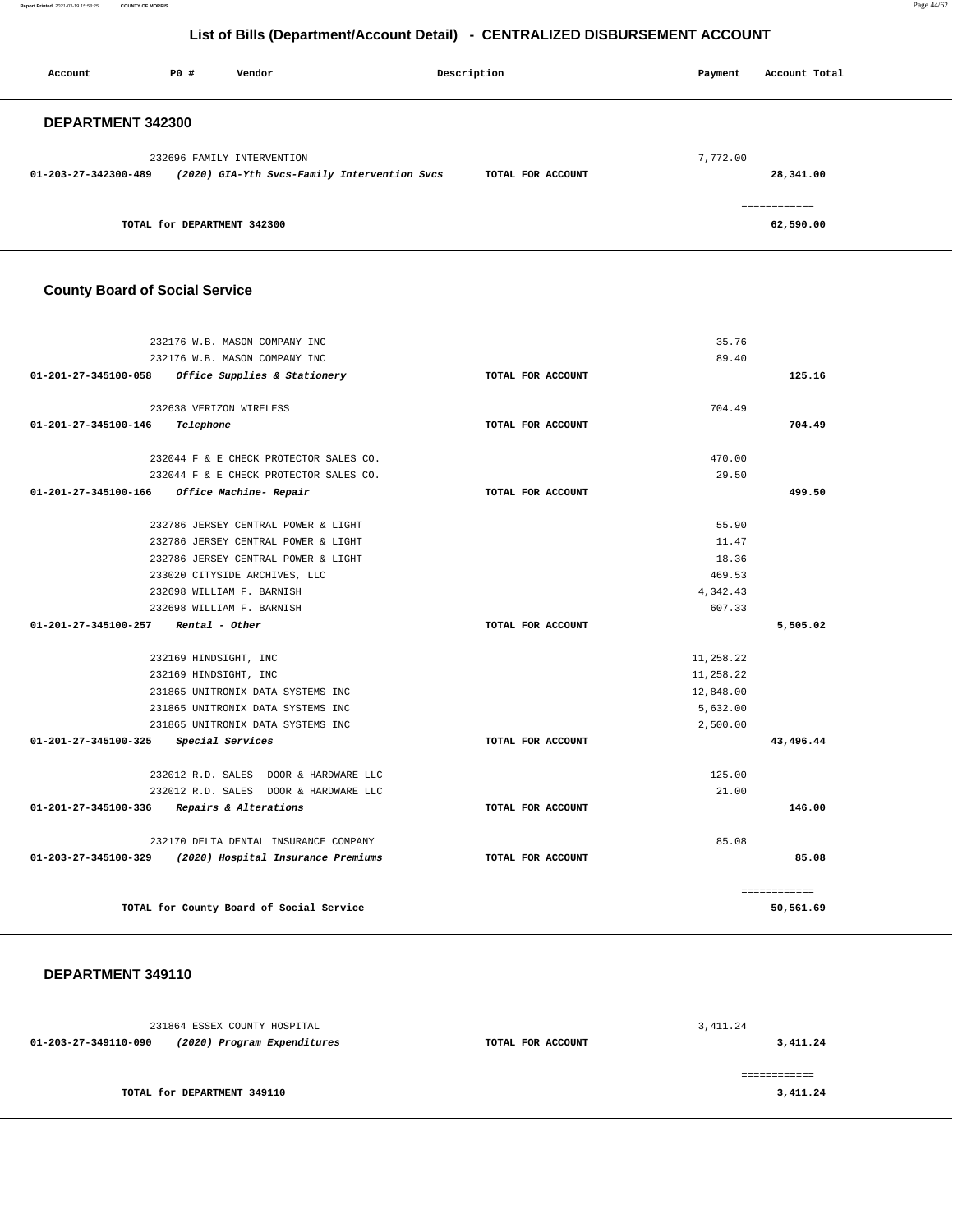| Account                        | <b>PO #</b>                 | Vendor                                                                                                                                                                                                                                                               | Description       | Payment                                                              | Account Total             |
|--------------------------------|-----------------------------|----------------------------------------------------------------------------------------------------------------------------------------------------------------------------------------------------------------------------------------------------------------------|-------------------|----------------------------------------------------------------------|---------------------------|
| <b>MV:Administration</b>       |                             |                                                                                                                                                                                                                                                                      |                   |                                                                      |                           |
| $01 - 201 - 27 - 350100 - 051$ | Legal                       | 233272 MCMANIMON, SCOTLAND & BAUMANN LLC                                                                                                                                                                                                                             | TOTAL FOR ACCOUNT | 157.50                                                               | 157.50                    |
| 01-203-27-350100-051           | $(2020)$ Legal              | 233274 MCMANIMON, SCOTLAND & BAUMANN LLC<br>233274 MCMANIMON, SCOTLAND & BAUMANN LLC<br>233274 MCMANIMON, SCOTLAND & BAUMANN LLC<br>233274 MCMANIMON, SCOTLAND & BAUMANN LLC<br>233274 MCMANIMON, SCOTLAND & BAUMANN LLC<br>233274 MCMANIMON, SCOTLAND & BAUMANN LLC | TOTAL FOR ACCOUNT | 1,575.00<br>4,747.50<br>1,012.50<br>1,170.00<br>1,170.00<br>2,064.11 | 11,739.11                 |
|                                | TOTAL for MV:Administration |                                                                                                                                                                                                                                                                      |                   |                                                                      | ------------<br>11,896.61 |

## **County Adjuster**

| 232760 W.B. MASON COMPANY INC<br>Office Supplies & Stationery<br>$01 - 201 - 27 - 357100 - 058$ | TOTAL FOR ACCOUNT | 107.61<br>107.61 |
|-------------------------------------------------------------------------------------------------|-------------------|------------------|
| 233315 COUNTY OF MORRIS<br>Postage & Metered Mail<br>01-201-27-357100-068                       | TOTAL FOR ACCOUNT | 60.49<br>60.49   |
| TOTAL for County Adjuster                                                                       |                   | 168.10           |

### **County Library**

|                      | 233315 COUNTY OF MORRIS  |                   | 444.92 |
|----------------------|--------------------------|-------------------|--------|
| 01-201-29-390100-068 | Postage & Metered Mail   | TOTAL FOR ACCOUNT | 444.92 |
|                      |                          |                   |        |
|                      | TOTAL for County Library |                   | 444.92 |

## **County Superintendent of Schoo**

| 231155 GANN LAW BOOKS<br>Education Schools & Training<br>$01 - 201 - 29 - 392100 - 039$ | TOTAL FOR ACCOUNT | 146.00<br>146.00 |
|-----------------------------------------------------------------------------------------|-------------------|------------------|
| 233315 COUNTY OF MORRIS<br>Postage & Metered Mail<br>$01 - 201 - 29 - 392100 - 068$     | TOTAL FOR ACCOUNT | 38.28<br>38.28   |
| TOTAL for County Superintendent of Schoo                                                |                   | 184.28           |

### **Rutgers Extension Service**

 233315 COUNTY OF MORRIS 7.82  **01-201-29-396100-068 Postage & Metered Mail TOTAL FOR ACCOUNT 7.82**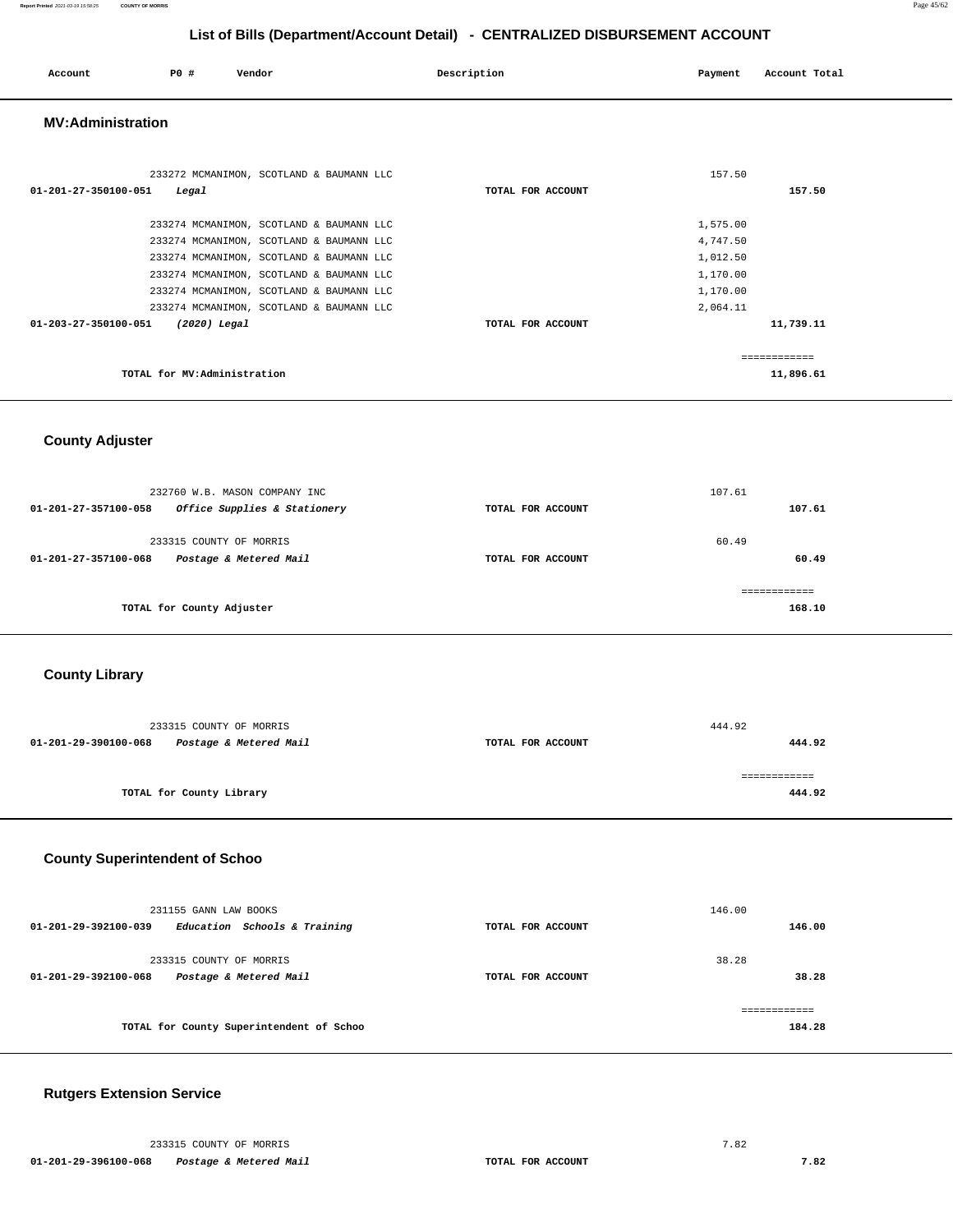**Report Printed** 2021-03-19 15:58:25 **COUNTY OF MORRIS** Page 46/62

## **List of Bills (Department/Account Detail) - CENTRALIZED DISBURSEMENT ACCOUNT**

| Account                          | P0 # | Vendor                              | Description       | Payment | Account Total |  |
|----------------------------------|------|-------------------------------------|-------------------|---------|---------------|--|
| <b>Rutgers Extension Service</b> |      |                                     |                   |         |               |  |
|                                  |      | 232638 VERIZON WIRELESS             |                   | 28.64   |               |  |
| 01-201-29-396100-095             |      | Other Administrative Supplies       | TOTAL FOR ACCOUNT |         | 28.64         |  |
|                                  |      |                                     |                   |         | ============  |  |
|                                  |      | TOTAL for Rutgers Extension Service |                   |         | 36.46         |  |

## **Rmb Out of Cty Two Yr Coll**

| 232679 RARITAN VALLEY COMMUNITY                                       |                   | 327.36   |               |
|-----------------------------------------------------------------------|-------------------|----------|---------------|
| 232679 RARITAN VALLEY COMMUNITY                                       |                   | 654.72   |               |
| 232679 RARITAN VALLEY COMMUNITY                                       |                   | 9.00     |               |
| 232677 RARITAN VALLEY COMMUNITY                                       |                   | 654.72   |               |
| 232677 RARITAN VALLEY COMMUNITY                                       |                   | 6.00     |               |
| 233271 SUSSEX COUNTY COMMUNITY COLLEGE                                |                   | 3,243.90 |               |
| 01-201-29-397100-090<br>Rmb Out of Cty Two Yr Coll Expenditures       | TOTAL FOR ACCOUNT |          | 4,895.70      |
|                                                                       |                   |          |               |
| 232678 UNION COUNTY COLLEGE                                           |                   | 2,381.23 |               |
| 232678 UNION COUNTY COLLEGE                                           |                   | 26.00    |               |
| 232678 UNION COUNTY COLLEGE                                           |                   | 14.31    |               |
| $01-203-29-397100-090$ (2020) Rmb Out of Cty Two Yr Coll Expenditures | TOTAL FOR ACCOUNT |          | 2,421.54      |
|                                                                       |                   |          | ------------- |
| TOTAL for Rmb Out of Cty Two Yr Coll                                  |                   |          | 7,317.24      |
|                                                                       |                   |          |               |

## **Fire and Police Academy**

|                                | 232147 W.B. MASON COMPANY INC             |                   | $-8.54$  |               |
|--------------------------------|-------------------------------------------|-------------------|----------|---------------|
|                                | 232147 W.B. MASON COMPANY INC             |                   | $-3.83$  |               |
|                                | 232147 W.B. MASON COMPANY INC             |                   | 17.00    |               |
| $01 - 201 - 29 - 407100 - 058$ | Office Supplies & Stationery              | TOTAL FOR ACCOUNT |          | 4.63          |
|                                | 233315 COUNTY OF MORRIS                   |                   | 38.61    |               |
| 01-201-29-407100-068           | Postage & Metered Mail                    | TOTAL FOR ACCOUNT |          | 38.61         |
|                                | 231180 EAGLE POINT GUN SHOP               |                   | 234.00   |               |
| 01-201-29-407100-258           | Equipment                                 | TOTAL FOR ACCOUNT |          | 234.00        |
|                                | 231883 MAGIC TOUCH CONSTRUCTION CO., INC. |                   | 4,636.63 |               |
| $01 - 203 - 29 - 407100 - 223$ | (2020) Building Repairs                   | TOTAL FOR ACCOUNT |          | 4,636.63      |
|                                | 228082 CONTINENTAL FIRE SAFETY INC.       |                   | 7,529.70 |               |
| $01 - 203 - 29 - 407100 - 258$ | $(2020)$ Equipment                        | TOTAL FOR ACCOUNT |          | 7,529.70      |
|                                |                                           |                   |          | ------------- |
|                                |                                           |                   |          |               |
|                                | TOTAL for Fire and Police Academy         |                   |          | 12,443.57     |

### **Utilities**

| 231852 NATIONAL FUEL OIL INC. | 7,155.00 |
|-------------------------------|----------|
| 231852 NATIONAL FUEL OIL INC. | 1,141.73 |
| 231852 NATIONAL FUEL OIL INC. | 6.928.35 |
| 231852 NATIONAL FUEL OIL INC. | 7.340.94 |
| 231852 NATIONAL FUEL OIL INC. | 6,418.33 |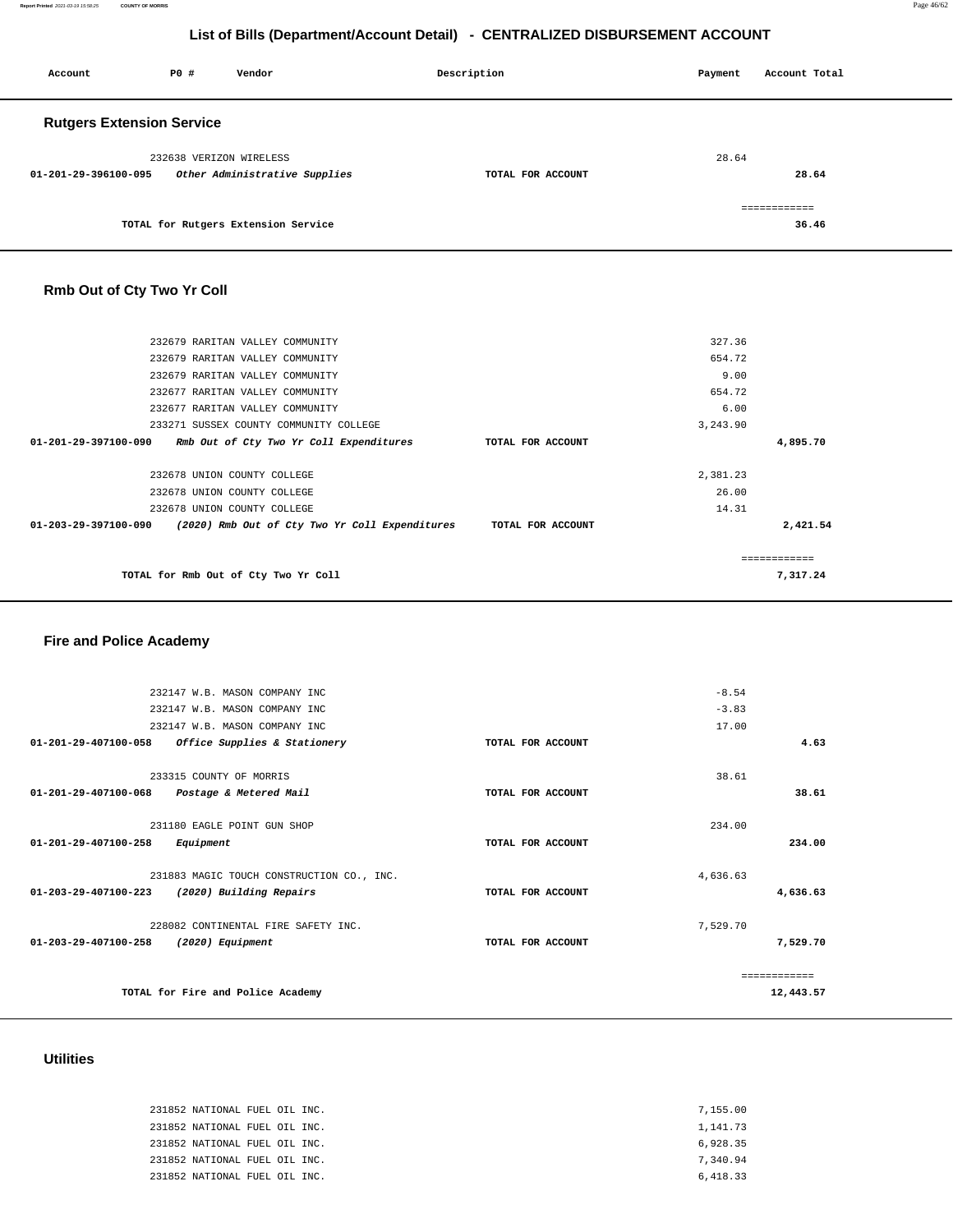| <b>Utilities</b>                                                                   |                   |                    |            |
|------------------------------------------------------------------------------------|-------------------|--------------------|------------|
| 01-201-31-430100-136 Diesel Fuel                                                   | TOTAL FOR ACCOUNT |                    | 28,984.35  |
| 232715 DIRECT ENERGY BUSINESS MARKETING                                            |                   | 11,718.70          |            |
| 232661 TIOGA SOLAR MORRIS COUNTY 1 LLC                                             |                   | 216.93             |            |
| 232662 U.S. BANK OPERATIONS CENTER                                                 |                   | 3,231.05           |            |
| 232707 JERSEY CENTRAL POWER & LIGHT                                                |                   | 2,094.94           |            |
| 232699 JERSEY CENTRAL POWER & LIGHT                                                |                   | 9,228.69           |            |
| 232702 JERSEY CENTRAL POWER & LIGHT                                                |                   | 6,168.13           |            |
| 232702 JERSEY CENTRAL POWER & LIGHT                                                |                   | $-1,902.19$        |            |
| 232702 JERSEY CENTRAL POWER & LIGHT                                                |                   | $-210.62$          |            |
| 232703 JERSEY CENTRAL POWER & LIGHT                                                |                   | 12,969.77          |            |
| 232663 CHAMPION ENERGY                                                             |                   | 27,360.18<br>49.10 |            |
| 232848 BOROUGH OF BUTLER<br>232848 BOROUGH OF BUTLER                               |                   | 76.27              |            |
| 232848 BOROUGH OF BUTLER                                                           |                   | 54.73              |            |
| 232718 DIRECT ENERGY BUSINESS MARKETING                                            |                   | 8,133.18           |            |
| 232818 DIRECT ENERGY BUSINESS MARKETING                                            |                   | 72.68              |            |
| 232818 DIRECT ENERGY BUSINESS MARKETING                                            |                   | 193.82             |            |
| 232818 DIRECT ENERGY BUSINESS MARKETING                                            |                   | 43.96              |            |
| 232818 DIRECT ENERGY BUSINESS MARKETING                                            |                   | 22.25              |            |
| 232818 DIRECT ENERGY BUSINESS MARKETING                                            |                   | 21.58              |            |
| 232818 DIRECT ENERGY BUSINESS MARKETING                                            |                   | 1.06               |            |
| 232818 DIRECT ENERGY BUSINESS MARKETING                                            |                   | 696.96             |            |
| 232818 DIRECT ENERGY BUSINESS MARKETING                                            |                   | 598.97             |            |
| 232818 DIRECT ENERGY BUSINESS MARKETING                                            |                   | 276.89             |            |
| 232818 DIRECT ENERGY BUSINESS MARKETING                                            |                   | 1,197.77           |            |
| 232818 DIRECT ENERGY BUSINESS MARKETING                                            |                   | 5,043.22           |            |
| 232818 DIRECT ENERGY BUSINESS MARKETING                                            |                   | 11,851.22<br>78.50 |            |
| 232495 JERSEY CENTRAL POWER & LIGHT<br>232505 JERSEY CENTRAL POWER & LIGHT         |                   | 30.79              |            |
| 232865 DIRECT ENERGY BUSINESS MARKETING                                            |                   | 6,598.45           |            |
| 232865 DIRECT ENERGY BUSINESS MARKETING                                            |                   | 7,465.73           |            |
| 232865 DIRECT ENERGY BUSINESS MARKETING                                            |                   | 821.18             |            |
| 232431 DIRECT ENERGY BUSINESS MARKETING                                            |                   | 3.65               |            |
| 232431 DIRECT ENERGY BUSINESS MARKETING                                            |                   | 21.05              |            |
| 232431 DIRECT ENERGY BUSINESS MARKETING                                            |                   | 0.23               |            |
| 232174 JERSEY CENTRAL POWER & LIGHT                                                |                   | 30.29              |            |
| 232287 JERSEY CENTRAL POWER & LIGHT                                                |                   | 34.91              |            |
| 232461 MORRISTOWN PARKING AUTHORITY                                                |                   | 2,335.39           |            |
| 232817 DIRECT ENERGY BUSINESS MARKETING                                            |                   | 14.67              |            |
| 232817 DIRECT ENERGY BUSINESS MARKETING                                            |                   | 1.37               |            |
| 232817 DIRECT ENERGY BUSINESS MARKETING                                            |                   | 184.34             |            |
| 232817 DIRECT ENERGY BUSINESS MARKETING                                            |                   | 636.59             |            |
| 232815 DIRECT ENERGY BUSINESS MARKETING<br>232815 DIRECT ENERGY BUSINESS MARKETING |                   | 154.22<br>70.10    |            |
| 232815 DIRECT ENERGY BUSINESS MARKETING                                            |                   | 17.76              |            |
| 232815 DIRECT ENERGY BUSINESS MARKETING                                            |                   | 1,119.78           |            |
| 232815 DIRECT ENERGY BUSINESS MARKETING                                            |                   | 256.75             |            |
| 232815 DIRECT ENERGY BUSINESS MARKETING                                            |                   | 65.73              |            |
| 232815 DIRECT ENERGY BUSINESS MARKETING                                            |                   | 323.39             |            |
| 232815 DIRECT ENERGY BUSINESS MARKETING                                            |                   | 1,247.57           |            |
| 232815 DIRECT ENERGY BUSINESS MARKETING                                            |                   | 498.07             |            |
| 232815 DIRECT ENERGY BUSINESS MARKETING                                            |                   | 649.52             |            |
| 232815 DIRECT ENERGY BUSINESS MARKETING                                            |                   | 66.92              |            |
| 232815 DIRECT ENERGY BUSINESS MARKETING                                            |                   | 2,241.54           |            |
| 232815 DIRECT ENERGY BUSINESS MARKETING                                            |                   | 206.09             |            |
| 232815 DIRECT ENERGY BUSINESS MARKETING                                            |                   | 382.28             |            |
| 01-201-31-430100-137 Electricity                                                   | TOTAL FOR ACCOUNT |                    | 124,766.10 |
| 232706 DIRECT ENERGY BUSINESS MARKETING                                            |                   | 723.03             |            |

 **Account** 20 **P P**  $\uparrow$  **Payment** Payment Account Total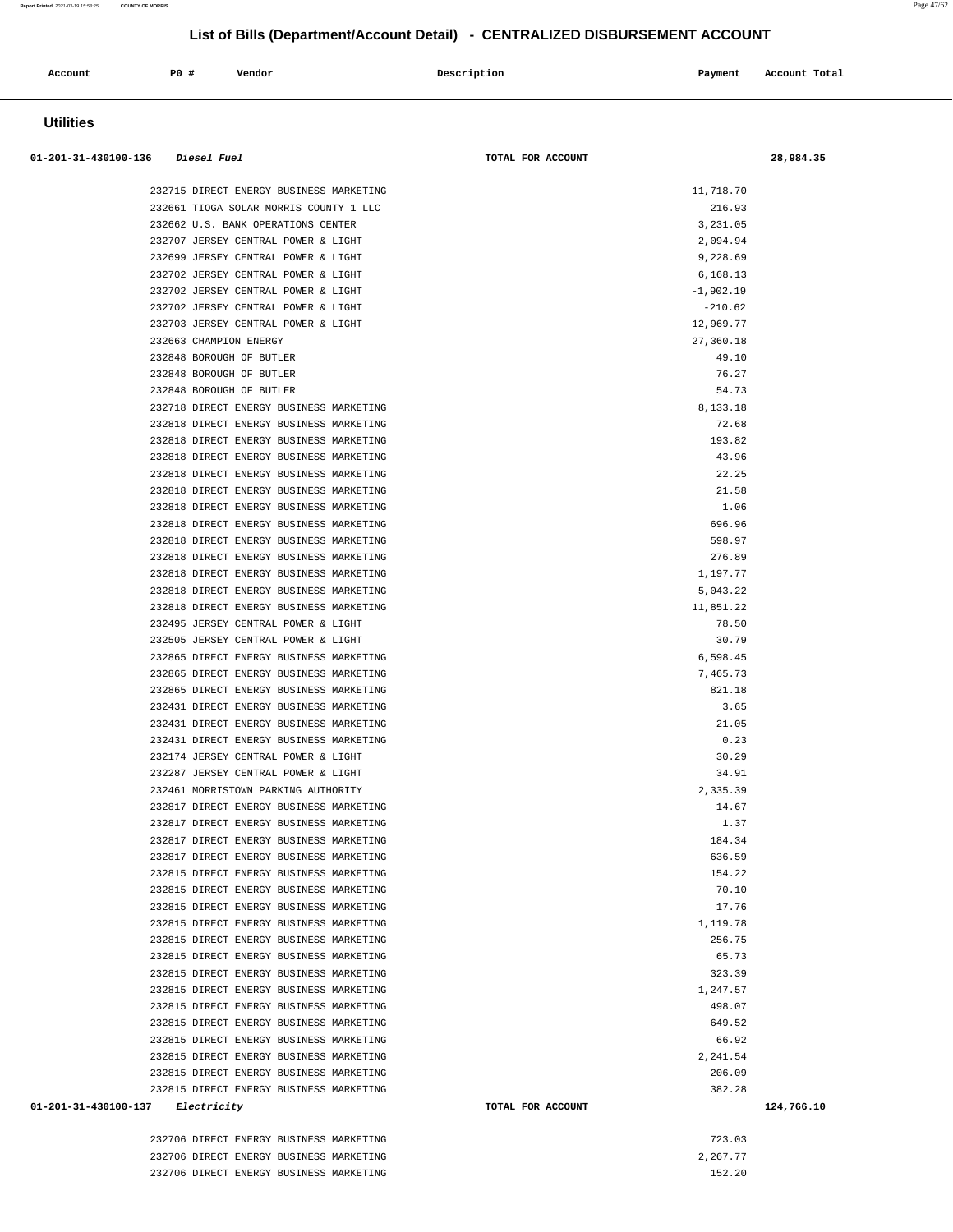**Report Printed** 2021-03-19 15:58:25 **COUNTY OF MORRIS** Page 48/62

## **List of Bills (Department/Account Detail) - CENTRALIZED DISBURSEMENT ACCOUNT**

| Account              | <b>PO #</b><br>Vendor                   | Description       | Payment   | Account Total |
|----------------------|-----------------------------------------|-------------------|-----------|---------------|
| <b>Utilities</b>     |                                         |                   |           |               |
|                      | 232694 PSE&G CO                         |                   | 1,609.30  |               |
|                      | 232709 DIRECT ENERGY BUSINESS MARKETING |                   | 49,650.41 |               |
|                      | 232689 WOODRUFF ENERGY                  |                   | 2,736.62  |               |
|                      | 232689 WOODRUFF ENERGY                  |                   | 29,772.75 |               |
| 01-201-31-430100-141 | Natural Gas                             | TOTAL FOR ACCOUNT |           | 86,912.08     |
|                      | 233119 HANOVER SEWERAGE AUTHORITY       |                   | 550.18    |               |
|                      | 233119 HANOVER SEWERAGE AUTHORITY       |                   | 234.24    |               |
|                      | 233119 HANOVER SEWERAGE AUTHORITY       |                   | 57.24     |               |
|                      | 233119 HANOVER SEWERAGE AUTHORITY       |                   | 466.56    |               |
| 01-201-31-430100-144 | Sewer                                   | TOTAL FOR ACCOUNT |           | 1,308.22      |
|                      | 232442 VERIZON                          |                   | 386.45    |               |
|                      | 232413 VERIZON                          |                   | 5,770.87  |               |
|                      | 232086 CABLEVISION LIGHTPATH INC.       |                   | 5,081.21  |               |
|                      | 232134 VERIZON                          |                   | 9,087.00  |               |
|                      | 232136 VERIZON                          |                   | 1,268.38  |               |
|                      | 232638 VERIZON WIRELESS                 |                   | 37,094.49 |               |
| 01-201-31-430100-146 | Telephone                               | TOTAL FOR ACCOUNT |           | 58,688.40     |
|                      | 232691 SOUTHEAST MORRIS COUNTY          |                   | 1,186.04  |               |
|                      | 232691 SOUTHEAST MORRIS COUNTY          |                   | 5,410.55  |               |
|                      | 232691 SOUTHEAST MORRIS COUNTY          |                   | 3,792.32  |               |
|                      | 232691 SOUTHEAST MORRIS COUNTY          |                   | 400.49    |               |
|                      | 232691 SOUTHEAST MORRIS COUNTY          |                   | 630.92    |               |
|                      | 232691 SOUTHEAST MORRIS COUNTY          |                   | 447.55    |               |
| 01-201-31-430100-147 | Water                                   | TOTAL FOR ACCOUNT |           | 11,867.87     |
|                      | 227976 PRESIDIO HOLDINGS INC            |                   | 22,825.00 |               |
| 01-203-31-430100-146 | (2020) Telephone                        | TOTAL FOR ACCOUNT |           | 22,825.00     |
|                      | 232690 SOUTHEAST MORRIS COUNTY          |                   | 10,170.98 |               |
|                      | 232666 DOVER WATER COMMISSIONERS        |                   | 21.23     |               |
|                      | 232688 TOWNSHIP OF RANDOLPH             |                   | 73.72     |               |
| 01-203-31-430100-147 | (2020) Water                            | TOTAL FOR ACCOUNT |           | 10,265.93     |
|                      |                                         |                   |           | ============  |
|                      | TOTAL for Utilities                     |                   |           | 345,617.95    |
|                      |                                         |                   |           |               |

## **Public Employee Retire System**

| 233276 COUNTY OF MORRIS                                          |                   | 1,133,063.00 |
|------------------------------------------------------------------|-------------------|--------------|
| 233276 COUNTY OF MORRIS                                          |                   | 8,312,092.00 |
| 233276 COUNTY OF MORRIS                                          |                   | 479,716.00   |
| Public Employee Retire System Expenditur<br>01-201-36-471100-090 | TOTAL FOR ACCOUNT | 9,924,871.00 |
|                                                                  |                   |              |
|                                                                  |                   |              |
| TOTAL for Public Employee Retire System                          |                   | 9,924,871.00 |

### **Police & Fire Retire System**

 233278 COUNTY OF MORRIS 594,209.00 233278 COUNTY OF MORRIS 1,234,814.00 233278 COUNTY OF MORRIS 62,579.00 233275 COUNTY OF MORRIS 1,646,099.00 233275 COUNTY OF MORRIS 3,420,725.00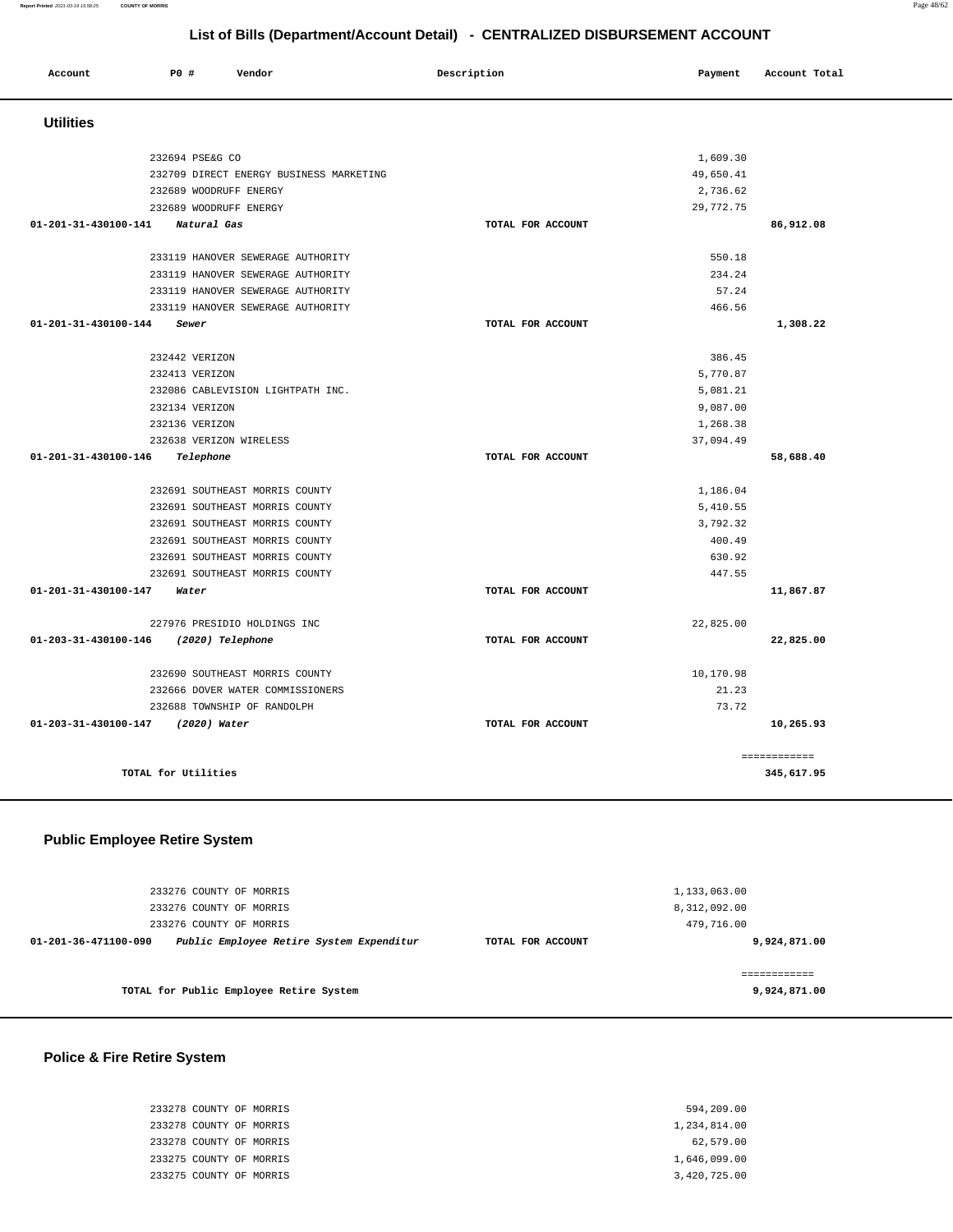**Report Printed** 2021-03-19 15:58:25 **COUNTY OF MORRIS** Page 49/62

## **List of Bills (Department/Account Detail) - CENTRALIZED DISBURSEMENT ACCOUNT**

| Account                                | P0#                     | Vendor                                   | Description       | Payment    | Account Total |
|----------------------------------------|-------------------------|------------------------------------------|-------------------|------------|---------------|
| <b>Police &amp; Fire Retire System</b> |                         |                                          |                   |            |               |
|                                        | 233275 COUNTY OF MORRIS |                                          |                   | 173,360.00 |               |
| 01-201-36-475100-090                   |                         | Police & Fire Retire System Expenditures | TOTAL FOR ACCOUNT |            | 7,131,786.00  |
|                                        |                         |                                          |                   |            | ------------  |
|                                        |                         | TOTAL for Police & Fire Retire System    |                   |            | 7,131,786.00  |

| TOTAL for Police & Fire Retire System |  |
|---------------------------------------|--|
|---------------------------------------|--|

## **Nutrition**

| 232499 BIANCA MARINELLI                                  |                   | 16.10      |               |
|----------------------------------------------------------|-------------------|------------|---------------|
|                                                          |                   |            |               |
| 232802 RHEA YOUNG                                        |                   | 12.00      |               |
| 01-201-41-716100-048<br>Insurance                        | TOTAL FOR ACCOUNT |            | 28.10         |
|                                                          |                   |            |               |
| 232499 BIANCA MARINELLI                                  |                   | 12.00      |               |
| 01-201-41-716100-082<br>Travel Expense                   | TOTAL FOR ACCOUNT |            | 12.00         |
|                                                          |                   |            |               |
| 232787 PATRICIA W. GIBBONS                               |                   | 154.28     |               |
| $01 - 201 - 41 - 716100 - 084$<br>Other Outside Services | TOTAL FOR ACCOUNT |            | 154.28        |
|                                                          |                   |            |               |
| 232809 RICOH AMERICAS CORPORATION                        |                   | 221.66     |               |
| 01-201-41-716100-164<br>Office Machines - Rental         | TOTAL FOR ACCOUNT |            | 221.66        |
|                                                          |                   |            |               |
| 232799 NU-WAY CONCESSIONAIRES INC                        |                   | 83,017.69  |               |
| 232799 NU-WAY CONCESSIONAIRES INC                        |                   | 23, 215.50 |               |
| 232799 NU-WAY CONCESSIONAIRES INC                        |                   | 71.10      |               |
| 232800 NU-WAY CONCESSIONAIRES INC                        |                   | 7,222.60   |               |
| 232801 NU-WAY CONCESSIONAIRES INC                        |                   | 7,841.68   |               |
| 01-201-41-716100-185<br>Food                             | TOTAL FOR ACCOUNT |            | 121,368.57    |
|                                                          |                   |            |               |
| 232798 NU-WAY CONCESSIONAIRES INC                        |                   | 21, 156.59 |               |
| 01-203-41-716100-185<br>(2020) Food                      | TOTAL FOR ACCOUNT |            | 21,156.59     |
|                                                          |                   |            |               |
|                                                          |                   |            | ------------- |
| TOTAL for Nutrition                                      |                   |            | 142,941.20    |
|                                                          |                   |            |               |

### **Cash Held In Trust**

| 229148 DYNAMIC IMAGING SYSTMES INC<br>232172 HANNON FLOOR COVERING CORPORATION<br>232176 W.B. MASON COMPANY INC |                   | 6,000.00<br>28,611.48<br>178.80 |  |
|-----------------------------------------------------------------------------------------------------------------|-------------------|---------------------------------|--|
| 232176 W.B. MASON COMPANY INC<br>01-204-55-999999-520<br>Other Expenses CP                                      | TOTAL FOR ACCOUNT | 357.60<br>35,147.88             |  |
| TOTAL for Cash Held In Trust                                                                                    |                   | ==========<br>35,147.88         |  |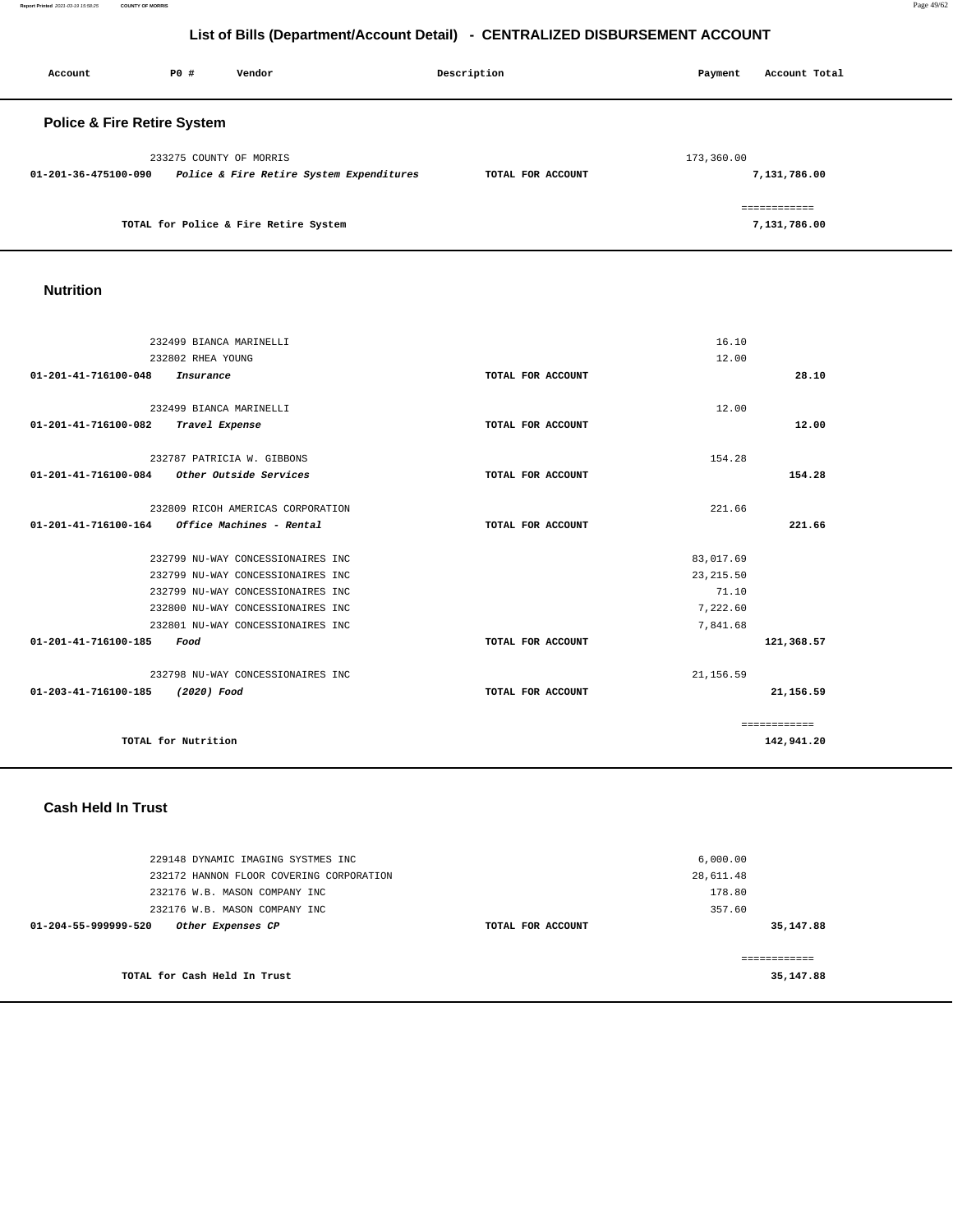**Report Printed** 2021-03-19 15:58:25 **COUNTY OF MORRIS** Page 50/62

**6,433.03**

## **List of Bills (Department/Account Detail) - CENTRALIZED DISBURSEMENT ACCOUNT**

| Account                                | P0 #                        | Vendor                                   |  | Description       | Payment  | Account Total |
|----------------------------------------|-----------------------------|------------------------------------------|--|-------------------|----------|---------------|
| <b>Grant Fund</b><br>DEPARTMENT 718025 |                             |                                          |  |                   |          |               |
|                                        |                             | 224558 FLEMINGTON DEPT STORE INC         |  |                   | 351.00   |               |
|                                        |                             | 227027 FLEMINGTON DEPT STORE INC         |  |                   | 344.00   |               |
| 02-213-41-718025-391                   |                             | Helping Hand Grant 10-19(9/1/19-8/31/20) |  | TOTAL FOR ACCOUNT |          | 695.00        |
|                                        |                             |                                          |  |                   |          | ============  |
|                                        | TOTAL for DEPARTMENT 718025 |                                          |  |                   |          | 695.00        |
| DEPARTMENT 718105                      |                             |                                          |  |                   |          |               |
|                                        | 232911 JOAN A. SEERY        |                                          |  |                   | 910.00   |               |
|                                        | 232909 CAROLE A. HUDSON     |                                          |  |                   | 2,660.00 |               |
|                                        | 232922 CAROLE A. HUDSON     |                                          |  |                   | 2,835.00 |               |
|                                        | 233317 COUNTY OF MORRIS     |                                          |  |                   | 28.03    |               |

|                             | ------------<br>------------ |
|-----------------------------|------------------------------|
| TOTAL for DEPARTMENT 718105 | 6,433.03                     |

**02-213-41-718105-391 Public Health Emer Grant(7/1/20-6/30/21) TOTAL FOR ACCOUNT** 

### **DEPARTMENT 718130**

| 228308 TETRA TECH INC |                                       | 21, 243.14        |           |
|-----------------------|---------------------------------------|-------------------|-----------|
| 02-213-41-718130-391  | CARES COVID-19 (ELC) (8/1/19-6/30/21) | TOTAL FOR ACCOUNT | 21,243.14 |
|                       |                                       |                   |           |
|                       |                                       |                   |           |
|                       | TOTAL for DEPARTMENT 718130           |                   | 21,243.14 |
|                       |                                       |                   |           |

## **TANF**

| 232109 AT&T                                         |                   | 3.33         |
|-----------------------------------------------------|-------------------|--------------|
| 232108 CENTURYLINK                                  |                   | 13.73        |
| 232104 W.B. MASON COMPANY INC                       |                   | 81.45        |
| 232107 PRINCIPAL LIFE INSURANCE COMPANY             |                   | 22.57        |
| 232986 COUNTY OF MORRIS                             |                   | 20,978.45    |
| WFNJ-TANF (7/1/20-12/31/21)<br>02-213-41-741115-392 | TOTAL FOR ACCOUNT | 21,099.53    |
|                                                     |                   |              |
|                                                     |                   | ------------ |
| TOTAL for TANF                                      |                   | 21,099.53    |

#### **General Assistance**

| 02-213-41-741120-392 |                         | WFNJ-General Assistance(7/1/20-12/31/21) | TOTAL FOR ACCOUNT | 20,398.33 |
|----------------------|-------------------------|------------------------------------------|-------------------|-----------|
|                      | 232986 COUNTY OF MORRIS |                                          | 20,240.93         |           |
|                      |                         | 232107 PRINCIPAL LIFE INSURANCE COMPANY  | 29.34             |           |
|                      |                         | 232104 W.B. MASON COMPANY INC            | 105.89            |           |
|                      | 232108 CENTURYLINK      |                                          | 17.84             |           |
|                      | 232109 AT&T             |                                          | 4.33              |           |
|                      |                         |                                          |                   |           |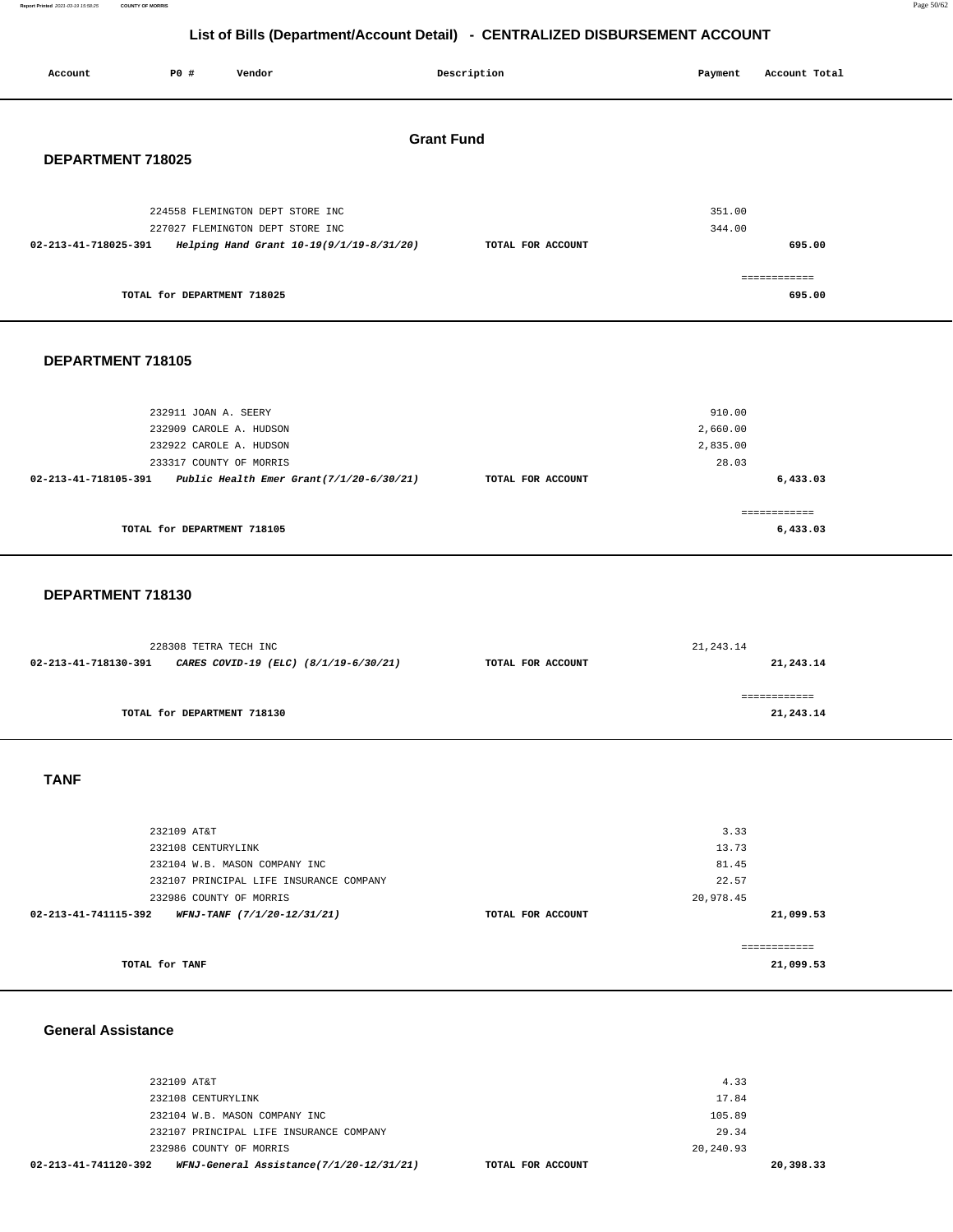#### **Report Printed** 2021-03-19 15:58:25 **COUNTY OF MORRIS** Page 51/62

## **List of Bills (Department/Account Detail) - CENTRALIZED DISBURSEMENT ACCOUNT**

| Account                   | <b>PO #</b>                  | Vendor | Description | Payment | Account Total |
|---------------------------|------------------------------|--------|-------------|---------|---------------|
| <b>General Assistance</b> |                              |        |             |         |               |
|                           |                              |        |             |         | ============  |
|                           | TOTAL for General Assistance |        |             |         | 20,398.33     |

**DEPARTMENT 742105** 

| 232357 EZ WHEELS DRIVING SCHOOL                                                        |                   | 714.00             |
|----------------------------------------------------------------------------------------|-------------------|--------------------|
| 232344 WINSOR'S TRACTOR TRAILER<br>02-213-41-742105-391<br>WIOA Adult (7/1/19-6/30/21) | TOTAL FOR ACCOUNT | 800.00<br>1,514.00 |
|                                                                                        |                   |                    |
| TOTAL for DEPARTMENT 742105                                                            |                   | 1,514.00           |

#### **DEPARTMENT 742110**

| 02-213-41-742110-391 WIOA Dislocated Worker (7/1/19-6/30/21) TOTAL FOR ACCOUNT |          | 17,587.60 |
|--------------------------------------------------------------------------------|----------|-----------|
| 232363 RAMAPO COLLEGE OF NJ                                                    | 800.00   |           |
| 232347 RAMAPO COLLEGE OF NJ                                                    | 800.00   |           |
| 232362 NEW EDUCARE INC.                                                        | 3,200.00 |           |
| 232346 NEW HORIZONS COMPUTER LEARNING                                          | 800.00   |           |
| 232352 EZ WHEELS DRIVING SCHOOL                                                | 799.80   |           |
| 232365 COUNTY COLLEGE OF MORRIS                                                | 3,093.00 |           |
| 232349 AVTECH INSTITUTE                                                        | 800.00   |           |
| 232351 FORTIS INSTITUTE                                                        | 800.00   |           |
| 232995 BTII INSTITUTE, LLC                                                     | 800.00   |           |
| 232952 COUNTY COLLEGE OF MORRIS                                                | 3,295.00 |           |
| 232976 BTII INSTITUTE, LLC                                                     | 800.00   |           |
| 232977 EZ WHEELS DRIVING SCHOOL                                                | 799.80   |           |
| 232978 THERAPEUTIC MASSAGE &                                                   | 800.00   |           |
|                                                                                |          |           |

**TOTAL for DEPARTMENT 742110** 17,587.60

#### **DEPARTMENT 742120**

| 232109 AT&T |                                         | 3.67     |
|-------------|-----------------------------------------|----------|
|             | 232108 CENTURYLINK                      | 15.10    |
|             | 232104 W.B. MASON COMPANY INC.          | 89.60    |
|             | 232107 PRINCIPAL LIFE INSURANCE COMPANY | 24.83    |
|             | 232986 COUNTY OF MORRIS                 | 6.146.03 |
|             | 232367 PHILLIPSBURG SCHOOL BASED        | 105.25   |
|             | 232367 PHILLIPSBURG SCHOOL BASED        | 105.25   |
|             | 232368 PHILLIPSBURG SCHOOL BASED        | 105.25   |
|             | 232369 PHILLIPSBURG SCHOOL BASED        | 212.00   |
|             | 232369 PHILLIPSBURG SCHOOL BASED        | 212.00   |
|             | 232369 PHILLIPSBURG SCHOOL BASED        | 212.00   |
|             | 232369 PHILLIPSBURG SCHOOL BASED        | 212.00   |
|             | 232369 PHILLIPSBURG SCHOOL BASED        | 212.00   |
|             | 232369 PHILLIPSBURG SCHOOL BASED        | 212.00   |
|             | 232370 PHILLIPSBURG SCHOOL BASED        | 212.00   |
|             | 232370 PHILLIPSBURG SCHOOL BASED        | 212.00   |
|             | 232370 PHILLIPSBURG SCHOOL BASED        | 212.00   |
|             | 232371 PHILLIPSBURG SCHOOL BASED        | 212.00   |
|             | 232371 PHILLIPSBURG SCHOOL BASED        | 212.00   |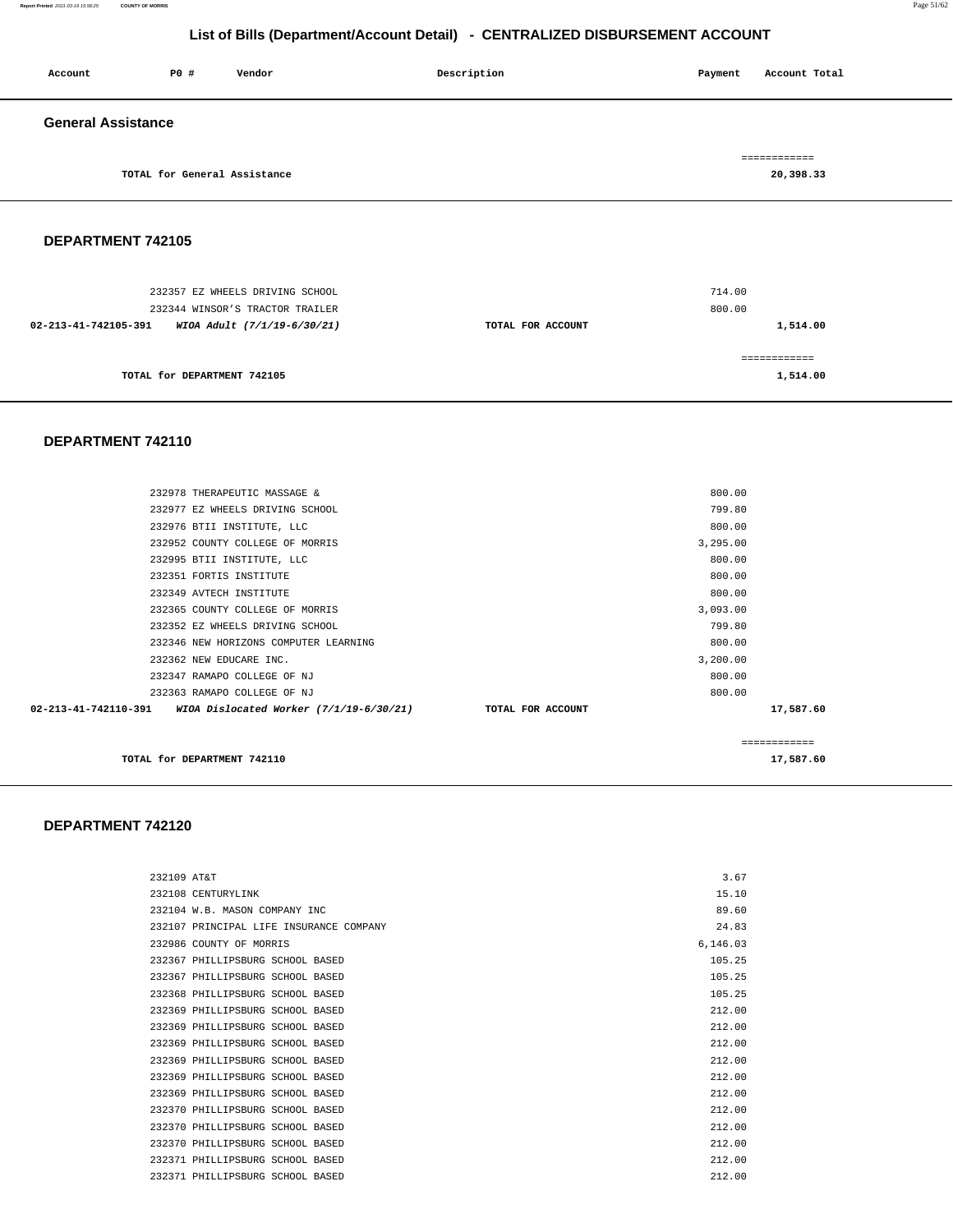#### 232982 AVTECH INSTITUTE 232109 AT&T 232108 CENTURYLINK 232104 W.B. MASON COMPANY INC 232107 PRINCIPAL LIFE INSURANCE COMPANY 232986 COUNTY OF MORRIS 232986 COUNTY OF MORRIS 232350 FORTIS INSTITUTE 232345 WARREN COUNTY TECHNICAL SCHOOL 232354 WARREN COUNTY COMMUNITY COLL. **02-213-41-742205-391 WIOA Adult (7/1/20-6/30/22) TOTAL FOR ACCOUNT**  560.00 6.67 27.45 162.90 45.14 32,669.57 2,991.07 530.50 1,461.18 1,228.21 **39,682.69 TOTAL for WIA: Adult**  ============ **39,682.69**

## **WIA: Adult**

| TOTAL for DEPARTMENT 742120                      |                   |          | 14,766.73    |
|--------------------------------------------------|-------------------|----------|--------------|
|                                                  |                   |          | ============ |
| 02-213-41-742120-391 WIOA Youth (7/1/19-6/30/21) | TOTAL FOR ACCOUNT |          | 14,766.73    |
| 232374 PHILLIPSBURG SCHOOL BASED                 |                   | 256.00   |              |
| 232374 PHILLIPSBURG SCHOOL BASED                 |                   | 256.00   |              |
| 232374 PHILLIPSBURG SCHOOL BASED                 |                   | 1,020,00 |              |
| 232374 PHILLIPSBURG SCHOOL BASED                 |                   | 256.00   |              |
| 232375 PHILLIPSBURG SCHOOL BASED                 |                   | 105.25   |              |
| 232375 PHILLIPSBURG SCHOOL BASED                 |                   | 105.25   |              |
| 232375 PHILLIPSBURG SCHOOL BASED                 |                   | 105.25   |              |
| 232375 PHILLIPSBURG SCHOOL BASED                 |                   | 105.25   |              |
| 232375 PHILLIPSBURG SCHOOL BASED                 |                   | 105.25   |              |
| 232375 PHILLIPSBURG SCHOOL BASED                 |                   | 105.25   |              |
| 232375 PHILLIPSBURG SCHOOL BASED                 |                   | 105.25   |              |
| 232375 PHILLIPSBURG SCHOOL BASED                 |                   | 105.25   |              |
| 232375 PHILLIPSBURG SCHOOL BASED                 |                   | 105.25   |              |
| 232375 PHILLIPSBURG SCHOOL BASED                 |                   | 105.25   |              |
| 232373 PHILLIPSBURG SCHOOL BASED                 |                   | 216.00   |              |
| 232373 PHILLIPSBURG SCHOOL BASED                 |                   | 216.00   |              |
| 232373 PHILLIPSBURG SCHOOL BASED                 |                   | 256.00   |              |
| 232373 PHILLIPSBURG SCHOOL BASED                 |                   | 256.00   |              |
|                                                  |                   |          |              |

|        | 232371 PHILLIPSBURG SCHOOL BASEI    |                     |  |
|--------|-------------------------------------|---------------------|--|
|        | 232371 PHILLIPSBURG SCHOOL BASEI    |                     |  |
|        | 232371 PHILLIPSBURG SCHOOL BASEI    |                     |  |
|        | 232372 PHILLIPSBURG SCHOOL BASED    |                     |  |
|        | 232372 PHILLIPSBURG SCHOOL BASEI    |                     |  |
|        | 232372 PHILLIPSBURG SCHOOL BASED    |                     |  |
|        | 232372 PHILLIPSBURG SCHOOL BASEI    |                     |  |
|        | 232372 PHILLIPSBURG SCHOOL BASED    |                     |  |
| 232372 | PHILLIPSBURG SCHOOL BASEI           |                     |  |
|        | 232372 PHILLIPSBURG SCHOOL BASEI    |                     |  |
|        | 232372 PHILLIPSBURG SCHOOL BASED    |                     |  |
|        | 232372 PHILLIPSBURG SCHOOL BASEI    |                     |  |
|        | 232373 PHILLIPSBURG                 | <b>SCHOOL BASEI</b> |  |
|        | 232373 PHILLIPSBURG SCHOOL BASEI    |                     |  |
|        | 232373 PHILLIPSBURG SCHOOL BASED    |                     |  |
|        | 232373 PHILLIPSBURG SCHOOL BASEI    |                     |  |
|        | 232373 PHILLIPSBURG SCHOOL BASEI    |                     |  |
|        | 232373 PHILLIPSBURG SCHOOL BASEI    |                     |  |
|        | 232375 PHILLIPSBURG SCHOOL BASED    |                     |  |
|        | 232375 PHILLIPSBURG SCHOOL BASEI    |                     |  |
|        | 232375 PHILLIPSBURG SCHOOL BASED    |                     |  |
|        | 232375 PHILLIPSBURG SCHOOL BASEI    |                     |  |
|        | 232375 PHILLIPSBURG SCHOOL BASED    |                     |  |
|        | 232375 PHILLIPSBURG SCHOOL BASEI    |                     |  |
|        | 232375 PHILLIPSBURG SCHOOL BASEI    |                     |  |
|        | $0.20255$ puttitioning causet plant |                     |  |

 **DEPARTMENT 742120** 

|                                  |  | $\sim$ $\sim$ $\sim$ $\sim$ $\sim$ $\sim$ |          |
|----------------------------------|--|-------------------------------------------|----------|
| 232374 PHILLIPSBURG SCHOOL BASED |  |                                           | 256.00   |
| 232374 PHILLIPSBURG SCHOOL BASED |  |                                           | 256.00   |
| 232374 PHILLIPSBURG SCHOOL BASED |  |                                           | 1,020.00 |
| 232374 PHILLIPSBURG SCHOOL BASED |  |                                           | 256.00   |
| 232375 PHILLIPSBURG SCHOOL BASED |  |                                           | 105.25   |
| 232375 PHILLIPSBURG SCHOOL BASED |  |                                           | 105.25   |
| 232375 PHILLIPSBURG SCHOOL BASED |  |                                           | 105.25   |
| 232375 PHILLIPSBURG SCHOOL BASED |  |                                           | 105.25   |
| 232375 PHILLIPSBURG SCHOOL BASED |  |                                           | 105.25   |
| 232375 PHILLIPSBURG SCHOOL BASED |  |                                           | 105.25   |
| 232375 PHILLIPSBURG SCHOOL BASED |  |                                           | 105.25   |
| 232375 PHILLIPSBURG SCHOOL BASED |  |                                           | 105.25   |
| 232375 PHILLIPSBURG SCHOOL BASED |  |                                           | 105.25   |
| 232375 PHILLIPSBURG SCHOOL BASED |  |                                           | 105.25   |
| 232373 PHILLIPSBURG SCHOOL BASED |  |                                           | 216.00   |
| 232373 PHILLIPSBURG SCHOOL BASED |  |                                           | 216.00   |
| 232373 PHILLIPSBURG SCHOOL BASED |  |                                           | 256.00   |
| 232373 PHILLIPSBURG SCHOOL BASED |  |                                           | 256.00   |
| 232373 PHILLIPSBURG SCHOOL BASED |  |                                           | 216.00   |
| 232373 PHILLIPSBURG SCHOOL BASED |  |                                           | 256.00   |
| 232372 PHILLIPSBURG SCHOOL BASED |  |                                           | 105.25   |
| 232372 PHILLIPSBURG SCHOOL BASED |  |                                           | 105.25   |
| 232372 PHILLIPSBURG SCHOOL BASED |  |                                           | 105.25   |
| 232372 PHILLIPSBURG SCHOOL BASED |  |                                           | 105.25   |
| 232372 PHILLIPSBURG SCHOOL BASED |  |                                           | 105.25   |
| 232372 PHILLIPSBURG SCHOOL BASED |  |                                           | 105.25   |
| 232372 PHILLIPSBURG SCHOOL BASED |  |                                           | 105.25   |
| 232372 PHILLIPSBURG SCHOOL BASED |  |                                           | 105.25   |
| 232372 PHILLIPSBURG SCHOOL BASED |  |                                           | 105.25   |
| 232371 PHILLIPSBURG SCHOOL BASED |  |                                           | 212.00   |
| 232371 PHILLIPSBURG SCHOOL BASED |  |                                           | 212.00   |
| 232371 PHILLIPSBURG SCHOOL BASED |  |                                           | 212.00   |

# **List of Bills (Department/Account Detail) - CENTRALIZED DISBURSEMENT ACCOUNT**

 **Account P0 # Vendor Description Payment Account Total**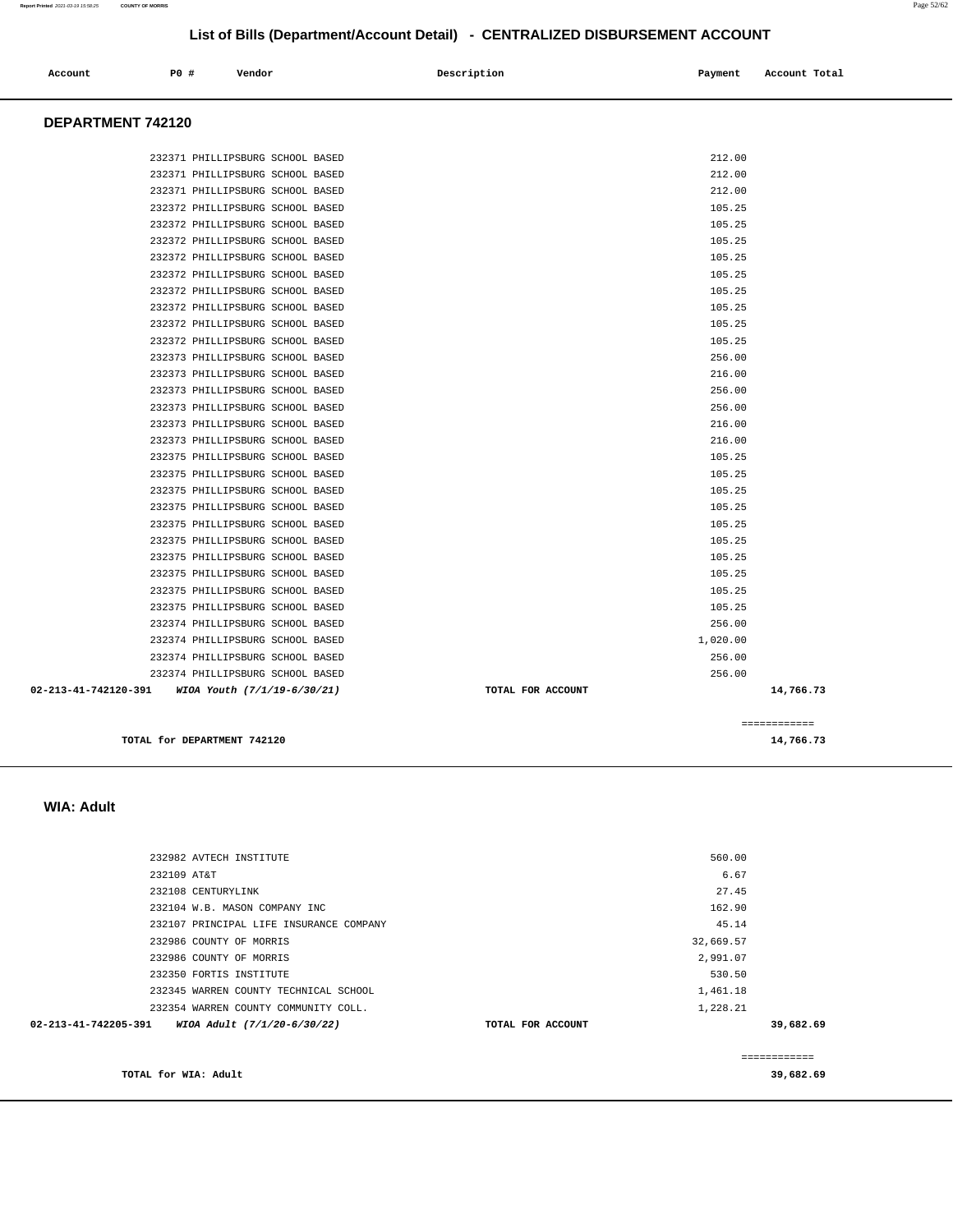| Account<br>. | P0 # | Vendor | Description | Payment | Account Total |
|--------------|------|--------|-------------|---------|---------------|
|              |      |        |             |         |               |

#### **WIA: Disclocated Worker**

|                                                                  |                   |            | ============ |
|------------------------------------------------------------------|-------------------|------------|--------------|
| $02-213-41-742210-391$ WIOA Dislocated Worker $(7/1/20-6/30/22)$ | TOTAL FOR ACCOUNT |            | 65,977.65    |
| 233317 COUNTY OF MORRIS                                          |                   | 124.85     |              |
| 232343 WILLIAM PATERSON UNIVERSITY                               |                   | 1,852.41   |              |
| 232356 WARREN COUNTY COMMUNITY COLL.                             |                   | 103.15     |              |
| 232355 WARREN COUNTY COMMUNITY COLL.                             |                   | 221.03     |              |
| 232364 RUTGERS CENTER FOR CONTINUING                             |                   | 2,395.00   |              |
| 232366 EZ WHEELS DRIVING SCHOOL                                  |                   | 1,370.88   |              |
| 232353 EZ WHEELS DRIVING SCHOOL                                  |                   | 1,800.96   |              |
| 232986 COUNTY OF MORRIS                                          |                   | 53, 552.41 |              |
| 232107 PRINCIPAL LIFE INSURANCE COMPANY                          |                   | 103.82     |              |
| 232104 W.B. MASON COMPANY INC                                    |                   | 374.67     |              |
| 232108 CENTURYLINK                                               |                   | 63.13      |              |
| 232109 AT&T                                                      |                   | 15.34      |              |
| 232975 LASCOMP INSTITUTE OF IT                                   |                   | 3,200.00   |              |
| 232981 SUSSEX COUNTY COMMUNITY COLLEGE                           |                   | 800.00     |              |
|                                                                  |                   |            |              |

**TOTAL for WIA: Disclocated Worker 65,977.65**

 **WIA: Youth** 

|                      |                                  |                   |          | ============ |
|----------------------|----------------------------------|-------------------|----------|--------------|
| 02-213-41-742220-391 | WIOA Youth (7/1/20-6/30/22)      | TOTAL FOR ACCOUNT |          | 11,705.50    |
|                      | 232376 PHILLIPSBURG SCHOOL BASED |                   | 105.25   |              |
|                      | 232376 PHILLIPSBURG SCHOOL BASED |                   | 105.25   |              |
|                      | 232985 PHILLIPSBURG SCHOOL BASED |                   | 1,050.00 |              |
|                      | 232985 PHILLIPSBURG SCHOOL BASED |                   | 985.00   |              |
|                      | 232985 PHILLIPSBURG SCHOOL BASED |                   | 1,050.00 |              |
|                      | 232985 PHILLIPSBURG SCHOOL BASED |                   | 985.00   |              |
|                      | 232984 PHILLIPSBURG SCHOOL BASED |                   | 280.00   |              |
|                      | 232984 PHILLIPSBURG SCHOOL BASED |                   | 640.00   |              |
|                      | 232984 PHILLIPSBURG SCHOOL BASED |                   | 1,050.00 |              |
|                      | 232984 PHILLIPSBURG SCHOOL BASED |                   | 280.00   |              |
|                      | 232983 NEWBRIDGE SERVICES INC    |                   | 1,275.00 |              |
|                      | 232983 NEWBRIDGE SERVICES INC    |                   | 1,275.00 |              |
|                      | 232983 NEWBRIDGE SERVICES INC    |                   | 2,625.00 |              |
|                      |                                  |                   |          |              |

**TOTAL for WIA: Youth 11,705.50**

### **Reach Program F1PZN**

| 232986 COUNTY OF MORRIS       |                                 |                   | 25,403.87 |
|-------------------------------|---------------------------------|-------------------|-----------|
| 02-213-41-751905-391          | REACH Program (1/1/19-12/31/20) | TOTAL FOR ACCOUNT | 25,403.87 |
| 232986 COUNTY OF MORRIS       |                                 |                   | 19,184.18 |
| 02-213-41-751905-392          | REACH Program (1/1/19-12/31/20) | TOTAL FOR ACCOUNT | 19,184.18 |
|                               |                                 |                   |           |
| TOTAL for Reach Program F1PZN |                                 |                   | 44,588.05 |

**Report Printed** 2021-03-19 15:58:25 **COUNTY OF MORRIS** Page 53/62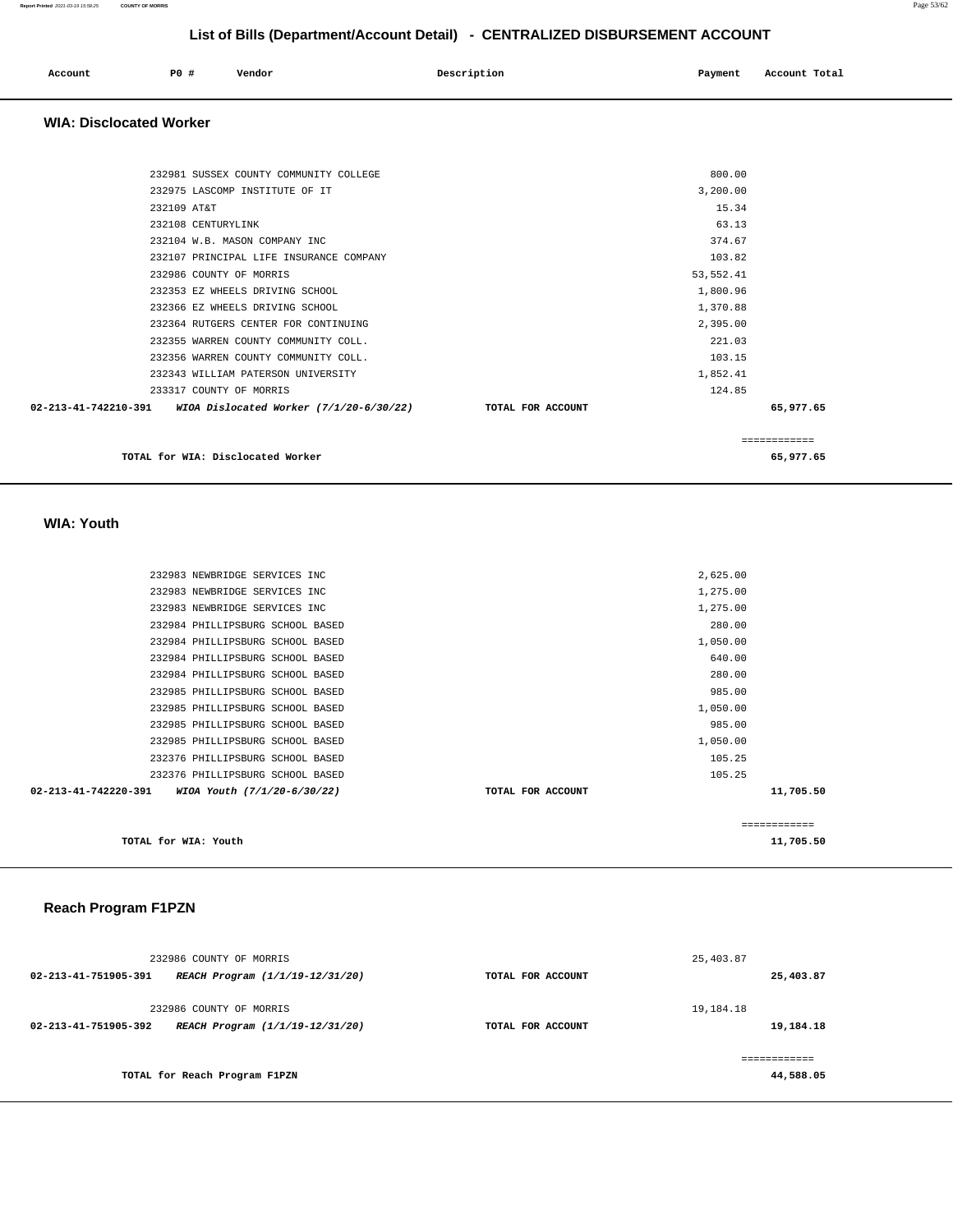#### **Report Printed** 2021-03-19 15:58:25 **COUNTY OF MORRIS** Page 54/62

## **List of Bills (Department/Account Detail) - CENTRALIZED DISBURSEMENT ACCOUNT**

| Account | PO# | Vendor | Description | Payment | Account Total |
|---------|-----|--------|-------------|---------|---------------|
|         |     |        |             |         |               |

### **DEPARTMENT 752020**

| 232687 MORRISTOWN NEIGHBORHOOD HOUSE                           | 4,494.00          |             |
|----------------------------------------------------------------|-------------------|-------------|
| 232686 JERSEY BATTERED WOMEN'S                                 | 309.00            |             |
| 232685 CENTER FOR EVALUATION                                   | 27,923.00         |             |
| 232684 HOMELESS SOLUTIONS, INC.                                | 5,946.00          |             |
| 232684 HOMELESS SOLUTIONS, INC.                                | 5,946.00          |             |
| 232684 HOMELESS SOLUTIONS, INC.                                | 5,946.00          |             |
| 232684 HOMELESS SOLUTIONS, INC.                                | 7,928.00          |             |
| 232683 MORRIS ARTS                                             | 3,200.00          |             |
| 232683 MORRIS ARTS                                             | 2,800.00          |             |
| 232667 MORRISTOWN NEIGHBORHOOD HOUSE                           | 6, 132.00         |             |
| 232816 NEWBRIDGE SERVICES INC                                  | 10,241.00         |             |
| 232816 NEWBRIDGE SERVICES INC                                  | 492.00            |             |
| SCP-Program Services (1/1/20-12/31/20)<br>02-213-41-752020-392 | TOTAL FOR ACCOUNT | 81,357.00   |
|                                                                |                   |             |
|                                                                |                   | =========== |

**TOTAL for DEPARTMENT 752020 81,357.00**

#### **DEPARTMENT 752035**

| TOTAL for DEPARTMENT 752035                                |                   | 156,351.00 |  |
|------------------------------------------------------------|-------------------|------------|--|
|                                                            |                   | .========= |  |
| 02-213-41-752035-392<br>SCP-Family Court (1/1/20-12/31/20) | TOTAL FOR ACCOUNT | 156,351.00 |  |
| 232693 FAMILY INTERVENTION                                 |                   | 16,171.00  |  |
| 232693 FAMILY INTERVENTION                                 |                   | 11,546.00  |  |
| 232693 FAMILY INTERVENTION                                 |                   | 15,829.00  |  |
| 232693 FAMILY INTERVENTION                                 |                   | 8,627.00   |  |
| 232693 FAMILY INTERVENTION                                 |                   | 9,872.00   |  |
| 232693 FAMILY INTERVENTION                                 |                   | 12,219.00  |  |
| 232693 FAMILY INTERVENTION                                 |                   | 13,307.00  |  |
| 232693 FAMILY INTERVENTION                                 |                   | 12,132.00  |  |
| 232693 FAMILY INTERVENTION                                 |                   | 11,582.00  |  |
| 232693 FAMILY INTERVENTION                                 |                   | 12,630.00  |  |
| 232693 FAMILY INTERVENTION                                 |                   | 18,578.00  |  |
| 232693 FAMILY INTERVENTION                                 |                   | 13,858.00  |  |
|                                                            |                   |            |  |

### **DEPARTMENT 752040**

| 232659 M.C. JUVENILE DETENTION CENTER                   |                   | 10,224.00  |
|---------------------------------------------------------|-------------------|------------|
| 02-213-41-752040-392<br>JDAI-20-IF-14 (1/1/20-12/31/20) | TOTAL FOR ACCOUNT | 10,224.00  |
|                                                         |                   |            |
|                                                         |                   | ========== |
| TOTAL for DEPARTMENT 752040                             |                   | 10,224.00  |
|                                                         |                   |            |

### **DEPARTMENT 754910**

| 233011 HOMELESS SOLUTIONS, INC.                                  |                   | 2,850.00 |           |
|------------------------------------------------------------------|-------------------|----------|-----------|
| 02-213-41-754910-391<br>Social Srvcs for Hmlss (1/1/19-12/31/20) | TOTAL FOR ACCOUNT |          | 2,850.00  |
|                                                                  |                   |          |           |
| 233010 HOMELESS SOLUTIONS, INC.                                  |                   | 9.019.00 |           |
| 233016 HOMELESS SOLUTIONS, INC.                                  |                   | 7.946.00 |           |
| Social Srvcs for Hmlss (1/1/19-12/31/20)<br>02-213-41-754910-392 | TOTAL FOR ACCOUNT |          | 16,965.00 |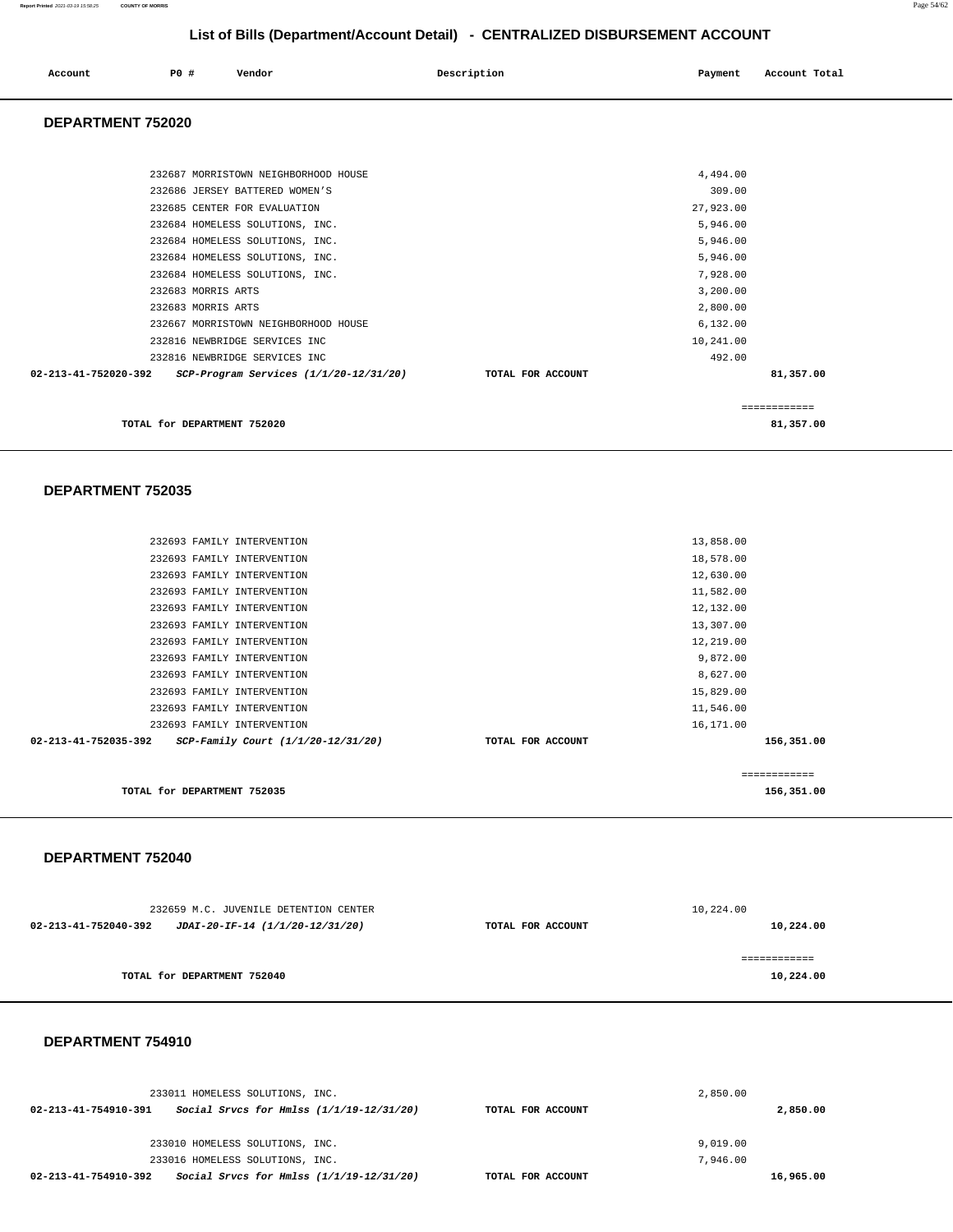#### **Report Printed** 2021-03-19 15:58:25 **COUNTY OF MORRIS** Page 55/62

## **List of Bills (Department/Account Detail) - CENTRALIZED DISBURSEMENT ACCOUNT**

| Account           | P0 #                        | Vendor | Description | Payment | Account Total             |
|-------------------|-----------------------------|--------|-------------|---------|---------------------------|
| DEPARTMENT 754910 |                             |        |             |         |                           |
|                   | TOTAL for DEPARTMENT 754910 |        |             |         | ============<br>19,815.00 |

### **DEPARTMENT 784080**

| TOTAL for DEPARTMENT 784080                                              |                   | 978,809.43 |  |
|--------------------------------------------------------------------------|-------------------|------------|--|
|                                                                          |                   |            |  |
| $02 - 213 - 41 - 784080 - 392$<br>LGEF CARES Act (CRF) (3/1/20-12/30/20) | TOTAL FOR ACCOUNT | 978,809.43 |  |
| 227374 CDW GOVERNMENT                                                    |                   | 1,665.99   |  |
| 227374 CDW GOVERNMENT                                                    |                   | 4,767.00   |  |
| 227374 CDW GOVERNMENT                                                    |                   | 18,421.85  |  |
| 227004 WESTERN SHELTER SYSTEMS                                           |                   | 42,697.19  |  |
| 227004 WESTERN SHELTER SYSTEMS                                           |                   | 78,015.17  |  |
| 227005 CAROUSEL INDUSTRIES                                               |                   | 753,899.03 |  |
| 226470 HOFFMAN EQUIPMENT CO.                                             |                   | 79,343.20  |  |
|                                                                          |                   |            |  |

#### **DEPARTMENT 790215**

|                      | 232359 WATERS, MCPHERSON, MCNEILL, P.C.  |                   | 62.00 |
|----------------------|------------------------------------------|-------------------|-------|
| 02-213-41-790215-391 | NYS&W Bicycle/Ped Path (6/29/18-6/29/22) | TOTAL FOR ACCOUNT | 62.00 |
|                      |                                          |                   |       |
|                      |                                          |                   |       |
|                      | TOTAL for DEPARTMENT 790215              |                   | 62.00 |

#### **DEPARTMENT 806010**

| TOTAL for DEPARTMENT 806010    |                                        |                   | 2,130.00 |
|--------------------------------|----------------------------------------|-------------------|----------|
|                                |                                        |                   | -------- |
| $02 - 213 - 41 - 806010 - 392$ | $SAPT - MAT$ (12/1/19-6/30/20)         | TOTAL FOR ACCOUNT | 2,130.00 |
|                                | 231330 MORRIS COUNTY AFTER CARE CENTER |                   | 280.00   |
|                                | 231330 MORRIS COUNTY AFTER CARE CENTER |                   | 280.00   |
|                                | 231330 MORRIS COUNTY AFTER CARE CENTER |                   | 280.00   |
|                                | 231330 MORRIS COUNTY AFTER CARE CENTER |                   | 350.00   |
|                                | 231330 MORRIS COUNTY AFTER CARE CENTER |                   | 280.00   |
|                                | 231330 MORRIS COUNTY AFTER CARE CENTER |                   | 490.00   |
|                                | 231330 MORRIS COUNTY AFTER CARE CENTER |                   | 170.00   |
|                                |                                        |                   |          |

### **DEPARTMENT 862101**

| 231844 W.B. MASON COMPANY INC                                |                   | 209.10 |
|--------------------------------------------------------------|-------------------|--------|
| 02-213-41-862101-392<br>NJACCHO - COVID-19 (1/20/20-2/21/21) | TOTAL FOR ACCOUNT | 209.10 |
|                                                              |                   |        |
|                                                              |                   |        |
| TOTAL for DEPARTMENT 862101                                  |                   | 209.10 |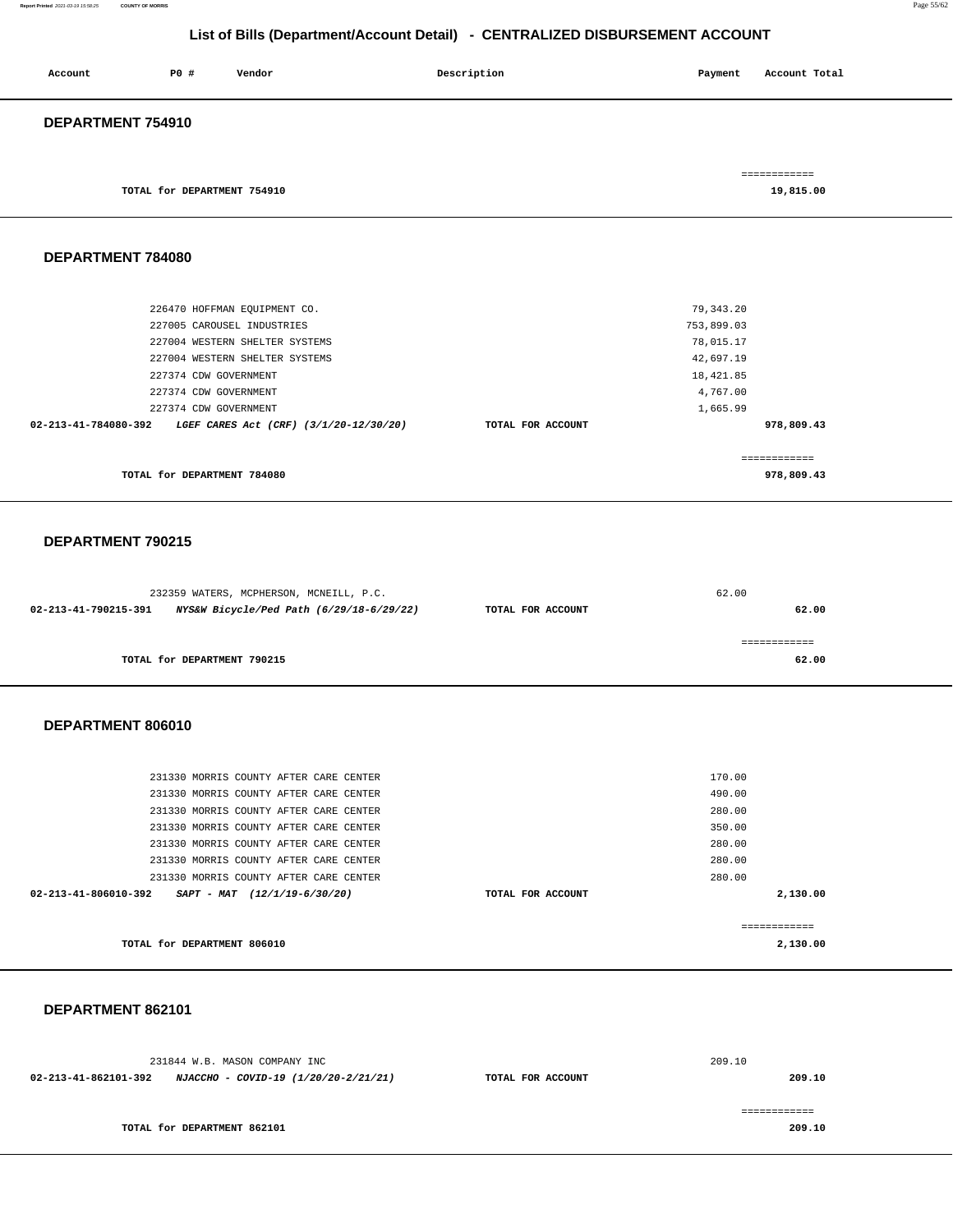**Report Printed** 2021-03-19 15:58:25 **COUNTY OF MORRIS** Page 56/62

## **List of Bills (Department/Account Detail) - CENTRALIZED DISBURSEMENT ACCOUNT**

| Account              | PO#                         | Vendor                                                                                                  | Description       | Payment                 | Account Total              |
|----------------------|-----------------------------|---------------------------------------------------------------------------------------------------------|-------------------|-------------------------|----------------------------|
| DEPARTMENT 864095    |                             |                                                                                                         |                   |                         |                            |
| 02-213-41-864095-391 |                             | 232426 RIVERVIEW PAVING, INC.<br>232991 RIVERVIEW PAVING, INC.<br>2020 ATP - County Aid (1/9/20-1/9/23) | TOTAL FOR ACCOUNT | 67,759.72<br>120,655.52 | 188,415.24                 |
|                      | TOTAL for DEPARTMENT 864095 |                                                                                                         |                   |                         | ============<br>188,415.24 |
| DEPARTMENT 864203    |                             |                                                                                                         |                   |                         |                            |
|                      |                             | 232516 GREENMAN PEDERSEN INC                                                                            |                   | 38, 419.22              |                            |

|                      |                                        |                   | --------  |
|----------------------|----------------------------------------|-------------------|-----------|
| 02-213-41-864203-392 | Waterloo Road Bridge (6/29/18-6/29/22) | TOTAL FOR ACCOUNT | 38,419.22 |
|                      | TOTAL for DEPARTMENT 864203            |                   | 38,419.22 |

## **DEPARTMENT 864250**

| 232459 WATERS, MCPHERSON, MCNEILL, P.C.                            | 31.00             |              |
|--------------------------------------------------------------------|-------------------|--------------|
| 232459 WATERS, MCPHERSON, MCNEILL, P.C.                            | 294.50            |              |
| 232459 WATERS, MCPHERSON, MCNEILL, P.C.                            | 155.00            |              |
| 232459 WATERS, MCPHERSON, MCNEILL, P.C.                            | 170.50            |              |
| 232459 WATERS, MCPHERSON, MCNEILL, P.C.                            | 155.00            |              |
| 232459 WATERS, MCPHERSON, MCNEILL, P.C.                            | 403.00            |              |
| 232459 WATERS, MCPHERSON, MCNEILL, P.C.                            | 77.50             |              |
| 232459 WATERS, MCPHERSON, MCNEILL, P.C.                            | 93.00             |              |
| 232459 WATERS, MCPHERSON, MCNEILL, P.C.                            | 170.50            |              |
| 232459 WATERS, MCPHERSON, MCNEILL, P.C.                            | 31.00             |              |
| 232459 WATERS, MCPHERSON, MCNEILL, P.C.                            | 31.00             |              |
| 232459 WATERS, MCPHERSON, MCNEILL, P.C.                            | 31.00             |              |
| 232459 WATERS, MCPHERSON, MCNEILL, P.C.                            | 31.00             |              |
| 232460 WATERS, MCPHERSON, MCNEILL, P.C.                            | 2,061.50          |              |
| 232460 WATERS, MCPHERSON, MCNEILL, P.C.                            | 12,231.00         |              |
| 232460 WATERS, MCPHERSON, MCNEILL, P.C.                            | 5, 111. 15        |              |
| 232460 WATERS, MCPHERSON, MCNEILL, P.C.                            | 232.50            |              |
| 232460 WATERS, MCPHERSON, MCNEILL, P.C.                            | 139.50            |              |
| 232460 WATERS, MCPHERSON, MCNEILL, P.C.                            | 294.50            |              |
| 232460 WATERS, MCPHERSON, MCNEILL, P.C.                            | 558.00            |              |
| 232460 WATERS, MCPHERSON, MCNEILL, P.C.                            | 139.50            |              |
| 02-213-41-864250-392<br>Landing Rd Bridge Repl $(12/5/19-12/5/22)$ | TOTAL FOR ACCOUNT | 22,441.65    |
|                                                                    |                   |              |
|                                                                    |                   | ============ |

**TOTAL for DEPARTMENT 864250 22,441.65**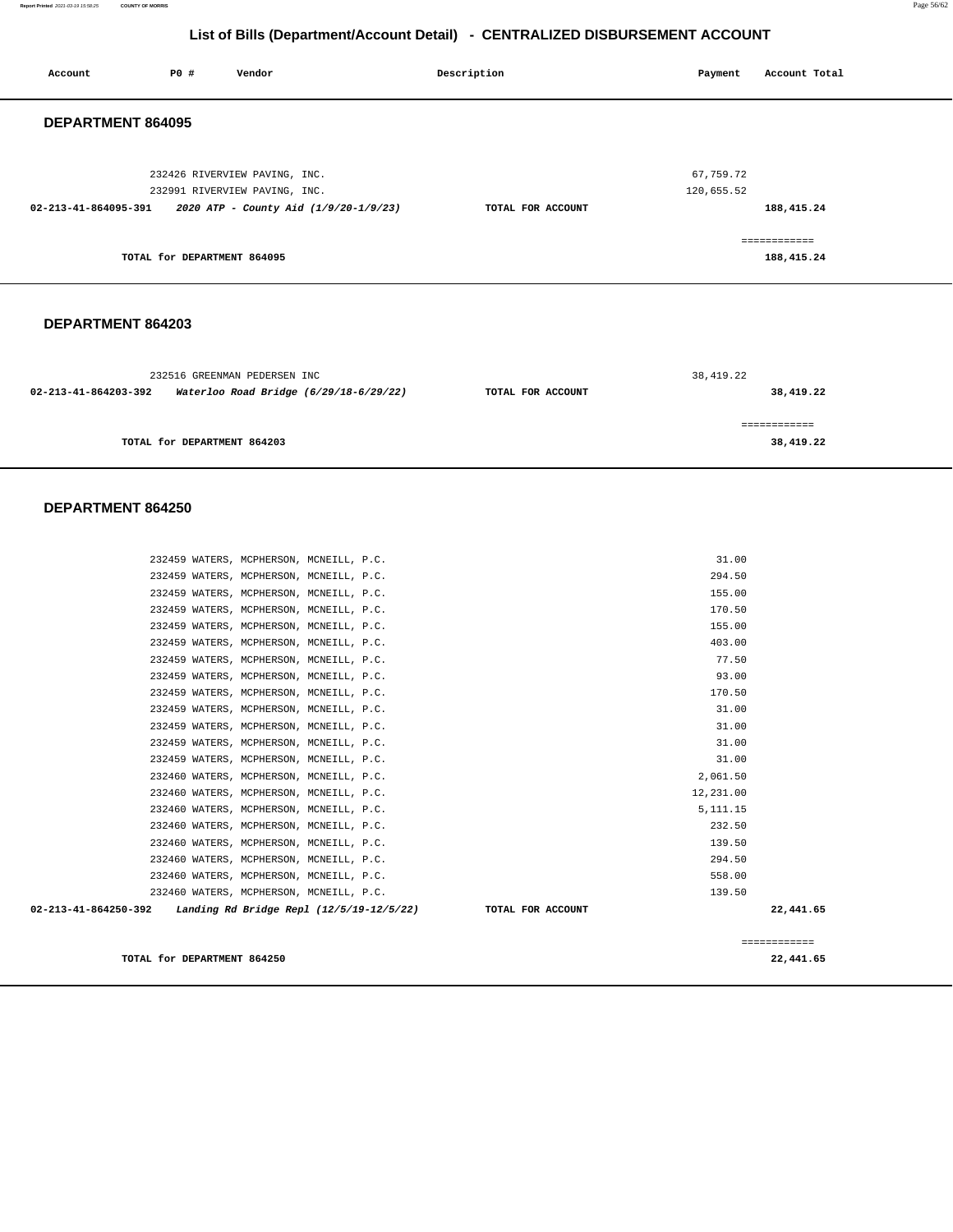**Report Printed** 2021-03-19 15:58:25 **COUNTY OF MORRIS** Page 57/62

## **List of Bills (Department/Account Detail) - CENTRALIZED DISBURSEMENT ACCOUNT**

Report Printed 2021-03-19 15:58:25

| Account                               | <b>PO #</b>                 | Vendor                                                               |                       | Description       | Payment              | Account Total             |  |
|---------------------------------------|-----------------------------|----------------------------------------------------------------------|-----------------------|-------------------|----------------------|---------------------------|--|
|                                       |                             |                                                                      |                       |                   |                      |                           |  |
|                                       |                             |                                                                      | <b>County Capital</b> |                   |                      |                           |  |
| <b>InstallCty Roadway Drain Imprv</b> |                             |                                                                      |                       |                   |                      |                           |  |
|                                       |                             |                                                                      |                       |                   |                      |                           |  |
|                                       |                             | 232336 ROAD SAFETY SYSTEMS LLC<br>232336 ROAD SAFETY SYSTEMS LLC     |                       |                   | 1,475.00<br>3,745.00 |                           |  |
|                                       |                             | 232336 ROAD SAFETY SYSTEMS LLC                                       |                       |                   | 520.00               |                           |  |
| 04-216-55-953141-951                  |                             | Building & Improvements                                              |                       | TOTAL FOR ACCOUNT |                      | 5,740.00                  |  |
|                                       |                             | TOTAL for InstallCty Roadway Drain Imprv                             |                       |                   |                      | ------------<br>5,740.00  |  |
|                                       |                             |                                                                      |                       |                   |                      |                           |  |
|                                       |                             |                                                                      |                       |                   |                      |                           |  |
| DEPARTMENT 953323                     |                             |                                                                      |                       |                   |                      |                           |  |
|                                       |                             | 232455 VAN CLEEF ENGINEERING ASSOC                                   |                       |                   | 10,080.00            |                           |  |
|                                       |                             | 232782 VAN CLEEF ENGINEERING ASSOC                                   |                       |                   | 10,080.00            |                           |  |
| 04-216-55-953323-909                  |                             | Bridge Design/Constr VarLoc-Public Works                             |                       | TOTAL FOR ACCOUNT |                      | 20,160.00                 |  |
|                                       | TOTAL for DEPARTMENT 953323 |                                                                      |                       |                   |                      | ============<br>20,160.00 |  |
|                                       |                             |                                                                      |                       |                   |                      |                           |  |
|                                       |                             |                                                                      |                       |                   |                      |                           |  |
| DEPARTMENT 953357                     |                             |                                                                      |                       |                   |                      |                           |  |
|                                       |                             |                                                                      |                       |                   |                      |                           |  |
| 04-216-55-953357-909                  |                             | 232449 GENESIS ENGINEERING, LLC<br>Replace & Upgrade Various Bridges |                       | TOTAL FOR ACCOUNT | 7,500.00             | 7,500.00                  |  |
|                                       |                             |                                                                      |                       |                   |                      | ============              |  |
|                                       | TOTAL for DEPARTMENT 953357 |                                                                      |                       |                   |                      | 7,500.00                  |  |
|                                       |                             |                                                                      |                       |                   |                      |                           |  |
| DEPARTMENT 953387                     |                             |                                                                      |                       |                   |                      |                           |  |
|                                       |                             |                                                                      |                       |                   |                      |                           |  |
|                                       |                             | 232445 PKB ENGINEERING CORPORATION                                   |                       |                   | 1,920.00             |                           |  |
| 04-216-55-953387-909                  |                             | Various Bridge Replacement                                           |                       | TOTAL FOR ACCOUNT |                      | 1,920.00                  |  |
|                                       | TOTAL for DEPARTMENT 953387 |                                                                      |                       |                   |                      | ============<br>1,920.00  |  |
|                                       |                             |                                                                      |                       |                   |                      |                           |  |
|                                       |                             |                                                                      |                       |                   |                      |                           |  |
| DEPARTMENT 953418                     |                             |                                                                      |                       |                   |                      |                           |  |
|                                       |                             | 232518 VAN CLEEF ENGINEERING ASSOC                                   |                       |                   | 1,675.04             |                           |  |
| 04-216-55-953418-909                  |                             | PublicWork-Bridge/DrainDesign&Recon/Repl                             |                       | TOTAL FOR ACCOUNT |                      | 1,675.04                  |  |
|                                       |                             |                                                                      |                       |                   |                      | ------------              |  |
|                                       | TOTAL for DEPARTMENT 953418 |                                                                      |                       |                   |                      | 1,675.04                  |  |
|                                       |                             |                                                                      |                       |                   |                      |                           |  |
|                                       |                             |                                                                      |                       |                   |                      |                           |  |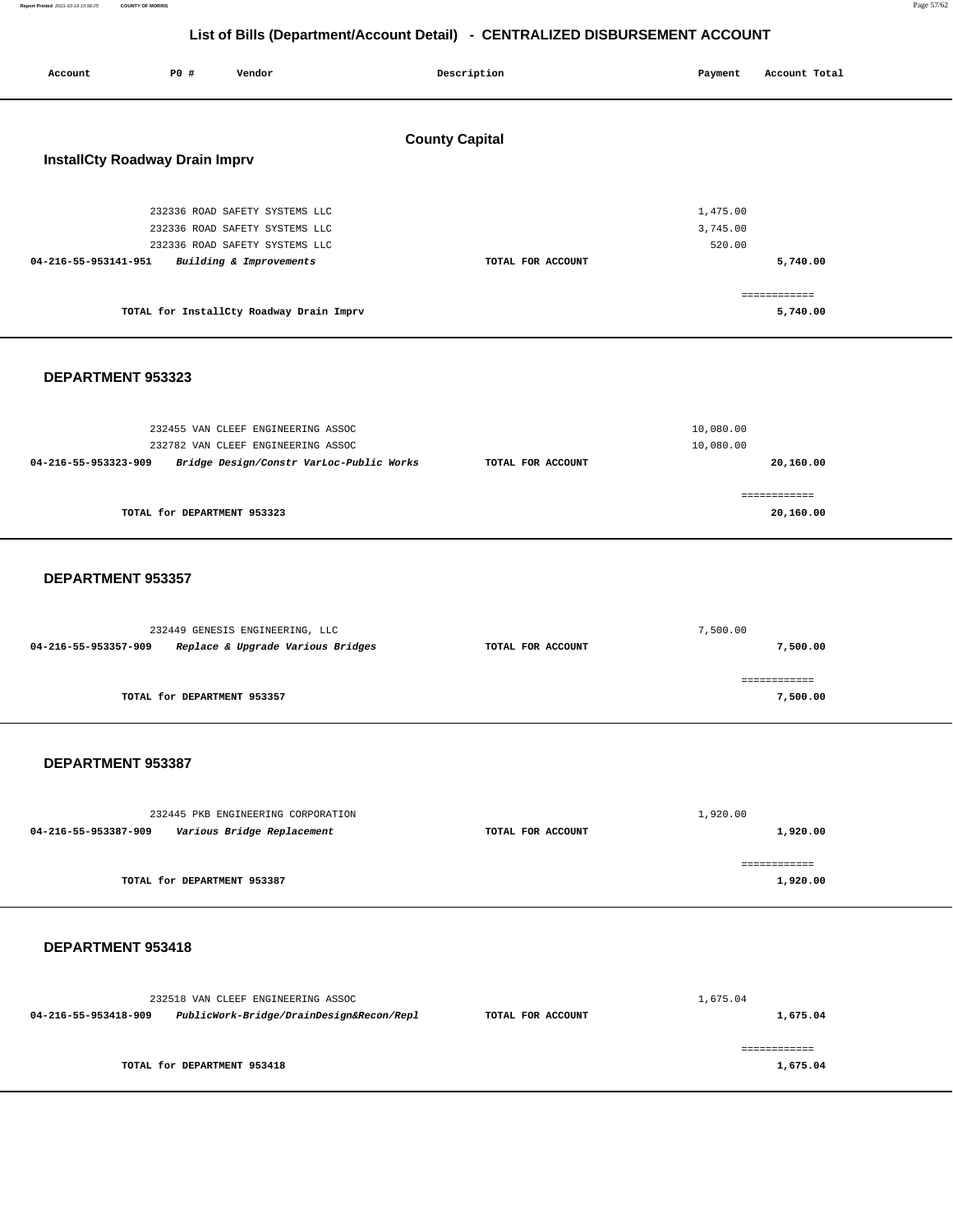**Report Printed** 2021-03-19 15:58:25 **COUNTY OF MORRIS** Page 58/62

## **List of Bills (Department/Account Detail) - CENTRALIZED DISBURSEMENT ACCOUNT**

| P0 #<br>Account<br>Vendor                                                                                                                                                             | Description       | Payment<br>Account Total                 |
|---------------------------------------------------------------------------------------------------------------------------------------------------------------------------------------|-------------------|------------------------------------------|
| DEPARTMENT 953420                                                                                                                                                                     |                   |                                          |
| 232559 HANNON FLOOR COVERING CORPORATION<br>04-216-55-953420-951 B&G - Interior Building Improvements                                                                                 | TOTAL FOR ACCOUNT | 5,777.51<br>5,777.51                     |
| TOTAL for DEPARTMENT 953420                                                                                                                                                           |                   | ============<br>5,777.51                 |
| DEPARTMENT 953455                                                                                                                                                                     |                   |                                          |
| 232454 GREENMAN PEDERSEN INC<br>04-216-55-953455-909<br>Bridge Design & Replacement-Public Works                                                                                      | TOTAL FOR ACCOUNT | 3,876.00<br>3,876.00                     |
| TOTAL for DEPARTMENT 953455                                                                                                                                                           |                   | ============<br>3,876.00                 |
| DEPARTMENT 953464                                                                                                                                                                     |                   |                                          |
| 232814 NEW JERSEY OVERHEAD DOOR LLC<br>232814 NEW JERSEY OVERHEAD DOOR LLC<br>232814 NEW JERSEY OVERHEAD DOOR LLC<br>04-216-55-953464-951<br>Interior Bldg Upgrades - Bldgs & Grounds | TOTAL FOR ACCOUNT | 414.48<br>2,471.70<br>913.55<br>3,799.73 |
| TOTAL for DEPARTMENT 953464                                                                                                                                                           |                   | ============<br>3,799.73                 |
| DEPARTMENT 953487                                                                                                                                                                     |                   |                                          |
| 232948 CHERRY WEBER & ASSOC. PC<br>RR, RoadConst/Resurf &Design-PublicWrks<br>04-216-55-953487-909                                                                                    | TOTAL FOR ACCOUNT | 956.50<br>956.50                         |
| TOTAL for DEPARTMENT 953487                                                                                                                                                           |                   | ============<br>956.50                   |
| DEPARTMENT 953490                                                                                                                                                                     |                   |                                          |
| 232463 DEWBERRY ENGINEERS, INC<br>232462 DEWBERRY ENGINEERS, INC<br>04-216-55-953490-909<br>Exterior Equip/Bldg Imrpvmnt-Bldgs&Grnds                                                  | TOTAL FOR ACCOUNT | 7,100.00<br>2,414.00<br>9,514.00         |
| 233015 PANCIELLO CONSTRUCTION LLC<br>04-216-55-953490-951<br>Exterior Equip/Bldg Imrpvmnt-Bldgs&Grnds                                                                                 | TOTAL FOR ACCOUNT | 3,520.00<br>3,520.00                     |
| TOTAL for DEPARTMENT 953490                                                                                                                                                           |                   | ============<br>13,034.00                |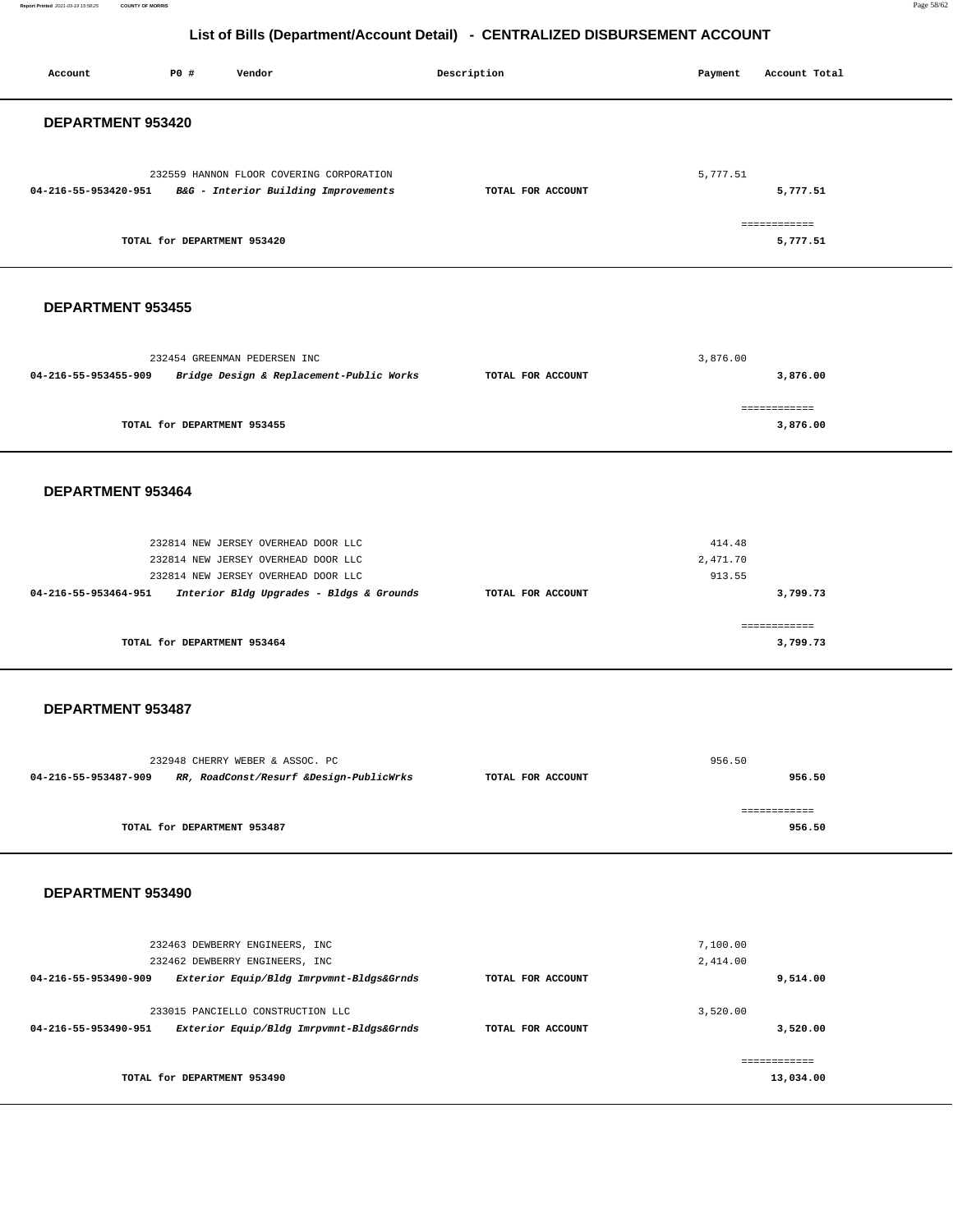**Report Printed** 2021-03-19 15:58:25 **COUNTY OF MORRIS** Page 59/62

## **List of Bills (Department/Account Detail) - CENTRALIZED DISBURSEMENT ACCOUNT**

| Account                  | <b>PO #</b>                 | Vendor                                  | Description       | Payment              | Account Total             |
|--------------------------|-----------------------------|-----------------------------------------|-------------------|----------------------|---------------------------|
| <b>DEPARTMENT 953498</b> |                             |                                         |                   |                      |                           |
|                          | 231042 KONKUS CORPORATION   | 231042 KONKUS CORPORATION               |                   | 7,500.00<br>7,500.00 |                           |
| 04-216-55-953498-940     |                             | Bridge & Drainage Design & Contr-PWorks | TOTAL FOR ACCOUNT |                      | 15,000.00                 |
|                          | TOTAL for DEPARTMENT 953498 |                                         |                   |                      | ============<br>15,000.00 |
|                          |                             |                                         |                   |                      |                           |

#### **DEPARTMENT 953530**

| 232987 GREENMAN PEDERSEN INC                                     |                   | 1,690.50   |
|------------------------------------------------------------------|-------------------|------------|
| 232988 JOHNSON MIRMIRAN AND THOMPSON, INC.                       |                   | 5,931.68   |
| Rehab/Improv of Roads & RR - Engineering<br>04-216-55-953530-909 | TOTAL FOR ACCOUNT | 7.622.18   |
|                                                                  |                   |            |
| 232426 RIVERVIEW PAVING, INC.                                    |                   | 3, 115.52  |
| Rehab/Improv of Roads & RR - Engineering<br>04-216-55-953530-940 | TOTAL FOR ACCOUNT | 3, 115, 52 |
|                                                                  |                   |            |
|                                                                  |                   |            |
| TOTAL for DEPARTMENT 953530                                      |                   | 10,737.70  |

#### **DEPARTMENT 953560**

|                      | 232358 WATERS, MCPHERSON, MCNEILL, P.C.  |                   | 840.89      |
|----------------------|------------------------------------------|-------------------|-------------|
| 04-216-55-953560-909 | Bridge Design/Rehab/Drainage-Engineering | TOTAL FOR ACCOUNT | 840.89      |
|                      |                                          |                   | .========== |
|                      | TOTAL for DEPARTMENT 953560              |                   | 840.89      |

## **Cty Bridge Design & Constructi**

| 215935 CHRISTOPHER P STATILE PA                      |                   | 6,020.00 |
|------------------------------------------------------|-------------------|----------|
| <i>Miscellaneous - Other</i><br>04-216-55-953975-909 | TOTAL FOR ACCOUNT | 6,020.00 |
|                                                      |                   |          |
|                                                      |                   |          |
| TOTAL for Cty Bridge Design & Constructi             |                   | 6,020.00 |

### **DEPARTMENT 955403**

|                      |                             | 226027 R.D. SALES DOOR & HARDWARE LLC   |                   | 10,750.00 |
|----------------------|-----------------------------|-----------------------------------------|-------------------|-----------|
| 04-216-55-955403-951 |                             | MV-Long Term Health Center Improvements | TOTAL FOR ACCOUNT | 10,750.00 |
|                      |                             |                                         |                   |           |
|                      |                             |                                         |                   |           |
|                      | TOTAL for DEPARTMENT 955403 |                                         |                   | 10,750.00 |
|                      |                             |                                         |                   |           |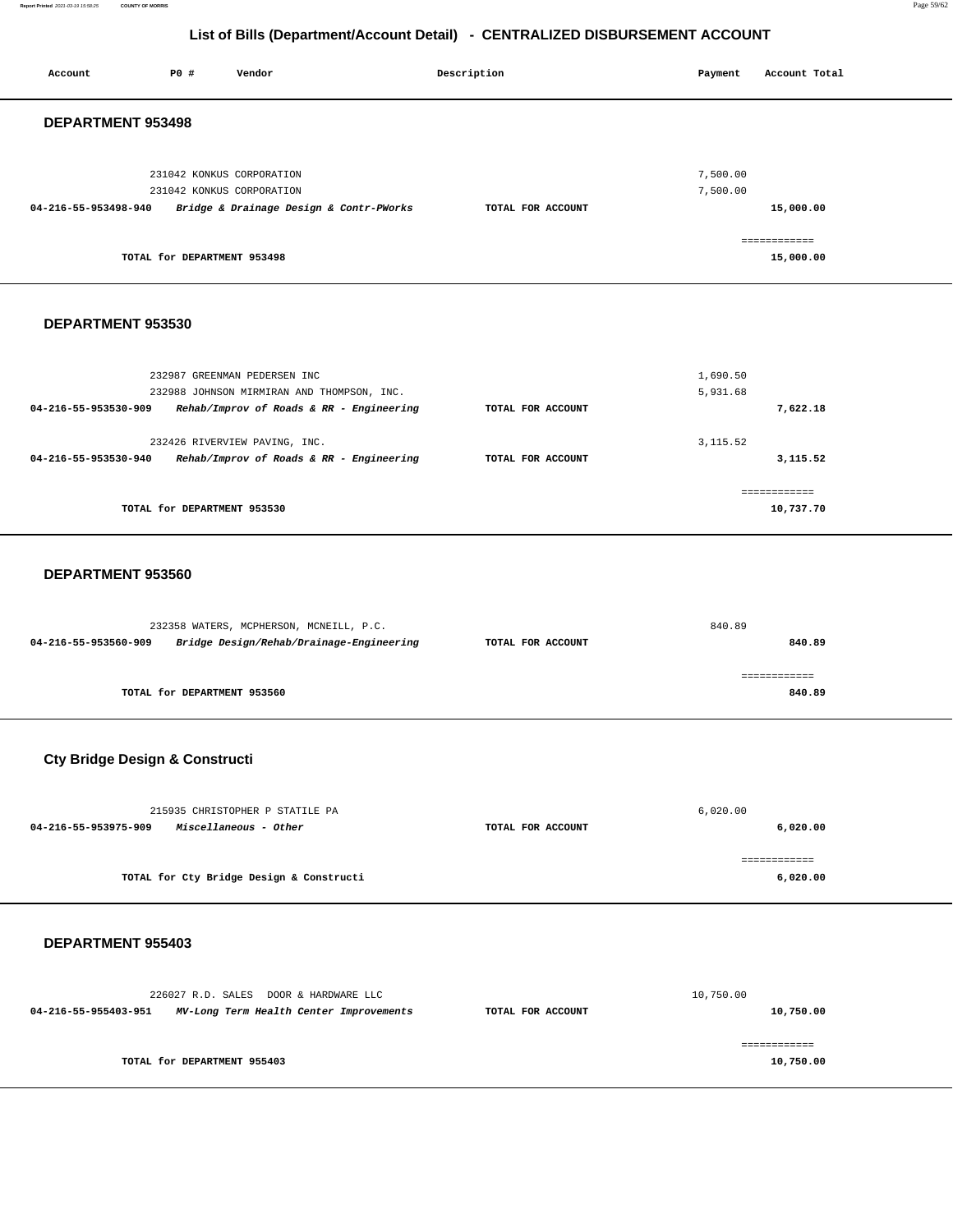**Report Printed** 2021-03-19 15:58:25 **COUNTY OF MORRIS** Page 60/62

## **List of Bills (Department/Account Detail) - CENTRALIZED DISBURSEMENT ACCOUNT**

| Account              | P0 #                                                                                                                                                                        | Vendor                                                                    | Description       | Payment                                                            | Account Total              |
|----------------------|-----------------------------------------------------------------------------------------------------------------------------------------------------------------------------|---------------------------------------------------------------------------|-------------------|--------------------------------------------------------------------|----------------------------|
| DEPARTMENT 962496    |                                                                                                                                                                             |                                                                           |                   |                                                                    |                            |
| 04-216-55-962496-955 |                                                                                                                                                                             | 231307 EXTEL COMMUNICATIONS<br>Various Computers, Electronic Systems-IT   | TOTAL FOR ACCOUNT | 2,175.00                                                           | 2,175.00                   |
|                      | TOTAL for DEPARTMENT 962496                                                                                                                                                 |                                                                           |                   |                                                                    | ============<br>2,175.00   |
| DEPARTMENT 962521    |                                                                                                                                                                             |                                                                           |                   |                                                                    |                            |
| 04-216-55-962521-955 | 226462 CDW GOVERNMENT<br>226462 CDW GOVERNMENT<br>226462 CDW GOVERNMENT<br>226462 CDW GOVERNMENT<br>226462 CDW GOVERNMENT<br>226462 CDW GOVERNMENT<br>226462 CDW GOVERNMENT | Technology Upgrades & Equip Var Loc - IT                                  | TOTAL FOR ACCOUNT | 169.00<br>185.80<br>202.80<br>439.20<br>540.80<br>236.60<br>232.45 | 2,006.65                   |
|                      | TOTAL for DEPARTMENT 962521                                                                                                                                                 |                                                                           |                   |                                                                    | ============<br>2,006.65   |
| DEPARTMENT 963572    |                                                                                                                                                                             |                                                                           |                   |                                                                    |                            |
| 04-216-55-963572-940 | 227438 BFI                                                                                                                                                                  | Replace & Upgrade Equipment - PSTA                                        | TOTAL FOR ACCOUNT | 27,528.00                                                          | 27,528.00                  |
|                      | TOTAL for DEPARTMENT 963572                                                                                                                                                 |                                                                           |                   |                                                                    | ============<br>27,528.00  |
| DEPARTMENT 969534    |                                                                                                                                                                             |                                                                           |                   |                                                                    |                            |
| 04-216-55-969534-940 |                                                                                                                                                                             | 233280 COUNTY COLLEGE OF MORRIS<br>Various College Complex Projects - CCM | TOTAL FOR ACCOUNT | 197,680.50                                                         | 197,680.50                 |
|                      | TOTAL for DEPARTMENT 969534                                                                                                                                                 |                                                                           |                   |                                                                    | ============<br>197,680.50 |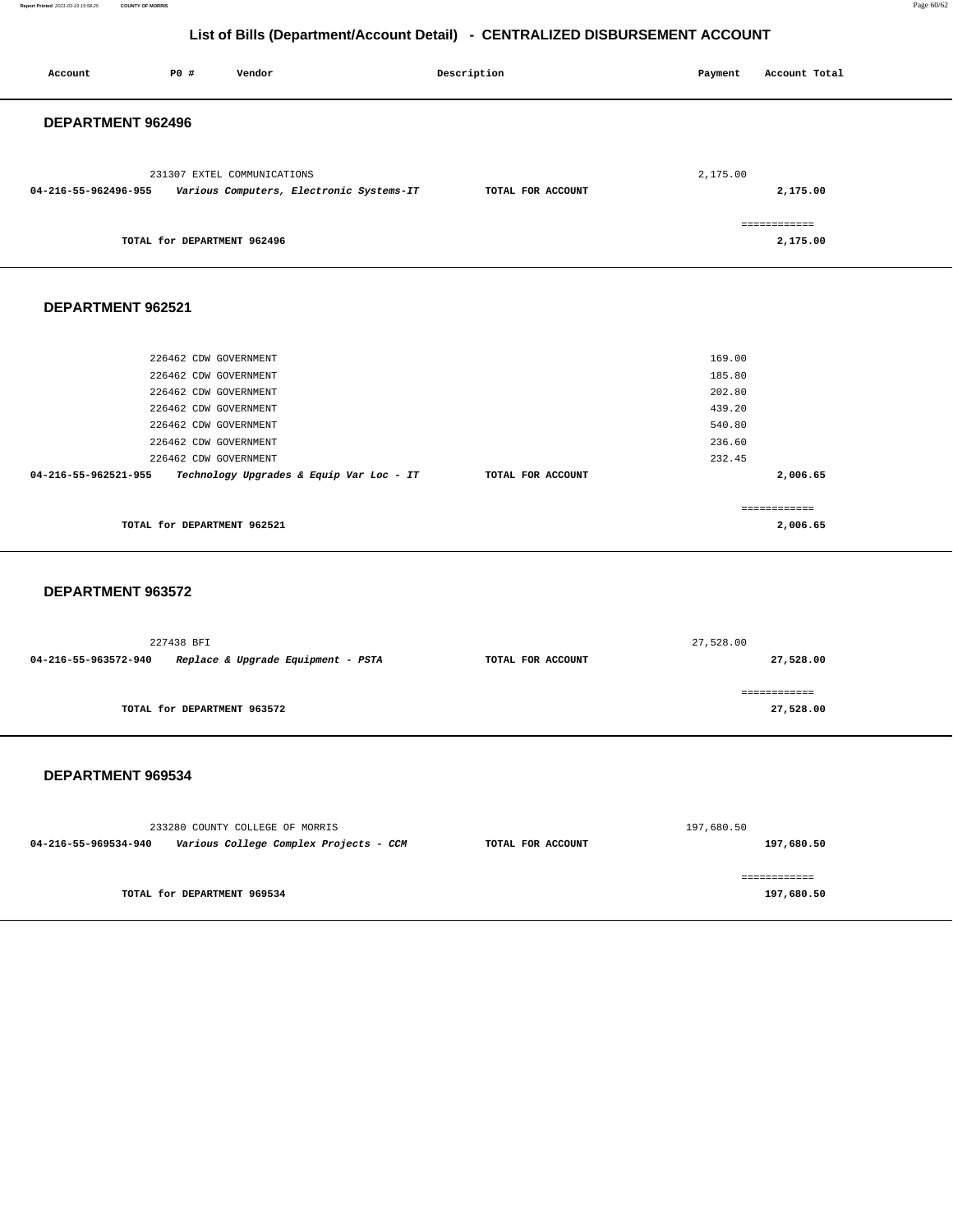**Report Printed** 2021-03-19 15:58:25 **COUNTY OF MORRIS** Page 61/62

## **List of Bills (Department/Account Detail) - CENTRALIZED DISBURSEMENT ACCOUNT**

| P0 #<br>Vendor<br>Account                                                                     | Description       | Account Total<br>Payment         |  |  |  |  |
|-----------------------------------------------------------------------------------------------|-------------------|----------------------------------|--|--|--|--|
| <b>Dedicated Trust</b><br><b>Construction Board of Appeals</b>                                |                   |                                  |  |  |  |  |
| 232639 TREASURER STATE OF NEW JERSEY<br>Construction Board of Appeals<br>13-290-56-576801-888 | TOTAL FOR ACCOUNT | 270.00<br>270.00<br>============ |  |  |  |  |
| TOTAL for Construction Board of Appeals                                                       |                   | 270.00                           |  |  |  |  |
| <b>Tax Board</b>                                                                              |                   |                                  |  |  |  |  |
| 232654 DANIELLE MARIE SECOLA<br>13-290-56-577101-888<br>Tax Board                             | TOTAL FOR ACCOUNT | 80.00<br>80.00                   |  |  |  |  |
| TOTAL for Tax Board                                                                           |                   | ============<br>80.00            |  |  |  |  |
| <b>Crime Victim Witness</b>                                                                   |                   |                                  |  |  |  |  |
| 233279 COUNTY OF MORRIS<br>13-290-56-577701-888<br>Crime Victim Witness                       | TOTAL FOR ACCOUNT | 46.92<br>46.92                   |  |  |  |  |
| TOTAL for Crime Victim Witness                                                                |                   | ============<br>46.92            |  |  |  |  |

## **DEPARTMENT 578201**

| 13-290-56-578201-888<br>Storm Recovery Trust | TOTAL FOR ACCOUNT | 147,102.50 |
|----------------------------------------------|-------------------|------------|
| 232946 JJS SERVICES, INC.                    | 877.50            |            |
| 232946 JJS SERVICES, INC.                    | 16,057.50         |            |
| 232946 JJS SERVICES, INC.                    | 10,397.50         |            |
| 232946 JJS SERVICES, INC.                    | 10,100.00         |            |
| 232946 JJS SERVICES, INC.                    | 9,600.00          |            |
| 232946 JJS SERVICES, INC.                    | 28,115.00         |            |
| 232946 JJS SERVICES, INC.                    | 585.00            |            |
| 232946 JJS SERVICES, INC.                    | 5,850.00          |            |
| 232946 JJS SERVICES, INC.                    | 3,600.00          |            |
| 232946 JJS SERVICES, INC.                    | 12,900.00         |            |
| 232946 JJS SERVICES, INC.                    | 16,350.00         |            |
| 232946 JJS SERVICES, INC.                    | 14,750.00         |            |
| 232946 JJS SERVICES, INC.                    | 4,435.00          |            |
| 232946 JJS SERVICES, INC.                    | 3,935.00          |            |
| 232946 JJS SERVICES, INC.                    | 1,000.00          |            |
| 232946 JJS SERVICES, INC.                    | 1,000.00          |            |
| 232946 JJS SERVICES, INC.                    | 3,050.00          |            |
| 232946 JJS SERVICES, INC.                    | 3,500.00          |            |
| 232946 JJS SERVICES, INC.                    | 1,000.00          |            |
|                                              |                   |            |

**TOTAL for DEPARTMENT 578201 147,102.50 147,102.50** 

============